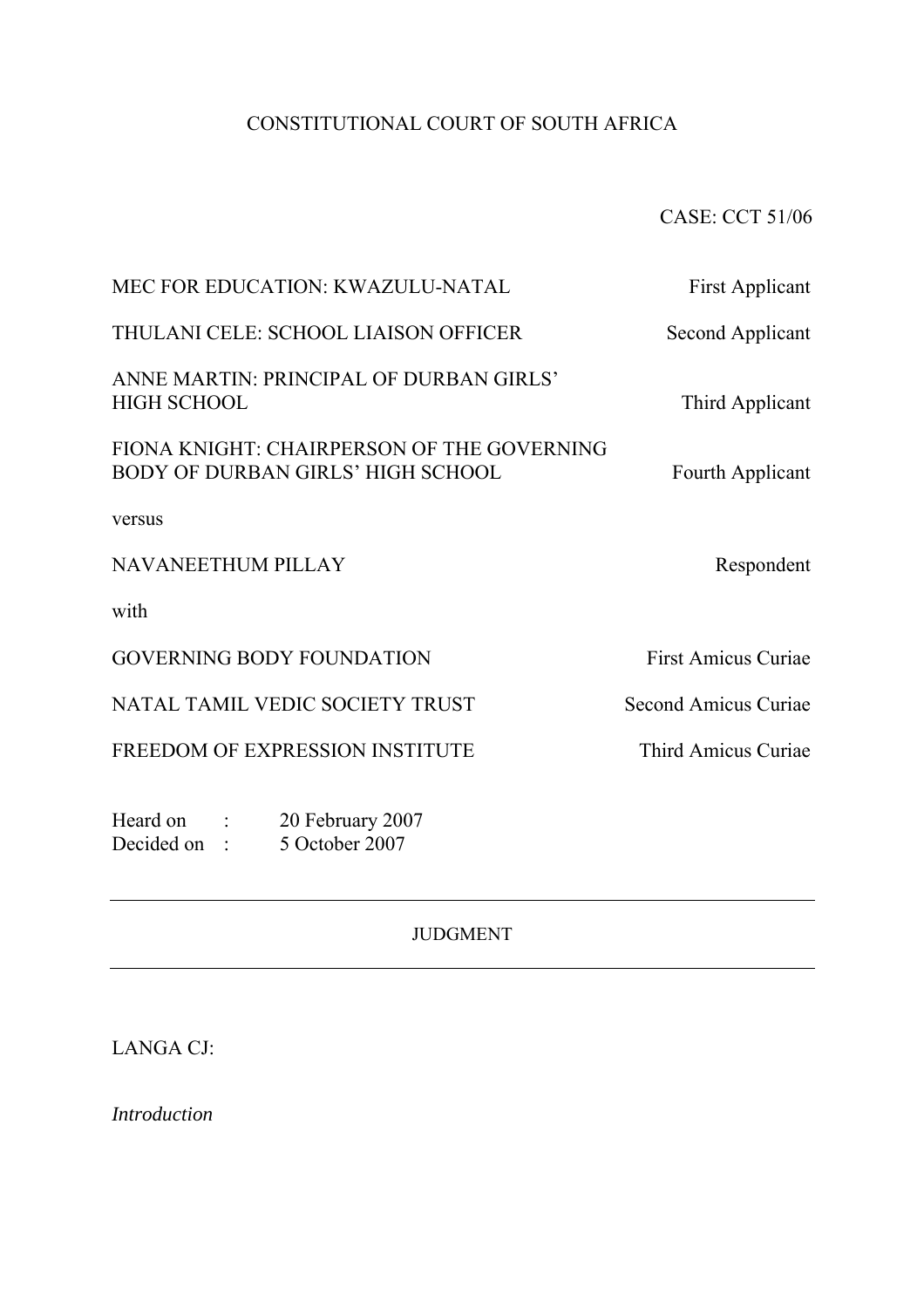[1] What is the place of religious and cultural expression in public schools? This case raises vital questions about the nature of discrimination under the provisions of the Promotion of Equality and Prevention of Unfair Discrimination Act 4 of 2000 (the Equality Act) as well as the extent of protection afforded to cultural and religious rights in the public school setting and possibly beyond. At the centre of the storm is a tiny gold nose stud.

#### *The Parties*

[2] The first and second applicants are the Member of the Executive Council for Education in KwaZulu-Natal and the School Liaison Officer for the KwaZulu-Natal Education Department. I will refer to them collectively as "the Department". The third and fourth applicants are the headmistress of Durban Girls' High School, Mrs Martin, and Mrs Knight, the Chairperson of the Governing Body of that School. I will refer to the two collectively and the Durban Girls' High School itself interchangeably as either "the School" or "DGHS". Any reference to "the applicants" is to all four applicants.

[3] The respondent is Ms Navaneethum Pillay who appears on behalf of her minor daughter, Sunali Pillay (Sunali) who was, until the end of last year, a learner at DGHS. Ms Pillay runs a holistic centre known as Yabba Dabba Do! Centre of Creativity.

#### *Factual Background*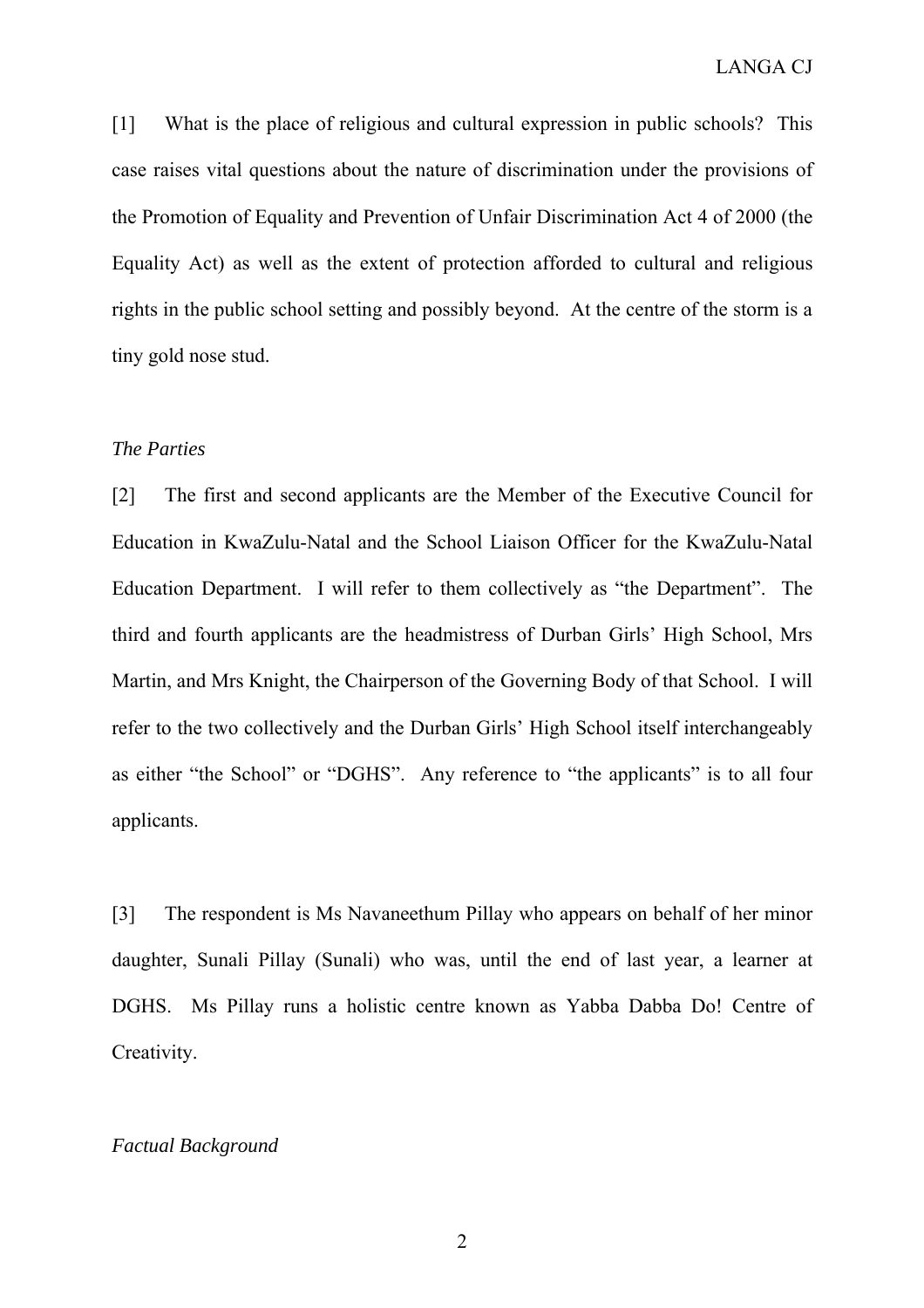[4] Sunali applied for admission to DGHS for the 2002 school year. Her mother signed a declaration in which she undertook to ensure that Sunali complied with the Code of Conduct of the School (the Code). Sunali was admitted to the School.

[5] During the school holidays in September 2004 Ms Pillay gave Sunali permission to pierce her nose and insert a small gold stud. When she returned to School after the holidays on 4 October 2004, Ms Pillay was informed that her daughter was not allowed to wear the nose stud as it was in contravention of the Code. The relevant part of the Code reads:

"Jewellery: Ear-rings – plain round studs/sleepers may be worn, ONE in each ear lobe at the same level. No other jewellery may be worn, except a wrist watch. Jewellery includes any adornment/bristle which may be in any body piercing. Watches must be in keeping with the school uniform. Medic-Alert discs may be worn."

[6] Mrs Martin told Ms Pillay that Sunali had received a laminated card to indicate that she had been permitted to wear the nose stud only until the end of October 2004. This was in order to allow the piercing to heal so that the nose stud would be capable of being inserted and removed on a daily basis. October came and went and Sunali did not remove the nose stud. When the new academic year of 2005 commenced, Sunali returned to school with the nose stud still in place.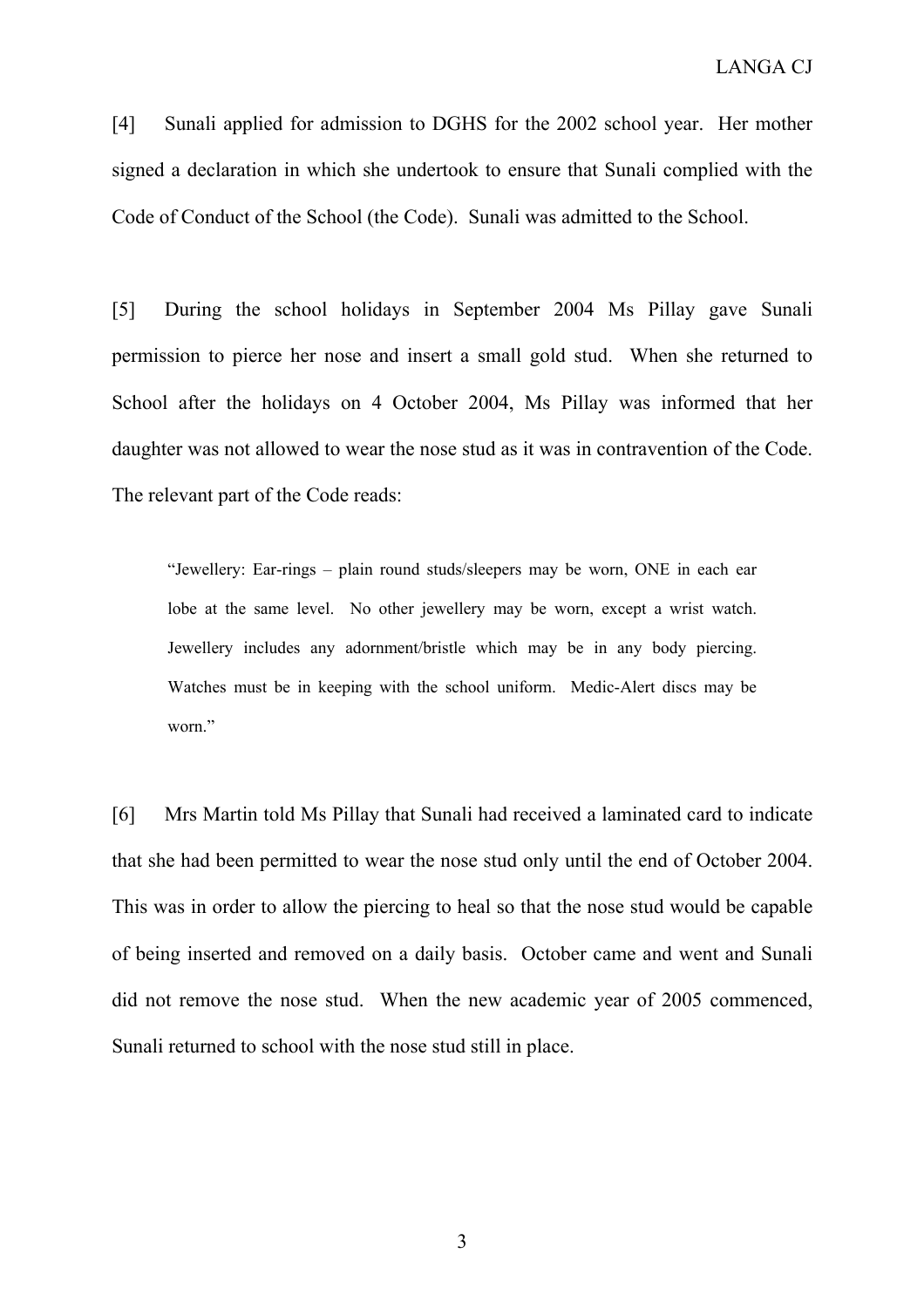[7] The School then requested Ms Pillay to write a letter motivating why Sunali should be allowed to continue to wear the stud. In a letter dated 1 February 2005, Ms Pillay apologised for not having discussed the issue of Sunali's nose stud with Mrs Martin beforehand. She explained that she and Sunali came from a South Indian family that intends to maintain cultural identity by upholding the traditions of the women before them. The insertion of the nose stud was part of a time-honoured family tradition. It entailed that a young woman's nose was pierced and a stud inserted when she reached physical maturity as an indication that she had become eligible for marriage. The practice today is meant to honour daughters as responsible young adults. When Sunali turned sixteen, her grandmother would replace the gold stud with a diamond stud. She claimed that this was to be done as part of a religious ritual to honour and bless Sunali. Ms Pillay made it clear that the wearing of the nose stud was not for fashion purposes but as part of a long-standing family tradition and for cultural reasons.

[8] Following a meeting with the Governing Body on 2 February 2005, Mrs Martin consulted with recognised experts in the field of human rights and Hindu tradition in order to determine the School's position. She was advised that the School was not obliged to allow Sunali to wear the nose stud. The Governing Body accepted this advice and, on 3 March 2005, Mrs Martin informed Ms Pillay of the decision not to permit Sunali to wear the nose stud.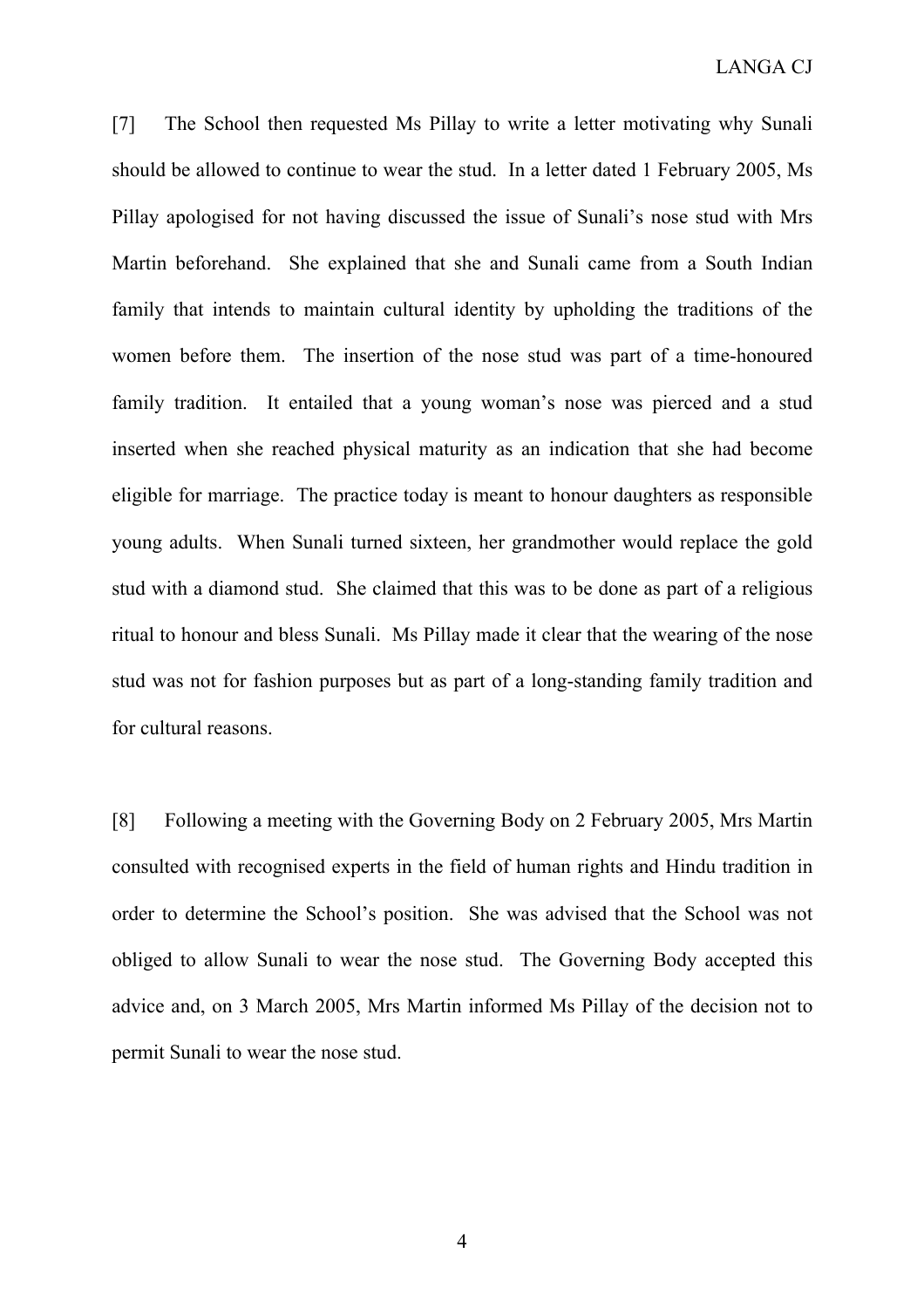[9] Ms Pillay was aggrieved by the Governing Body's decision. A stream of increasingly acrimonious correspondence ensued between her and Mrs Martin relating to the reasons for the decision and the steps that would be taken as a result. On 8 March 2005 Ms Pillay wrote to the Department of Education seeking clarity about its position, since she believed that the Governing Body's decision violated her daughter's constitutional right to practice her religious and cultural traditions. In May 2005, however, Ms Pillay was informed that the MEC supported the School's approach. The School decided that if Sunali did not remove the nose stud by 23 May 2005 she would face a disciplinary tribunal. Sunali did not remove the nose stud and a hearing by the disciplinary tribunal was then re-scheduled for 18 July.

[10] The disciplinary hearing in fact never took place as Ms Pillay took the matter to the Equality Court on 14 July and obtained an interim order restraining the school from interfering, intimidating, harassing, demeaning, humiliating or discriminating against Sunali. The Equality Court hearing for confirmation of the interim order was set down for 29 September 2005.

### *The Equality Court hearing*

[11] The issue before the Equality Court was whether the School's refusal to permit Sunali to wear the nose stud at school was an act of unfair discrimination in terms of the Equality Act. The evidence presented by Ms Pillay amounted to the following: the practice of wearing the nose stud is a tradition that is some 4000 to 5000 years old, hailing predominantly from the south of India. When a girl comes of age, a stage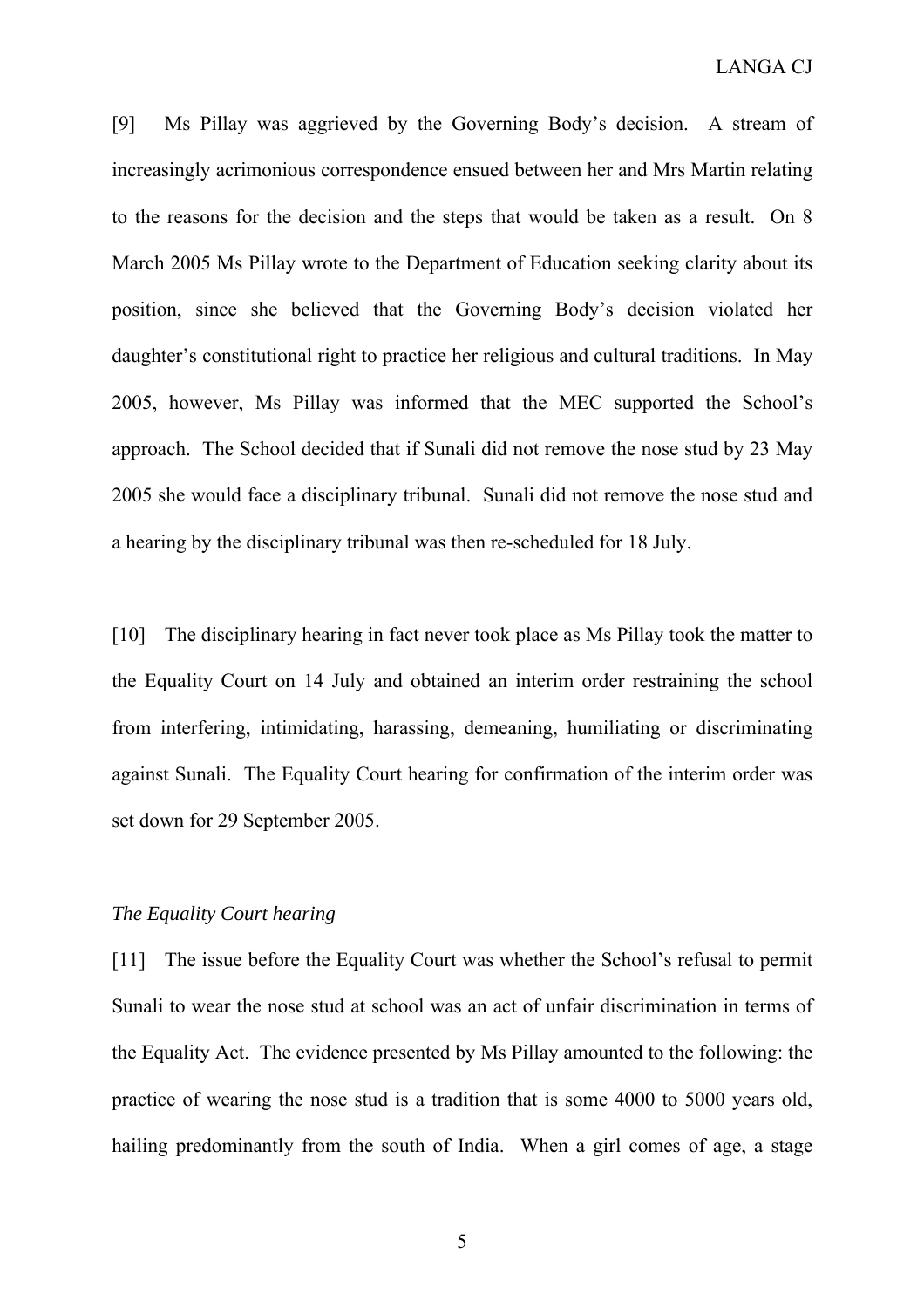marked by the onset of her menstrual cycle, the family honours the fact of her becoming a young woman. As part of the ritual, a prayer is performed and her nose is pierced on the left side for the insertion of the nose stud. The ritual also serves the purpose of endowing daughters with jewellery since a woman's dowry in patriarchal society went to her husband and all she could claim as her own was her jewellery. Further, according to Ayurvedic medicine, the medicinal branch of the Vedas, the left side of the nose is directly related to fertility and childbearing. Ms Pillay stressed that the practice of wearing the nose stud or ring plays an important part in many religions and is not limited to Hinduism. On the other hand, Hinduism has a variety of sects that observe different practices.

[12] Mrs Martin, on behalf of the School, made the point that the Code had been drawn up in consultation with the learners' representative council, parents and the governing body. It is the practice of the School that exemptions, based on religious considerations, are made from the provisions of the Code. Asked why an exemption was not granted to Sunali on the basis of the religious reasons given by Ms Pillay, she stated that Ms Pillay had made it clear in her letter that the nose stud was worn as a personal choice and tradition and not for religious reasons.

[13] Dr Vishram Rambilass, called by the School as an expert in Hindu religion, told the Court that the practice in question is an expression of Hindu culture. It was not obligatory, nor was it a religious rite. Under cross-examination, however, he conceded that it was difficult to distinguish between Hindu culture and Hindu religion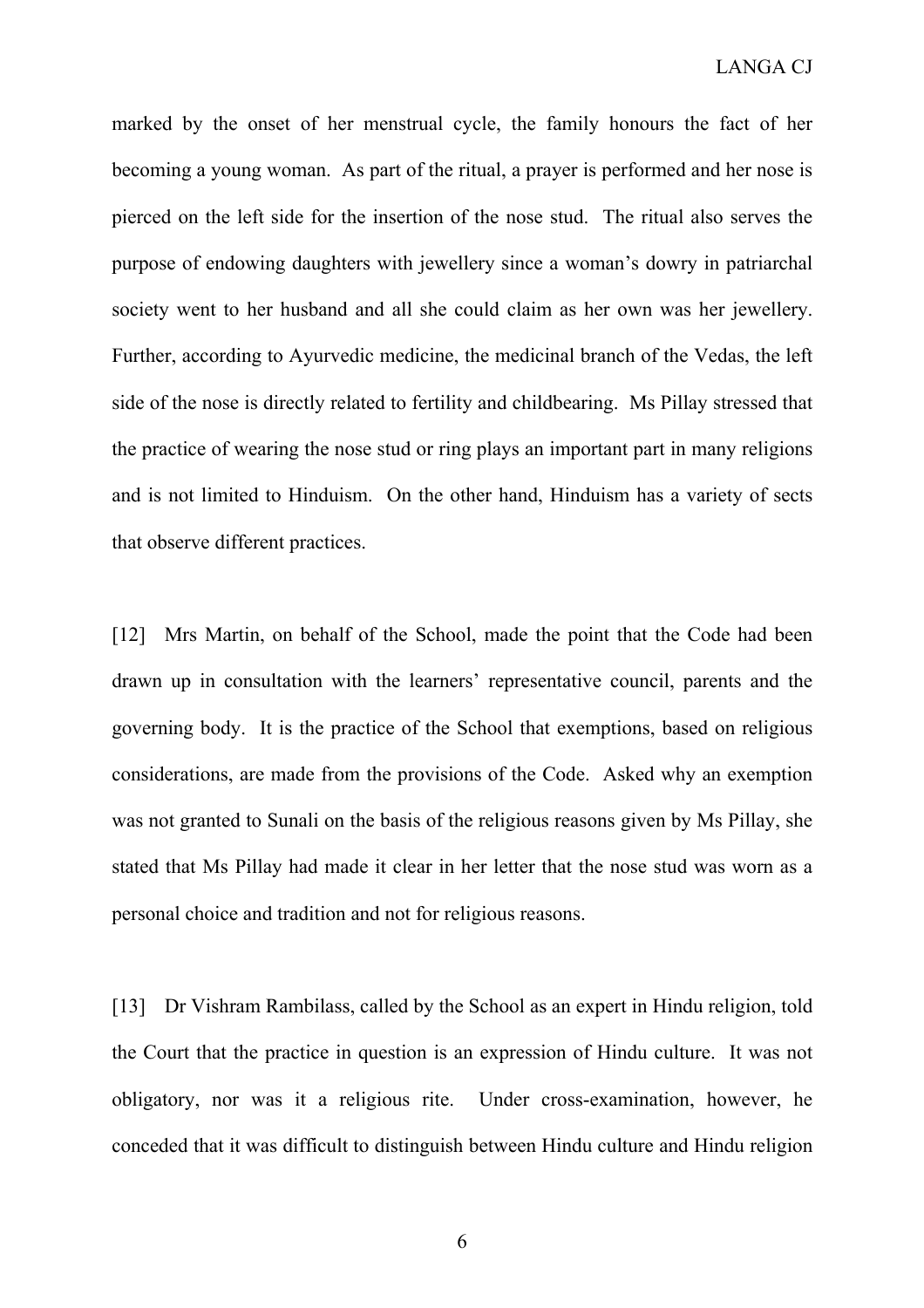and described the situation as a "universal dilemma of all cultures and religions". He stated further that it is difficult to pinpoint what constitutes Hinduism, since there are various schools that have developed very differently.

[14] The Equality Court held that although a prima facie case of discrimination had been made out, the discrimination was not unfair. It characterised the purpose of the Code as being "to promote uniformity and acceptable convention amongst the learners" and accepted Mrs Martin's evidence that undue permissiveness could result in a conflict with the Code, "thereby creating a disorderly environment." In reaching its conclusion the Court took into account several factors namely: Ms Pillay had agreed to the Code when she took Sunali to the School; the Code was devised by the School in consultation with the students, parents and educators; and also that Ms Pillay had failed to consult with the School before sending Sunali to it with the nose stud. The Court held that no impairment to Sunali's dignity or of another interest of a comparably serious nature had occurred and concluded that DGHS had acted reasonably and fairly. In addition, the Court held that any harm that may have been caused "was as a result of [Sunali's] and her mother's own doing." This decision by the Equality Court was taken on appeal by Ms Pillay to the Pietermaritzburg High Court.

*The High Court*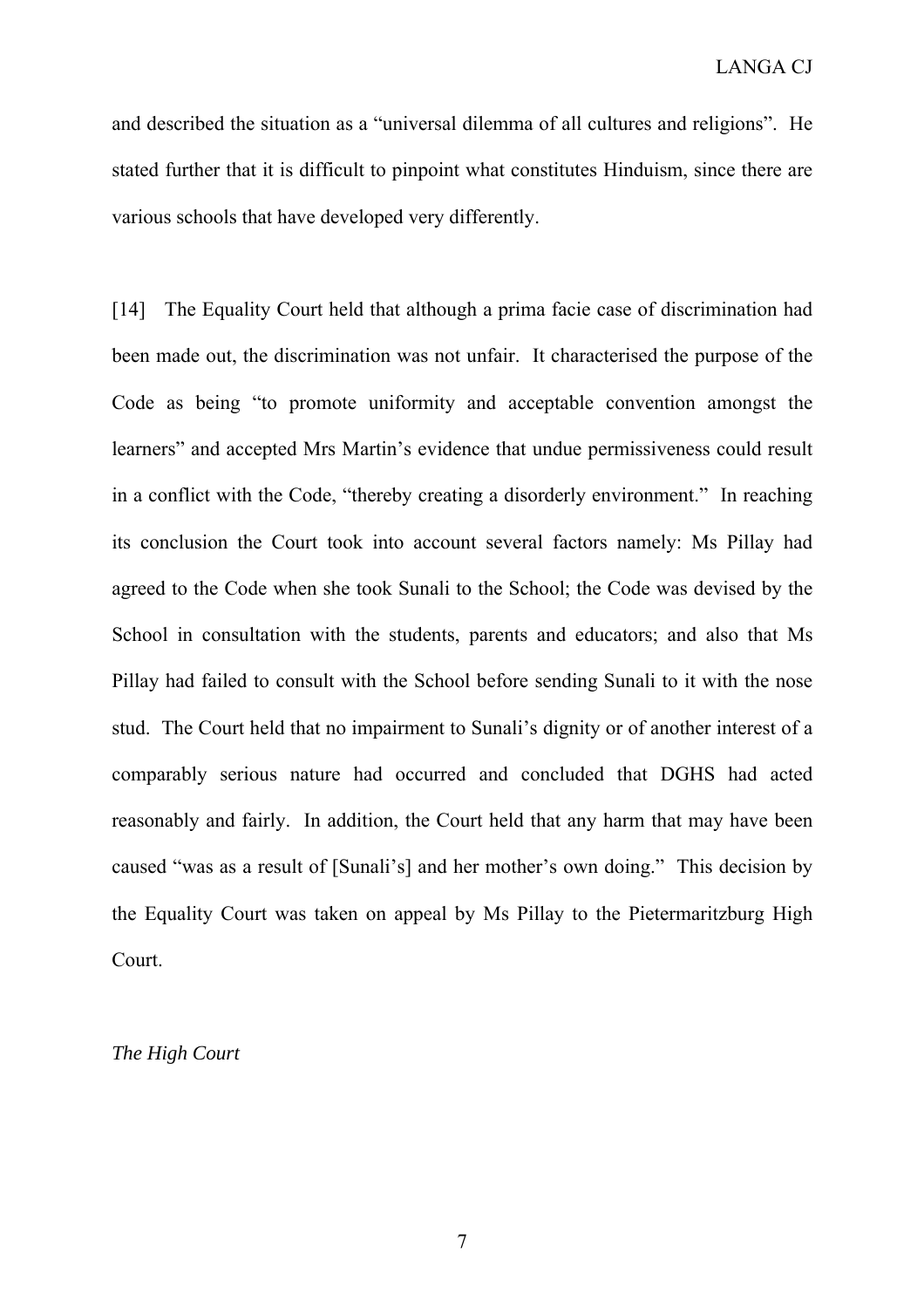[15] In its judgment, the High Court<sup>1</sup> (Kondile J with Tshabalala JP concurring) held that the conduct of the School was discriminatory against Sunali and was unfair in terms of the Equality Act. It held that our society prohibits both direct and indirect discrimination and aims to eliminate entrenched inequalities. It held further that the Equality Court had failed to consider properly the impact of the Constitution and the Equality Act on the Code and that both religion and culture are equally protected under the Equality Act and the Constitution. Because the nose stud had religious and/or cultural significance to Sunali, the failure to treat her differently from her peers amounted to withholding from her "the benefit, opportunity and advantage of enjoying fully [her] culture and/or of practising [her] religion" and therefore constituted indirect discrimination.

[16] The High Court rejected arguments by the applicants that Sunali had waived her right to insist on wearing the nose stud; that she could not complain about the prohibition because the Code had been the product of extensive consultations; and that because Sunali had failed to testify on her own behalf her religious or cultural belief in relation to the nose stud had not been established. The High Court held that Sunali's failure to testify was irrelevant as her mother had acted on her behalf, in her role as a parent and as a representative of the "Hindu/Indian" community.

[17] In reaching the conclusion that the conduct of the School amounted to unfair discrimination, the High Court noted that Sunali was part of a group that had been

<sup>1</sup> *Pillay v MEC for Education, KwaZulu-Natal, and Others* 2006 (6) SA 363 (EqC); 2006 (10) BCLR 1237 (N).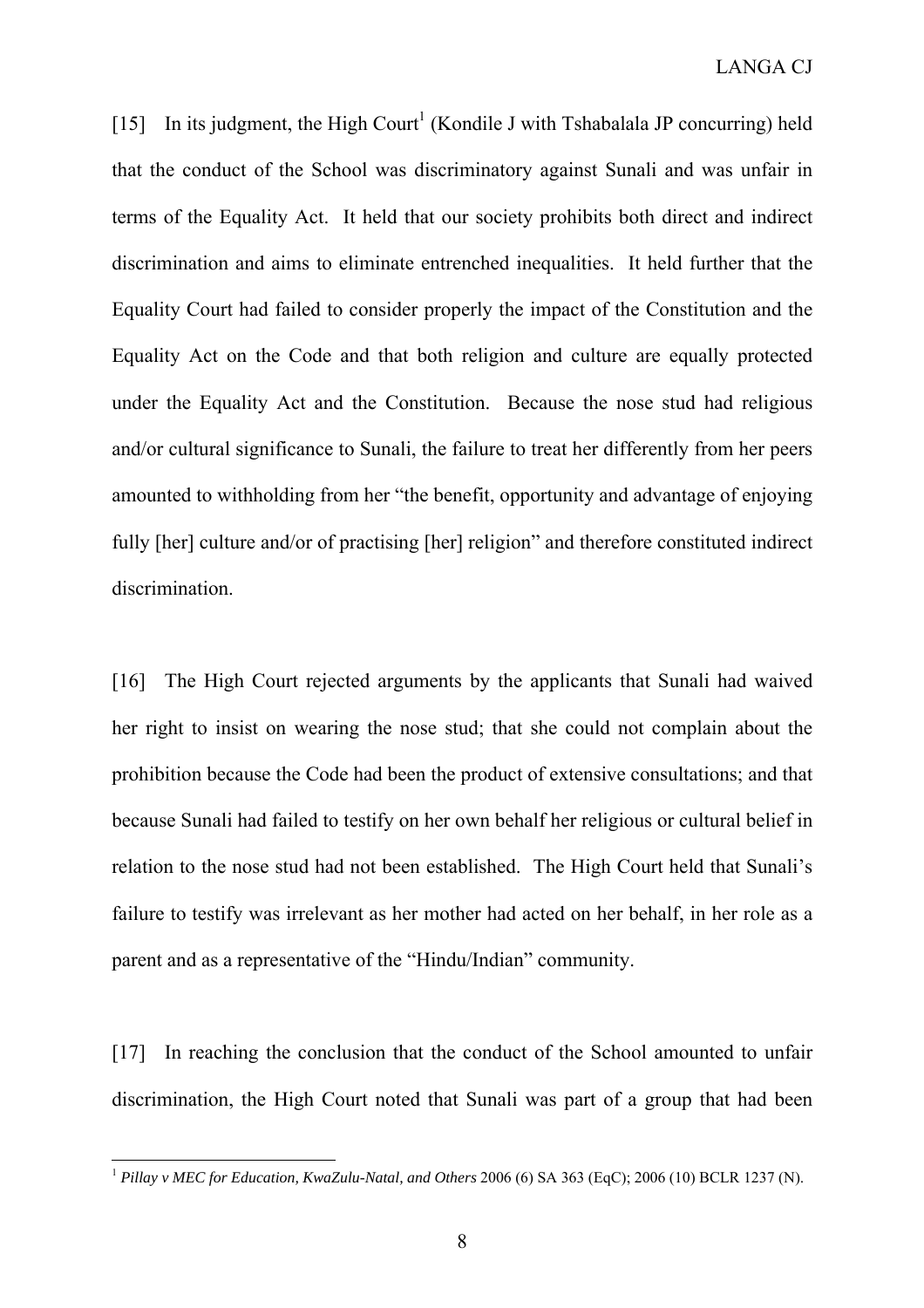historically discriminated against and that the School's contention that its rule prohibiting the wearing of jewellery was a general one applicable to every learner served only to prolong that discrimination. It highlighted the vulnerable and marginalised status of Hindus and Indians in South Africa's past and present, the demeaning effect of denying Sunali's religion ― and hence her identity ― and the systemic nature of the discrimination. It held that the insistence by the School on uniformity or similar treatment was inappropriate as it failed to dismantle structures of discrimination. The Court held further that the desire to maintain discipline in the School was not an acceptable reason for the prohibition as there was no evidence that wearing the nose stud had a disruptive effect on the smooth-running of the School. The High Court found that, in any event, there were less restrictive means to achieve the laudable objectives of the School as it could simply explain to its learners that Sunali's religion or culture entitles her to wear the nose stud.

[18] The High Court accordingly set aside the decision and order of the Equality Court and replaced it with an order declaring "null and void" the School's "decision, prohibiting the wearing of a nose stud, in school, by Hindu/Indian learners". The School now applies for leave to appeal to this Court against the decision of the Pietermaritzburg High Court.

#### *Proceedings in this Court*

[19] The application for leave to appeal against the decisions of the Pietermaritzburg High Court was set down for hearing in this Court on 2 November 2006. The hearing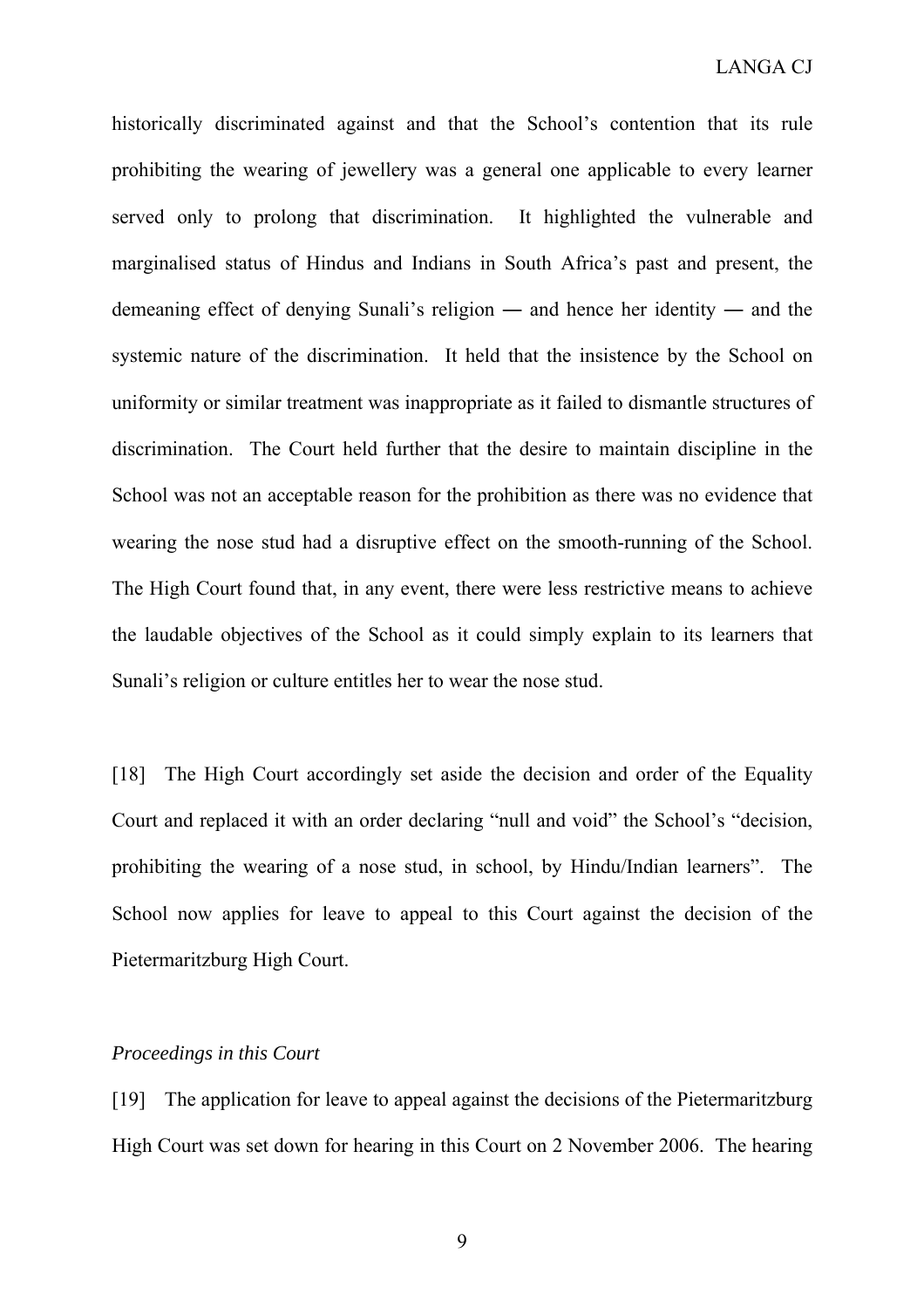was however postponed at the request of Ms Pillay because Sunali was about to write her examinations. The hearing eventually took place on 20 and 21 February 2007.

[20] The Department then lodged a notice purporting to withdraw from the case on the basis that the matter had become moot on two grounds. Firstly, Sunali would no longer be at school by the time the case was decided and, secondly, new guidelines<sup>2</sup> on school uniforms had been issued by the National Department of Education after the institution of the case. The Department contended that any future case on the issue would have to be brought in terms of the new guidelines and any decision in the present case would no longer be relevant.

[21] New directions specifically required the parties to address the issue of mootness as well as the merits. The Department was directed to file written submissions notwithstanding their purported withdrawal.

[22] Three institutions were admitted as amici curiae. These were: the Governing Body Foundation (GBF); the Natal Tamil Vedic Society Trust (NTVS); and the Freedom of Expression Institute (FXI). The GBF, a voluntary association of 500 public school governing bodies with a total population of over 300 000 learners, generally supported the appeal. It stated that it interacts with government on issues relating to education and believes that the High Court judgment will have significant consequences for all schools, including its members and accordingly it has a keen

<sup>&</sup>lt;sup>2</sup> The National Guidelines on School Uniforms were issued in terms of the South African Schools Act 84 of 1996 and published in Government Gazette 28538 GN 173, 23 February 2006.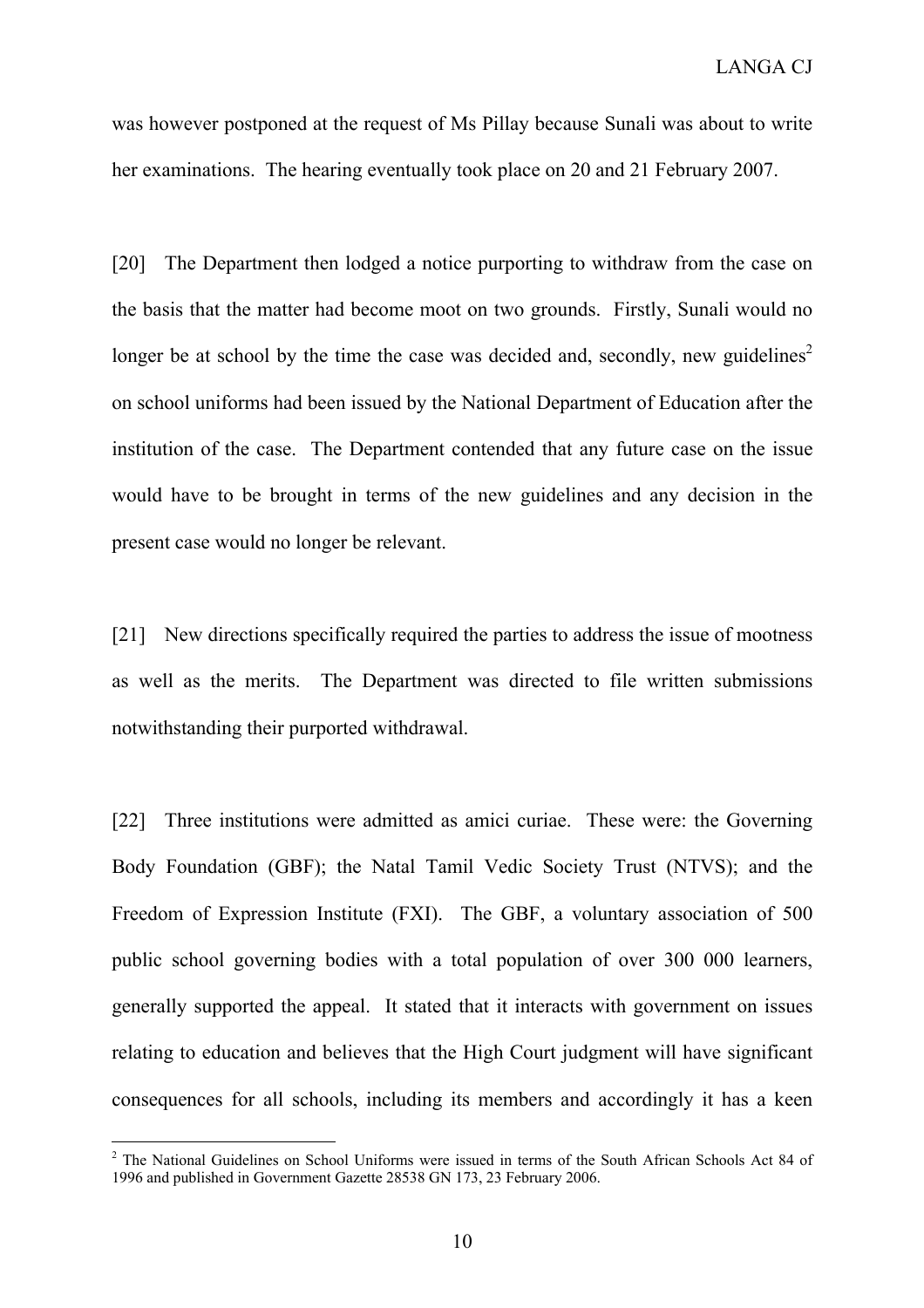interest in the case. It has conducted a survey of its member schools to determine their opinion on the nose stud issue and the responses indicate that the majority of schools do not allow nose studs to be worn. In the view of the member schools, the wearing of a nose stud pursuant to the High Court's decision would impact negatively on discipline in their schools.

[23] The NTVS had been admitted as amicus curiae in the High Court and applied for that status again in this Court. It is a religious and cultural organisation with origins as far back as 1957. Its members are Tamil speakers and its aims are to "foster the Tamil language and culture and the religious practices of Tamil South Africans." The NTVS also has a more general interest in the promotion of cultural and religious diversity. The NTVS supported Sunali's right to wear the nose stud as part of her Tamil heritage.

[24] Finally, the FXI, a non-profit organisation with the stated objective of promoting freedom of expression in South Africa averred that it is particularly concerned with the development of South African law relating to freedom of expression. Its interest in the matter involved highlighting freedom of expression issues raised by the case in addition to the equality issues already raised by the parties.

#### *Submissions before this Court*

[25] The Department contended that the High Court erred in characterising the matter as an equality claim within the contemplation of the Equality Act. It argued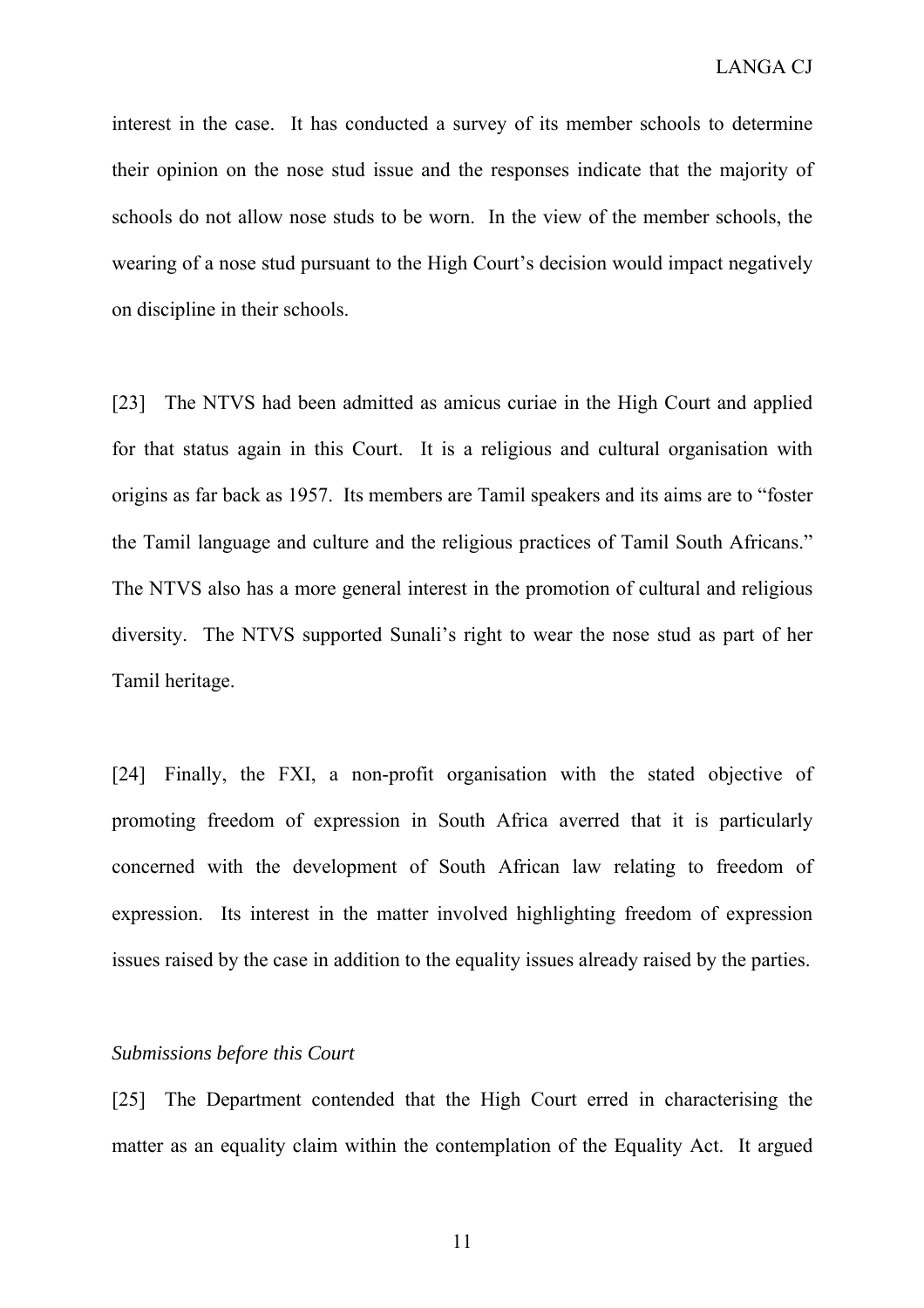that there can be no case for discrimination where it cannot be said that there is a "dominant group" that is treated better than Sunali. The complaint should rather have been brought as a freedom of religion claim and recourse to the Equality Court was, according to the applicants, entirely misplaced. The applicants submitted that in any event, the Code cannot be said to be discriminatory as it affected all religions equally. The School further criticised the failure to lead Sunali's evidence as, in their view, this makes it impossible to determine if discrimination had occurred.

[26] It was further contended that in the event of it being found that there was discrimination against Sunali, such discrimination was not unfair. In that context the applicants pointed to a number of factors, namely: that the Code was compiled on the basis of prior consultations with all relevant parties; the fact that Ms Pillay had agreed to the Code; the popularity of nose studs outside of Sunali's culture; the importance of uniforms in maintaining discipline; the need to give deference to school authorities; and the fact that the ban on the wearing of a nose stud could only have a limited effect on Sunali's culture since she was at liberty to wear the nose stud when she was not at school.

[27] These contentions were substantially supported by the GBF. The Department did not persist with its contention that the issue before the Court was moot; on the other hand, the School and the GBF argued that the matter was not moot because of its impact on all other schools. It also disputed the claim that Sunali formed part of an identifiable culture.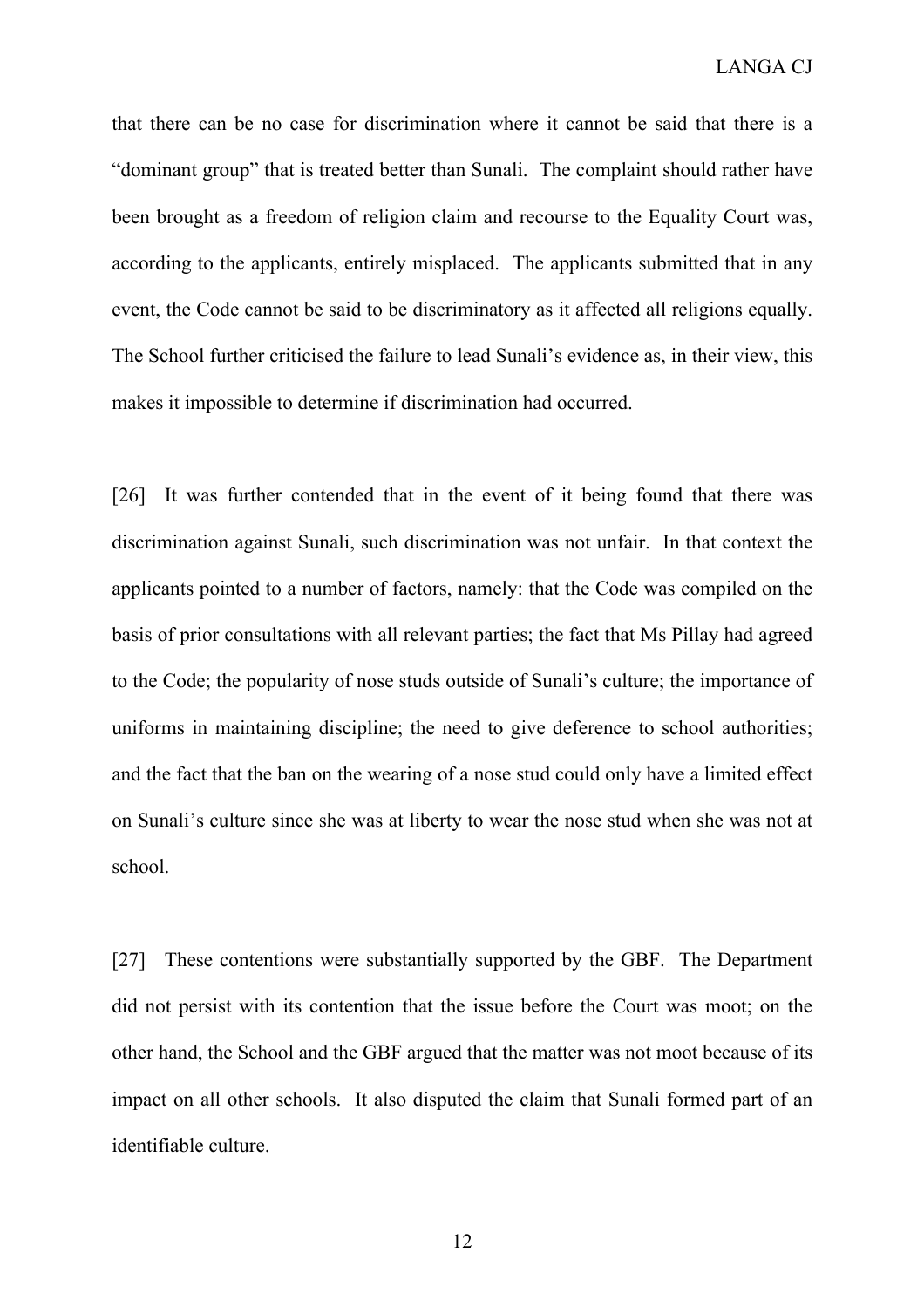LANGA CJ

[28] For her part, Ms Pillay took the view that the issue is moot because Sunali was no longer a learner at DGHS and, according to her, the new guidelines have changed the legal landscape. She also submitted that under the Equality Act it was unnecessary to show a comparator or a dominant group. As long as a rule imposes disadvantage, it can be discriminatory. She contended further that Sunali's failure to testify was irrelevant as it was not raised when Ms Pillay was cross-examined in the Equality Court. Ms Pillay downplayed the need to accord deference to the school authorities as well as the role of consultation. She argued that there was no evidence that refusing Sunali an exemption improved discipline at the School. While her primary case was based on equality, she also sought to assert the rights to freedom of expression and freedom of religion as independent claims.

[29] The NTVS and the FXI submitted argument together. They emphasised the importance of culture. While accepting that culture and religion differ, they argued that once a cultural practice is established, it should be treated exactly the same as a religious practice. They also took issue with the reliance placed by the School and the GBF on the perception of the nose stud as a desirable fashion accessory. They further argued that freedom of expression could be considered as a separate right but that even if it could not, it was still relevant in interpreting the Equality Act. They contended that Sunali's right to freedom of expression had been unjustifiably limited because Sunali's nose stud posed no risk of substantial disruption to school activities.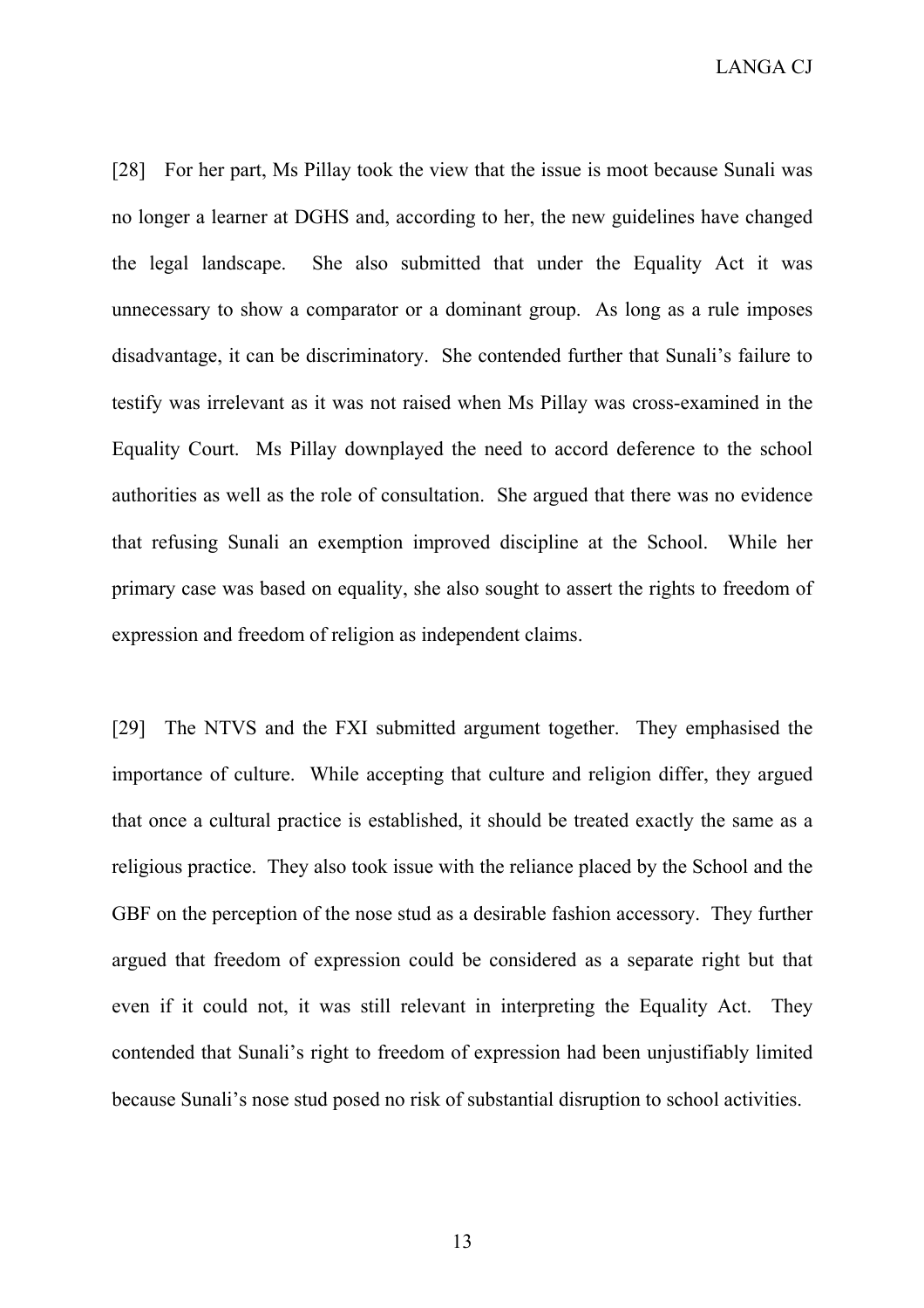LANGA CJ

#### *Leave to Appeal*

 $\overline{a}$ 

[30] The parties were agreed that the case raises a constitutional issue; it was also not disputed that the applicants have reasonable prospects of success on appeal. There are, however, two issues that must be examined in order to determine whether leave to appeal should be granted. The first is the fact that the Supreme Court of Appeal has been bypassed and the second is the issue of mootness. The central enquiry is whether it is in the interests of justice for leave to appeal to be granted.

[31] It is clear that the issues in this case involve matters that must eventually be decided by this Court. The parties themselves have made this patently clear. These issues have been fully canvassed in two courts. We have also had the benefit of comprehensive argument, presented by the parties and the three amici curiae. In my view, it is not in the interests of justice in this case to require the parties to incur the additional expense of going to the Supreme Court of Appeal before the matter is decided by this Court.

#### [32] With regard to mootness, this Court has held that:

"A case is moot and therefore not justiciable if it no longer presents an existing or live controversy which should exist if the Court is to avoid giving advisory opinions on abstract propositions of law.<sup>3</sup>

<sup>3</sup> *National Coalition for Gay and Lesbian Equality and Others v Minister for Home Affairs and Others* 2000 (2) SA 1 (CC); 2000 (1) BCLR 39 (CC) at fn 18. See also *JT Publishing (Pty) Ltd and Another v Minister of Safety and Security and Others* 1997 (3) SA 514 (CC); 1996 (12) BCLR 1599 (CC) at para 15.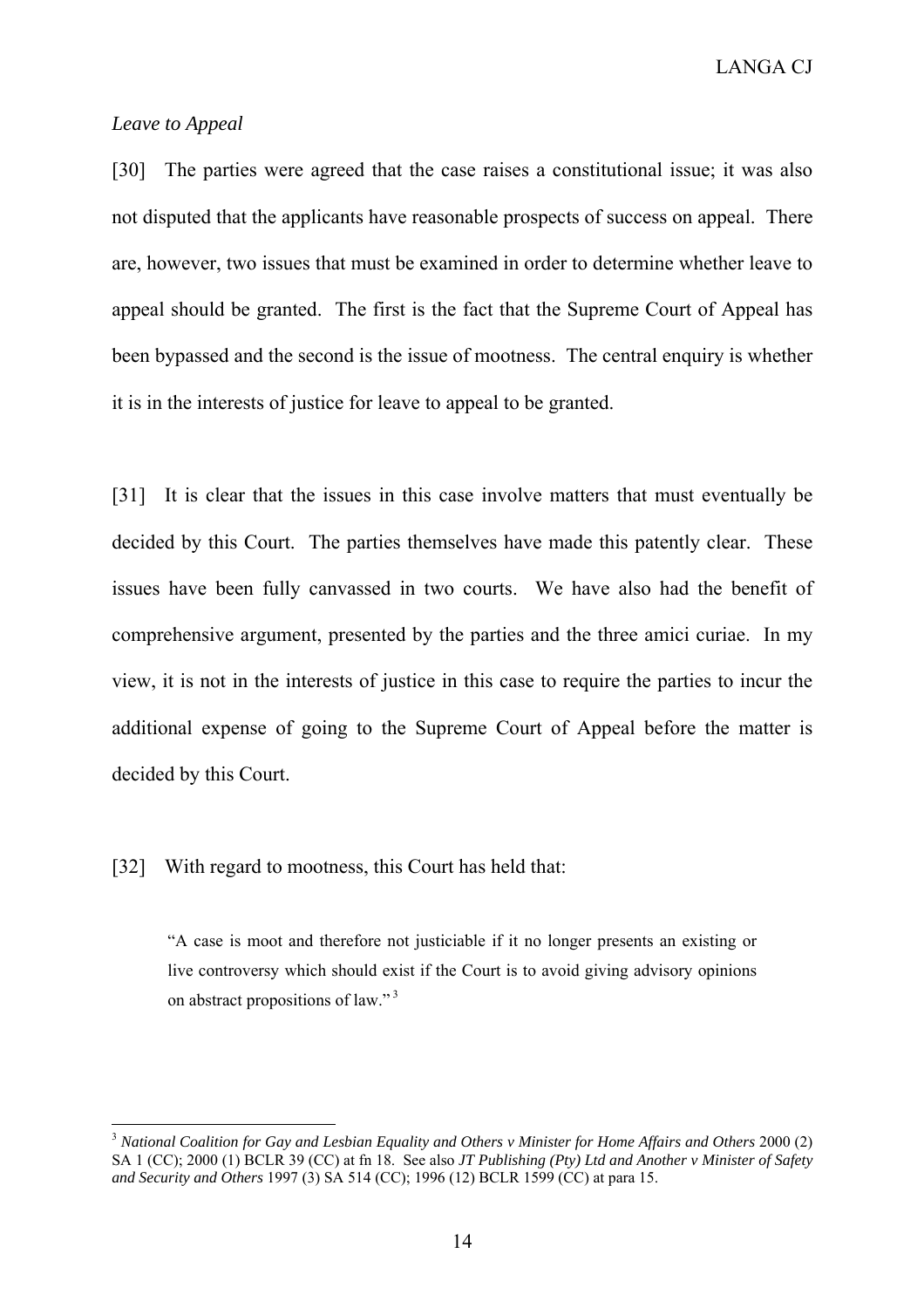Sunali is no longer at DGHS and the issue is therefore moot. This Court has however held that it may be in the interests of justice to hear a matter even if it is moot if "any order which [it] may make will have some practical effect either on the parties or on others."<sup>4</sup> The following factors have been held to be potentially relevant:

- the nature and extent of the practical effect that any possible order might have;<sup>5</sup>
- the importance of the issue;  $6\%$
- the complexity of the issue: $<sup>7</sup>$ </sup>
- $\bullet$  the fullness or otherwise of the argument advanced;<sup>8</sup> and
- resolving disputes between different courts.<sup>9</sup>

[33] I do not agree with Ms Pillay's contention that the new guidelines that have been issued by the Department have altered the "legal landscape" in which these questions must be considered. The implication of this submission is that any decision this Court may make will have no relevance as it will have been decided under a legal regime that is no longer applicable.

<sup>4</sup> *Independent Electoral Commission v Langeberg Municipality* 2001 (3) SA 925 (CC); 2001 (9) BCLR 883 (CC) at para 11. See also *AAA Investments Pty (Ltd) v Micro Finance Regulatory Council and Another* 2007 (1) SA 343 (CC); 2006 (11) BCLR 1255 (CC) at para 27.

<sup>5</sup> *Langeberg* above n 4 at para 11.

 $^6$  Id.

 $^7$  Id.

 $8$  Id.

<sup>9</sup> *AAA Investments* above n 4 at para 27.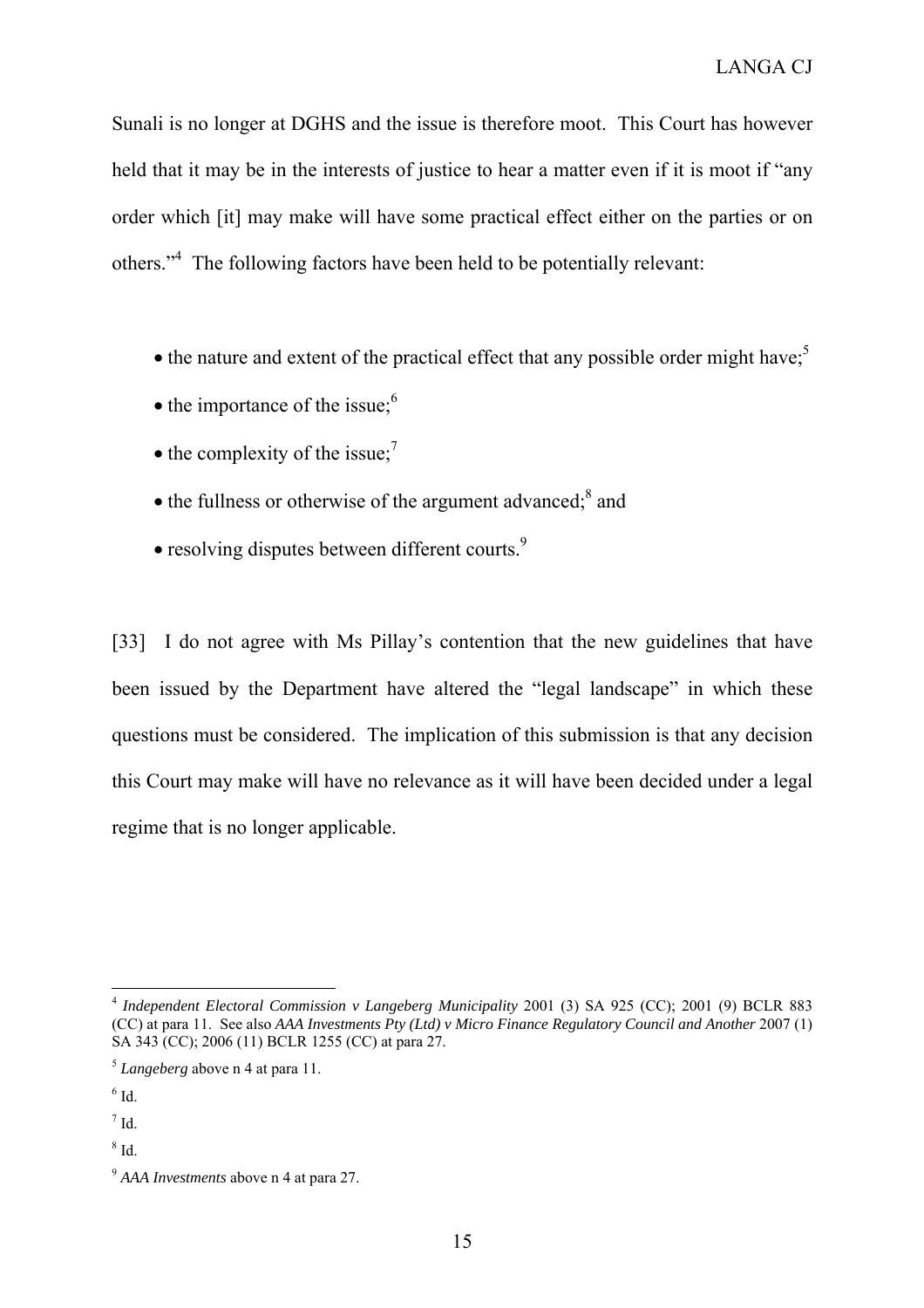[34] The guidelines are not mandatory but are exactly what they purport to be  $-$  a guide. The following features all demonstrate the non-binding nature of the guidelines: section  $8(3)$  of the South African Schools Act<sup>10</sup> which empowers the Minister to make the guidelines states that they are for the "consideration" of schools; while some of the regulations are couched in mandatory language,  $\frac{1}{1}$  the vast majority – including those relating to religious and cultural diversity – use the suggestive word "should"; the section on religious and cultural diversity is solely to "assist" schools in determining their uniform policy; $12$  when a governing body adopts a new code, the only requirement is that it "should make [its] decision in terms of these guidelines"; $^{13}$ and the strongest obligation that exists on governing bodies is that they must "consider" the guidelines. $14$  That hardly alters the "legal landscape" as schools, including DGHS, might consider the guidelines and lawfully decide to adopt exactly the same provision that is currently before us. Any aggrieved party would be entitled to bring exactly the same challenge. That Ms Pillay might have an additional challenge based on a failure to consider the guidelines does not seem relevant.

[35] As already noted, this matter raises vital questions about the extent of protection afforded to cultural and religious rights in the school setting and possibly beyond. The issues are both important and complex, as is evidenced by the varying

 $10$  Act 84 of 1996.

<sup>&</sup>lt;sup>11</sup> For example: "The uniform *must* allow learners to participate in school activities with comfort, safety and decorum" (regulation 11); "*No* child may be refused admission to a school because of an inability to obtain or wear the school uniform" (regulation 14). (Emphasis added.)

<sup>&</sup>lt;sup>12</sup> Regulation 29.

<sup>&</sup>lt;sup>13</sup> Regulation 23

<sup>&</sup>lt;sup>14</sup> Preamble to guidelines.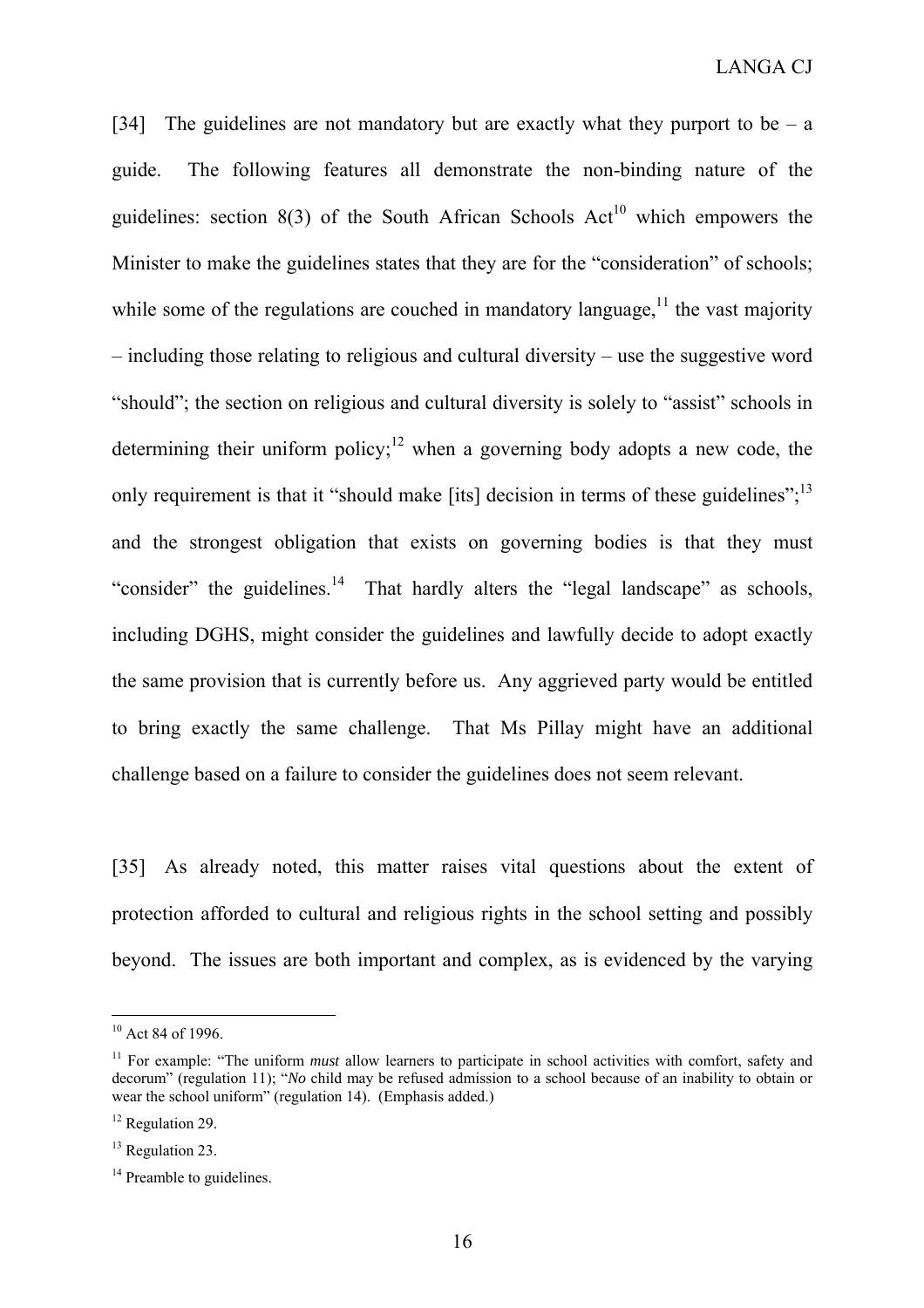approaches of the courts below as well as courts in foreign jurisdictions. Extensive argument has been presented, not only from the parties but from three amici curiae. There is accordingly no doubt that the order, if the matter is heard, will have a significant practical effect on the School and all other schools in the country, although it will have no direct impact on Sunali. It is therefore in the interests of justice to grant leave to appeal.

#### *What is at issue?*

[36] The first question is whether the discrimination complained of by Ms Pillay flows from the Code or from the decision of the School to refuse an exemption. Ms Pillay specifically identifies the decision of the School as the problem, but the major part of the arguments addressed to the Court by all the other parties focused on the discriminatory nature of the Code. To my mind, it is the combination of the Code and the refusal to grant an exemption that resulted in the alleged discrimination, not the one or the other in isolation.

[37] There are two problems with the Code, which operate together. The first is that it does not set out a process or standard according to which exemptions should be granted, for the guidance of learners, parents and the Governing Body. The School has itself developed a tradition of granting exemptions in certain circumstances. The second problem is the fact that the jewellery provision in the Code does not permit learners to wear a nose stud and accordingly required Sunali to seek an exemption in the first place.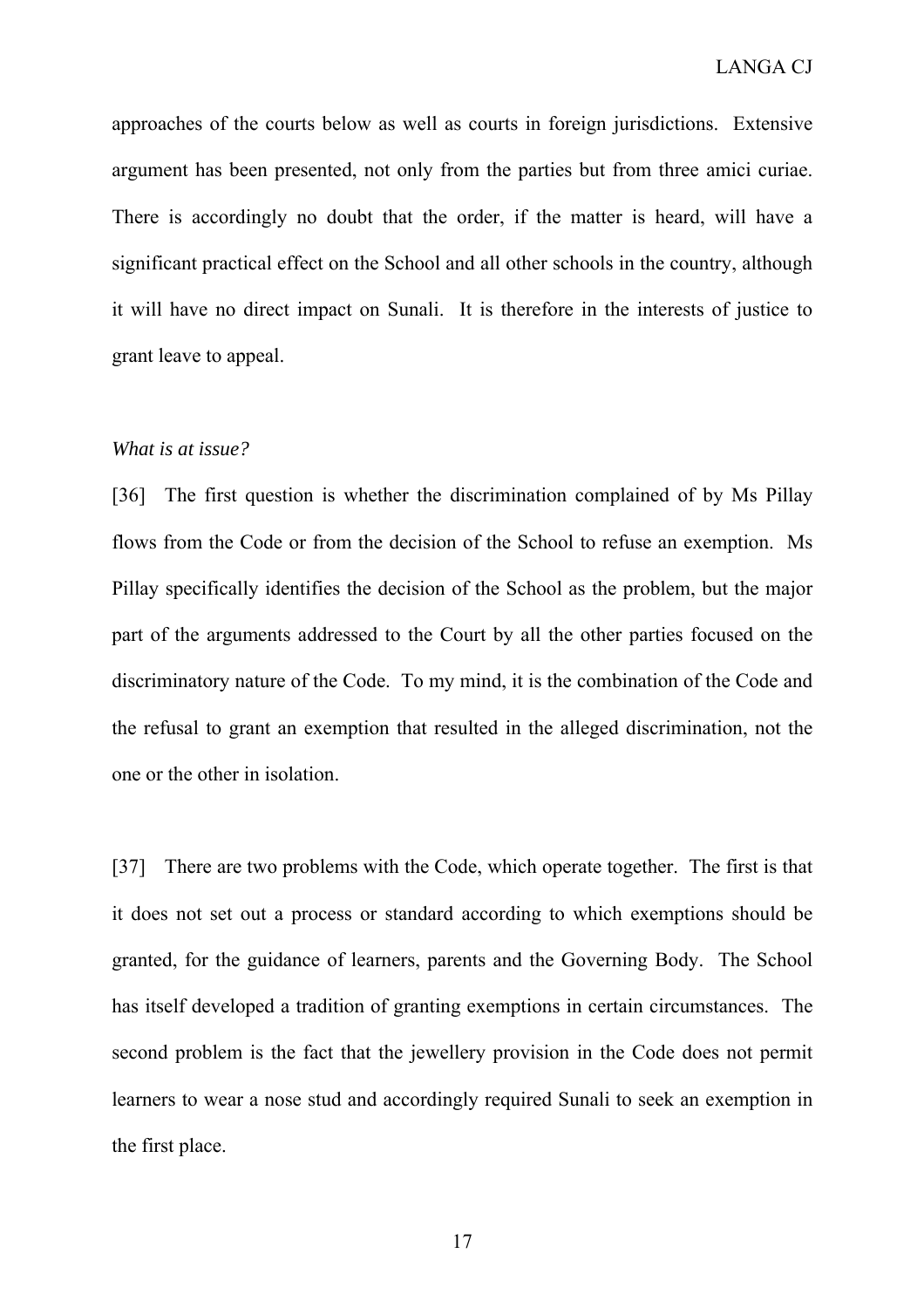LANGA CJ

[38] It is true, however, that even taking these flaws into account, this dispute would never have arisen if the School had granted an exemption to Sunali. Whether the policy according to which that decision was taken was part of the Code, or existed only as the Governing Body's tradition, would ultimately have made no difference. Nonetheless, it is still necessary for the Court to address the underlying problems of the Code. A properly drafted code which sets realistic boundaries and provides a procedure to be followed in applying for and the granting of exemptions, is the proper way to foster a spirit of reasonable accommodation in our schools and to avoid acrimonious disputes such as the present one. In sum, the problem is both the decision to refuse Sunali an exemption and the inadequacies of the Code itself.

#### *The correct approach to "discrimination" under the Equality Act*

[39] Unfair discrimination, by both the State and private parties, including on the grounds of both religion and culture, is specifically prohibited by sections 9(3) and (4) of the Constitution, which read:

"(3) The state may not unfairly discriminate directly or indirectly against anyone on one or more grounds, including race, gender, sex, pregnancy, marital status, ethnic or social origin, colour, sexual orientation, age, disability, religion, conscience, belief, culture, language and birth.

(4) No person may unfairly discriminate directly or indirectly against anyone on one or more grounds in terms of subsection (3). National legislation must be enacted to prevent or prohibit unfair discrimination."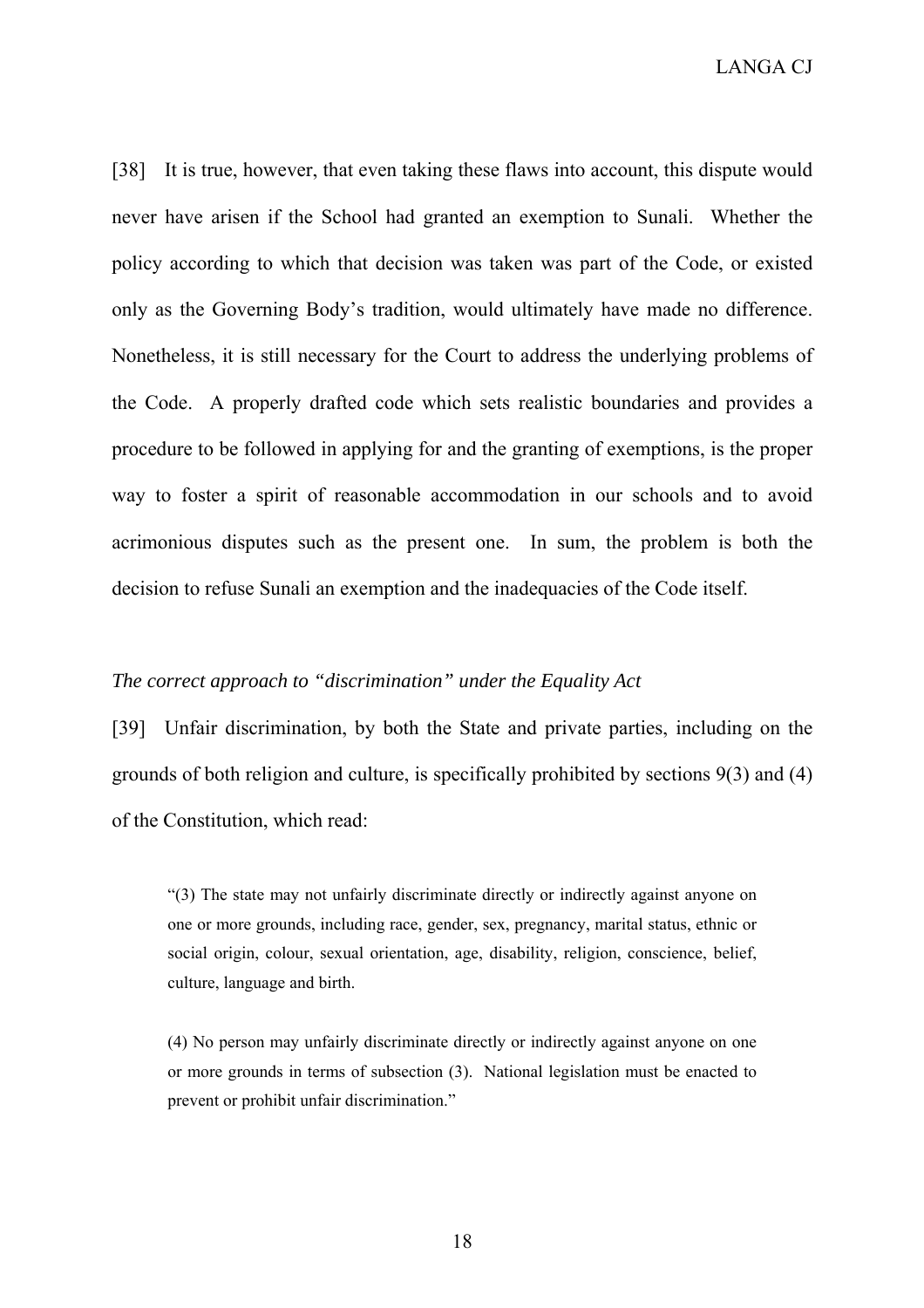The Equality Act is clearly the legislation contemplated in section 9(4) and gives further content to the prohibition on unfair discrimination.<sup>15</sup> Section 6 of the Equality Act reiterates the Constitution's prohibition of unfair discrimination by both the State and private parties on the same grounds including, of course, religion and culture.<sup>16</sup> Although this Court has regularly considered unfair discrimination under section 9 of the Constitution, it has not yet considered discrimination as prohibited by the Equality Act. Two preliminary issues about the nature of discrimination under the Act therefore arise.

[40] The first is that claims brought under the Equality Act must be considered within the four corners of that Act. This Court has held in the context of both administrative and labour law that a litigant cannot circumvent legislation enacted to give effect to a constitutional right by attempting to rely directly on the constitutional right.<sup>17</sup> To do so would be to "fail to recognise the important task conferred upon the legislature by the Constitution to respect, protect, promote and fulfil the rights in the Bill of Rights."<sup>18</sup> The same principle applies to the Equality Act. Absent a direct

 $15$  See the long title of the Equality Act which reads:

<sup>&</sup>quot;To give effect to section 9 read with item 23(1) of Schedule 6 to the Constitution of the Republic of South Africa, 1996, so as to prevent and prohibit unfair discrimination and harassment; to promote equality and eliminate unfair discrimination; to prevent and prohibit hate speech; and to provide for matters connected therewith."

<sup>&</sup>lt;sup>16</sup> Section 6 reads: "Neither the State nor any person may unfairly discriminate against any person." The "prohibited grounds" on which discrimination is barred, are defined in section 1 which repeats the list in section 9(3) of the Constitution.

<sup>17</sup> *Minister of Health and Another NO v New Clicks South Africa (Pty) Ltd (Treatment Action Campaign and Another as* Amicus Curiae*)* 2006 (2) SA 311 (CC); 2006 (1) BCLR 1 (CC) at paras 96 (Chaskalson CJ) and 434-437 (Ngcobo J); *South African National Defence Union v Minister of Defence and Others* CCT 65/06, 30 May 2007, as yet unreported at para 51.See also *NAPTOSA and Others v Minister of Education, Western Cape, and Others* 2001 (2) SA 112 (C) at 123I-J; 2001 (4) BCLR 388 (C) at 396I-J.

<sup>&</sup>lt;sup>18</sup> *SANDU* above n 17 at para 52. See also *New Clicks* above n 17 at para 96. Section 7(2) of the Constitution reads: "The state must respect, protect, promote and fulfil the rights in the Bill of Rights."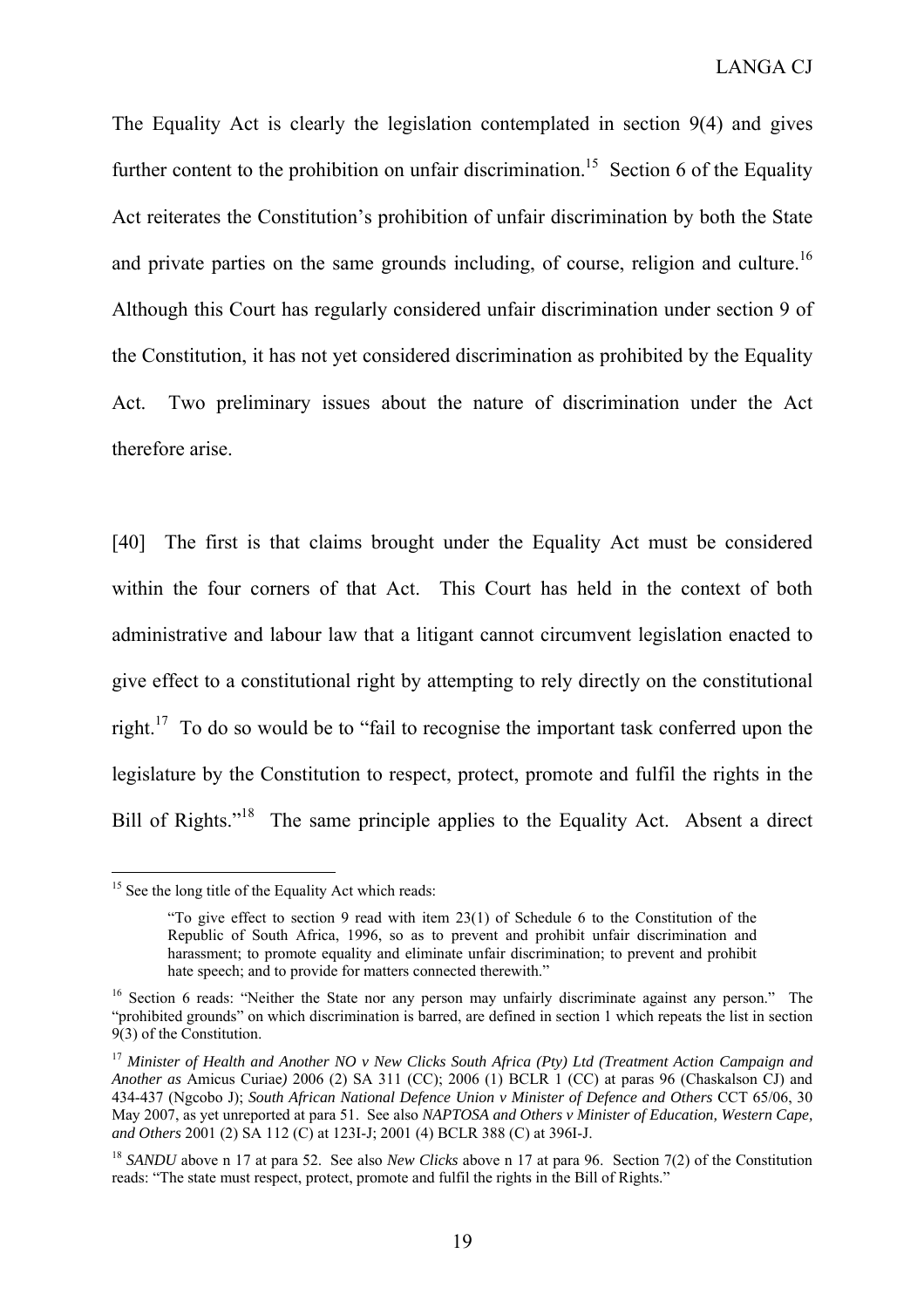challenge to the Act, courts must assume that the Equality Act is consistent with the Constitution and claims must be decided within its margins.

[41] The second issue is how the definition of "discrimination" in the Equality Act should be interpreted. Section 1 of the Equality Act defines "discrimination" as:

"any act or omission, including a policy, law, rule, practice, condition or situation which directly or indirectly—

(a) imposes burdens, obligations or disadvantage on; or

(b) withholds benefits, opportunities or advantages from, any person on one or more of the prohibited grounds".

[42] The School, the GBF and, to a lesser extent, the Department argued that in this case, there was no comparator in the form of a group that was treated better than Sunali. They contended that although a comparator is not specifically mentioned in the definition in the Equality Act, it should be implied as a requirement. Absent a comparator therefore, no discrimination could be established. Ms Pillay's response to this line of reasoning spawned a deeper debate about the extent to which the Act must be informed by section 9 of the Constitution and this Court's interpretation of that section.

[43] I deal with that deeper problem first and then turn to the specific question of the need for a comparator. Section 39(2) of the Constitution makes it clear that the Act must be interpreted in light of the "spirit, purport and objects of the Bill of Rights" which includes section 9. That does not mean that the Act must be interpreted to restate the precise terms of section 9. The legislature, when enacting national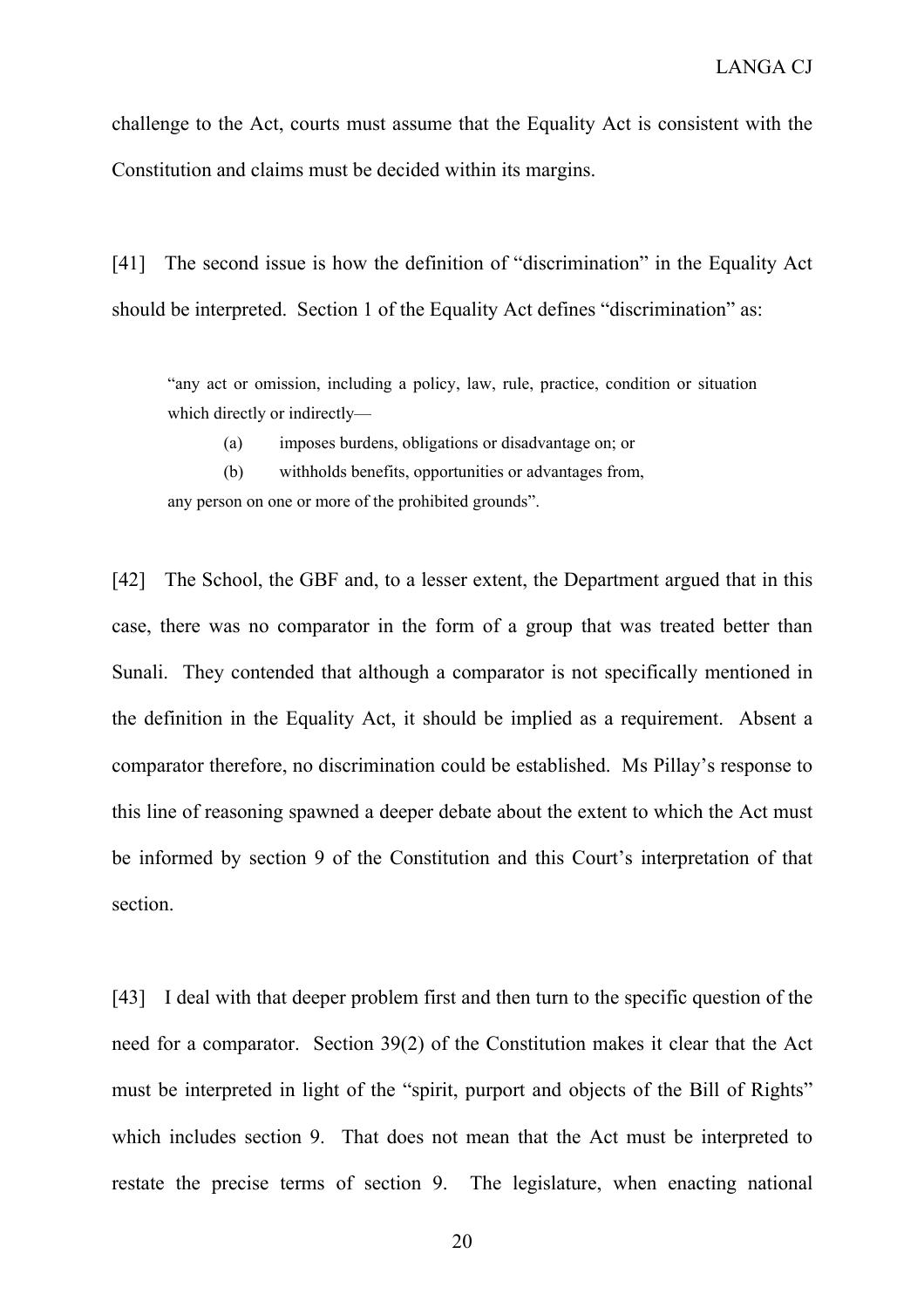legislation to give effect to the right to equality, may extend protection beyond what is conferred by section 9. As long as the Act does not decrease the protection afforded by section 9 or infringe another right, a difference between the Act and section 9 does not violate the Constitution. It would therefore not be a problem if the definition of discrimination in the Act included forms of conduct not covered by section 9 as long as the prohibition of those forms of conduct conformed to the Bill of Rights.

[44] Fortunately, on the approach I adopt below, the final determination of the more direct question of whether the Equality Act always requires a comparator can be left for another day. I hold that there is an appropriate comparator available in this case. It is those learners whose sincere religious or cultural beliefs or practices are not compromised by the Code, as compared to those whose beliefs or practices are compromised. The ground of discrimination is still religion or culture as the Code has a disparate impact on certain religions and cultures. The norm embodied by the Code is not neutral, but enforces mainstream and historically privileged forms of adornment, such as ear studs which also involve the piercing of a body part, at the expense of minority and historically excluded forms. It thus places a burden on learners who are unable to express themselves fully and must attend school in an environment that does not completely accept them. In my view, the comparator is not learners who were granted an exemption compared with those who were not.<sup>19</sup> That approach identifies only the direct effect flowing from the School's decisions and fails to address the underlying indirect impact inherent in the Code itself.

 $19$  This is the conclusion reached by O'Regan J at para 164 below.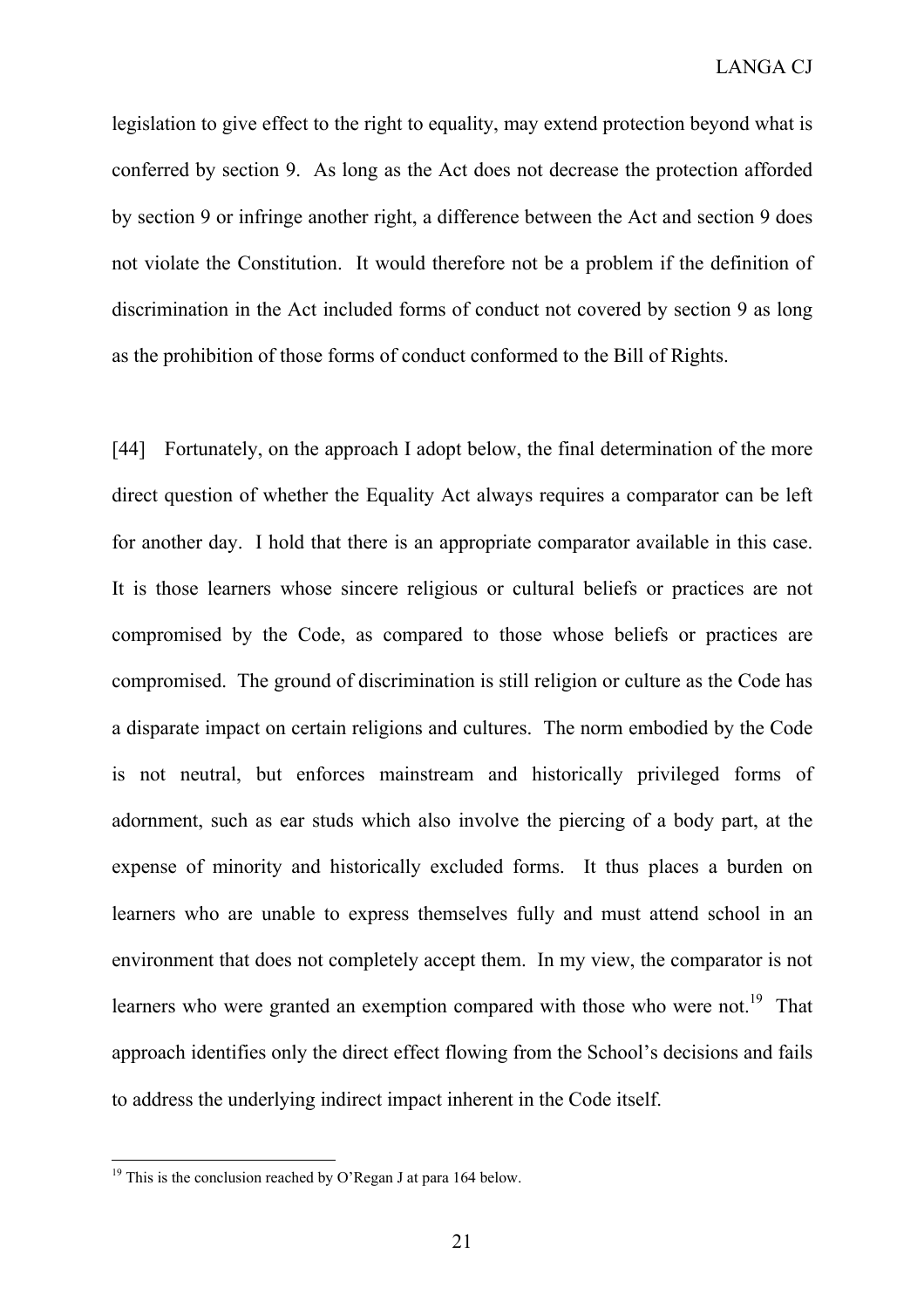[45] It follows, therefore that the Code coupled with the decision to refuse Sunali an exemption will be discriminatory if they imposed a burden on her or withheld a benefit from her. In the circumstances of this case that will require a showing that Sunali's religious or cultural beliefs or practices have been impaired. It is to that question that I now turn.

#### *Discrimination*

[46] The prohibition of discrimination on the basis of religion or culture in terms of the Equality Act and section 9 of the Constitution is distinct from the protection of religion and culture provided for by sections  $15^{20}$  and  $30^{21}$  of the Constitution. The two rights may overlap, however, where the discrimination in question flows from an interference with a person's religious or cultural practices.<sup>22</sup> Therefore, in order to

 $\overline{a}$ 

- (a) those observances follow rules made by the appropriate public authorities;
- (b) they are conducted on an equitable basis; and
- (c) attendance at them is free and voluntary.
- (3) (a) This section does not prevent legislation recognising—
	- (i) marriages concluded under any tradition, or a system of religious, personal or family law; or
	- (ii) systems of personal and family law under any tradition, or adhered to by persons professing a particular religion.
	- (b) Recognition in terms of paragraph (a) must be consistent with this section and the other provisions of the Constitution."

 $21$  Section 30 reads:

#### "**Language and Culture.**―

Everyone has the right to use the language and to participate in the cultural life of their choice, but no one exercising these rights may do so in a manner inconsistent with any provision of the Bill of Rights."

<sup>22</sup> Discrimination on religious or cultural grounds might also be present where one religion or culture is treated in an inferior manner, even though the treatment does not interfere with their religious or cultural beliefs or practices.

<sup>&</sup>lt;sup>20</sup> Section 15 reads:

<sup>&</sup>quot;**Freedom of religion, belief and opinion.**―

<sup>(1)</sup> Everyone has the right to freedom of conscience, religion, thought, belief and opinion.

<sup>(2)</sup> Religious observances may be conducted at state or state-aided institutions, provided that―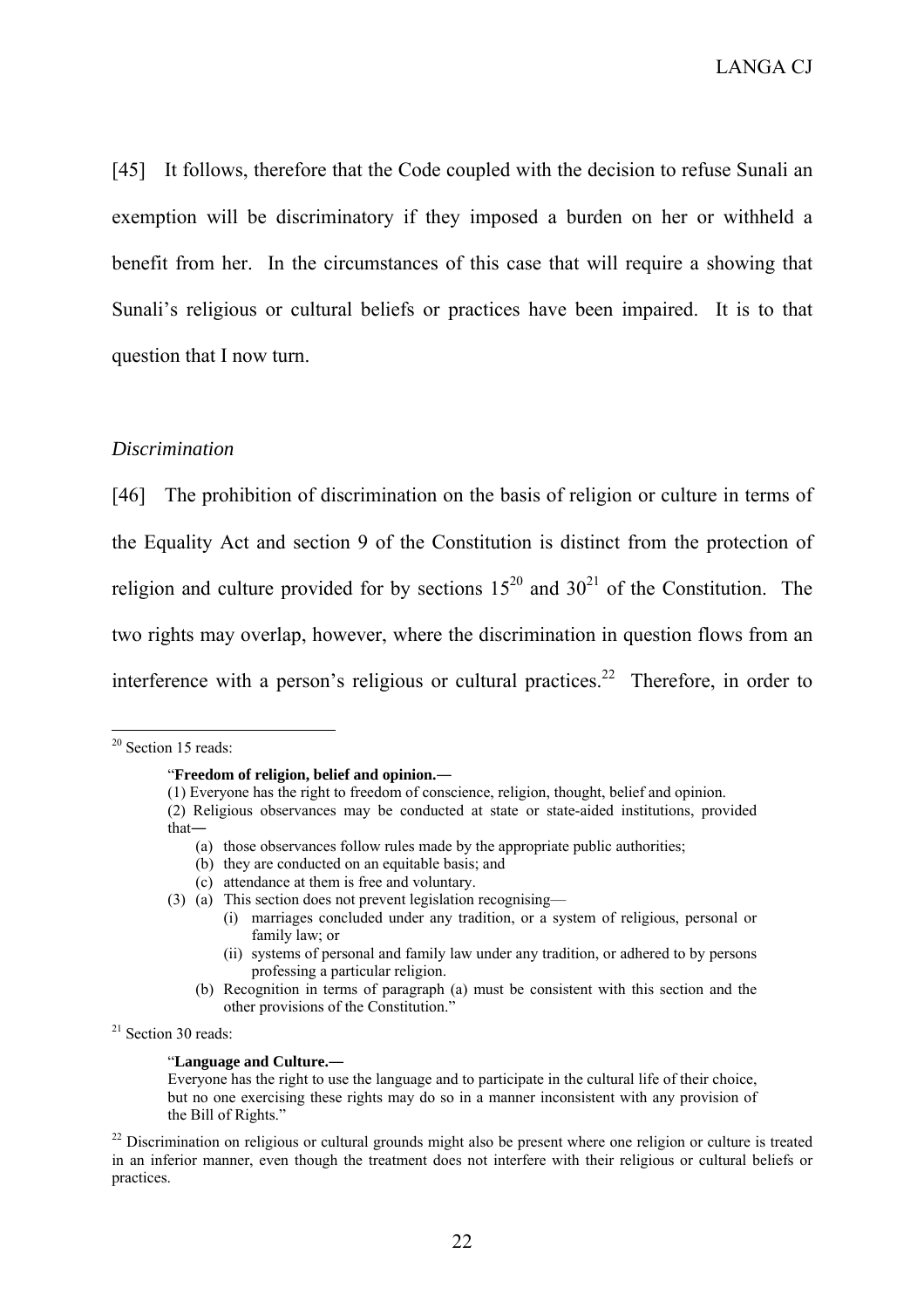establish discrimination in this case, Ms Pillay must show that the School in some way interfered with Sunali's participation in or practice or expression of her religion or culture. This inquiry is similar to an inquiry under sections 15 or 30, but it is not identical because the Court must go on to consider whether the discrimination, if any, was unfair.

[47] The alleged grounds of discrimination are religion and/or culture. It is important to keep these two grounds distinct. Without attempting to provide any form of definition, religion is ordinarily concerned with personal faith and belief, while culture generally relates to traditions and beliefs developed by a community. However, there will often be a great deal of overlap between the two; religious practices are frequently informed not only by faith but also by custom, while cultural beliefs do not develop in a vacuum and may be based on the community's underlying religious or spiritual beliefs. Therefore, while it is possible for a belief or practice to be purely religious or purely cultural, it is equally possible for it to be both religious and cultural.

[48] With that brief introduction in mind, I now address the facts of this specific case. The first question is whether Sunali is part of an identifiable religion or culture. It was not contended that Hinduism is not a religion or that Sunali is not a Hindu. The GBF argued however that Sunali did not show that she was part of an identifiable culture. While I do not propose to provide a comprehensive definition of culture, it is necessary to consider the matter briefly. The GBF supported Lord Fraser's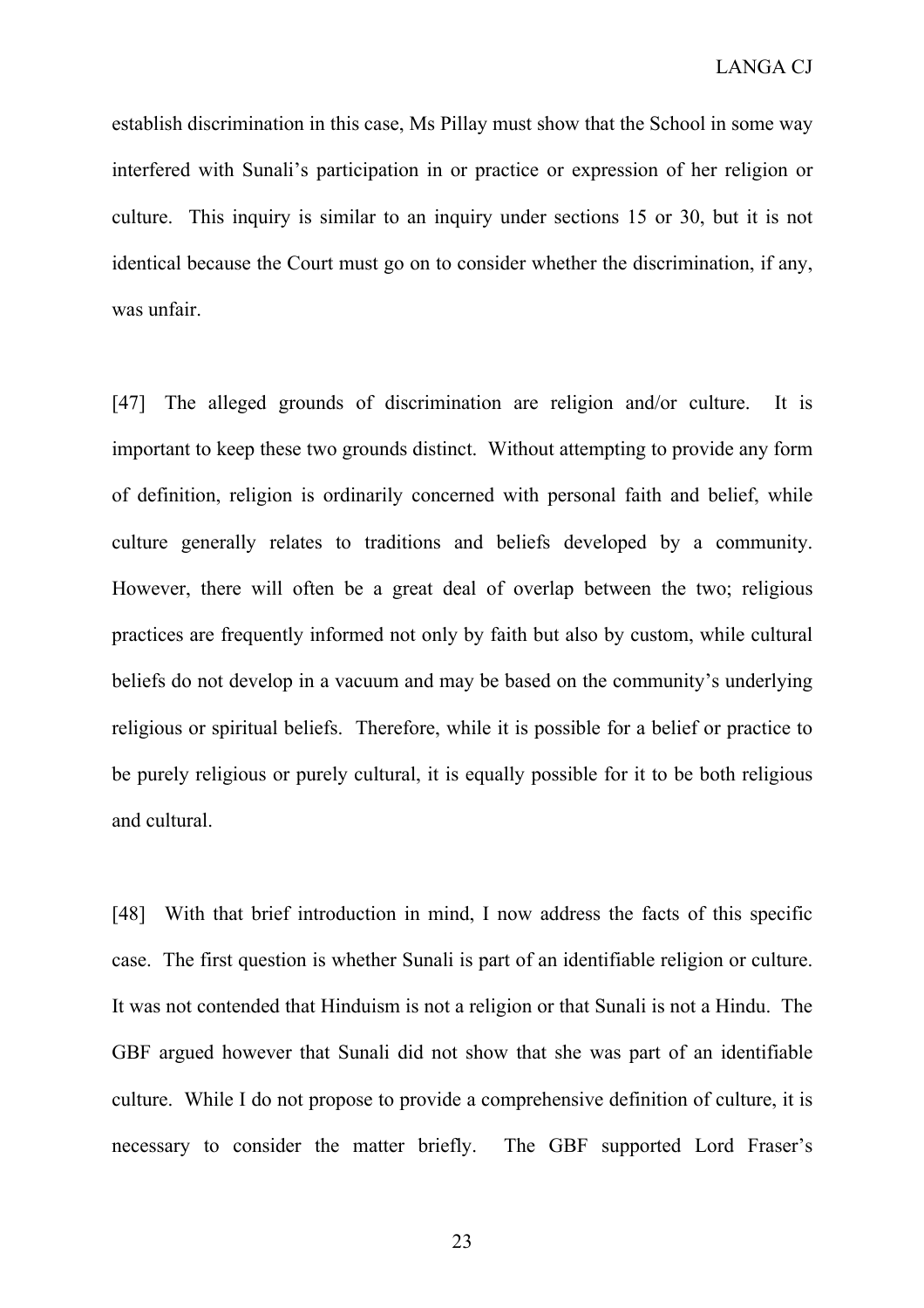understanding of "ethnic group" in the United Kingdom's Race Relations Act  $1976^{23}$ as being an appropriate starting point to define "culture". Lord Fraser held that for a group to constitute an "ethnic group" it must at least have a long shared history and a cultural tradition of its own, including family and social customs and manners. Other relevant factors would include a common geographical origin; a common language; a common literature peculiar to the group; and a common religion different from that of neighbouring groups or from the general community surrounding it.  $24$ 

[49] While foreign jurisprudence is useful, the context in which a particular pronouncement was made needs to be carefully examined.<sup>25</sup> Lord Fraser's remarks were crafted in the specific context of the English Race Relations Act and concerned legislation specifically directed at race and ethnicity, not at the concept of culture, broadly understood. They are accordingly, in my view, not a reliable guide in interpreting the Equality Act. In addition, discrimination on the basis of race, ethnic or social origin, religion and language is already prohibited by the Constitution and the Equality Act. Our understanding of "culture" must therefore extend beyond the limits of those terms which seem to have been the focus of Lord Fraser's definition. At the same time, if too wide a meaning is given to culture, "the category becomes so

<sup>23</sup> *Mandla and another v Dowell Lee and another* [1983] 1 All ER 1062 (HL) at 1066j-1067d.

 $^{24}$  Id.

<sup>&</sup>lt;sup>25</sup> See, for example, *Bernstein and Others v Bester and Others NNO* 1996 (2) SA 751 (CC); 1996 (4) BCLR 449 (CC) at para 133 (Kriegler J); *Alexkor Ltd and Another v Richtersveld Community and Others* 2004 (5) SA 460 (CC); 2003 (12) BCLR 1301 (CC) at para 33.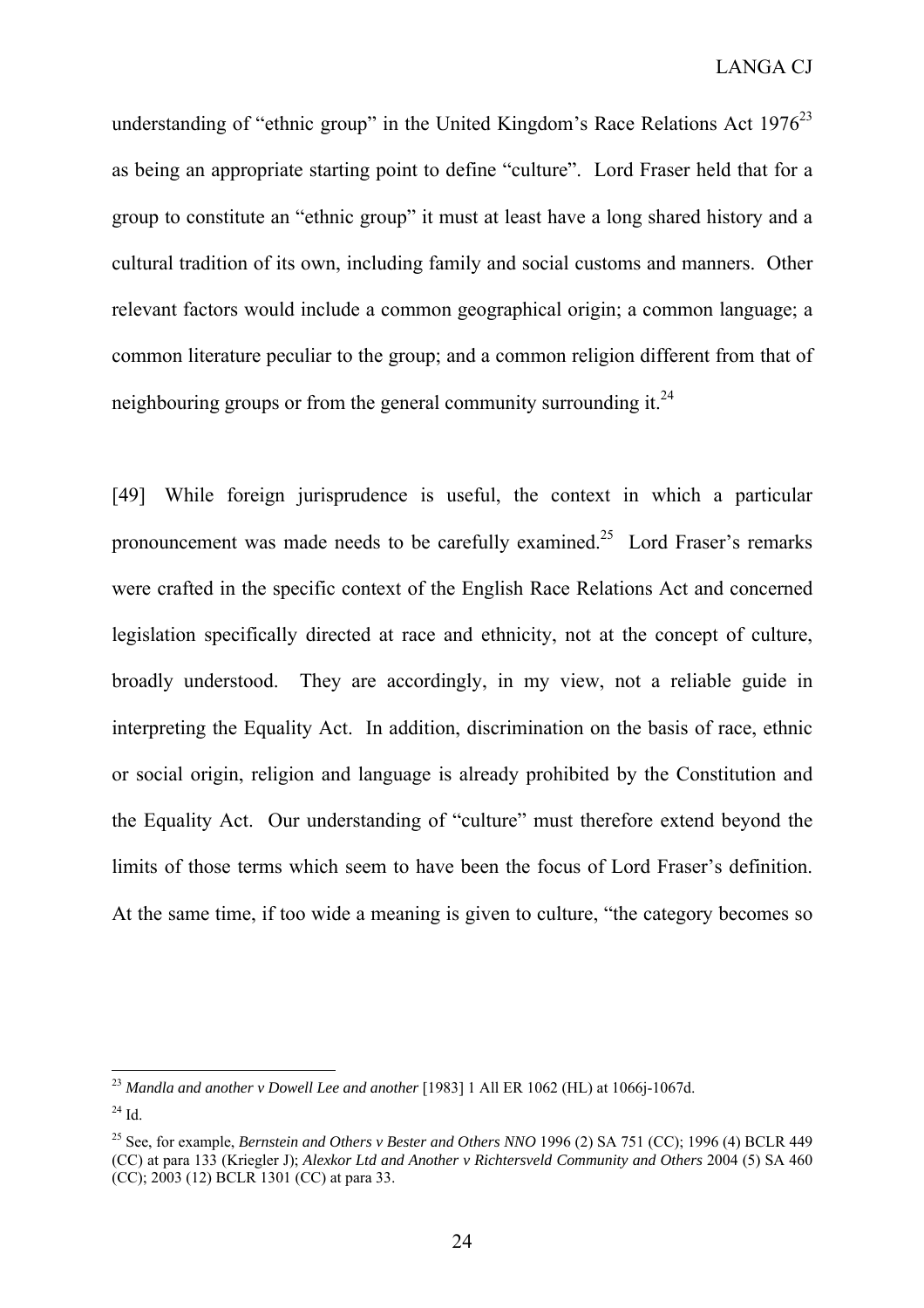broad as to be rather useless for understanding differences among identity groups."<sup>26</sup> (Footnote omitted.)

[50] The outer limits of culture fortunately do not concern us in this case. Even on the most restrictive understanding of culture, Sunali is part of the South Indian, Tamil and Hindu groups which are defined by a combination of religion, language, geographical origin, ethnicity and artistic tradition. Whether those groups operate together or separately matters not; combined or separate, they are an identifiable culture of which Sunali is a part.

[51] Next, we need to consider the religious and cultural significance of the nose stud. There were two interrelated areas of contention. The first was whether a claim that a practice has religious or cultural significance should be determined subjectively or objectively. The second concerned the absence of any evidence from Sunali herself.

[52] It is accepted both in South Africa<sup>27</sup> and abroad<sup>28</sup> that, in order to determine if a practice or belief qualifies as religious a court should ask only whether the claimant professes a sincere belief. There is however no such consensus concerning cultural

<sup>26</sup> Gutmann *Identity in Democracy* (Princeton University Press, Princeton 2003) at 38.

<sup>27</sup> *Prince v President, Cape Law Society, and Others* 2002 (2) SA 794 (CC); 2002 (3) BCLR 231 (CC) (*Prince II*) at para 42. The majority in *Prince II* did not express any disagreement with this part of Ngcobo J's judgment.

<sup>28</sup> See, for example, *Syndicat Northcrest v Amselem* [2004] 2 SCR 551 (SCC) at para 43; *Ross v New Brunswick School District No 15* [1996] 1 SCR 825 at paras 70-71; BVerfGE 33, 23 at 29; *Thomas v Review Board of the Indiana Employment Security Division* 450 US 707 (1981) at 715-716; *United States v Ballard* 322 US 78 (1944) at 86-87; and *In re Chikweche* 1995 (4) SA 284 (ZSC) at 289J.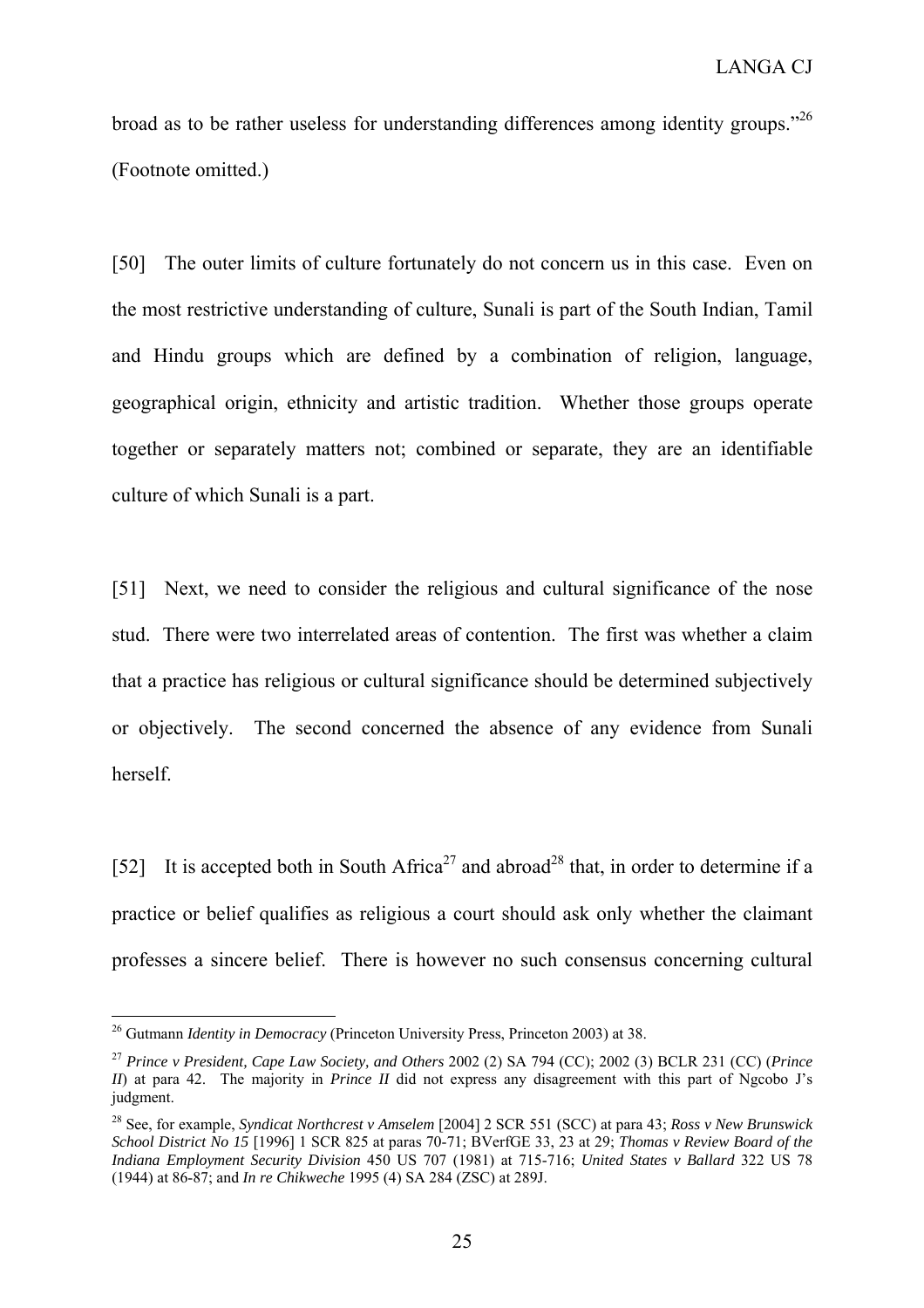practices and beliefs. There was much argument in this Court that because culture is inherently an associative practice, a more objective approach should be adopted when dealing with cultural beliefs or practices. It is unnecessary in this case to engage too deeply in that debate as both the subjective and objective evidence lead to the same conclusion. It is however necessary to make two points.

[53] Firstly, cultural convictions or practices may be as strongly held and as important to those who hold them as religious beliefs are to those more inclined to find meaning in a higher power than in a community of people. The notion that "we are not islands unto ourselves<sup> $29$ </sup> is central to the understanding of the individual in African thought.<sup>30</sup> It is often expressed in the phrase *umuntu ngumuntu ngabantu*<sup>31</sup> which emphasises "communality and the inter-dependence of the members of a community"32 and that every individual is an extension of others. According to Gyekye, "an individual human person cannot develop and achieve the fullness of his/her potential without the concrete act of relating to other individual persons".  $33$ This thinking emphasises the importance of community to individual identity and

<sup>29</sup> *Port Elizabeth Municipality v Various Occupiers* 2005 (1) SA 217 (CC); 2004 (12) BCLR 1268 (CC) at para 37.

<sup>&</sup>lt;sup>30</sup> A recognition of the importance of the community to the individual is by no means unique to African thought. See, for example, Kymlicka *Multicultural Citizenship: A Liberal Theory of Minority Rights* (Claredon Press, Oxford 1995) at 89-90 quoting and discussing Margalit and Raz "National Self Determination" (1990) *Journal of Philosophy* 439 at 447-449; Donders *Towards a Right to Cultural Identity?* (Intersentia, Antwerpen 2002) especially at 30-31 and Almqvist *Human Rights, Culture and the Rule of Law* (Hart Publishing, Oxford and Portland 2005) especially at 40-42.

 $31$  This translates literally as "a person is a person through other people".

<sup>32</sup> *Bhe and Others v Magistrate, Khayelitsha, and Others (Commission for Gender Equality as* Amicus Curiae*); Shibi v Sithole and Others; South African Human Rights Commission and Another v President of the Republic of South Africa and Another* 2005 (1) SA 580 (CC); 2005 (1) BCLR 1 (CC) at para 163 (Ngcobo J).

<sup>33</sup> Gyekye *Person and Community: Ghanaian Philosophical Studies* (1992) reprinted as "Person and Community in African Thought" in Coetzee and Roux (eds) *Philosophy from Africa: A Text with Readings*  (Oxford University Press, Cape Town 1998) at 321.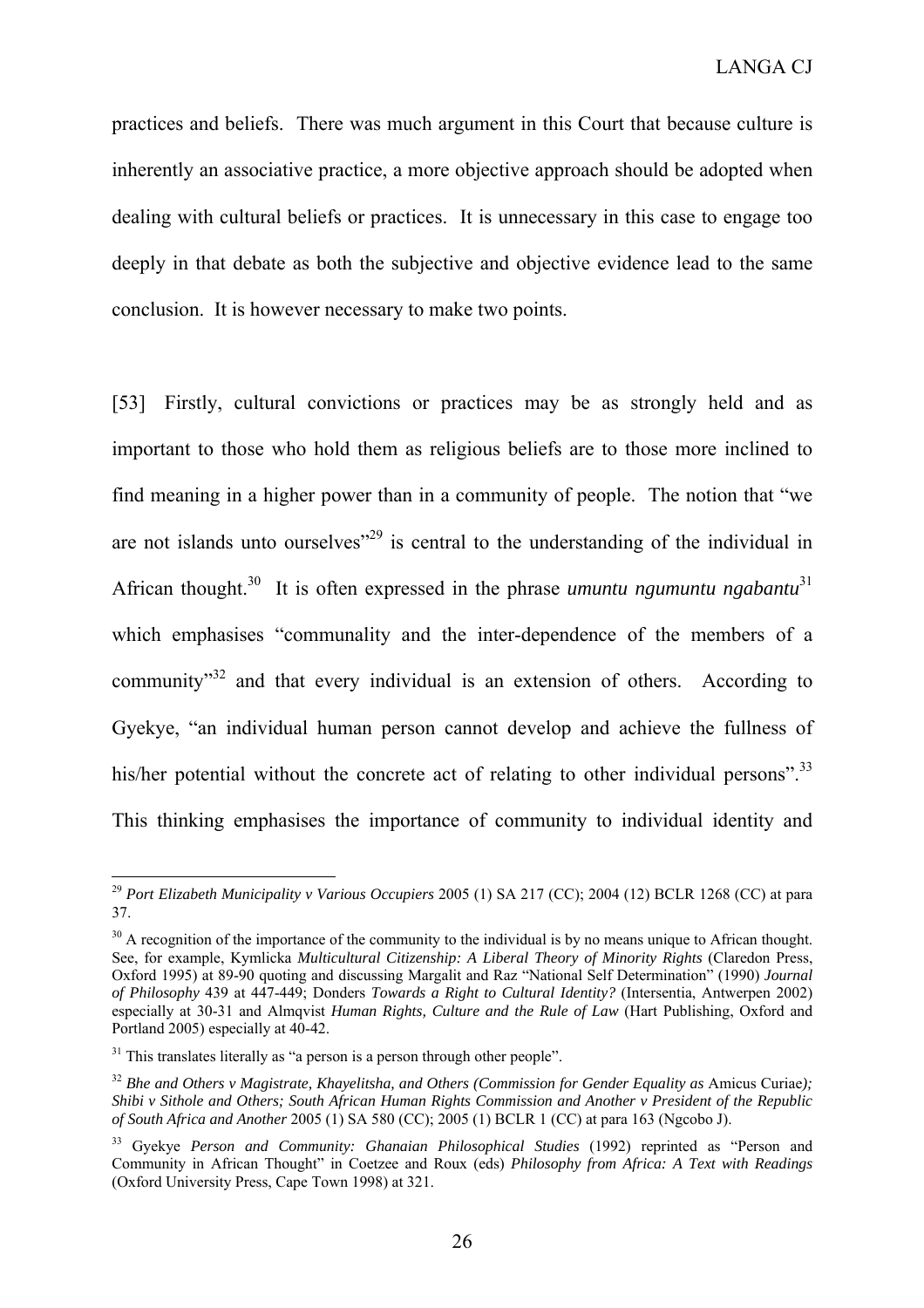hence to human dignity. Dignity and identity are inseparably linked as one's sense of self-worth is defined by one's identity.<sup>34</sup> Cultural identity is one of the most important parts of a person's identity precisely because it flows from belonging to a community and not from personal choice or achievement. And belonging involves more than simple association; it includes participation and expression of the community's practices and traditions.

[54] Secondly, while cultures are associative, they are not monolithic. The practices and beliefs that make up an individual's cultural identity will differ from person to person within a culture: one may express their culture through participation in initiation rites, another through traditional dress or song and another through keeping a traditional home. While people find their cultural identity in different places, the importance of that identity to their being in the world remains the same. There is a danger of falling into an antiquated mode of understanding culture as a single unified entity that can be studied and defined from outside. As Martin Chanock warns us:

"The idea of culture derived from anthropology, a discipline which studied the encapsulated exotic, is no longer appropriate. There are no longer (if there ever were) single cultures in any country, polity or legal system, but many. Cultures are complex conversations within any social formation. These conversations have many voices."35

<sup>34</sup> See, for example, *Affordable Medicines Trust and Others v Minister of Health and Others* 2006 (3) SA 247 (CC); 2005 (6) BCLR 529 (CC) at para 59 and *National Coalition for Gay and Lesbian Equality and Another v Minister of Justice and Others* 1999 (1) SA 6 (CC); 1998 (12) BCLR 1517 (CC) at para 26.

<sup>35</sup> Chanock "Human Rights and Cultural Branding: Who Speaks and How" in An-Na'im *Cultural Transformation and Human Rights in Africa* (Zed Books, London 2002) at 41. See also Benhabib *The Claims of Culture: Equality and Diversity in the Global Era* (Princeton University Press, Princeton 2002) especially at 3-9.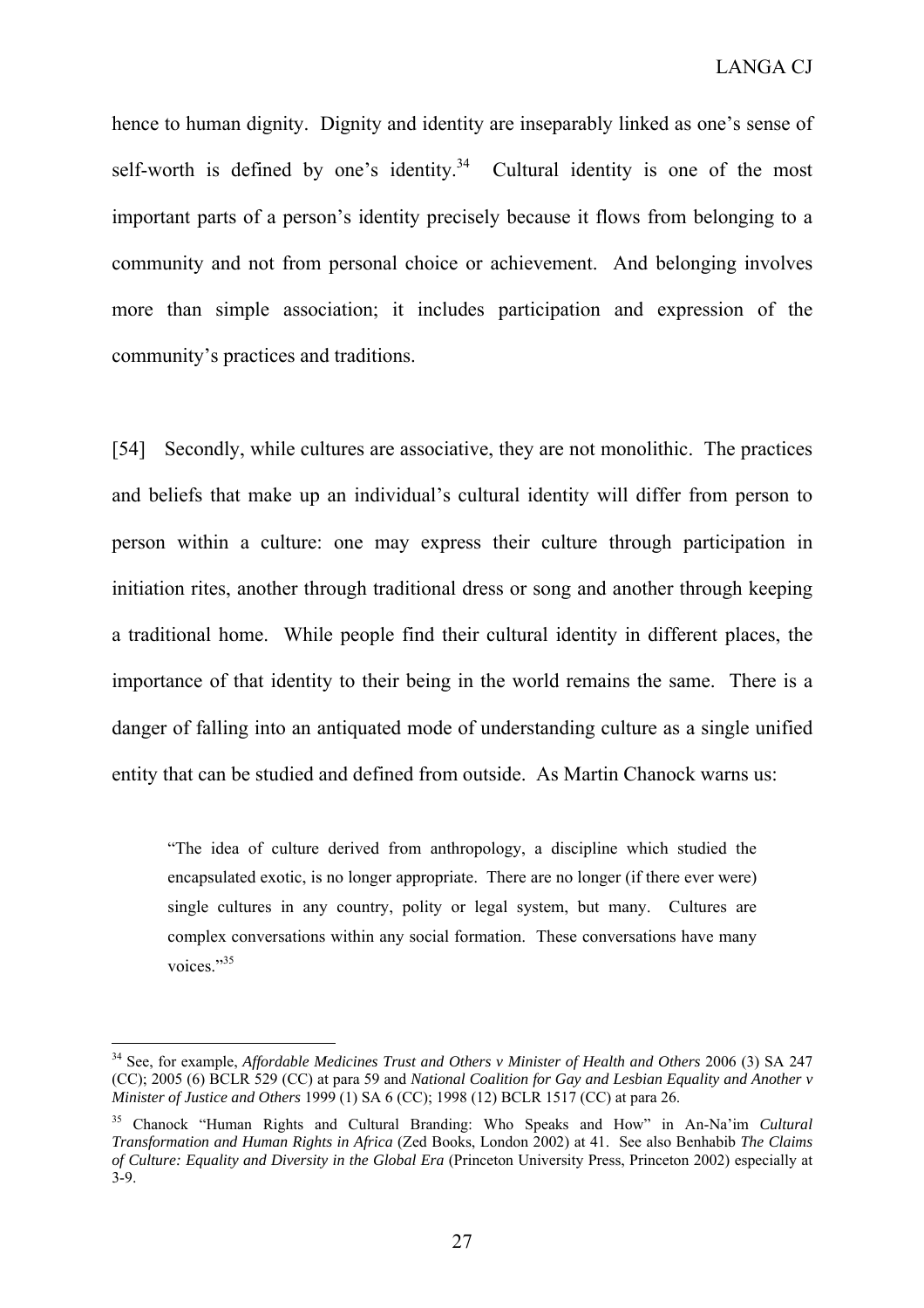Cultures are living and contested formations. The protection of the Constitution extends to all those for whom culture gives meaning, not only to those who happen to speak with the most powerful voice in the present cultural conversation.

[55] The second debate I mentioned earlier related to the absence of any evidence from Sunali. The School argued that Sunali's failure to testify in the Equality Court or to provide any affidavit renders it impossible for a court to determine what her beliefs are and this Court is accordingly precluded from making a finding of discrimination.

[56] It is always desirable, and may sometimes be vital, to hear from the person whose religion or culture is at issue. That is often no less true when the belief in question is that of a child. Legal matters involving children often exclude the children and the matter is left to adults to argue and decide on their behalf. In *Christian Education South Africa v Minister of Education*<sup>36</sup> this Court held, in the context of a case concerning children, that their

"actual experiences and opinions would not necessarily have been decisive, but they would have enriched the dialogue, and the factual and experiential foundations for the balancing exercise in this difficult matter would have been more secure."<sup>37</sup>

That is true for this case as well. The need for the child's voice to be heard is perhaps even more acute when it concerns children of Sunali's age who should be increasingly taking responsibility for their own actions and beliefs.

<sup>36 2000</sup> (4) SA 757 (CC); 2000 (10) BCLR 1051 (CC).

 $37$  Id at para 53.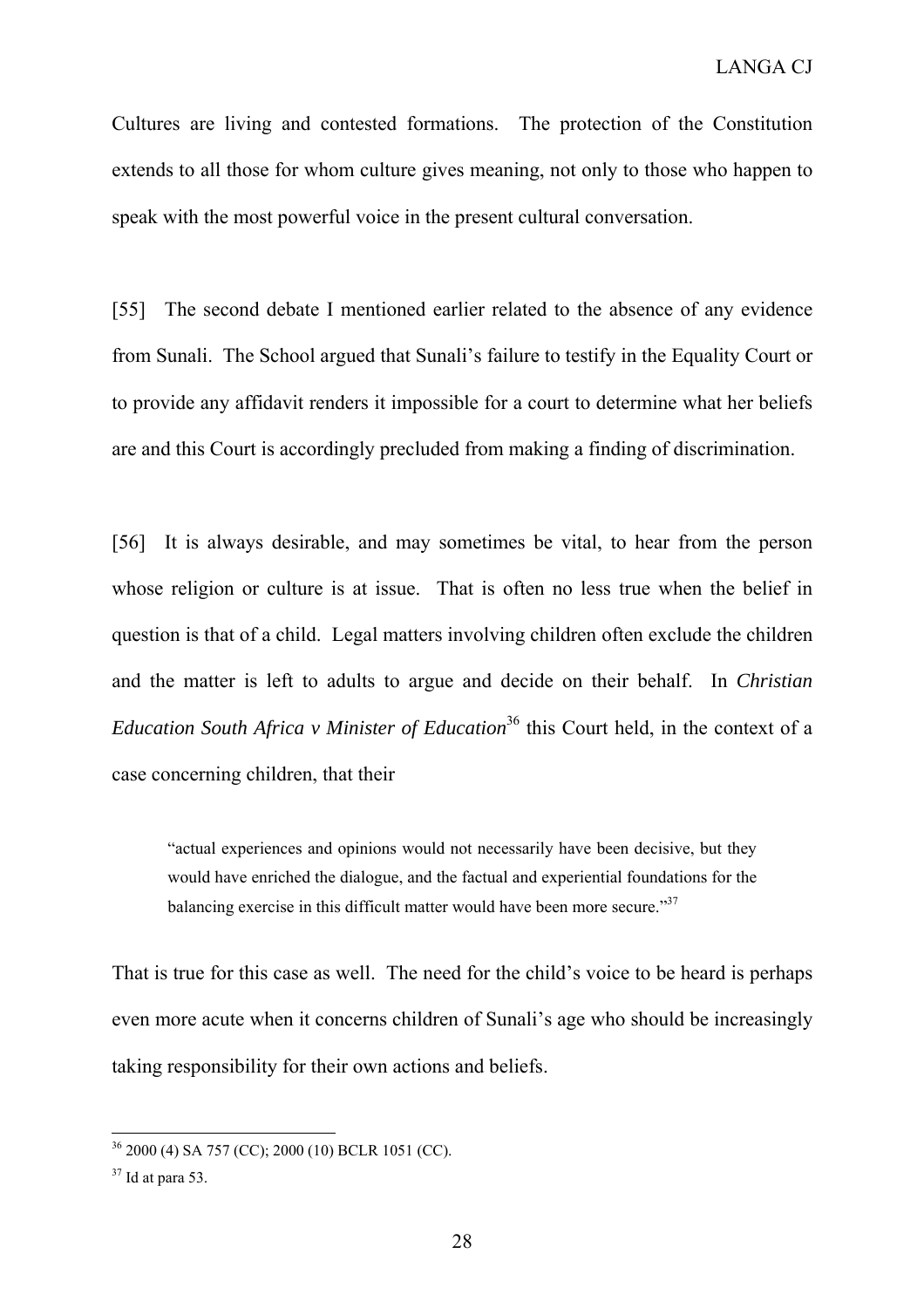LANGA CJ

[57] However, as an analysis of the evidence shows, Sunali's failure to testify is not fatal to Ms Pillay's case. It is important to note that the School does not directly challenge the veracity of Ms Pillay's testimony; it simply argues that we should have heard Sunali as well. I agree with Ms Pillay that any difficulties they had with her testimony should have been raised in the Equality Court during cross-examination, and not for the first time on appeal. It is possible that if Ms Pillay had been challenged on whether she correctly represented Sunali's belief, she would have called Sunali, who was present in court, as a witness.

[58] In any event, we have the specific admission of Mrs Martin that the nose stud has cultural significance to Sunali although she denies it has independent religious significance. And we know how Sunali acted. Although when Mrs Martin first confronted her about the nose stud she agreed to remove it, she consistently thereafter defied the will of the School in order to adhere to her belief. The initial failure can easily be explained as a young woman uncertain about the consequences of standing up against the imposing authority of the School's headmistress. Sunali also endured a large measure of insensitive treatment from her peers, including the prefects of the School, and media exposure, yet continued to stand by her belief. All this points to the conclusion that Sunali held a sincere belief that the nose stud was part of her religion and culture.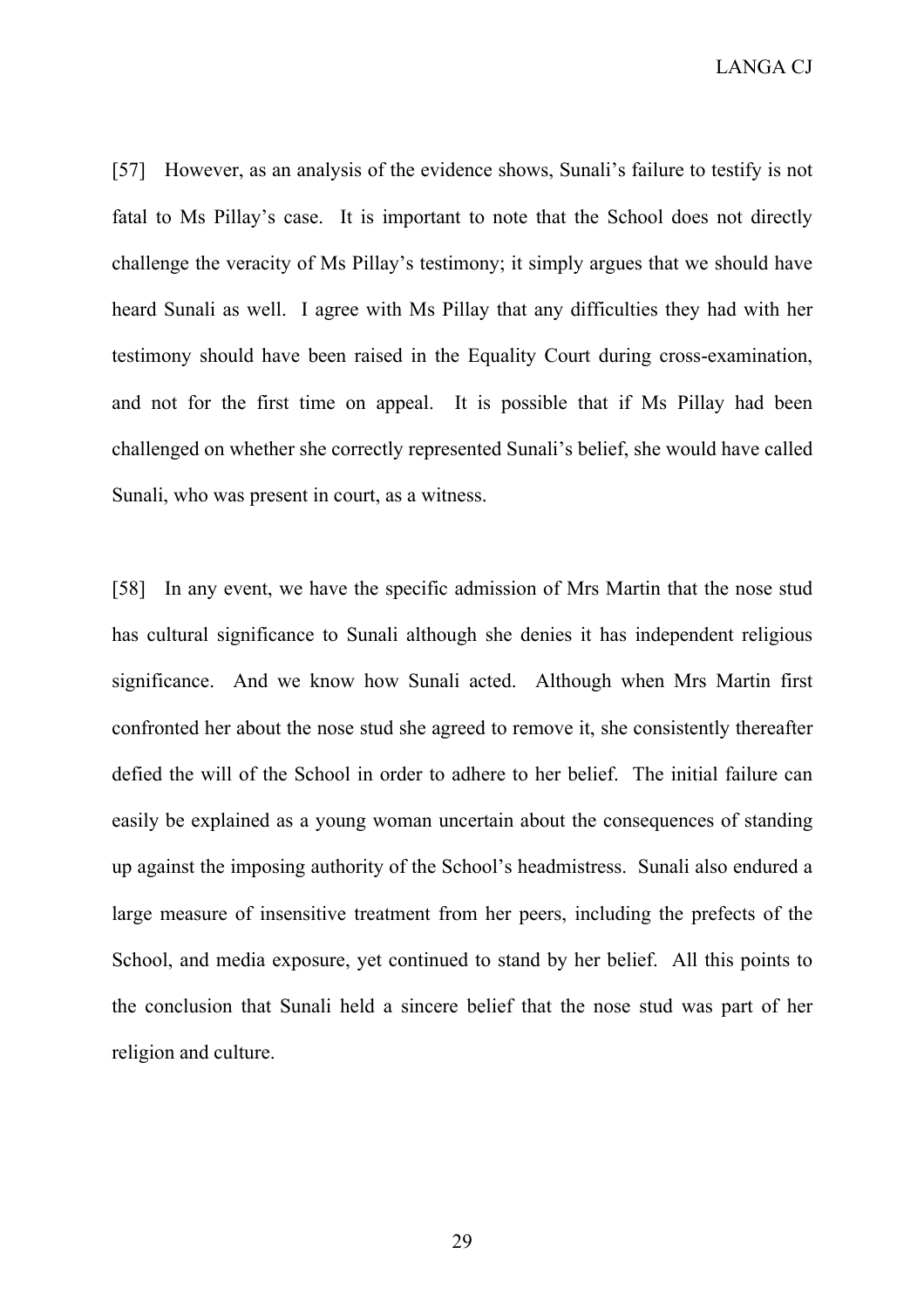[59] The expert evidence of Dr Rambilass, the School's own expert witness, confirms the impression that Sunali's own conduct created. The Doctor accepted that the nose stud is a cultural practice that clearly has "significance and value" and testified that according to Hindu tradition, nose piercing is part of the Shringaar which is concerned with love, beauty and adornment, not from the religious texts. While Dr Rambilass disputed that the nose stud had independent religious significance, he accepted under cross-examination that it is difficult to separate Hindu culture and Hindu religion and that there are many different sects of Hinduism with different beliefs and practices. His evidence on religion was also self-consciously focused on defining Hindu religion according to the specific wording of the Vedic texts rather than on a broader view of religion as being informed and even defined by culture, tradition and practice.

[60] In conclusion, the evidence shows that the nose stud is not a mandatory tenet of Sunali's religion or culture; Ms Pillay has admitted as much. But the evidence does confirm that the nose stud is a voluntary expression of South Indian Tamil Hindu culture, a culture that is intimately intertwined with Hindu religion, and that Sunali regards it as such. The question arises whether the nose stud should be classified as a religious or cultural practice, or both. This Court has noted that "the temptation to force [grounds of discrimination] into neatly self-contained categories should be resisted."38 That is particularly so in this case where the evidence suggests that the borders between culture and religion are malleable and that religious belief informs

<sup>38</sup> *Harksen v Lane NO and Others* 1998 (1) SA 300 (CC) at para 50; 1997 (11) BCLR 1489 (CC) at para 49.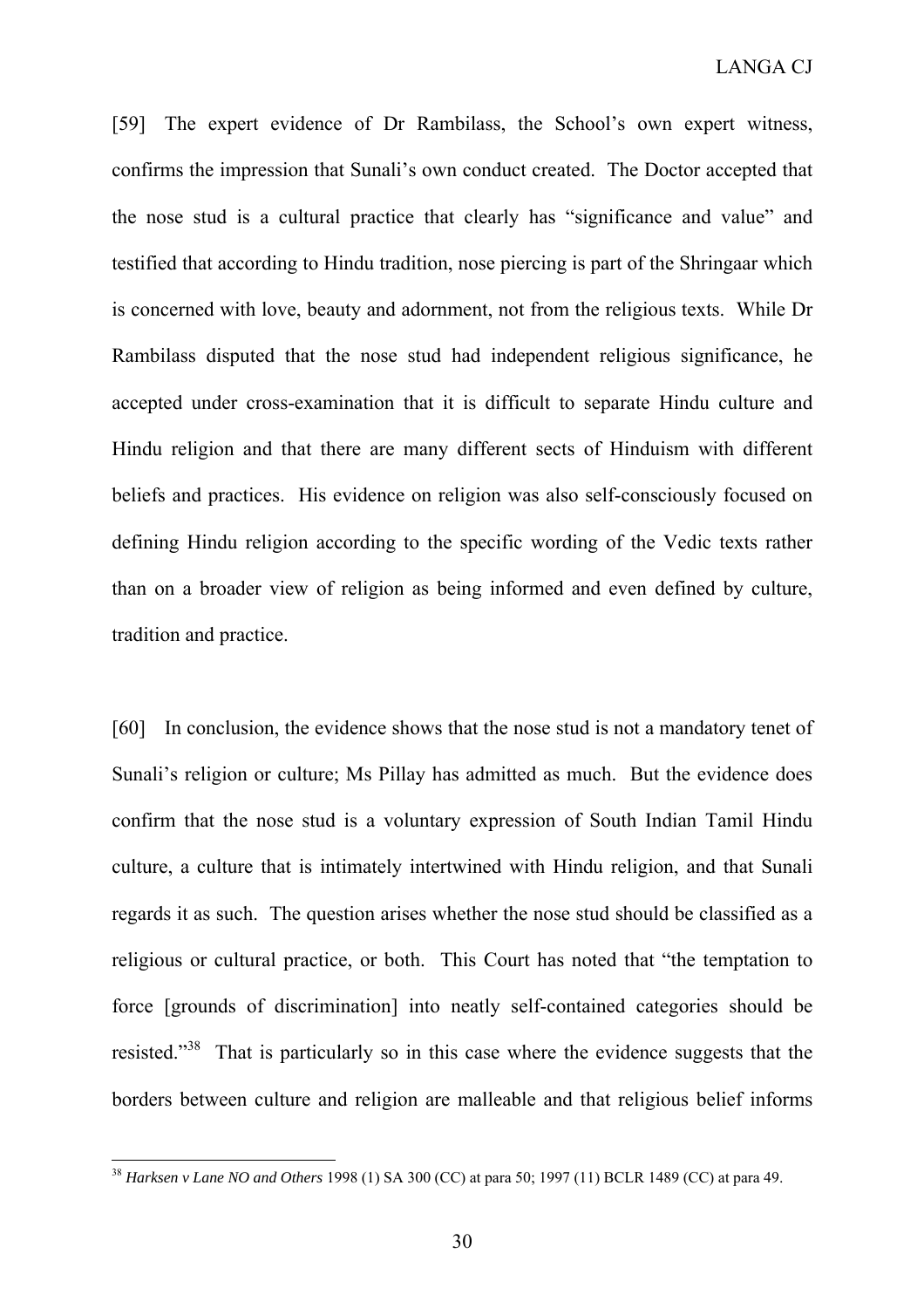cultural practice and cultural practice attains religious significance. As noted above, that will not always be the case: culture and religion remain very different forms of human association and individual identity, and often inform peoples' lives in very different ways. But in this matter, culture and religion sing with the same voice and it is necessary to understand the nose stud in that light – as an expression of both religion and culture.

[61] The final question is whether the Equality Act and the Constitution apply to voluntary religious and cultural practices. This question has not yet arisen before South African courts. The School and the GBF have argued that voluntary practices should not be protected or should be accorded less protection while Ms Pillay has taken the opposite stance.

[62] The traditional basis for invalidating laws that prohibit the exercise of an obligatory religious practice is that it confronts the adherents with a Hobson's choice between observance of their faith and adherence to the law.<sup>39</sup> There is however more to the protection of religious and cultural practices than saving believers from hard choices. As stated above, religious and cultural practices are protected because they are central to human identity and hence to human dignity which is in turn central to equality.<sup>40</sup> Are voluntary practices any less a part of a person's identity or do they affect human dignity any less seriously because they are not mandatory?

<sup>&</sup>lt;sup>39</sup> See, for example, *Prince v President, Cape Law Society, and Others* 2001 (2) SA 388 (CC); 2001 (2) BCLR 133 (CC) (*Prince I*) at para 26; *Prince II* above n 27 at paras 145-147 (Sachs J); *Christian Education* above n 36 at para 35.

<sup>40</sup> See above n 34.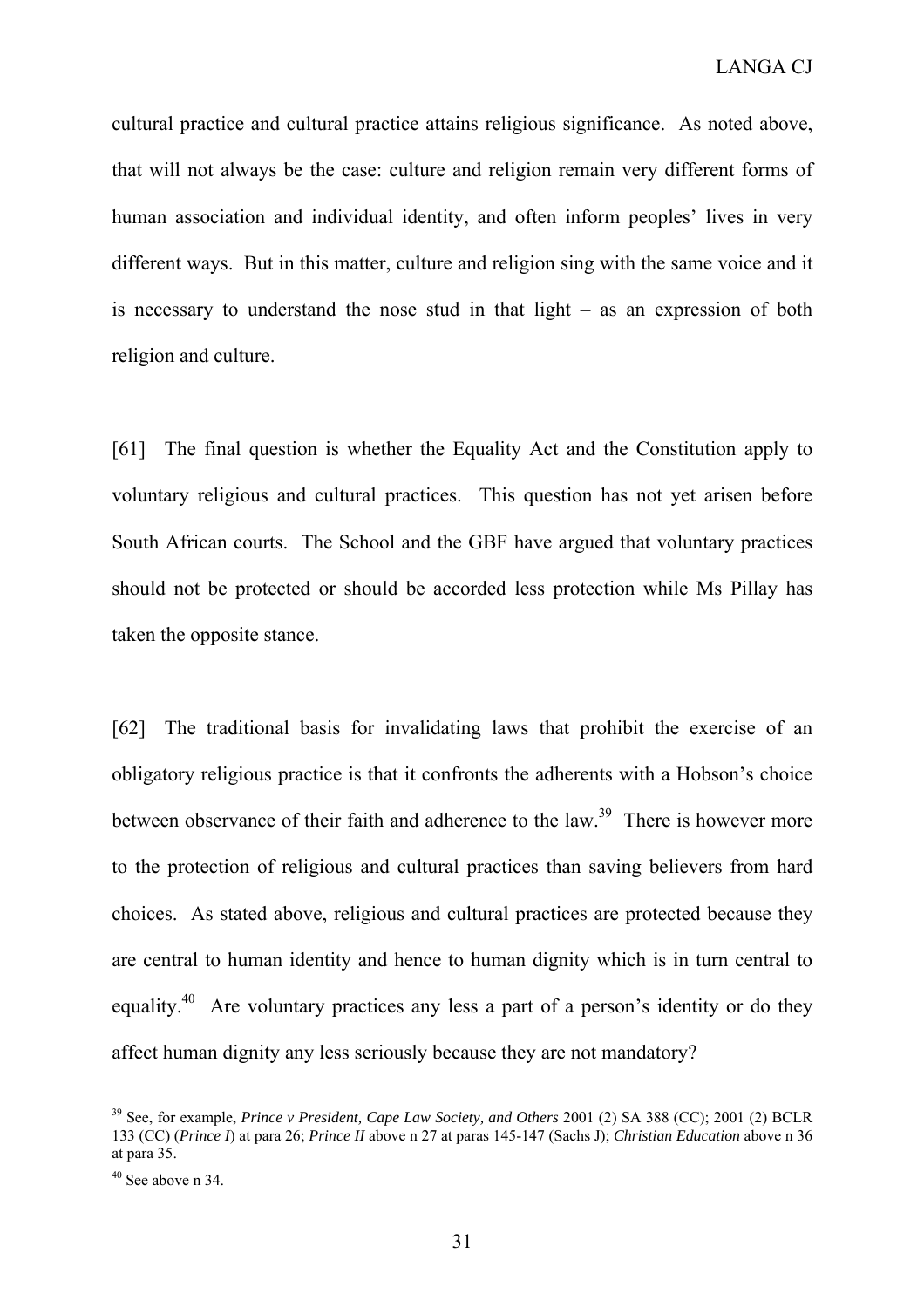LANGA CJ

[63] Freedom is one of the underlying values of our Bill of Rights<sup>41</sup> and courts must interpret all rights to promote the underlying values of "human dignity, equality and freedom".42 These values are not mutually exclusive but enhance and reinforce each other. In *Ferreira v Levin NO and Others and Vryenhoek and Others v Powell NO* and Others<sup>43</sup> Ackermann J wrote that:

"Human dignity has little value without freedom; for without freedom personal development and fulfilment are not possible. Without freedom, human dignity is little more than an abstraction. Freedom and dignity are inseparably linked. To deny people their freedom is to deny them their dignity."44

[64] A necessary element of freedom and of dignity of any individual is an "entitlement to respect for the unique set of ends that the individual pursues."45 One of those ends is the voluntary religious and cultural practices in which we participate. That we choose voluntarily rather than through a feeling of obligation only enhances the significance of a practice to our autonomy, our identity and our dignity.

<sup>&</sup>lt;sup>41</sup> Section 7(1) reads: "This Bill of Rights is a cornerstone of democracy in South Africa. It enshrines the rights of all people in our country and affirms the democratic values of human dignity, equality and *freedom*." (Emphasis added.)

<sup>&</sup>lt;sup>42</sup> Section 39(1)(a) reads: "When interpreting the Bill of Rights, a court, tribunal or forum must promote the values that underlie an open and democratic society based on human dignity, equality and *freedom*". (Emphasis added.)

<sup>43</sup> 1996 (1) SA 984 (CC); 1996 (1) BCLR 1 (CC).

<sup>44</sup> Id at para 49. While the majority in *Ferreira v Levin* distanced themselves from Ackermann J's broad construction of freedom as a self-standing right, there is nothing to suggest they questioned his link between freedom and dignity.

<sup>45</sup> See Woolman "Dignity" in Woolman et al (eds) *Constitutional Law of South Africa* 2 ed (Juta, Cape Town 2006) at 36-11.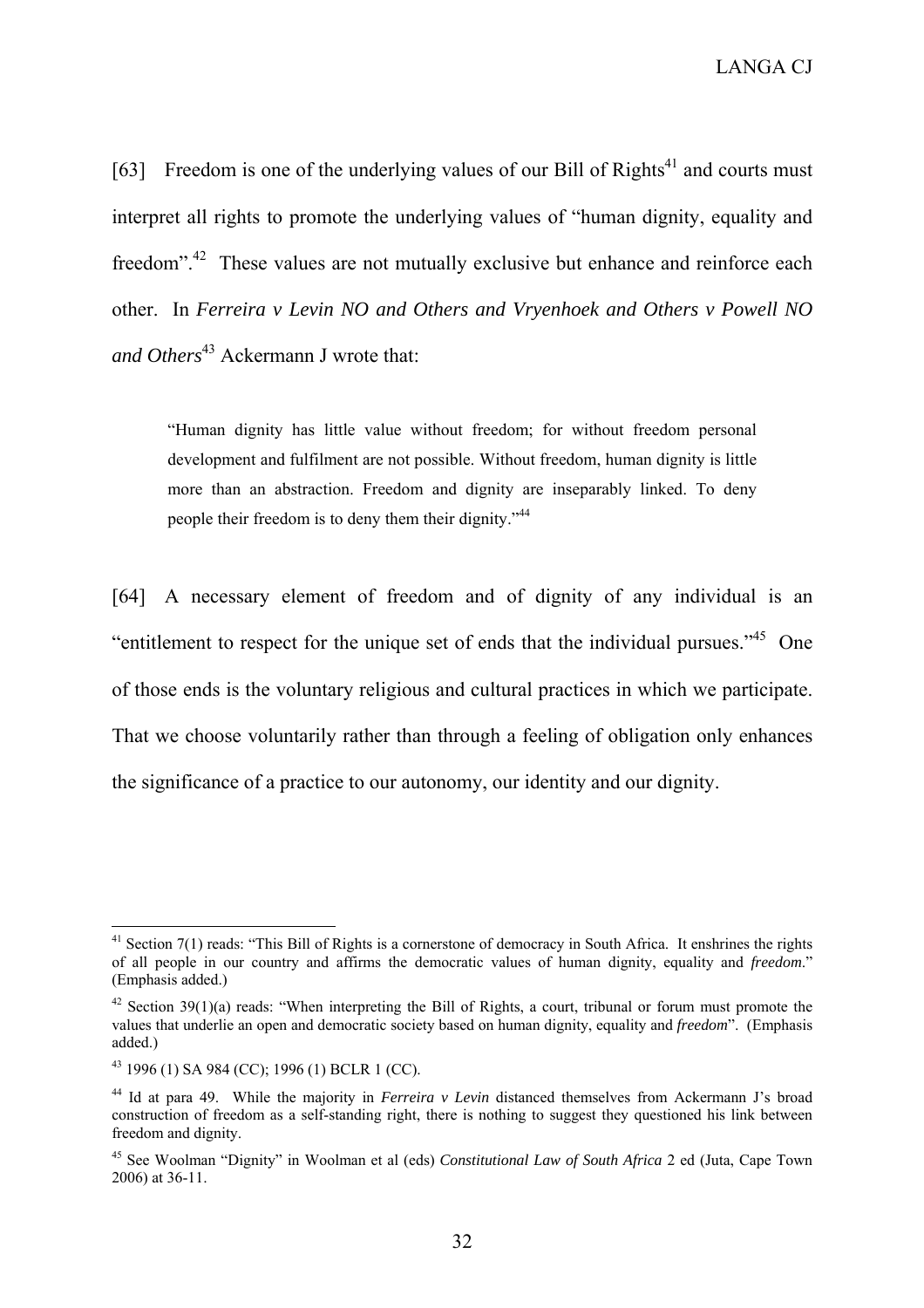[65] The protection of voluntary as well as obligatory practices also conforms to the Constitution's commitment to affirming diversity. It is a commitment that is totally in accord with this nation's decisive break from its history of intolerance and exclusion. Differentiating between mandatory and voluntary practices does not celebrate or affirm diversity, it simply permits it. That falls short of our constitutional project which not only affirms diversity, but promotes and celebrates it. We cannot celebrate diversity by permitting it only when no other option remains. As this Court held in *Minister of Home Affairs and Another v Fourie and Another; Lesbian and Gay Equality Project and Others v Minister of Home Affairs and Others*: 46

"The acknowledgment and acceptance of difference is particularly important in our country where for centuries group membership based on supposed biological characteristics such as skin colour has been the express basis of advantage and disadvantage. South Africans come in all shapes and sizes. The development of an active rather than a purely formal sense of enjoying a common citizenship depends on recognising and accepting people with all their differences, as they are. The Constitution thus acknowledges the variability of human beings (genetic and sociocultural), affirms the right to be different, and celebrates the diversity of the nation."<sup>47</sup> (Footnotes omitted.)

These values are shared with other jurisdictions, such as Canada, to name one, where the Supreme Court has affirmed the necessity of protecting voluntary religious practices.<sup>48</sup>

<sup>46</sup> 2006 (1) SA 524 (CC); 2006 (3) BCLR 355 (CC).

 $47$  Id at para 60.

<sup>48</sup> See *Syndicat* above n 28 at paras 67-68.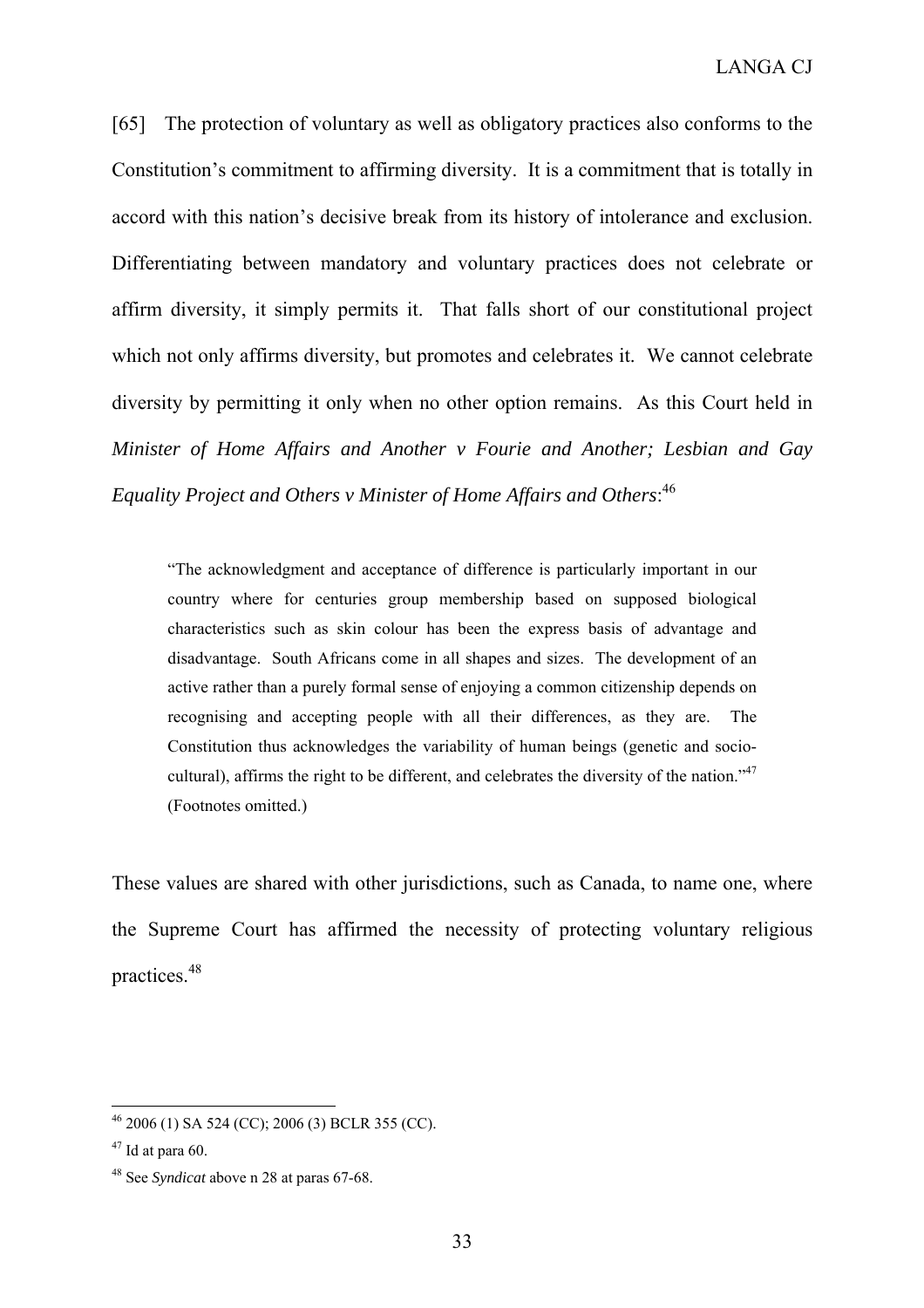[66] The protection of voluntary practices applies equally to culture and religion. Indeed, it seems to me that it may even be more vital to protect non-obligatory cultural practices. Cultures, unlike religions, are not necessarily based on tenets of faith but on a collection of practices, ideas or ways of being. While some cultures may have obligatory rules which act as conditions for membership of the culture, many cultures, unlike many religions, will not have an authoritative body or text that determines the dictates of the culture. Any single member of a culture will seldom observe all those practices that make up the cultural milieu, but will choose those which she or he feels are most important to her or his own relationship to and expression of that culture. To limit cultural protection to cultural obligations would, for many cultures and their members, make the protection largely meaningless.

[67] It follows that whether a religious or cultural practice is voluntary or mandatory is irrelevant at the threshold stage of determining whether it qualifies for protection. However, the centrality of the practice, which may be affected by its voluntary nature, is a relevant question in determining the fairness of the discrimination. That is a point I return to later.

[68] I therefore find that Sunali was discriminated against on the basis of both religion and culture in terms of section 6 of the Equality Act. I proceed now to consider whether or not that discrimination was fair.

#### *Unfairness*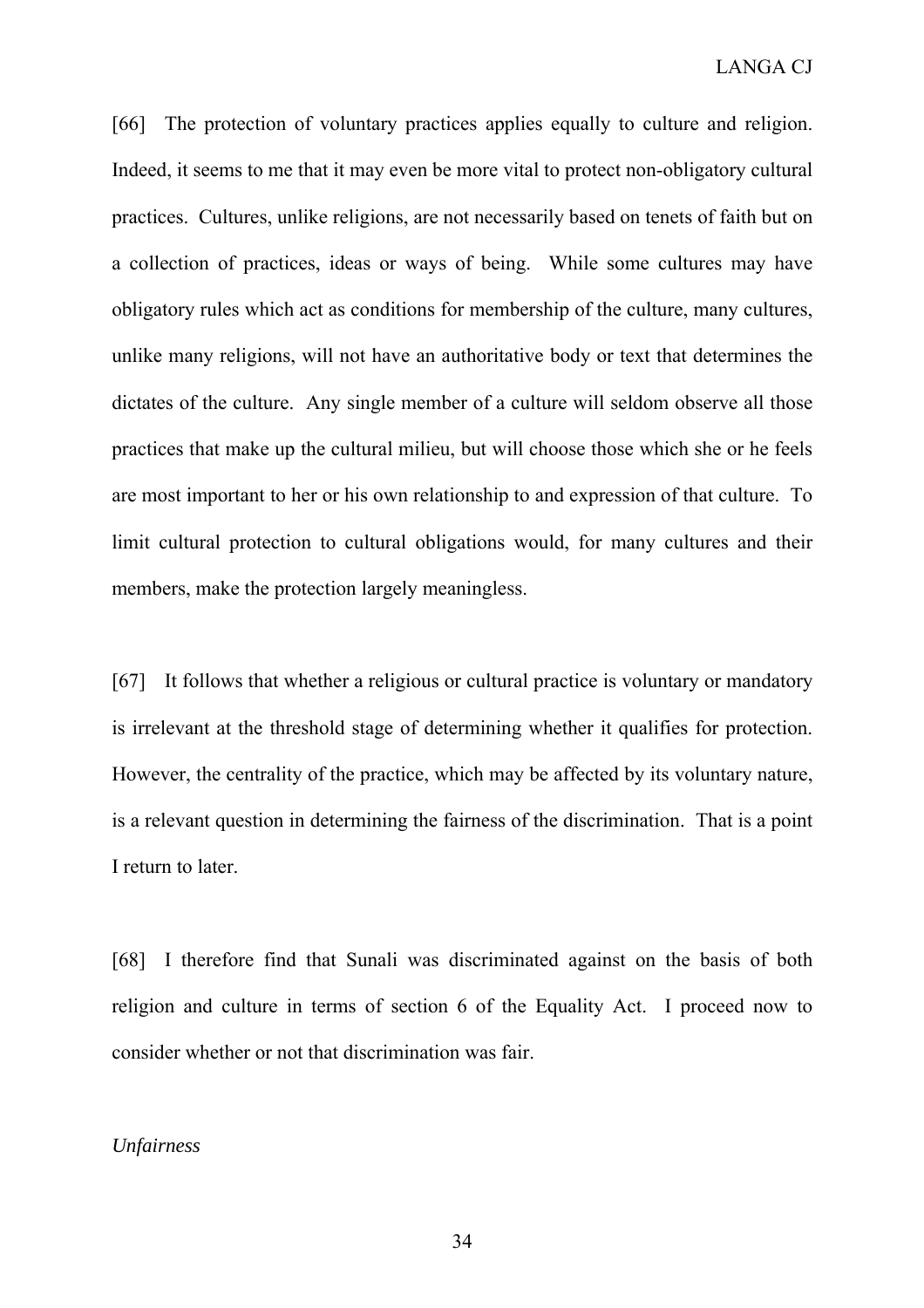[69] Section 13(2)(a) of the Equality Act<sup>49</sup> tracks section 9(5) of the Constitution<sup>50</sup> in placing the onus on the applicants to prove that discrimination on a listed ground is fair. Section 14 of the Equality Act deals with the determination of unfairness. It reads:

"(1) It is not unfair discrimination to take measures designed to protect or advance persons or categories of persons disadvantaged by unfair discrimination or the members of such groups or categories of persons.

(2) In determining whether the respondent has proved that the discrimination is fair, the following must be taken into account:

- (a) The context;
- (b) the factors referred to in subsection  $(3)$ ;
- (c) whether the discrimination reasonably and justifiably differentiates between persons according to objectively determinable criteria, intrinsic to the activity concerned.

(3) The factors referred to in subsection (2)(b) include the following:

- (a) Whether the discrimination impairs or is likely to impair human dignity;
- (b) the impact or likely impact of the discrimination on the complainant;
- (c) the position of the complainant in society and whether he or she suffers from patterns of disadvantage or belongs to a group that suffers from such patterns of disadvantage;
- (d) the nature and extent of the discrimination;
- (e) whether the discrimination is systemic in nature;
- (f) whether the discrimination has a legitimate purpose;
- (g) whether and to what extent the discrimination achieves its purpose;
- (h) whether there are less restrictive and less disadvantageous means to achieve the purpose;

 $49$  Section 13(2)(a) reads:

<sup>&</sup>quot;If the discrimination did take place—

<sup>(</sup>a) on a ground in paragraph (a) of the definition of 'prohibited grounds', then it is unfair, unless the respondent proves that the discrimination is fair".

 $50$  Section 9(5) reads: "Discrimination on one or more of the grounds listed in subsection (3) is unfair unless it is established that the discrimination is fair."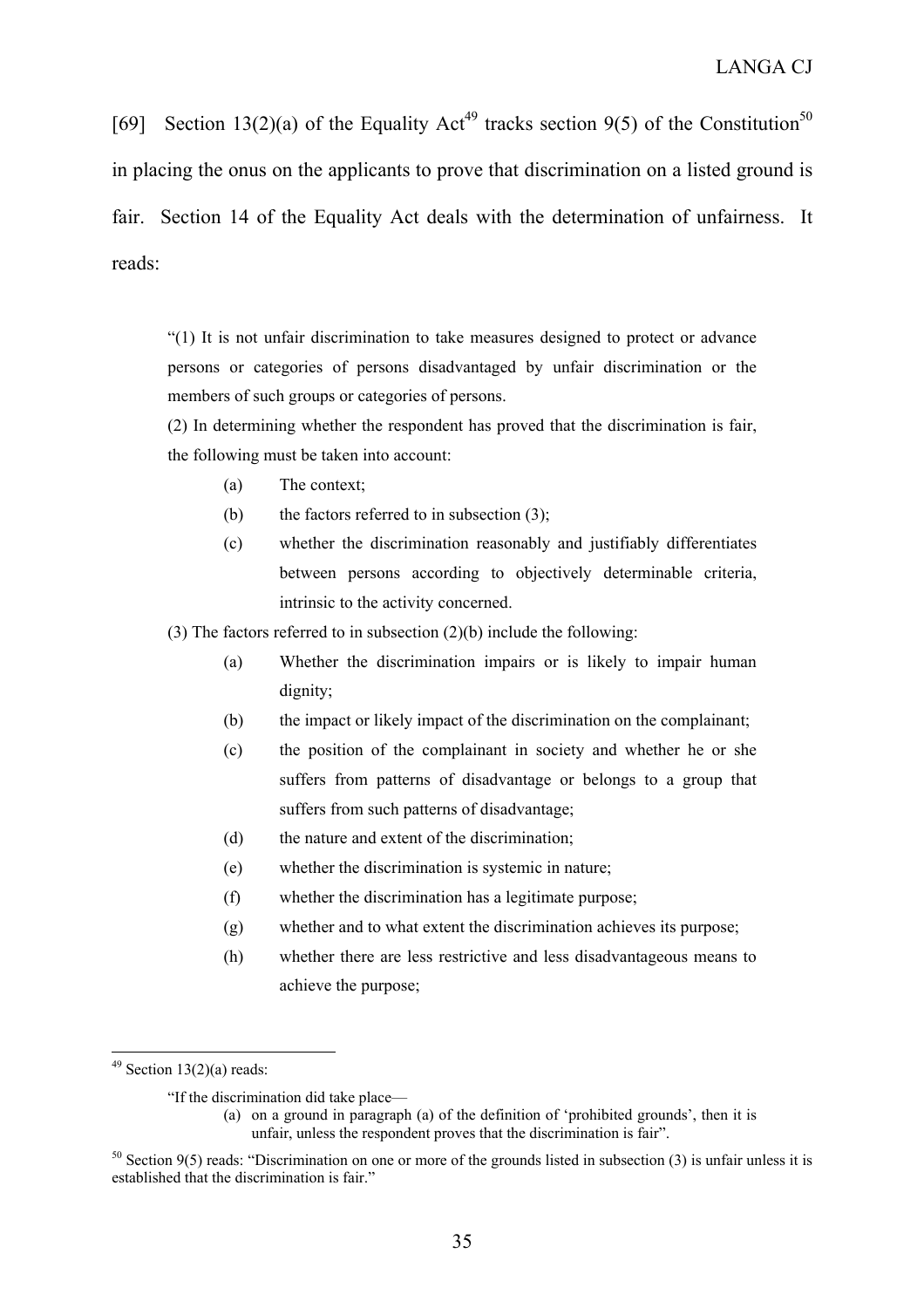- (i) whether and to what extent the respondent has taken such steps as being reasonable in the circumstances to—
	- (i) address the disadvantage which arises from or is related to one or more of the prohibited grounds; or
	- (ii) accommodate diversity."

[70] The list of factors in section 14(3) includes issues that traditionally fall under a fairness analysis ((a), (b), (c) and (e))<sup>51</sup> and questions normally relevant to a limitation analysis under section 36(1) of the Constitution<sup>52</sup> ((d), (f), (g) and (h)). Accordingly, the fairness test under the Equality Act as it stands may involve a wider range of factors than are relevant to the test of fairness in terms of section 9 of the Constitution. Whether that approach is consistent with the Constitution is not before us, and we address the question on the legislation as it stands.

[71] Before considering the fairness of the discrimination in this case, it will be convenient to make a few comments about the form of the unfairness inquiry under the Equality Act in circumstances such as the present. Much was said by both parties in argument about the principle of "reasonable accommodation". Ms Pillay specifically argued that Sunali's case should be decided on that principle. It is

<sup>51</sup> See, for example, *Harksen v Lane* above n 38 at para 51 and para 50 respectively.

 $52$  Section 36(1) reads:

<sup>&</sup>quot;**Limitation of Rights.**―

The rights in the Bill of Rights may be limited only in terms of law of general application to the extent that the limitation is reasonable and justifiable in an open and democratic society based on human dignity, equality and freedom, taking into account all relevant factors, including—

<sup>(</sup>a) the nature of the right;

<sup>(</sup>b) the importance of the purpose of the limitation;

<sup>(</sup>c) the nature and extent of the limitation;

<sup>(</sup>d) the relation between the limitation and its purpose; and

<sup>(</sup>e) less restrictive means to achieve the purpose."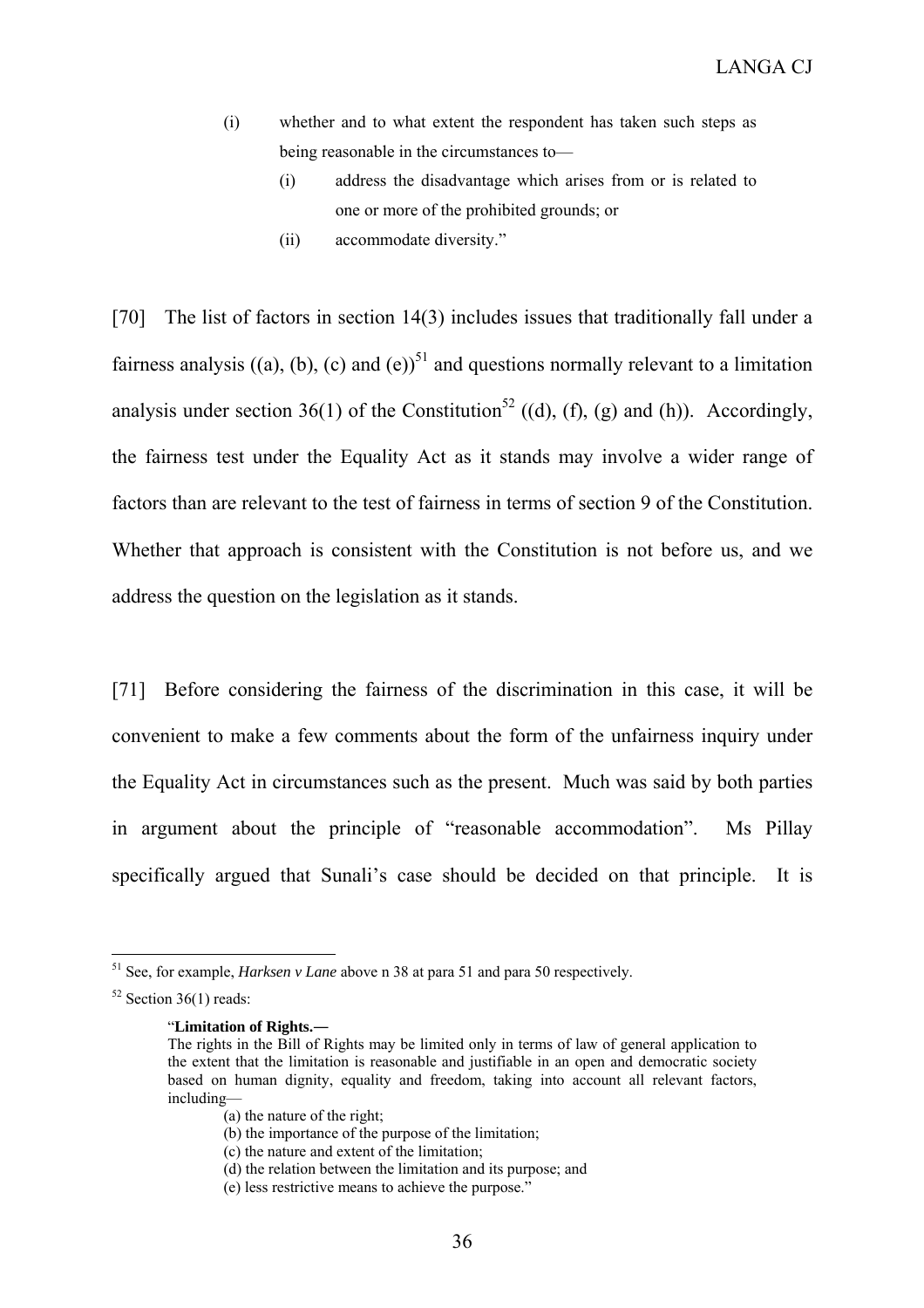therefore necessary to consider both the content of the idea of reasonable accommodation and its place in the Equality Act.

[72] The concept of reasonable accommodation is not new to our law – this Court has repeatedly expressed the need for reasonable accommodation when considering matters of religion.<sup>53</sup> The Employment Equity Act<sup>54</sup> defines reasonable accommodation as "any modification or adjustment to a job or to the working environment that will enable a person from a designated group to have access to or participate or advance in employment<sup>55</sup> and recognises making reasonable accommodation for designated groups as an affirmative action measure.<sup>56</sup> There is also specific mention of the concept in the Equality Act. It recognises that "failing to take steps to reasonably accommodate the needs" of people on the basis of race,  $57$ gender<sup>58</sup> or disability<sup>59</sup> will amount to unfair discrimination. The Equality Act places a duty on the state to "develop codes of practice . . . in order to promote equality, and develop guidelines, including codes in respect of reasonable accommodation<sup>560</sup> and permits courts to order that a group or class of persons be reasonably

<sup>53</sup> *Prince I* above n 39 at para 17; *Prince II* above n 27 at para 76 (Ngcobo J) and paras 146-148 and 170-172 (Sachs J); *Fourie* above n 46 at para 159. The High Court has also mentioned the principle on at least two occasions relating to employment. See *McLean v Sasol Mine (Pty) Ltd Secunda Collieries; McLean v Sasol Pension Fund* 2003 (6) SA 254 (W) at para 45; *Public Servants Association of South Africa and Others v Minister of Justice and Others* 1997 (3) SA 925 (T) at 976G.

<sup>&</sup>lt;sup>54</sup> Act 55 of 1998.

<sup>55</sup> Section 1.

 $56$  Section 15(2)(c).

 $57$  Section 7(e).

<sup>&</sup>lt;sup>58</sup> Section 8(h).

 $59$  Section 9(c).

 $60$  Section 25(1)(c)(iii).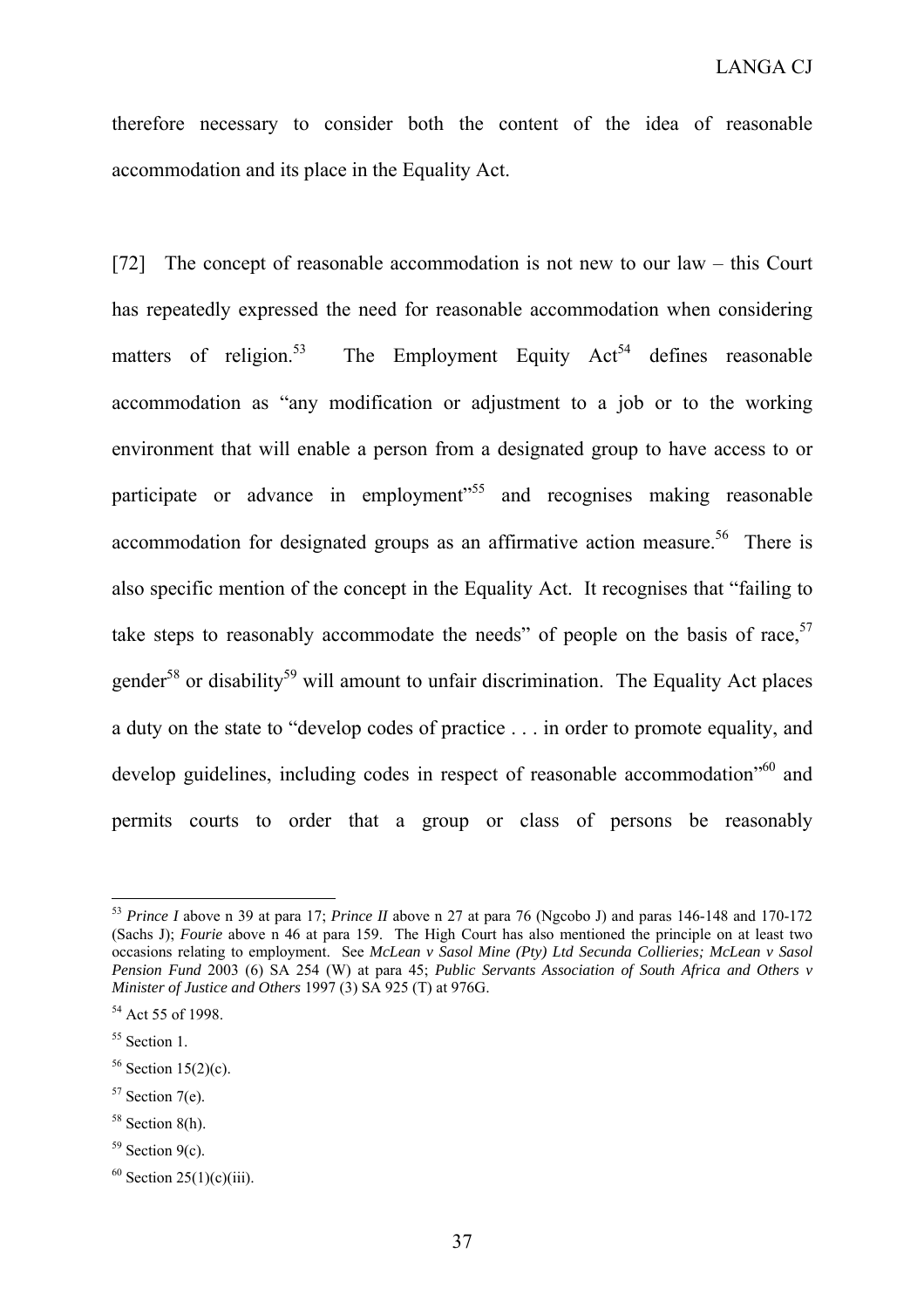accommodated.<sup>61</sup> Finally, section  $14(3)(i)(ii)$  lists as a factor for the determination of fairness the question whether the applicant has taken reasonable steps to accommodate diversity.

[73] But what is the content of the principle? At its core is the notion that sometimes the community, whether it is the State, an employer or a school, must take positive measures and possibly incur additional hardship or expense in order to allow all people to participate and enjoy all their rights equally. It ensures that we do not relegate people to the margins of society because they do not or cannot conform to certain social norms. In *Christian Education*, 62 in the context of accommodating religious belief in society, a unanimous Court identified the underlying motivation of the concept as follows:

"The underlying problem in any open and democratic society based on human dignity, equality and freedom in which conscientious and religious freedom has to be regarded with appropriate seriousness, is how far such democracy can and must go in allowing members of religious communities to define for themselves which laws they will obey and which not. Such a society can cohere only if all its participants accept that certain basic norms and standards are binding. Accordingly, believers cannot claim an automatic right to be exempted by their beliefs from the laws of the land. At the same time, the State should, wherever reasonably possible, seek to avoid putting believers to extremely painful and intensely burdensome choices of either being true to their faith or else respectful of the law."<sup>63</sup>

 $61$  Section 21(2)(i).

 $62$  Above n 36.

 $63$  Id at para 35.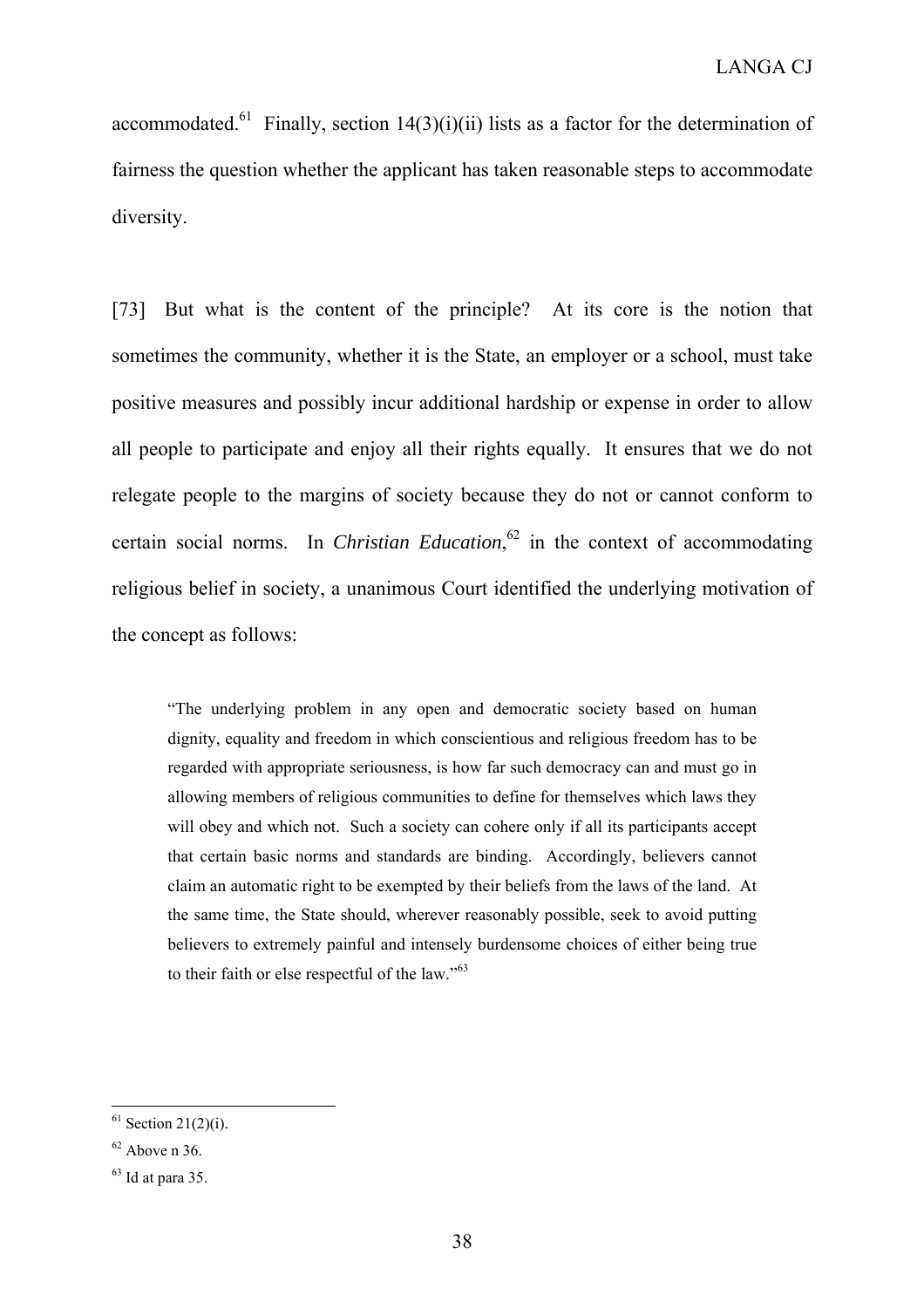[74] The idea extends beyond religious belief. Its importance is particularly well illustrated by the application of reasonable accommodation to disability law. As I have already mentioned, the Equality Act specifically requires that reasonable accommodation be made for people with disabilities. Disabled people are often unable to access or participate in public or private life because the means to do so are designed for able-bodied people. The result is that disabled people can, without any positive action, easily be pushed to the margins of society:

"Exclusion from the mainstream of society results from the construction of a society based solely on 'mainstream' attributes to which disabled persons will never be able to gain access. Whether it is the impossibility of success at a written test for a blind person, or the need for ramp access to a library, the discrimination does not lie in the attribution of untrue characteristics to the disabled individual. The blind person cannot see and the person in a wheelchair needs a ramp. Rather, it is the failure to make reasonable accommodation, to fine-tune society so that its structures and assumptions do not result in the relegation and banishment of disabled persons from participation, which results in discrimination against them."<sup>64</sup>

[75] While the extent of this exclusion is most powerfully felt by the disabled, the same exclusion is inflicted on all those who are excluded by rules that fail to accommodate those who depart from the norm. Our society which values dignity, equality, and freedom must therefore require people to act positively to accommodate diversity. Those steps might be as simple as granting and regulating an exemption from a general rule or they may require that the rules or practices be changed or even that buildings be altered or monetary loss incurred.

<sup>64</sup> *Eaton v Brant County Board of Education* [1997] 1 SCR 241 at para 67.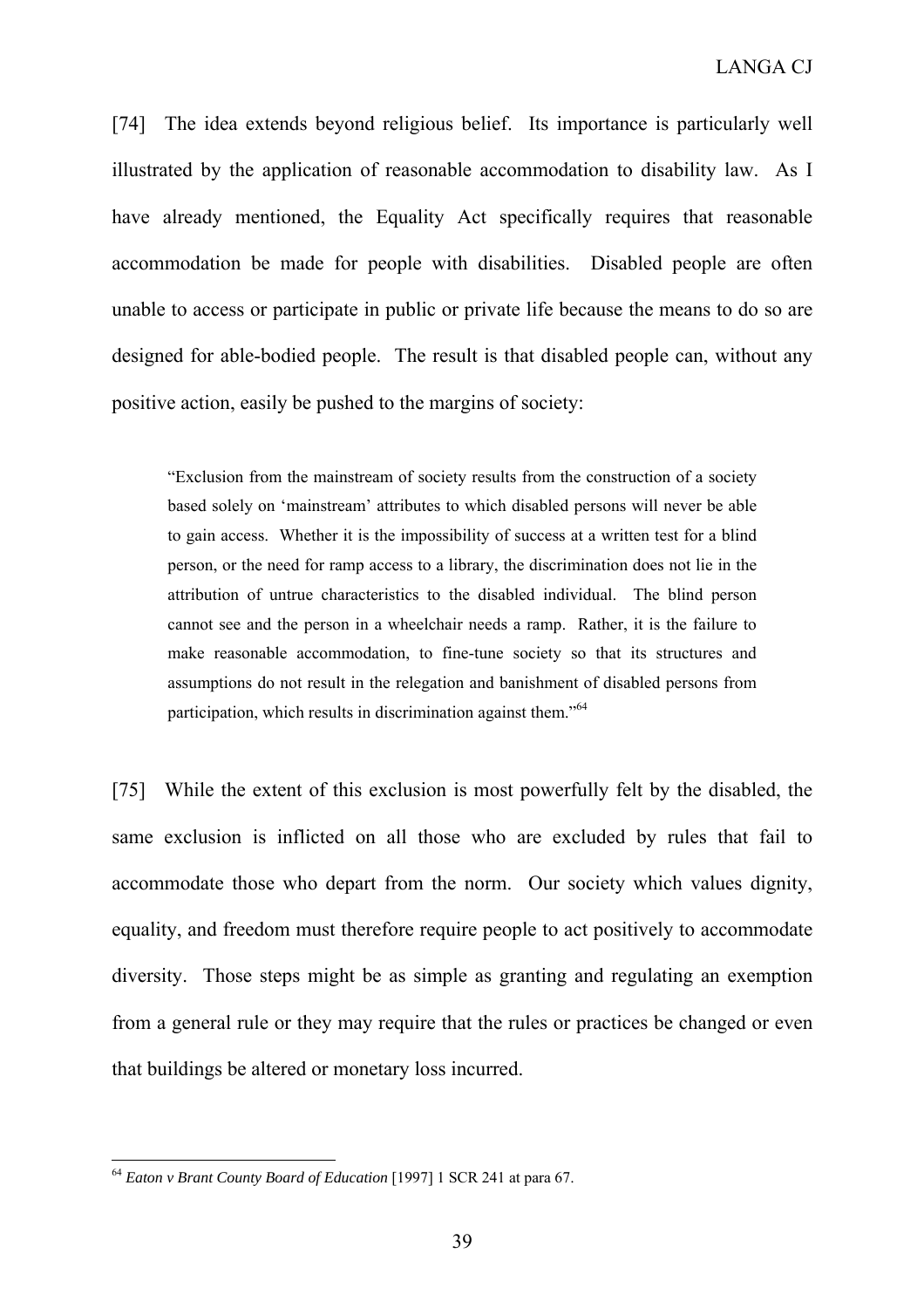[76] The difficult question then is not whether positive steps must be taken, but how far the community must be required to go to enable those outside the "mainstream" to swim freely in its waters. This is an issue which has been debated both in this Court<sup>65</sup> and abroad<sup>66</sup> and different positions have been taken. For instance, although the term "undue hardship" is employed as the test for reasonable accommodation in both the United States and Canada, the United States Supreme Court has held that employers need only incur "a *de minimis* cost" in order to accommodate an individual's religion,  $67$  whilst the Canadian Supreme Court has specifically declined to adopt that standard<sup>68</sup> and has stressed that "more than mere negligible effort is required to satisfy the duty to accommodate."69 The latter approach is more in line with the spirit of our constitutional project which affirms diversity. However, the utility of either of these phrases is limited as ultimately the question will always be a contextual one dependant not on its compatibility with a judicially created slogan but with the values and principles underlying the Constitution.<sup>70</sup> Reasonable accommodation is, in a sense, an exercise in proportionality that will depend intimately on the facts.

[77] It is now necessary to crystallise the role that reasonable accommodation can play in the Equality Act. As noted earlier, the principle is mentioned on a number of occasions in the Equality Act. What concerns us in this case, however, is section

<sup>65</sup> See *Prince II* above n 27.

<sup>66</sup> For a useful summary of the various positions see Pretorius et al *Employment Equity Law* (LexisNexis Butterworths, Durban 2001) at 7-6–7-18.

<sup>67</sup> *Trans World Airlines Inc v Hardison* 432 US 63 (1977) at 84.

<sup>68</sup> *Central Okanagan School District No 23 v Renaud* [1992] 2 SCR 970 at 983g-985a.

<sup>69</sup> Id at 984a.

<sup>70</sup> See *Prince II* above n 27 at para 155 (Sachs J).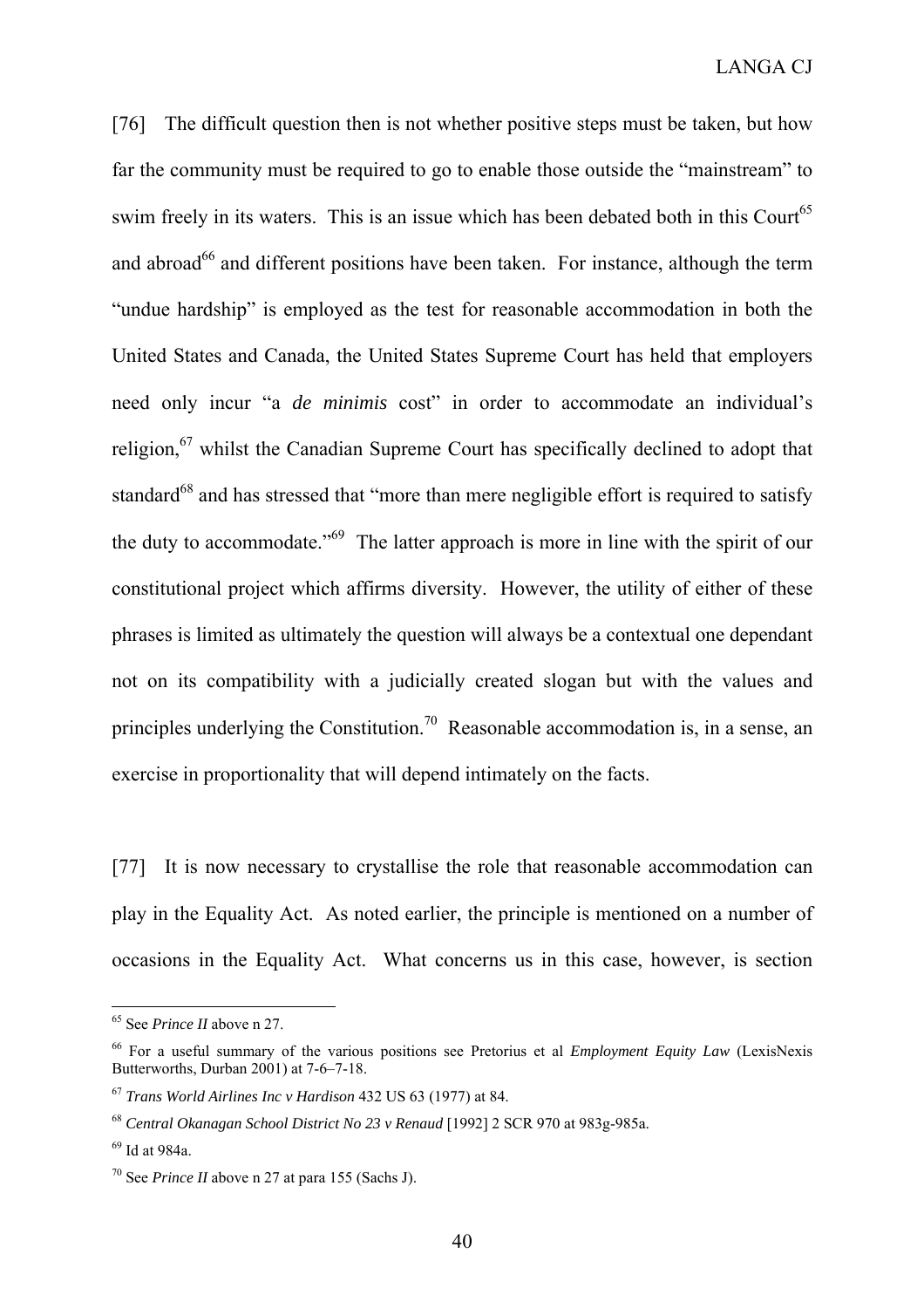$14(3)(i)(ii)$  which states that taking reasonable steps to accommodate diversity is a factor for determining the fairness of discrimination.<sup>71</sup> From this it is clear that reasonable accommodation will always be an important factor in the determination of the fairness of discrimination. It would however be wrong to reduce the test for fairness to a test for reasonable accommodation, particularly because the factors relevant to the determination of fairness have been carefully articulated by the legislature and that option has been specifically avoided.

[78] There may be circumstances where fairness requires a reasonable accommodation, while in other circumstances it may require more or less, or something completely different. It will depend on the nature of the case and the nature of the interests involved. Two factors seem particularly relevant. First, reasonable accommodation is most appropriate where, as in this case, discrimination arises from a rule or practice that is neutral on its face and is designed to serve a valuable purpose, but which nevertheless has a marginalising effect on certain portions of society. Second, the principle is particularly appropriate in specific localised contexts, such as an individual workplace or school, where a reasonable balance between conflicting interests may more easily be struck.<sup>72</sup> Even where fairness requires a reasonable accommodation, the other factors listed in section 14 will always remain relevant.

 $71$  Section 14 is quoted in para 69 above.

<sup>72</sup> See the concurring judgment of Deschamps and Abella JJ in *Multani v Commission Scolaire Marguerite-Bourgeoys* [2006] 1 SCR 256 at paras 129-134.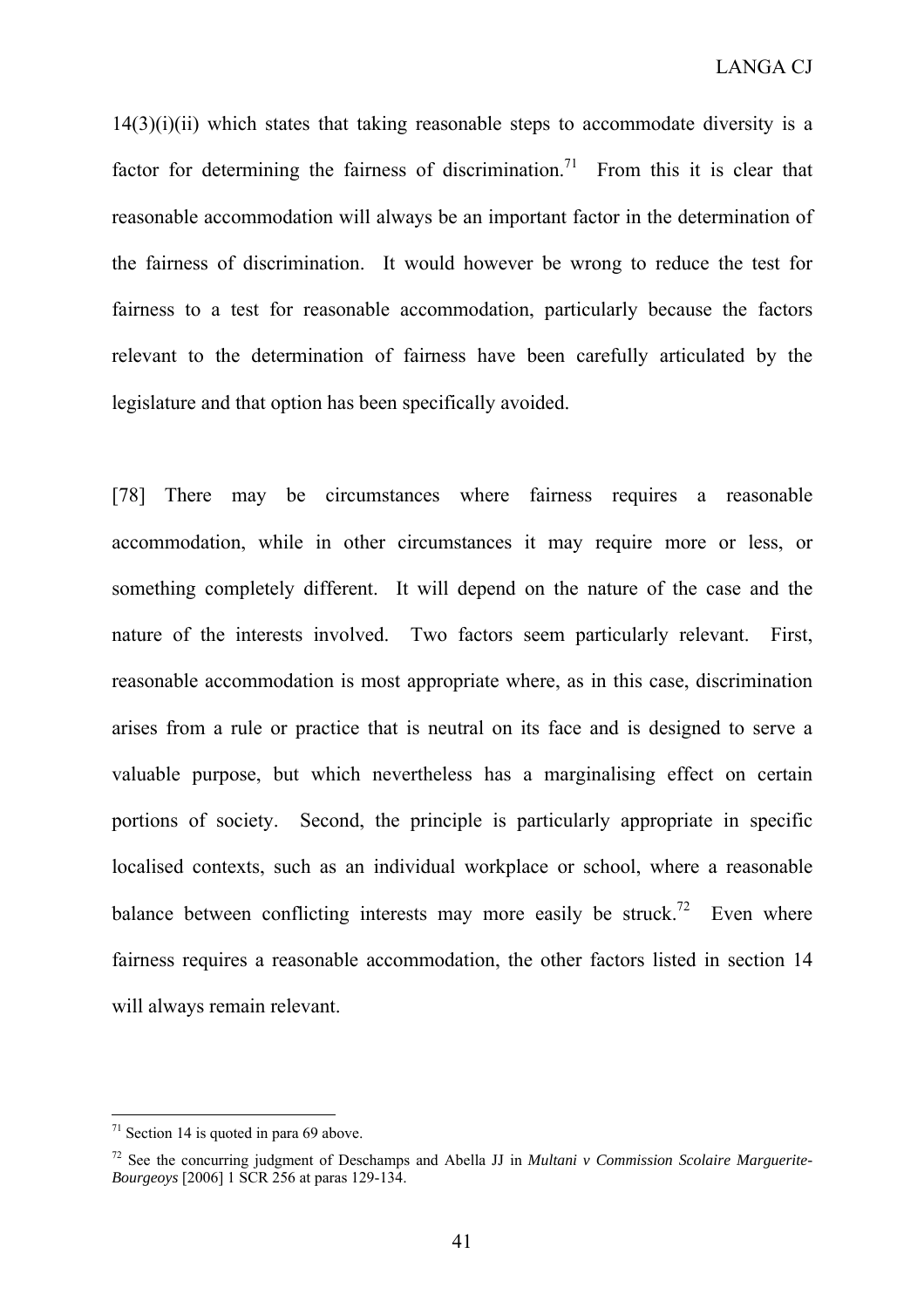[79] The present case bears both these characteristics and therefore, in my view, fairness required a reasonable accommodation. Whether that required the School to permit Sunali to wear the nose stud depends on the importance of the practice to Sunali on the one hand, and the hardship that permitting her to wear the stud would cause the School. Before I address that question, there were two points raised about the context within which fairness should be determined. These relate to the need for deference and the consultation that went into the making of the Code.

# *Deference*

 $\overline{a}$ 

[80] The School and the GBF argued that courts should show a measure of deference to governing bodies that are statutorily required to run schools and have the necessary expertise to do so. They relied for this proposition on decisions of the European Court of Human Rights<sup>73</sup> and the House of Lords<sup>74</sup> which invoke the doctrine of the "margin of appreciation". The doctrine has been described as

"a recognition by the [European Court] that the domestic authorities of any given Member State are generally in a better position than an international court of supervisory jurisdiction to reach a decision on an individual case or to determine the extent to which a measure was 'necessary' to deal with a particular issue."<sup>75</sup>

<sup>73</sup> *Sahin v Turkey* (2005) 41 EHRR 8 at paras 100-102.

<sup>&</sup>lt;sup>74</sup> R (on the application of Begum) v Head Teacher and Governors of Denbigh High School [2006] 2 All ER 487 (HL) at para 64.

<sup>75</sup> Gordon et al *The Strasbourg Case Law: Leading Cases from the European Human Rights Reports* (Sweet and Maxwell, London 2001) at 4.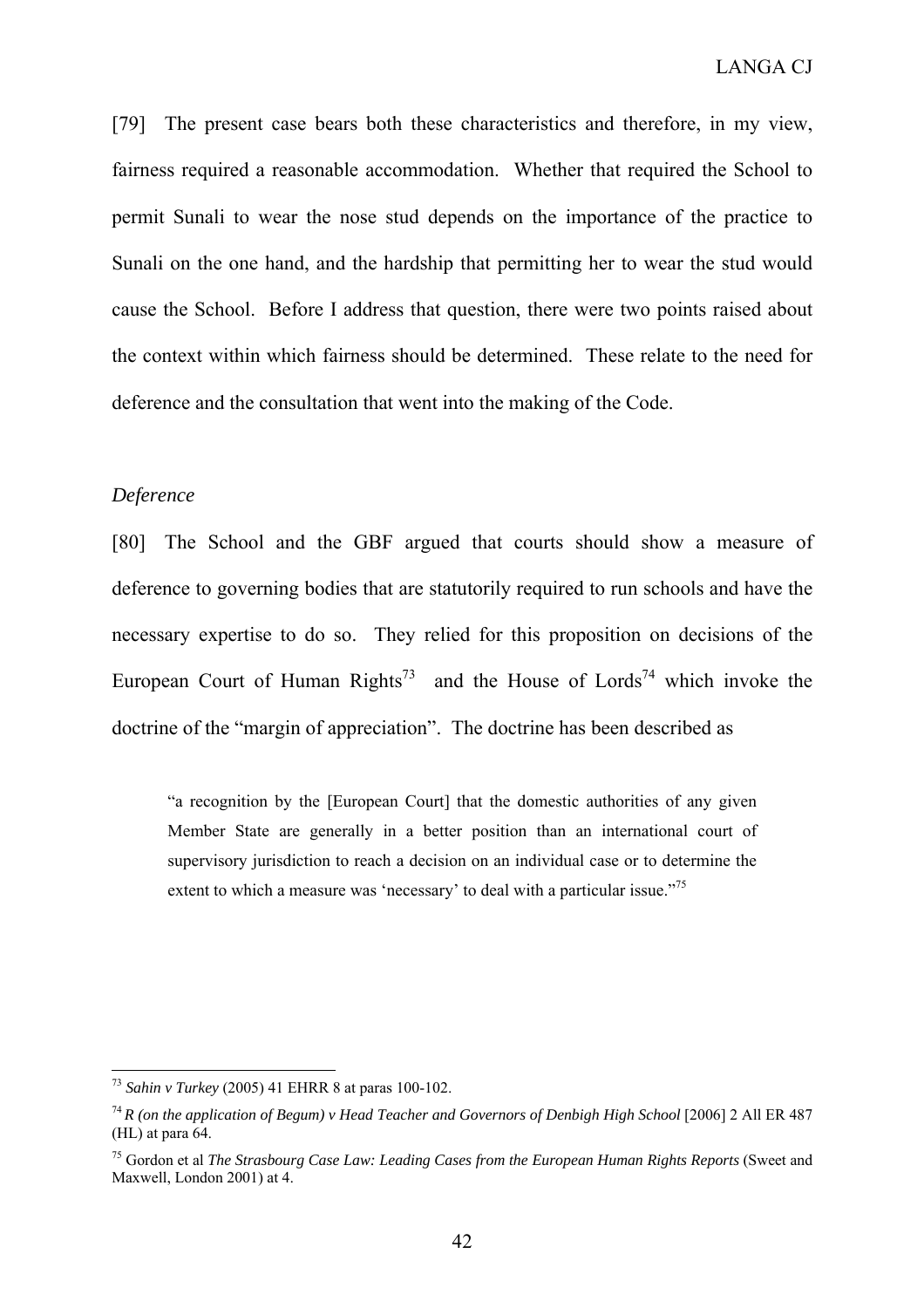This Court has held that the doctrine is not a useful guide when deciding either whether a right has been limited<sup>76</sup> or whether such a limitation is justified.<sup>77</sup>

[81] This Court has recognised the need for judicial deference in reviewing administrative decisions where the decision-maker is, by virtue of his or her expertise, especially well-qualified to decide.<sup>78</sup> It is true that the Court must give due weight to the opinion of experts, including school authorities, who are particularly knowledgeable in their area, depending on the cogency of their opinions. The question before this Court, however, is whether the fundamental right to equality has been violated, which in turn requires the Court to determine what obligations the School bears to accommodate diversity reasonably. Those are questions that courts are best qualified and constitutionally mandated to answer. This Court cannot abdicate its duty by deferring to the School's view on the requirements of fairness. That approach is obviously incorrect for the further reason that it is for the School to show that the discrimination was fair. A court cannot defer to the view of a party concerning a contention that that same party is bound to prove.

# *Consultation*

 $\overline{a}$ 

[82] In urging that the Code should be respected, the School stressed the fact that it was devised after extensive consultation with parents, educators, staff, and learners,

<sup>76</sup> *NCGLE v Minster of Justice* above n 34 at para 41.

<sup>77</sup> *S v Makwanyane and Another* 1995 (3) SA 391 (CC); 1995 (6) BCLR 665 (CC) at para 109 (Chaskalson P).

<sup>78</sup> The reasons both for deference in administrative review, and for limiting it, were well expressed in *Bato Star Fishing (Pty) Ltd v Minister of Environmental Affairs and Others* 2004 (4) SA 490 (CC); 2004 (7) BCLR 687 (CC) at para 48.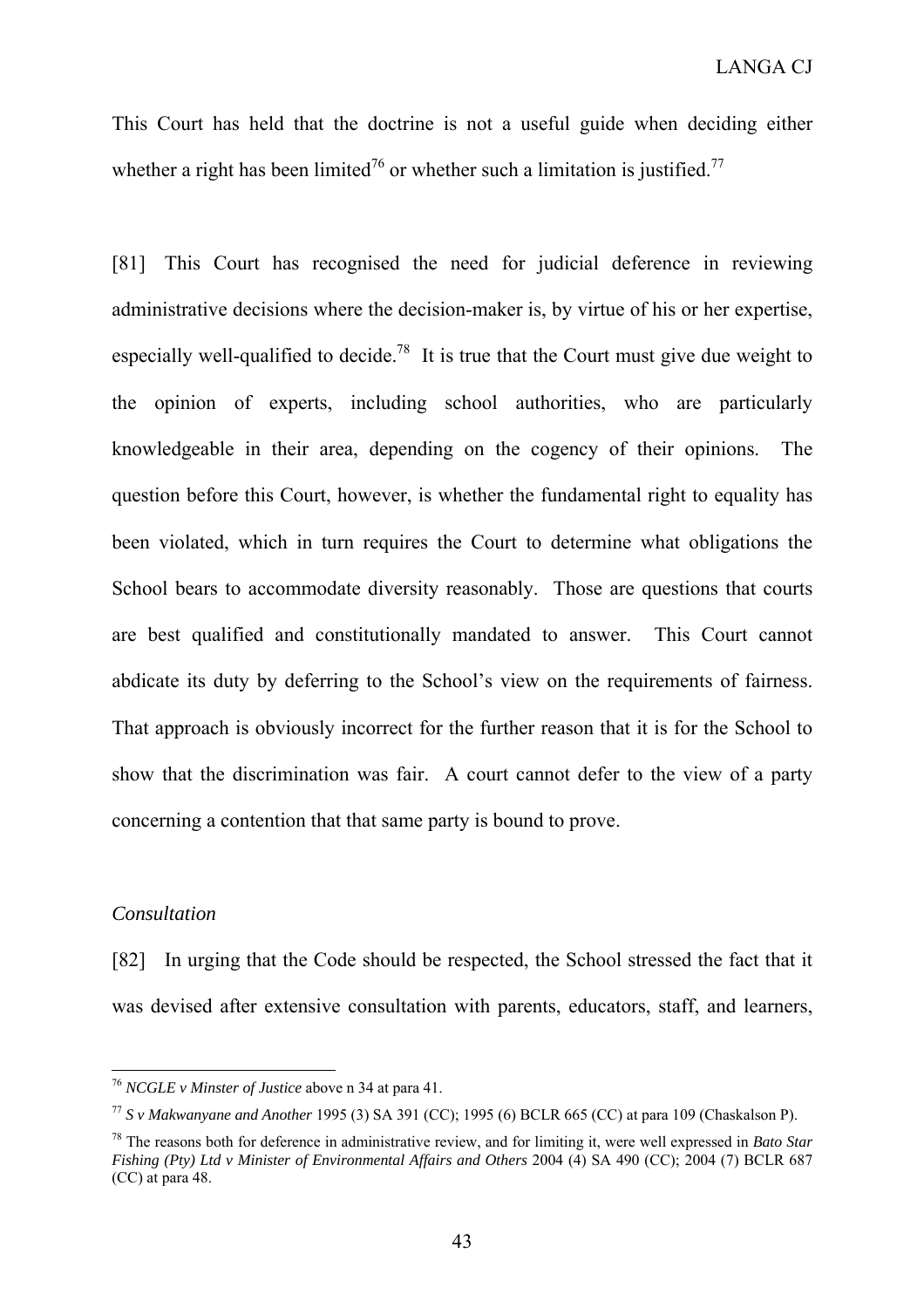and accordingly represented the combined wisdom of all who participated in its construction and should therefore be respected. There is no doubt that consultation and public participation in local decision-making are good and deserve to be applauded. They promote and deepen democracy. In the context of the Code, it means that the School community is involved in the running of the School and acquires a sense of ownership over the Code. In *Doctors for Life v Speaker of the National Assembly and Others*<sup>79</sup> Ngcobo J held, in the context of public participation in crafting national legislation, that:

"participation by the public on a continuous basis provides vitality to the functioning of representative democracy. It encourages citizens of the country to be actively involved in public affairs, identify themselves with the institutions of government and become familiar with the laws as they are made. It enhances the civic dignity of those who participate by enabling their voices to be heard and taken account of. It promotes a spirit of democratic and pluralistic accommodation calculated to produce laws that are likely to be widely accepted and effective in practice. It strengthens the legitimacy of legislation in the eyes of the people."<sup>80</sup>

[83] This, however, does not immunise the resultant decisions, in effect the opinion of the school community, from constitutional scrutiny and review.<sup>81</sup> The reality is that many individual communities still retain historically unequal power relations or historically skewed population groups which may make it more likely that local decisions will infringe on the rights of disfavoured groups. In sum, while local democratic processes and consultation are important constitutional values in their own

 $79$  2006 (6) SA 416 (CC); 2006 (12) BCLR 1399 (CC).

<sup>80</sup> Id at para 115 and at 1442B-D respectively.

<sup>81</sup> *Makwanyane* above n 77 at para 88 (Chaskalson P).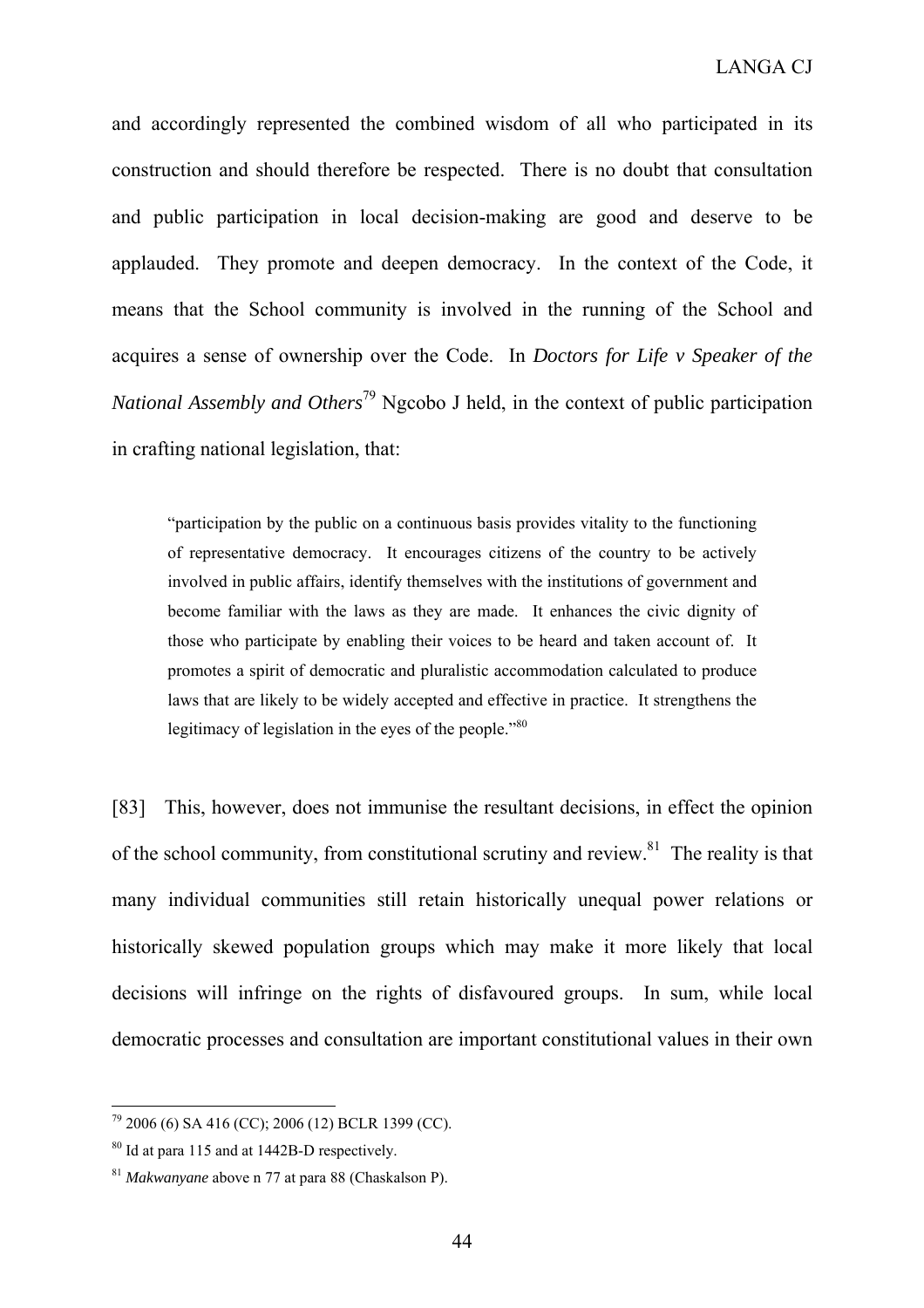right, their role in the evaluation of the substance of decisions, if any, should not be overstated.

[84] I turn now to the question of the importance of the nose stud to Sunali and its effect on the School.

# *The severity of the infringement*

[85] The School submitted that the infringement of Sunali's right, if any, is slight, because Sunali can wear the nose stud outside of school. I do not agree. The practice to which Sunali adheres is that once she inserts the nose stud, she must never remove it. Preventing her from wearing it for several hours of each school day would undermine the practice and therefore constitute a significant infringement of her religious and cultural identity. What is relevant is the symbolic effect of denying her the right to wear it for even a short period; it sends a message that Sunali, her religion and her culture are not welcome.

[86] The School further argued that the nose stud is not central to Sunali's religion or culture, but is only an optional practice. I agree that the centrality of a practice or a belief must play a role in determining how far another party must go to accommodate that belief. The essence of reasonable accommodation is an exercise of proportionality. Persons who merely appear to adhere to a religious and/or cultural practice, but who are willing to forego it if necessary, can hardly demand the same adjustment from others as those whose identity will be seriously undermined if they

45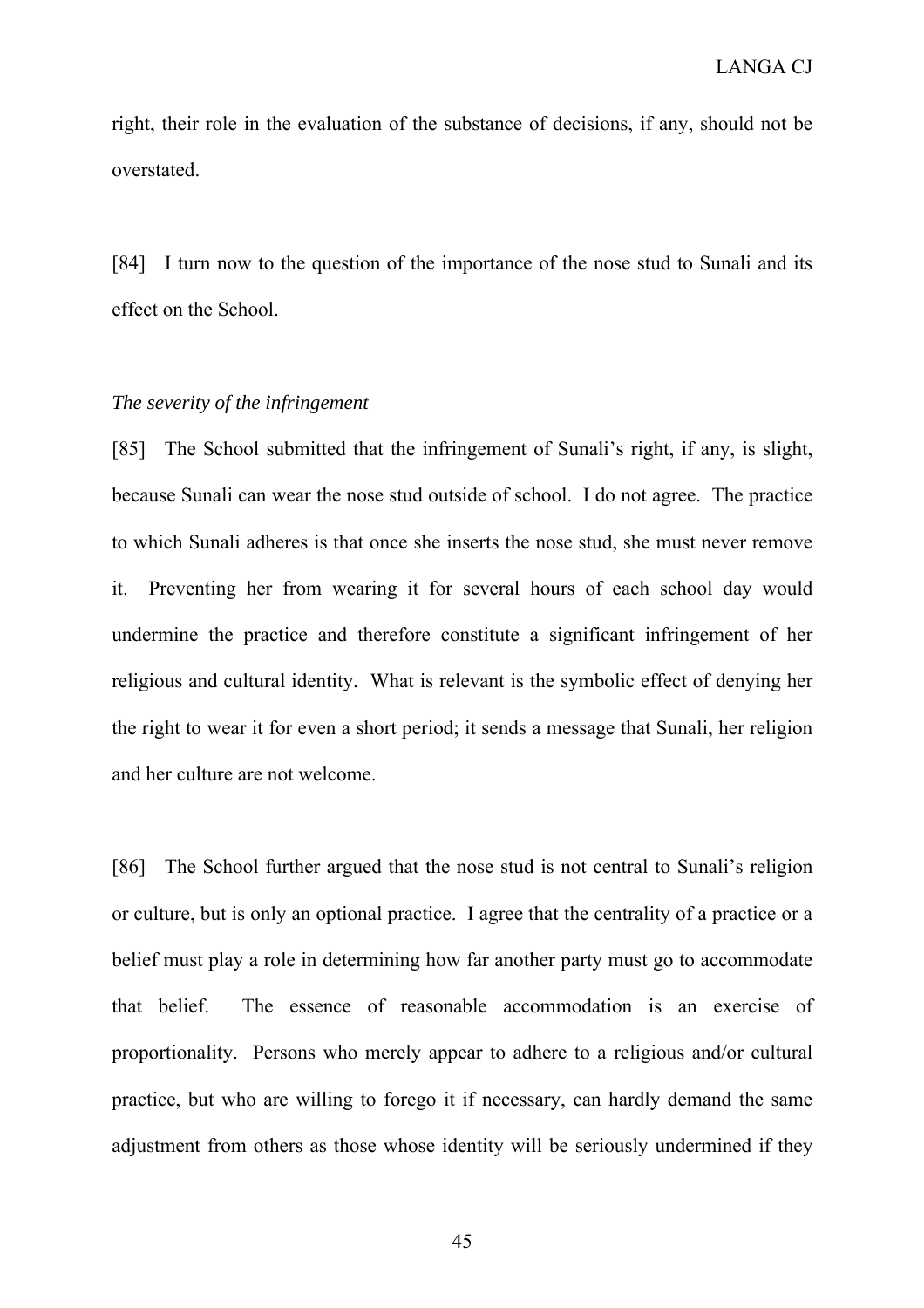do not follow their belief. The difficult question is how to determine centrality. Should we enquire into the centrality of the practice or belief to the community, or to the individual?

[87] While it is tempting to consider the objective importance or centrality of a belief to a particular religion or culture in determining whether the discrimination is fair, that approach raises many difficulties. In my view, courts should not involve themselves in determining the objective centrality of practices, as this would require them to substitute their judgement of the meaning of a practice for that of the person before them and often to take sides in bitter internal disputes. This is true both for religious and cultural practices. If Sunali states that the nose stud is central to her as a South Indian Tamil Hindu, it is not for the Court to tell her that she is wrong because others do not relate to that religion or culture in the same way.

[88] Centrality must be judged with reference only to how important the belief or practice is to the claimant's religious or cultural identity.<sup>82</sup> In reaching that decision the Court can properly look at a range of evidence including evidence of the objective centrality of the practice to the community at large. That evidence however is only relevant in so far as it helps to answer the primary inquiry of subjective centrality. The fact that a practice is voluntary may also be relevant as many people will not feel that voluntary practices are central to their religious or cultural identity. But there will also be those who, although they do not feel obliged to observe a certain practice, feel

<sup>&</sup>lt;sup>82</sup> See the debate between the majority and minority in *Lyng, Secretary of Agriculture, et al v Northwest Indian Cemetery Protective Association et al* 485 US 439 (1988) at 457-458 and 474-475. Despite their disagreement, both the majority and minority seem to support a purely subjective approach to determining centrality.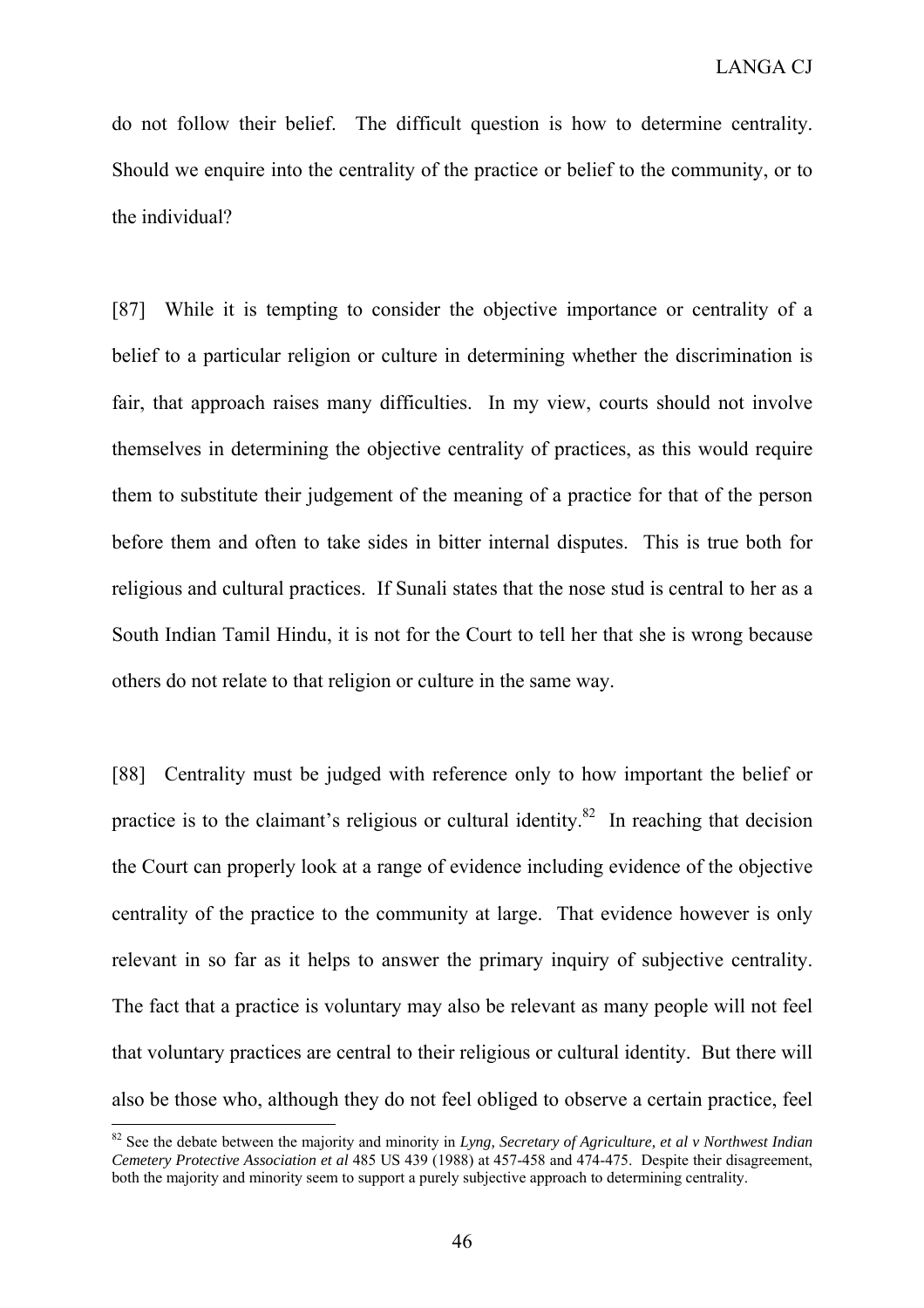that it is central to their identity that they do so. They too deserve protection. In sum, the School and this Court must consider all the relevant evidence, but the ultimate question they must answer is: "How central is the nose stud to Sunali's religious and cultural identity?" However, the need for a subjective investigation takes us back to the complaint that Sunali did not give evidence regarding that importance.

[89] Ms Pillay's case would no doubt have been assisted by Sunali's evidence. However, the Court must evaluate such evidence as there is. Ms Pillay stated that the nose stud was not imposed on Sunali; she had wanted her nose pierced since the age of four. The nose stud was not worn for fashion reasons but was inserted as part of a traditional ritual and an expression of her religious and cultural identity. In her first letter to the School, Ms Pillay wrote that the stud "serves not only to indicate that we value our daughters, but in keeping with Indian tradition, that our daughters are the Luxmi (Goddess of Prosperity) and Light of the house." In her testimony Ms Pillay stated that by inserting the stud:

"we acknowledge our daughters, the women in our family, as a very vital part of family life. We honour them and we honour the divine within them. And that's important. It's important for every child to know that she garners respect."

[90] The wearing of the nose stud was also not without consequences to Sunali. She was obviously under a great deal of stress and her grades dropped because of the School's reaction to the nose stud and the related publicity. She was regularly required to explain herself to staff members and prefects at the school and was threatened with disciplinary action. In spite of these difficulties, Sunali did not alter

47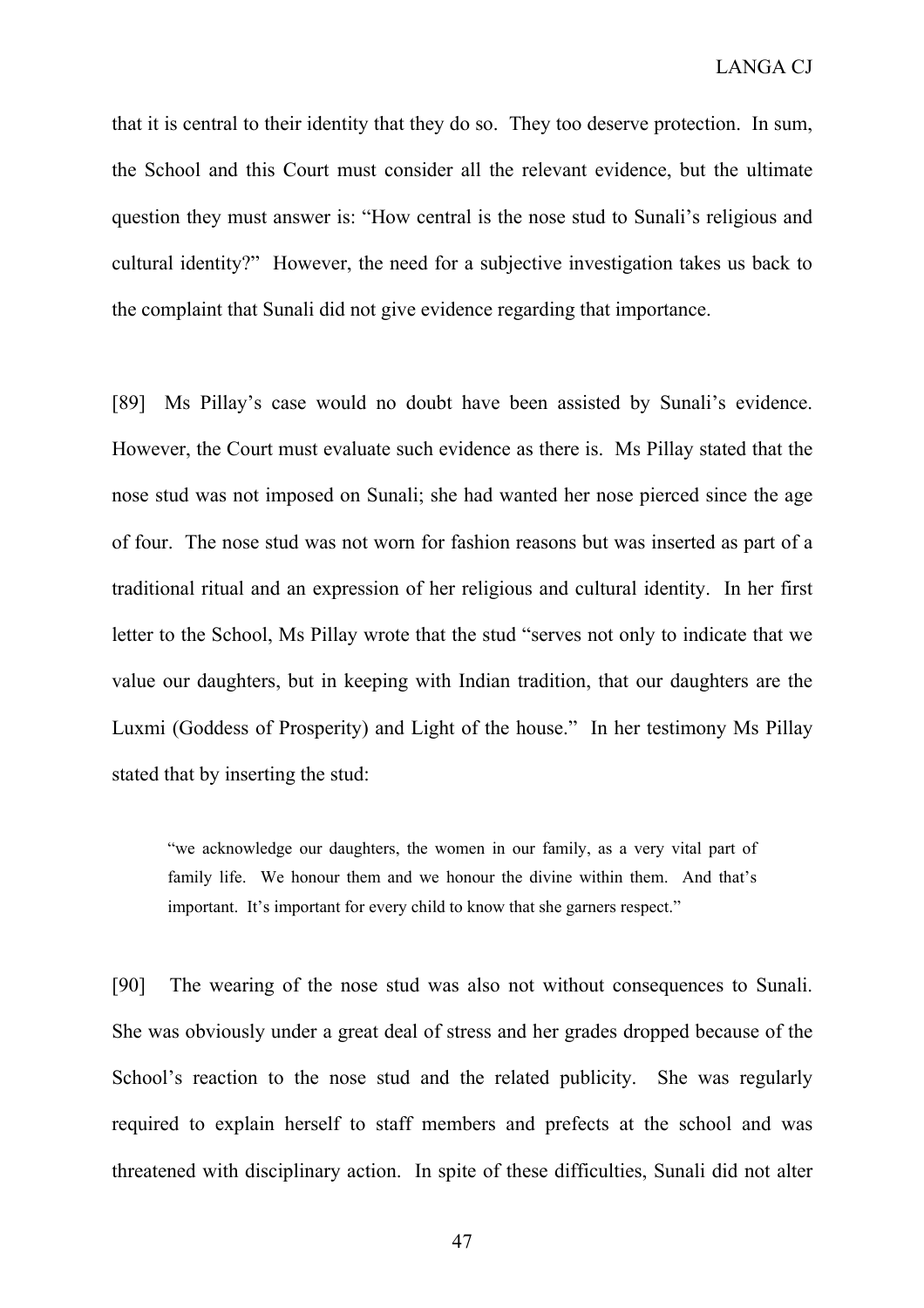her conduct or belief. None of this evidence was disputed and it all points to a very strong belief on Sunali's part that the nose stud was important for her identity. I am accordingly convinced that the practice was a peculiar and particularly significant manifestation of her South Indian, Tamil and Hindu identity. It was her way of expressing her roots and her faith. While others may have expressed the same faith, traditions and beliefs differently or not at all, the evidence shows that it was important for Sunali to express her religion and culture through wearing the nose stud.

[91] The next string of the School's centrality bow was that the infringement of Sunali's right to equality is less severe because the nose stud is a cultural rather than a religious adornment. This was also the basis originally relied upon by the School for refusing the exemption and why it could recognise the stud's cultural significance without granting Sunali an exemption. To my mind the argument is flawed. As stated above, $83$  religious and cultural practices can be equally important to a person's identity. What is relevant is not whether a practice is characterised as religious or cultural but its meaning to the person involved. Pre-determining that importance based on what will often be an imperfect or artificial categorisation reinforces ideas about the respective roles and importance of religion and culture in peoples' lives and fails to accommodate those who do not conform to that stereotype.

[92] The School also argued that if Sunali did not like the Code, she could simply go to another school that would allow her to wear the nose stud. I cannot agree. In my

 $83$  At para 53.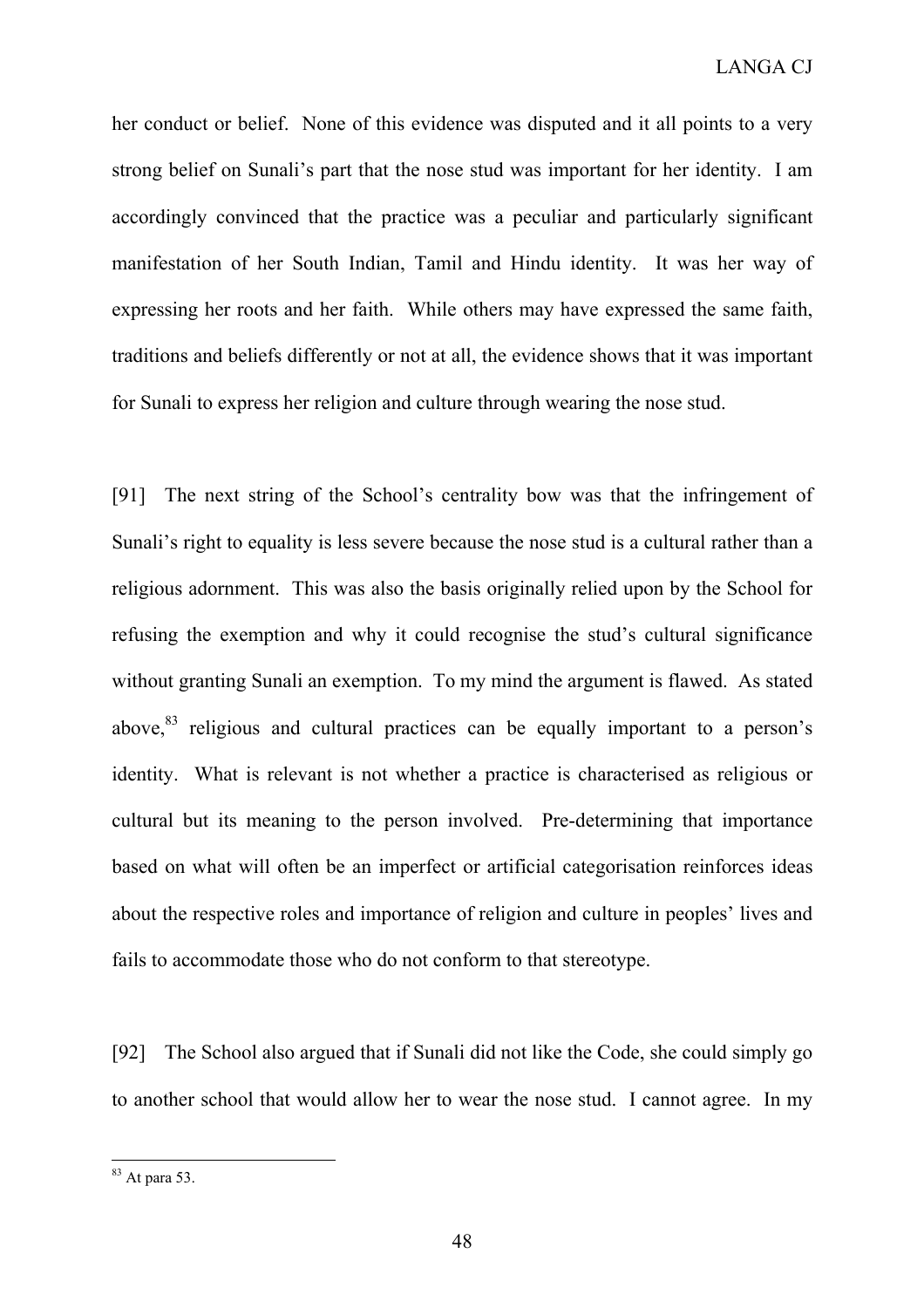view the effect of this would be to marginalise religions and cultures, something that is completely inconsistent with the values of our Constitution. As already noted, our Constitution does not tolerate diversity as a necessary evil, but affirms it as one of the primary treasures of our nation.<sup>84</sup> There may, however, be occasions where the specific factual circumstances make the availability of another school a relevant consideration in searching for a reasonable accommodation. However, there are no such circumstances in this case and the availability of another school is therefore not a relevant consideration.

# *The Code limits freedom of expression*

[93] While considering the centrality of the practice to Sunali or the effect that its prohibition would have on her dignity, it bears mentioning that the ban affects other constitutional rights as well. The dual purpose of the NTVS and FXI's submission was to stress the relevance of the right to freedom of expression to the case and to show that it had been infringed. They argued that freedom of expression was relevant both as a self-standing right and as a relevant factor in determining unfair discrimination. This was disputed by the applicants and the GBF on the basis that the case had been brought under the Equality Act which does not make provision for nonequality claims.

[94] It is unnecessary in this case to decide whether it is possible to rely directly on the right to freedom of expression under the Equality Act, or whether the ban on the

<sup>84</sup> See *Fourie* above n 46 at para 60.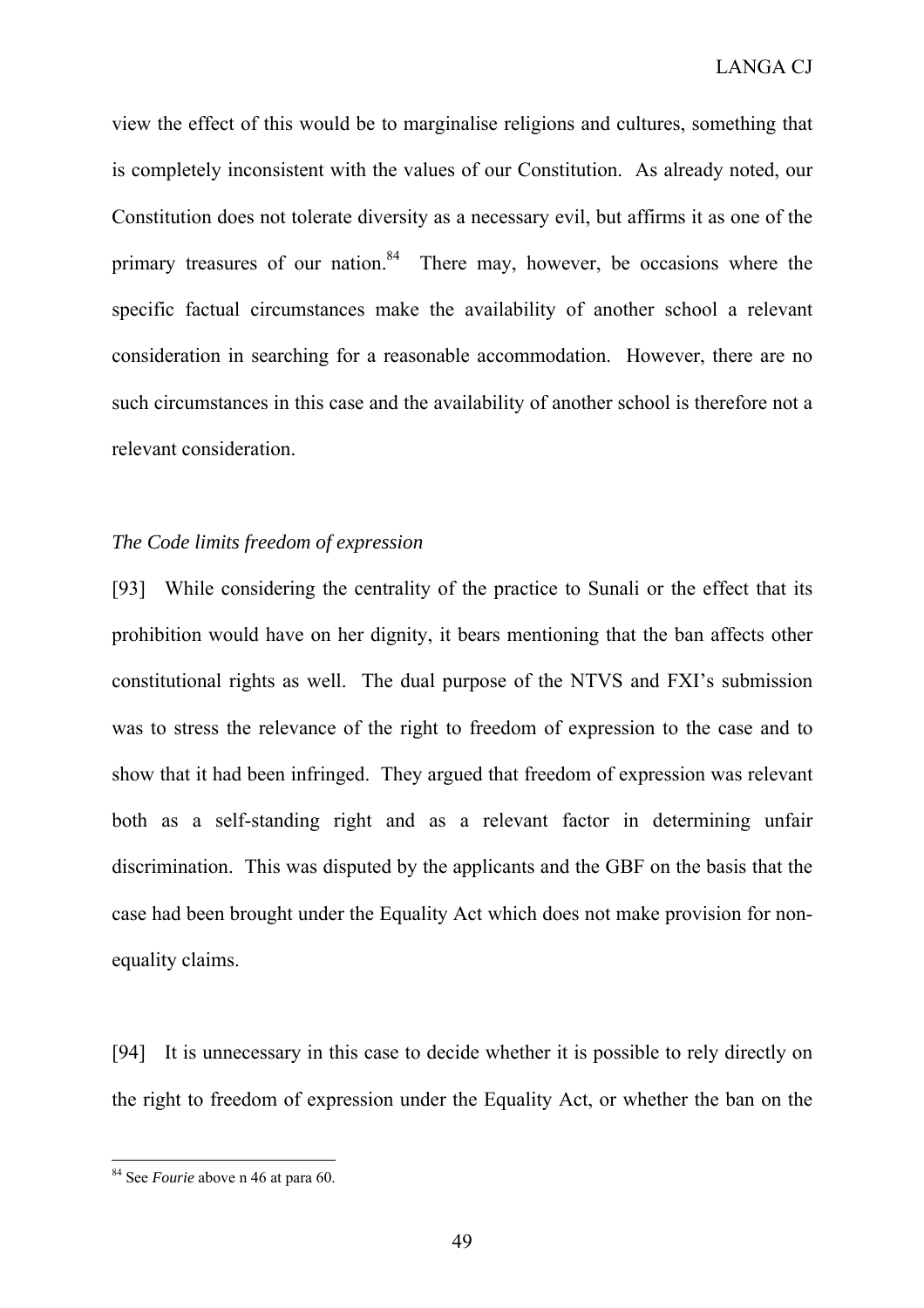nose stud is an unjustifiable limit on that right. It suffices to say that the extent to which discrimination impacts on other rights will be a relevant consideration in the determination of whether the discrimination is fair and that the ban on the nose stud limited Sunali's right to express her religion and culture which is central to the right to freedom of expression.

#### *The effect on the School*

 $\overline{a}$ 

[95] It is no doubt true that even the most vital practice of a religion or culture can be limited for the greater good.<sup>85</sup> No belief is absolute, but those that are closer to the core of an individual's identity require a greater justification to limit. The question is whether, considering the importance of the stud to Sunali, allowing her to wear the stud would impose too great a burden on the School.

[96] The primary argument of both the School and the GBF was that allowing Sunali to wear the nose stud or allowing others like her similar exemptions would impact negatively on the discipline in schools and, as a result, on the quality of the education they provide.

[97] This evaluation is correctly characterised by Ms Pillay as relating to the factors in section  $14(3)(f)$ , (g) and (h) of the Equality Act that are also part of the traditional section 36 analysis. It is also part of determining whether allowing the stud imposes an undue burden. If allowing the stud would cause indiscipline and a drop in

<sup>85</sup> See *Prince II* above n 27 at paras 128-139 and *Christian Education* above n 36 at paras 29-31.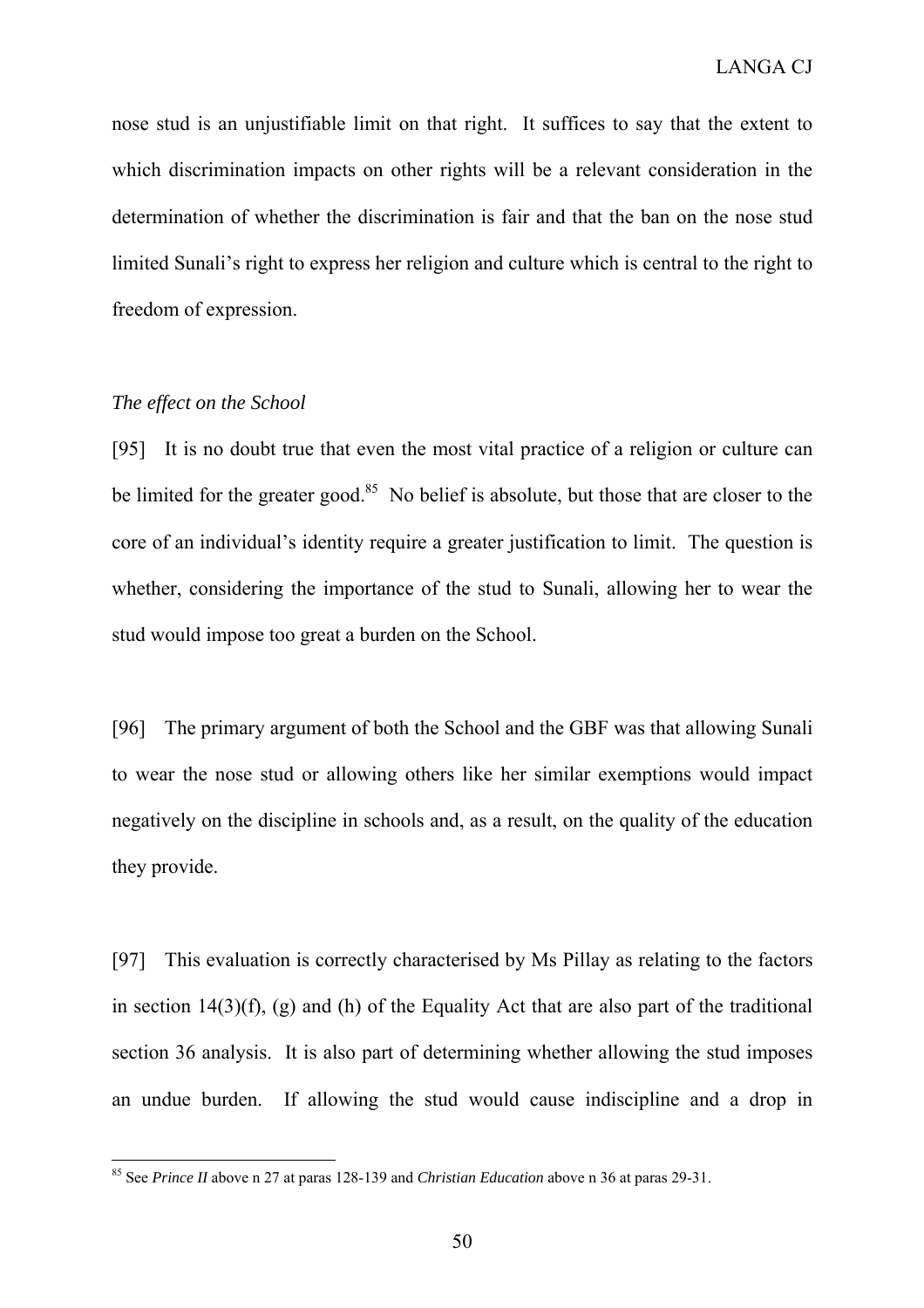academic standards, that might indeed be an undue burden to impose on the School.<sup>86</sup> It is helpful to separate the inquiry into its constitutive parts: Is there a legitimate purpose? Does the limitation achieve the purpose? Are less restrictive means available to achieve the purpose?

[98] Both discipline and education are legitimate goals. However, care must be taken not to state the School's interest too broadly. Sunali's interest in wearing her nose stud could never outweigh the general importance of ensuring discipline in schools. The interest of the School must be confined to refusing Sunali an exemption, not to the wearing of uniforms in general because this case is not about uniforms, but about exemptions to existing uniforms.<sup>87</sup>

[99] This is important because Mrs Martin presented evidence about the importance of uniforms in promoting a culture of discipline and respect for authority. According to her, children, especially teenagers, need boundaries and the school environment should be a place where the influences of modern commercial life are moderated to create a better learning environment. The pressures of modern fashion are particularly intense as girls try to imitate and out-do each other. Uniforms help to limit the impact of that competition on the learning experience. There is no reason to question this

<sup>&</sup>lt;sup>86</sup> See, for example, *Canady v Bossier Parish School Board* 240 F 3d 437 (5<sup>th</sup> Cir 2001) at para 8.

<sup>87</sup> See *Prince II* above n 27 at para 47 citing the dissenting judgment of Blackmun J in *Employment Division, Department of Human Resources of Oregon, et al v Smith, et al* 494 US 872 (1990) at 911*.*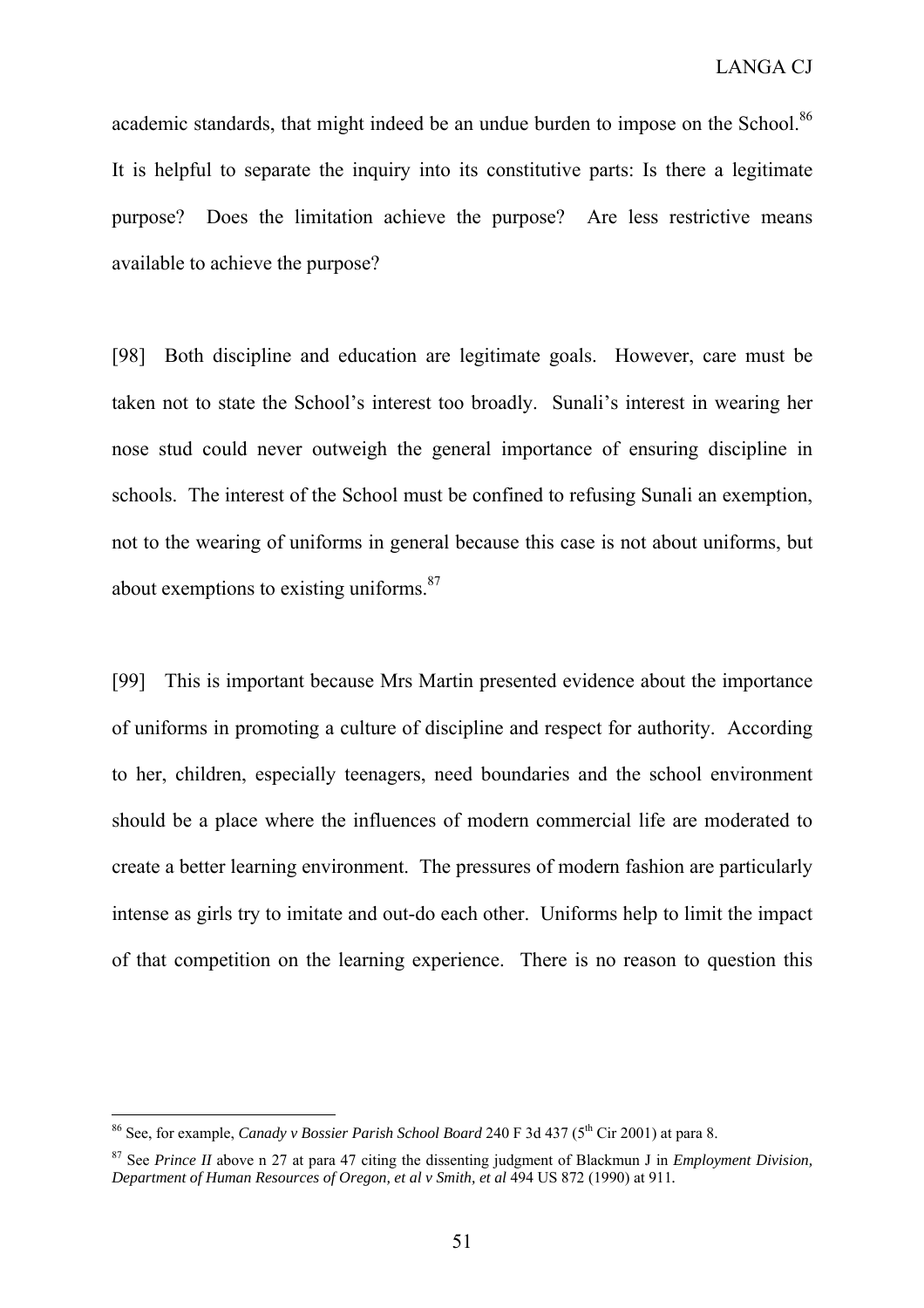evidence and Ms Pillay does not do so. The guidelines too recognise the importance of uniforms in the school environment.<sup>88</sup>

[100] Rules are important to education. Not only do they promote an important sense of discipline in children, they prepare them for the real world which contains even more rules than the schoolyard. Schools belong to the communities they serve and that ownership implies a responsibility not only to make rules that fit the community, but also to abide by those rules. Nothing in this judgment should be interpreted as encouraging or condoning the breaking of school rules.

[101] But this case is not about the constitutionality of school uniforms. It is about granting religious and cultural exemptions to an existing uniform. The admirable purposes that uniforms serve do not seem to be undermined by granting religious and cultural exemptions. There is no reason to believe, nor has the School presented any evidence to show, that a learner who is granted an exemption from the provisions of the Code will be any less disciplined or that she will negatively affect the discipline of others.

[102] I am therefore not persuaded that refusing Sunali an exemption achieves the intended purpose. Indeed, the evidence shows that Sunali wore the stud for more than two years without any demonstrable effect on school discipline or the standard of education. Granting exemptions will also have the added benefit of inducting the

<sup>&</sup>lt;sup>88</sup> Regulation 6.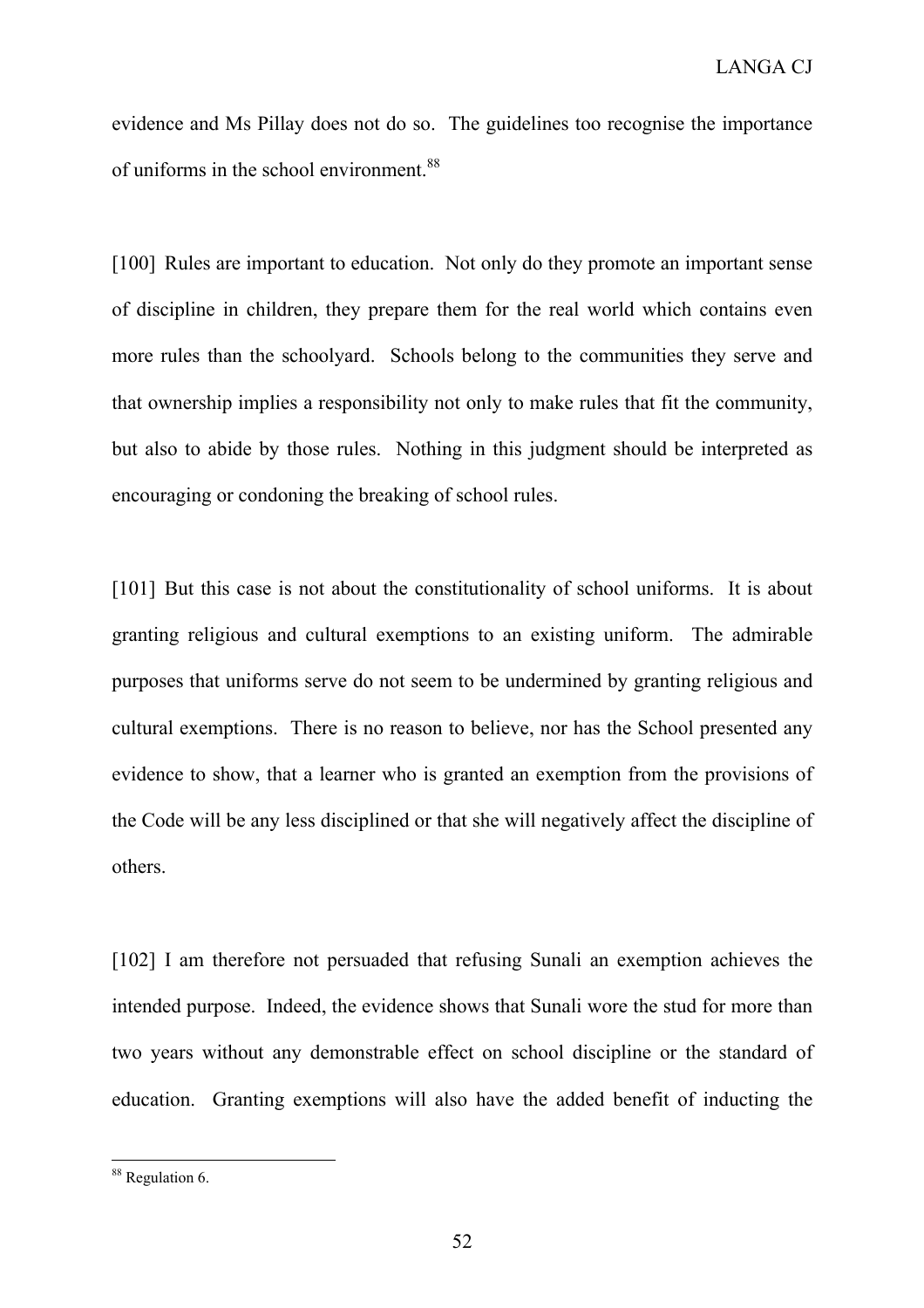learners into a multi-cultural South Africa where vastly different cultures exist sideby-side.

[103] The only confirmed effect of granting Sunali an exemption is that some of the girls might feel it is unfair. While that is unfortunate, neither the Equality Act nor the Constitution require identical treatment. They require equal concern and equal respect.89 They specifically recognise that sometimes it is fair to treat people differently. In *Christian Education*<sup>90</sup> this Court held:

"It is true that to single out a member of a religious community for disadvantageous treatment would, on the face of it, constitute unfair discrimination against that community. The contrary, however, does not hold. To grant respect to sincerely held religious views of a community and make an exception from a general law to accommodate them, would not be unfair to anyone else who did not hold those views<sup>"91</sup>

[104] This reasoning can and should be explained to all the girls in the School.<sup>92</sup> Teaching the constitutional values of equality and diversity forms an important part of education. This approach not only teaches and promotes the rights and values enshrined in the Constitution, it also treats the learners as sensitive and autonomous people who can understand the impact the ban has on Sunali.

<sup>89</sup> *Fourie* above n 46 at paras 60, 95 and 112; *Pretoria City Council v Walker* 1998 (2) SA 363 (CC); 1998 (3) BCLR 257 (CC) at paras 81 (Langa DP) and 130 (Sachs J); *President of the Republic of South Africa and Another v Hugo* 1997 (4) SA 1 (CC); 1997 (6) BCLR 708 (CC) at para 41; *Prinsloo v Van der Linde and Another* 1997 (3) SA 1012 (CC); 1997 (6) BCLR 759 (CC) at para 32.

 $90$  Above n 36.

 $91$  Id at para 42.

<sup>92</sup> This matter was pertinently dealt with in *Multani* above n 72 at para 76.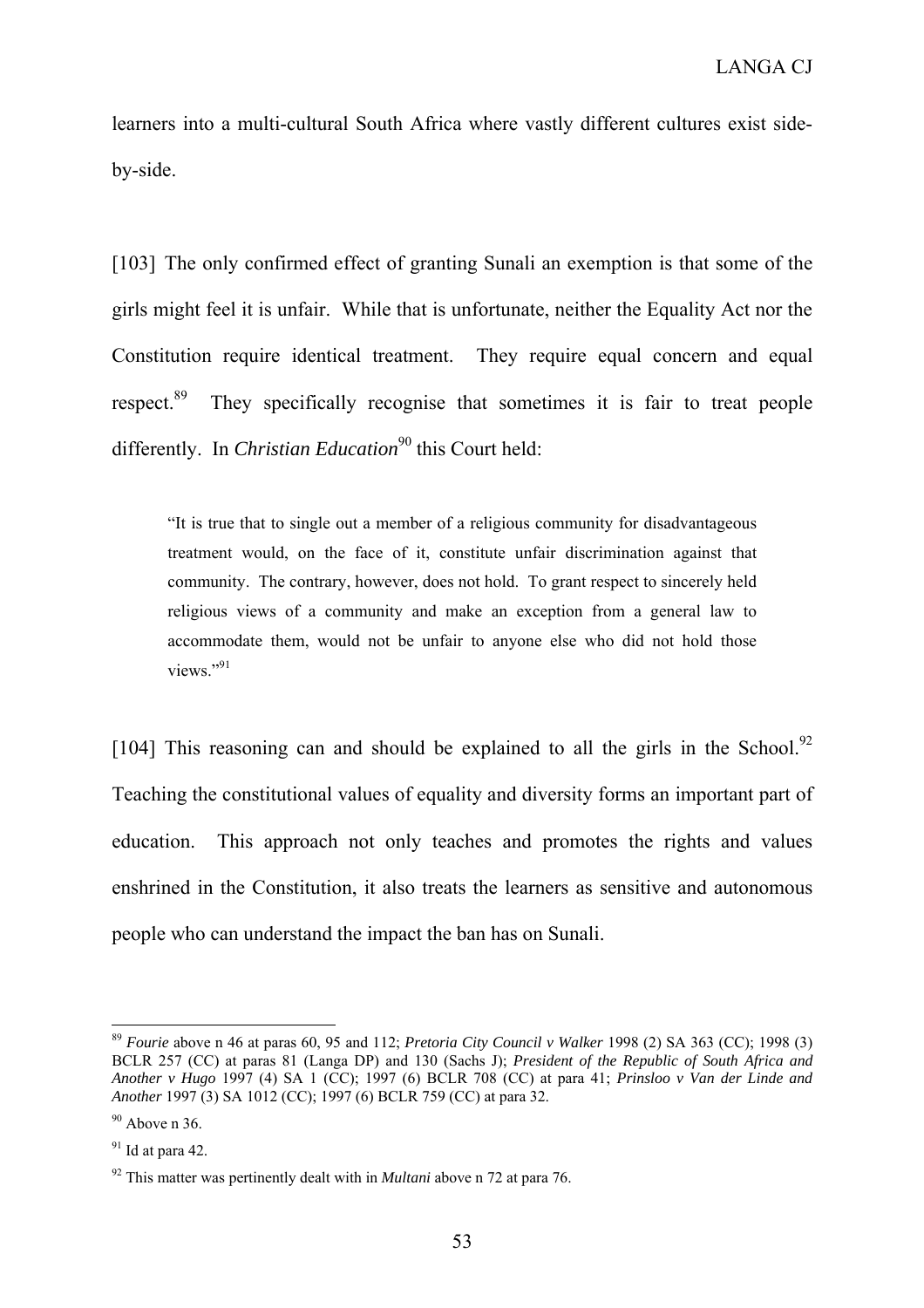[105] The School and the GBF made two more specific arguments about the effect of the nose stud on the School. First, they argued that the nose stud should be treated differently because it is also a popular fashion item. Second, they contended that even if the nose stud was acceptable, allowing it would necessitate that many undesirable adornments be permitted. I address each in turn.

[106] Asserting that the nose stud should not be allowed because it is also a fashion symbol fails to understand its religious and cultural significance and is disrespectful of those for whom it is an important expression of their religion and culture.<sup>93</sup> In addition, to uphold the School's reasoning would entail greater protection for religions or cultures whose symbols are well known; those are in fact often the ones least in need of protection. It would also have the absurd result that if a turban, yarmulke or headscarf became part of popular fashion they would no longer be constitutionally protected, while they have constitutional protection as long as they remain on the fringes of society. I accept that the popularity of the nose stud may make it more difficult to determine if a learner is practicing her religion or culture or trying to impress her friends. But once the former is established, as it has been in this case, the mainstream popularity of a religious or cultural practice can never be relevant.

[107] The other argument raised by the School took the form of a "parade of horribles<sup>"94</sup> or slippery slope scenario that the necessary consequence of a judgment in

 $93$  Id at paras 71 and 74.

<sup>&</sup>lt;sup>94</sup> This term was employed by O'Connor J in *Oregon v Smith* to describe the majority's list of extreme examples of possible religious exemptions which they employed to justify their decision that neutral rules would not violate the First Amendment. See *Oregon v Smith* above n 87 at 902.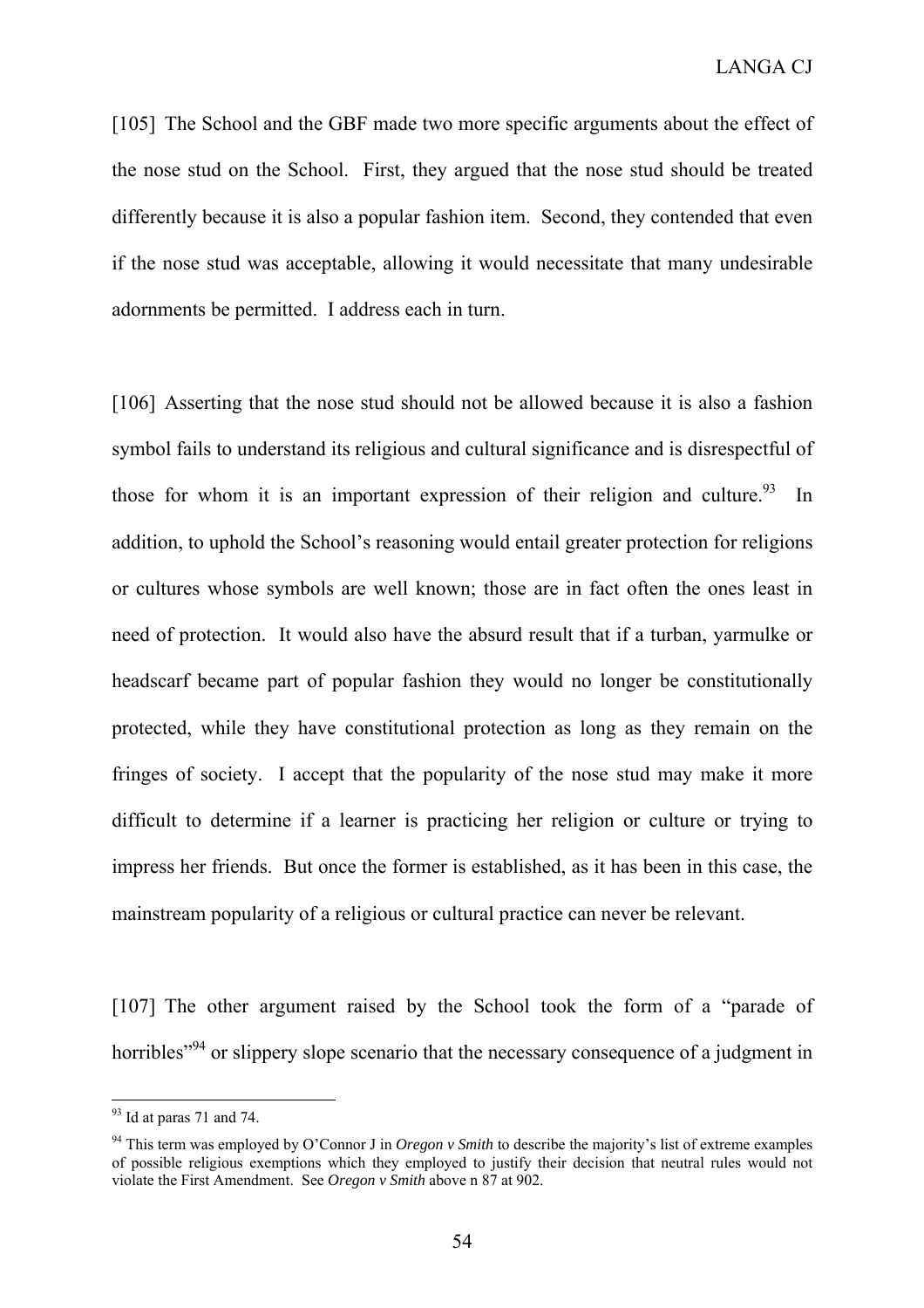favour of Ms Pillay is that many more learners will come to school with dreadlocks, body piercings, tattoos and loincloths. This argument has no merit. Firstly, this judgment applies only to bona fide religious and cultural practices. It says little about other forms of expression. The possibility for abuse should not affect the rights of those who hold sincere beliefs. Secondly, if there are other learners who hitherto were afraid to express their religions or cultures and who will now be encouraged to do so, that is something to be celebrated, not feared. As a general rule, the more learners feel free to express their religions and cultures in school, the closer we will come to the society envisaged in the Constitution. The display of religion and culture in public is not a "parade of horribles" but a pageant of diversity which will enrich our schools and in turn our country. Thirdly, acceptance of one practice does not require the School to permit all practices. If accommodating a particular practice would impose an unreasonable burden on the School, it may refuse to permit it.

# *The manner in which the matter was raised*

[108] One final issue needs attention. It is common cause that the way in which Ms Pillay dealt with the problem left much to be desired and the School has quite rightly complained about it. The School argued that this should count against Ms Pillay in the determination of whether the conduct of the School was unfair. Ms Pillay has accepted that it would have been preferable to approach the School before the nose stud was inserted, rather than to confront the School with the nose stud and demand that it should be accommodated. Ms Pillay has apologised for her conduct.

55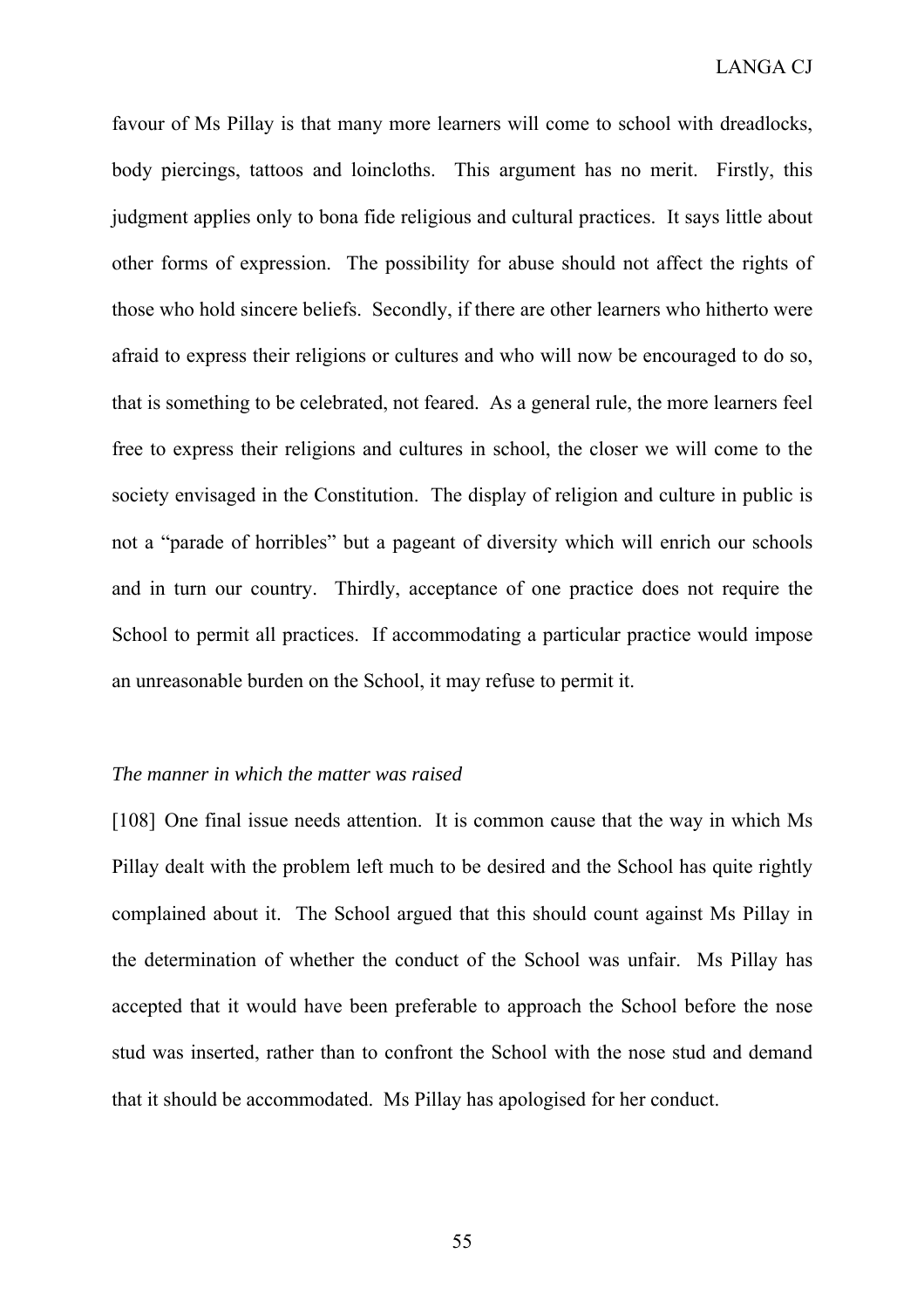[109] It is obviously preferable for these matters to be dealt with by approaching the relevant authority before the issue arises. It indicates an important degree of respect and a desire to resolve the matter amicably rather than through confrontation. In *South African Broadcasting Corp Ltd v National Director of Public Prosecutions and Others*<sup>95</sup> Sachs J pointed out, in the context of television broadcasting of court proceedings, that

"it is not in the interests of justice for matters such as these to be resolved under a sword of Damocles. All the questions concerning [these difficult issues] should be worked out through an appropriate process of negotiation. This not only establishes clear points of reference. It gives sufficient time for all those involved to accustom themselves to the major changes involved."96

While it is uncertain whether there would have been a different result, the process of negotiation is inherently valuable. It is part of a search for a reasonable accommodation that will suit both parties.

[110] It would be perfectly correct for a school, through its code of conduct to set strict procedural requirements for exemption. It would also be appropriate for the parents and, depending on their age, the learners, to be required to explain in writing beforehand why they require an exemption. That would ensure that these difficult matters are resolved responsibly, fairly and amicably. It seems that the absence of such a procedure in the Code is largely to blame, not only for the manner in which the complaint was raised, but for the way in which it was resolved. It is a serious obstacle

<sup>&</sup>lt;sup>95</sup> 2007 (1) SA 523 (CC); 2007 (2) BCLR 167 (CC).

<sup>96</sup> Id at para 152. See also *Central Okanagan* above n 68 at 995f-996f.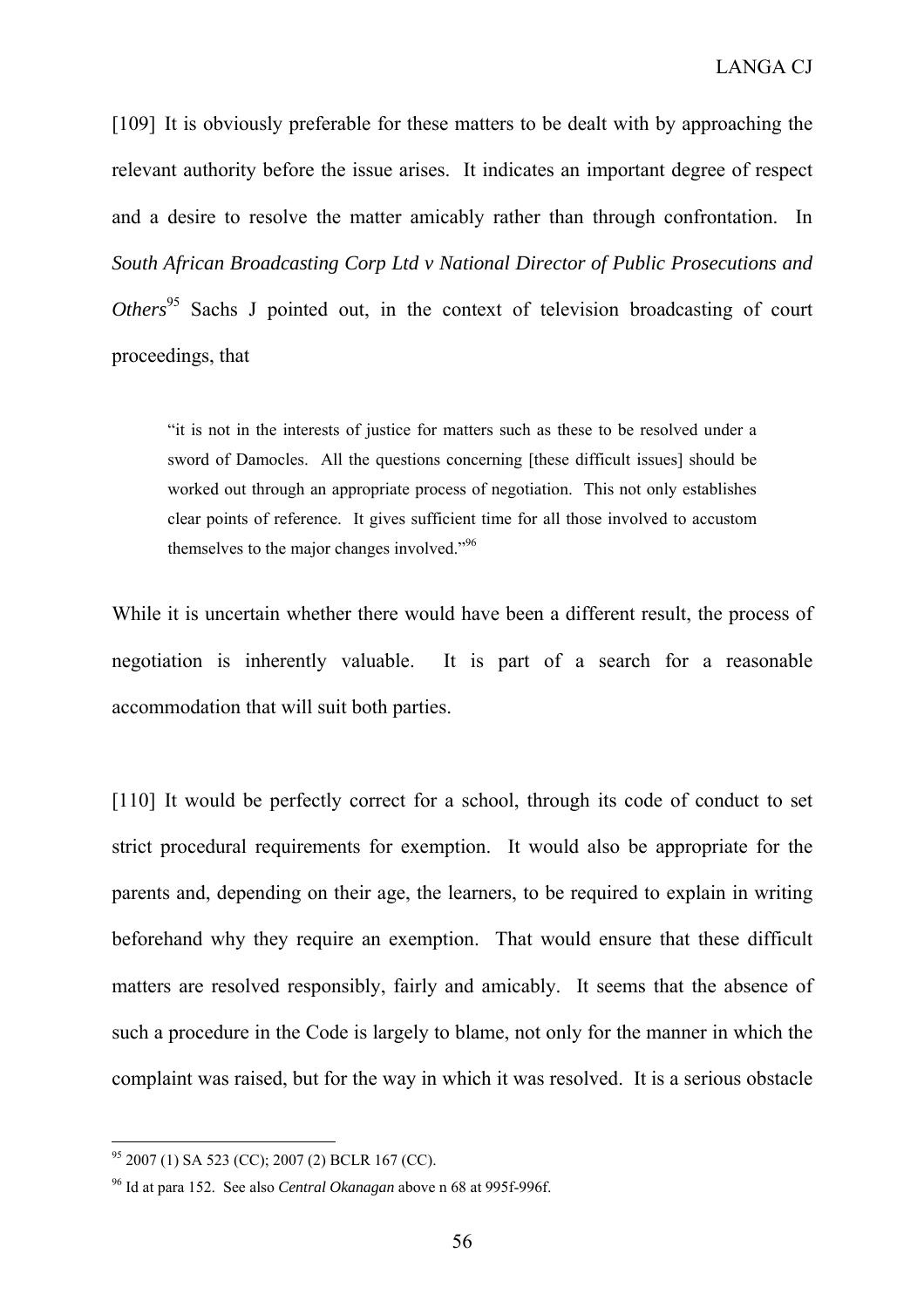to a search for reasonable accommodation that an appropriate procedure was not in place.

[111] That said, the manner in which the matter was raised can have only minimal relevance to the question of fairness. Sunali should not be adversely affected because of the confrontational manner in which the complaint was raised. However the complaint was originally made, the School made a decision on the exemption with input and co-operation from Ms Pillay. I therefore find that the conduct of Ms Pillay in this case is not a weighty consideration in the determination of fairness.

# *Conclusion*

[112] The discrimination has had a serious impact on Sunali and, although the evidence shows that uniforms serve an important purpose, it does not show that the purpose is significantly furthered by refusing Sunali her exemption. Allowing the stud would not have imposed an undue burden on the School. A reasonable accommodation would have been achieved by allowing Sunali to wear the nose stud. I would therefore confirm the High Court's finding of unfair discrimination.

[113] It is necessary, however, to add the following: everything on the record indicates that DGHS maintains high academic standards and that it has taken meaningful steps to accommodate diversity in its community. It regularly allows religious exemptions and promotes the expression of culture at various events on the school calendar. It is, in other words, an excellent school. This judgment is not an

57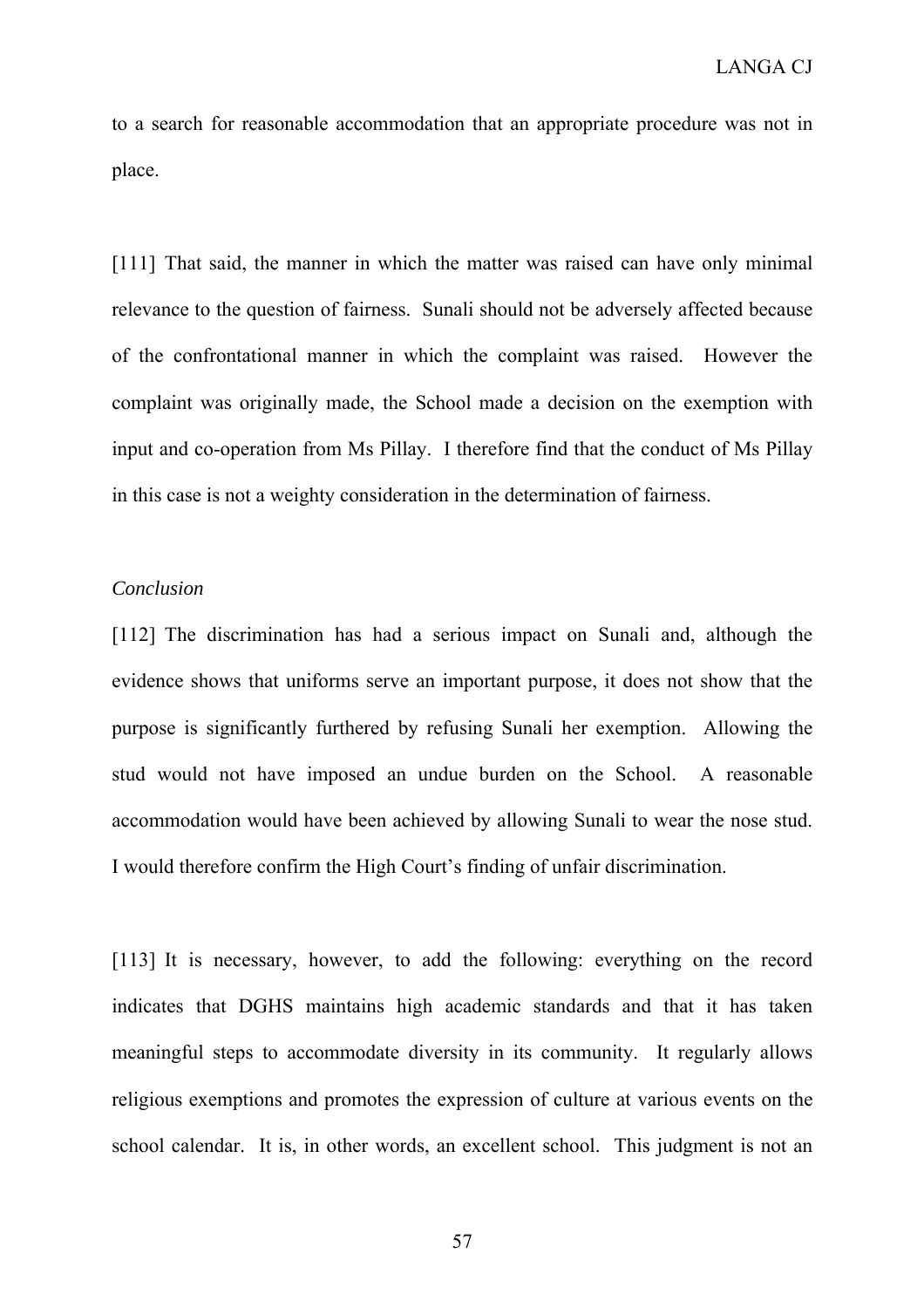indictment on DGHS but an indication of the complexities that have to be overcome in order to achieve a fully religiously and culturally sensitive society, not least of all in the schools of our land.

[114] It is worthwhile to explain at this stage, for the benefit of all schools, what the effect of this judgment is, and what it is not. It does not abolish school uniforms; it only requires that, as a general rule, schools make exemptions for sincerely held religious and cultural beliefs and practices. There should be no blanket distinction between religion and culture. There may be specific schools or specific practices where there is a real possibility of disruption if an exemption is granted. Or, a practice may be so insignificant to the person concerned that it does not require a departure from the ordinary uniform. The position may also be different in private schools, although even in those institutions, discrimination is impermissible. Those cases all raise different concerns and may justify refusing exemption. However, a mere desire to preserve uniformity, absent real evidence that permitting the practice will threaten academic standards or discipline, will not.

# *The order*

[115] I have found that the Code coupled with the decision to refuse an exemption is discriminatory. This is not a review of administrative action but a claim based on the Equality Act. If the matter were not moot, it would therefore not be appropriate simply to set the decision aside and send it back to the School for reconsideration. It would instead be just and equitable to set aside the School's decision and grant Sunali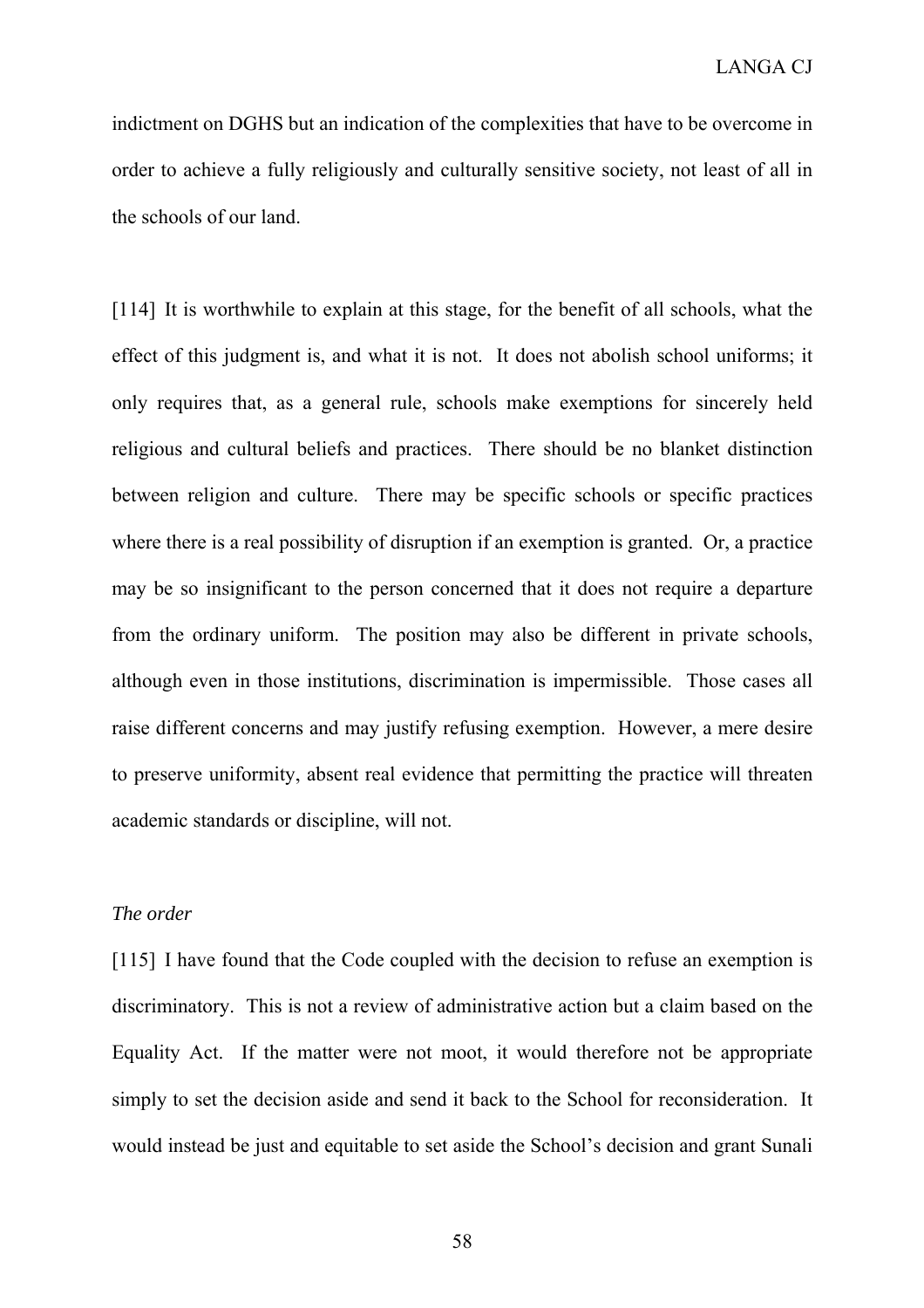the exemption. However, as Sunali is no longer at the School, that is not appropriate. But Ms Pillay and Sunali are still entitled to a declarator that she was unfairly discriminated against. That the matter is moot does not alter that position. The declarator is simply a reflection of this Court's findings. A failure to grant a declarator would, to my mind, fail to vindicate Sunali's right and would therefore not qualify as effective relief.

[116] There was a dispute amongst the parties as to whether this Court should confirm the High Court's order, or fashion a new order. I find it unnecessary to determine the precise meaning of the order. At best, it is ambiguous and I prefer to replace it with an order specifically limited to Sunali.

[117] In addition, I deem it appropriate to make an order rectifying the procedural defect in the Code. I have held that the lack of a procedure for exemption is one of the primary reasons this dispute has arisen. As noted earlier, section 21(2)(i) of the Equality Act specifically allows for an order that reasonable accommodation be made for a group or class of persons. Section 8(1) of the South African Schools  $Act^{97}$  gives the power to the School's Governing Body to adopt a code of conduct in consultation with learners, parents and educators.<sup>98</sup> The power to adopt must necessarily include the power to amend. Although the Governing Body itself is not before us, it is properly represented by its chairperson. In this case it is therefore appropriate to order

 $97$  Above n 10.

<sup>&</sup>lt;sup>98</sup> Section 8(1) reads: "Subject to any applicable provincial law, a governing body of a public school must adopt a code of conduct for the learners after consultation with the learners, parents and educators of the school."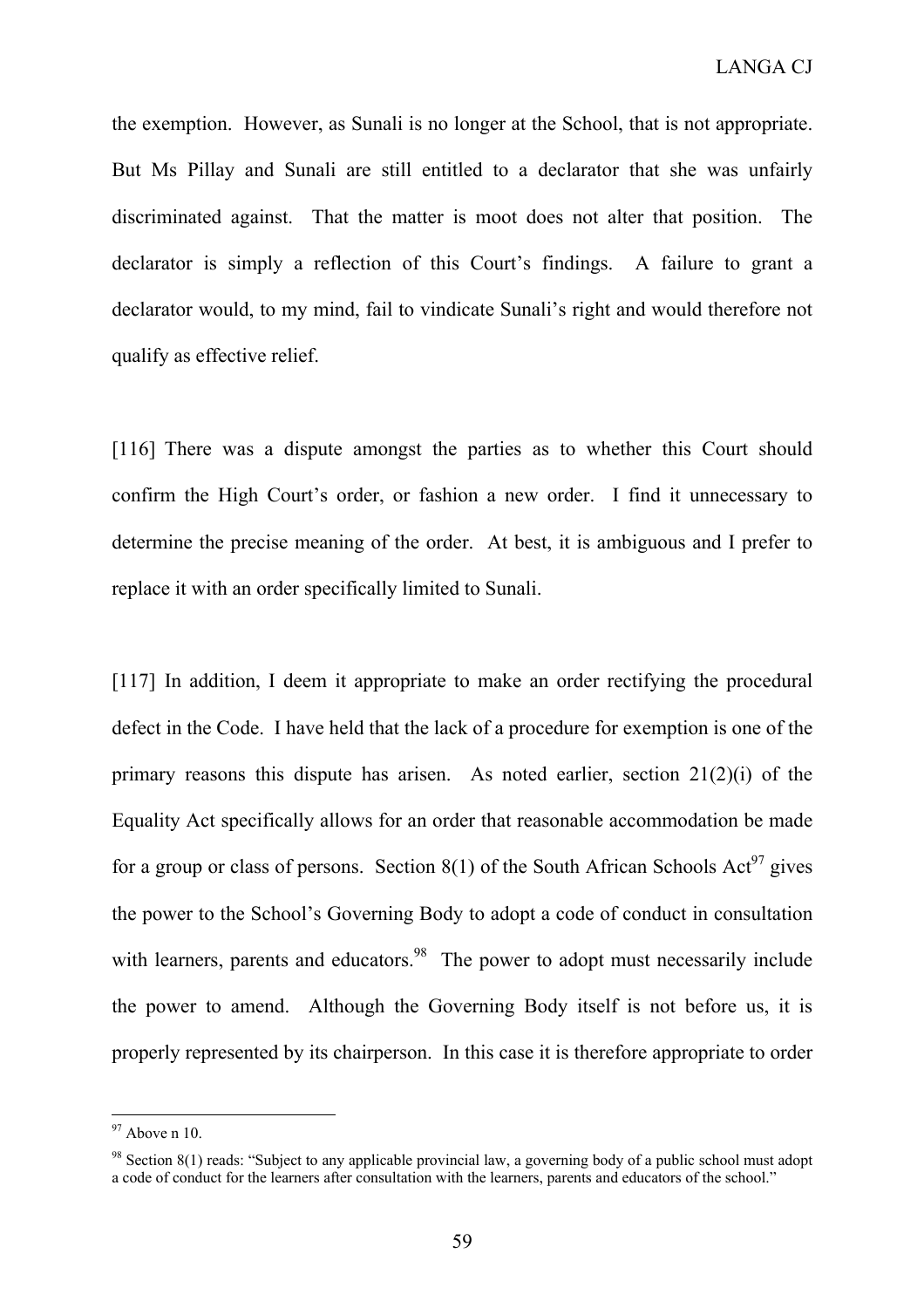the School's Governing Body to amend the Code to provide for reasonable accommodation for deviations from the Code on religious and cultural grounds and a procedure for the application and granting of those exemptions.

[118] Neither the High Court nor the Equality Court made any order as to costs. Ms Pillay has raised an important constitutional issue and has been successful. She should not have to bear her costs. The School has been at the centre of a difficult constitutional issue. If it is required to pay costs the funds must come from what would otherwise be spent on the learners. While it has been ultimately unsuccessful, it has played an important role in ventilating a difficult constitutional issue. It will accordingly be appropriate in my view for Ms Pillay's costs to be paid solely by the Department.

[119] The following order is made:

- 1. Leave to appeal is granted.
- 2. The appeal is dismissed.
- 3. The order of the High Court is set aside and replaced with the following:
	- a. It is declared that the decision of the Governing Body of Durban Girls' High School to refuse Sunali Pillay an exemption from its Code of Conduct to allow her to wear a nose stud, discriminated unfairly against her.
	- b. The Governing Body of Durban Girls' High School is ordered, in consultation with the learners, parents and educators of the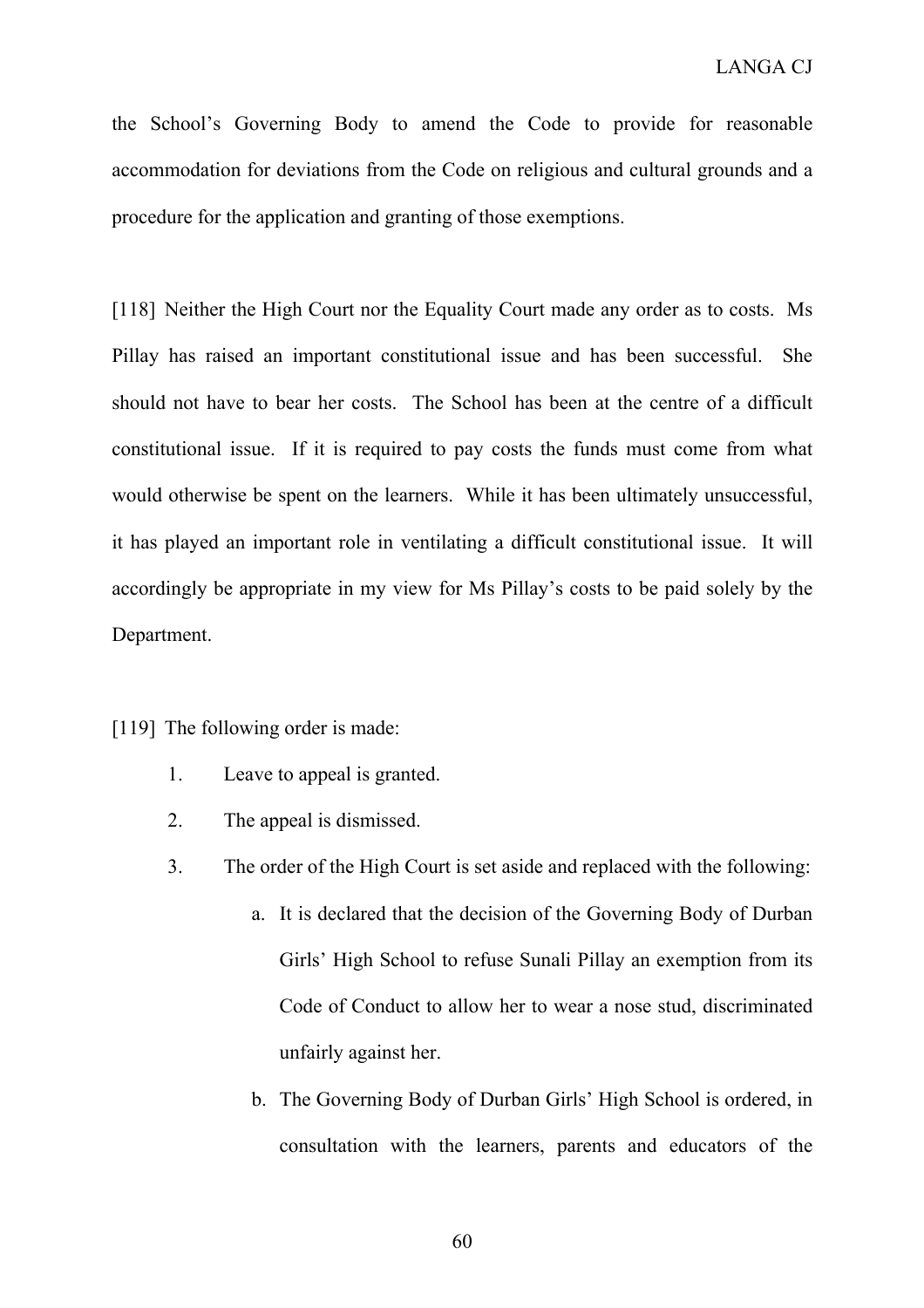School and within a reasonable time, to effect amendments to the School's Code of Conduct to provide for the reasonable accommodation of deviations from the Code on religious or cultural grounds and a procedure according to which such exemptions from the Code can be sought and granted.

4. The first and second applicants are ordered to pay the respondent's costs.

Moseneke DCJ, Madala J, Mokgoro J, Navsa AJ, Ngcobo J, Nkabinde J, Sachs J, Skweyiya J and Van der Westhuizen J concur in the judgment of Langa CJ.

# O'REGAN J:

[120] I have had the pleasure of reading the judgment prepared by the Chief Justice in this matter. Although there is much in his judgment with which I agree, I dissent in part from the order he proposes. It is necessary therefore for me to set out my approach to the matter which leads to this different conclusion.

[121] Education is the engine of equal opportunity. Education in South Africa under apartheid was both separate and deeply unequal. Notoriously, HF Verwoerd proclaimed in 1953 that –

61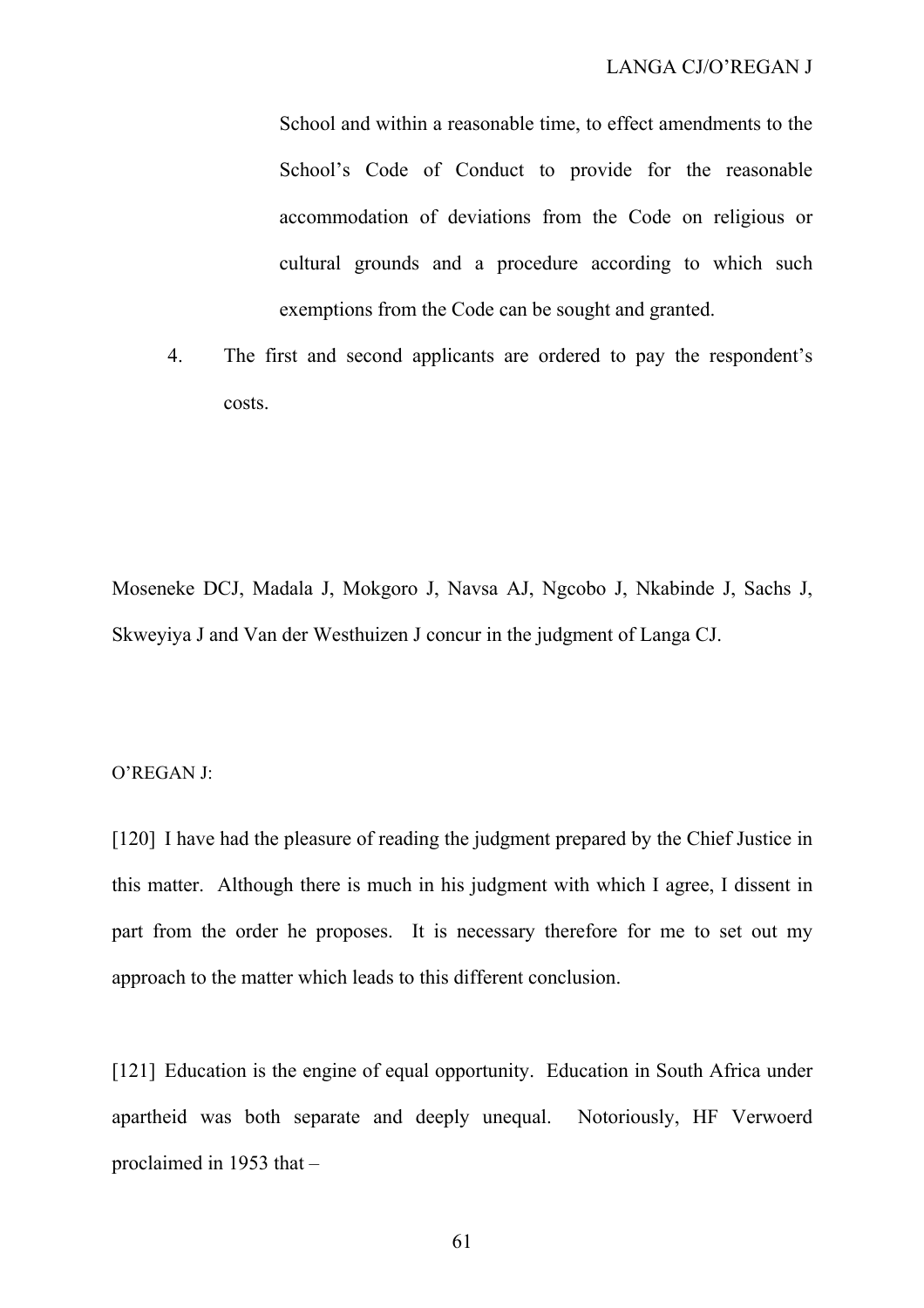"Native education should be controlled in such a way that it should be in accord with the policy of the state . . . If the native in South Africa today in any kind of school in existence is being taught to expect that he will live his adult life under a policy of equal rights, he is making a big mistake . . . There is no place for him in the European community above the level of certain forms of labour. . . ."<sup>1</sup>

And the apartheid state implemented this vision. Spending on Black school children in 1976 was a fraction of spending on White school children. It is not surprising then that education was the trigger for the Soweto revolt by Black school children. Throughout the 1970s and 1980s, the issue of unequal education mobilised thousands of South Africans of all ages to oppose the apartheid state.

[122] When democracy dawned in 1994, the picture was bleak. By and large South African children of different colours were educated separately in institutions which bore the scars of the appalling policy of apartheid. Excellence in the matriculation examination at the end of twelve years of formal schooling reflected this unequal past. A tremendous challenge faced the new government.

[123] Things have improved somewhat but the pattern of disadvantage engraved onto our education system by apartheid has not been erased. In 2003 there were 440 396 candidates for matriculation, of whom 77,4% were Black, 7,2% were Coloured, 3,8% were Indian and 10,5% were White. Only 73% of these candidates passed and a tiny 19% obtained a university entrance pass. While more than 50% of all white

 1 Quoted in Omond *The Apartheid Handbook: A Guide to South Africa's Everyday Racial Policies* (Penguin Books, Great Britain 1985) at 80.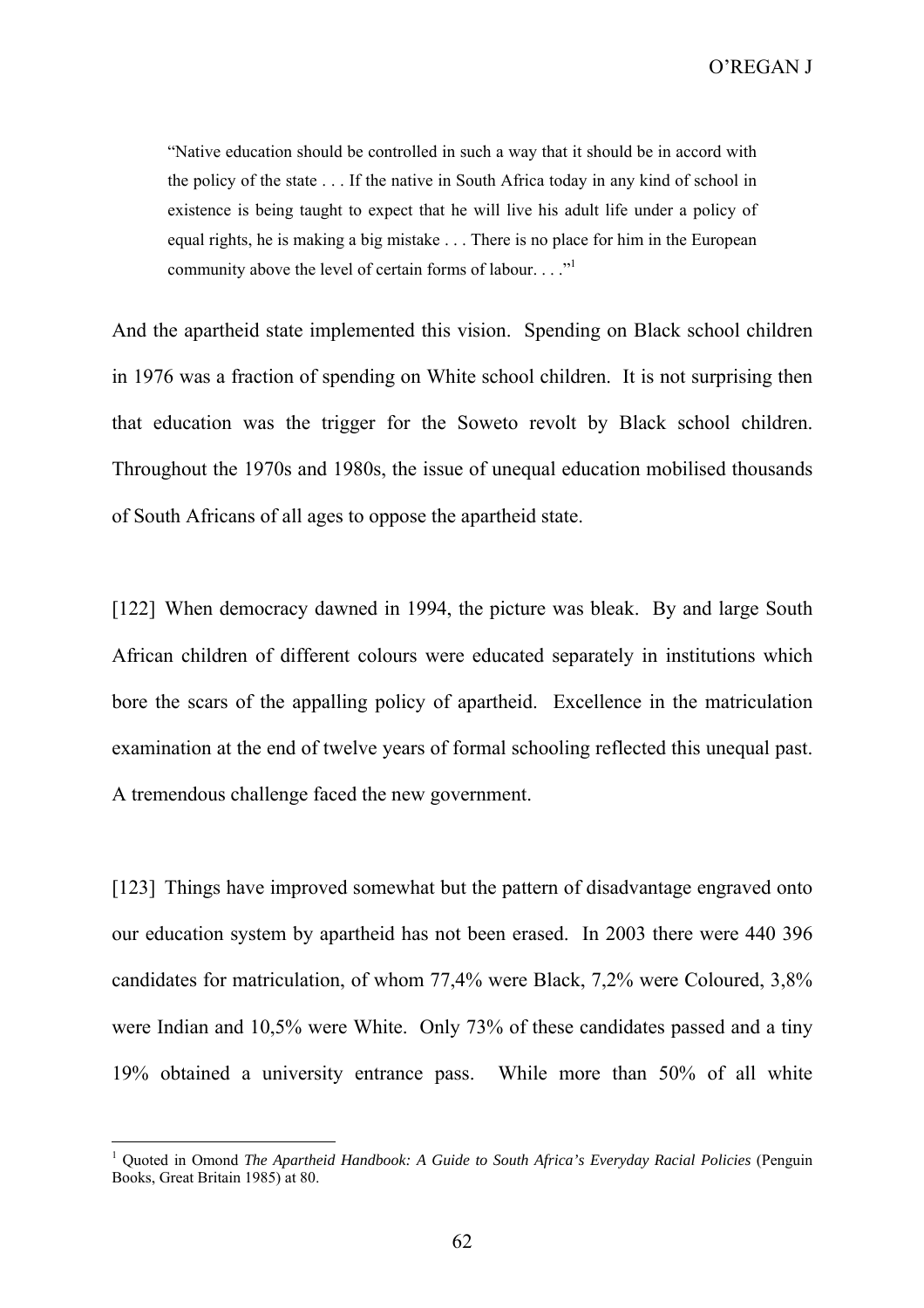candidates who wrote obtained a university entrance pass, only just over 10% of Black candidates who wrote did so.<sup>2</sup> There is much to be done to achieve educational equality of opportunity.

[124] As importantly, although the law no longer compels racially separate institutions, social realities by and large still do. Most Black learners are educated in township schools where there are generally no White learners at all. Many White learners are educated in schools where there is only a sprinkling of Black learners. The absence of racial integration in our schools remains a problem for us all. It deprives young South Africans of the ability to meet, and to learn and play together.

[125] Durban Girls' High School, the school at issue in this case, is one of the exceptions. Although historically it was a school for White girls under apartheid law, that has changed dramatically in the last fifteen years. Now, we were told from the bar, of its approximately 1300 learners, approximately 350 are Black, 350 are Indian, 470 are White and 90 are Coloured. Moreover, it is an educationally excellent school which produces fine matriculation results. It is at the cutting edge of non-racial education, facing the challenges of moving away from its racial past to a non-racial future where young girls, regardless of their colour or background, can be educated. This context is crucial to how we approach this case.

<sup>2</sup> Kane-Berman (ed) *South Africa Survey 2004/2005* (South African Institute of Race Relations, Johannesburg 2006) at 293-296.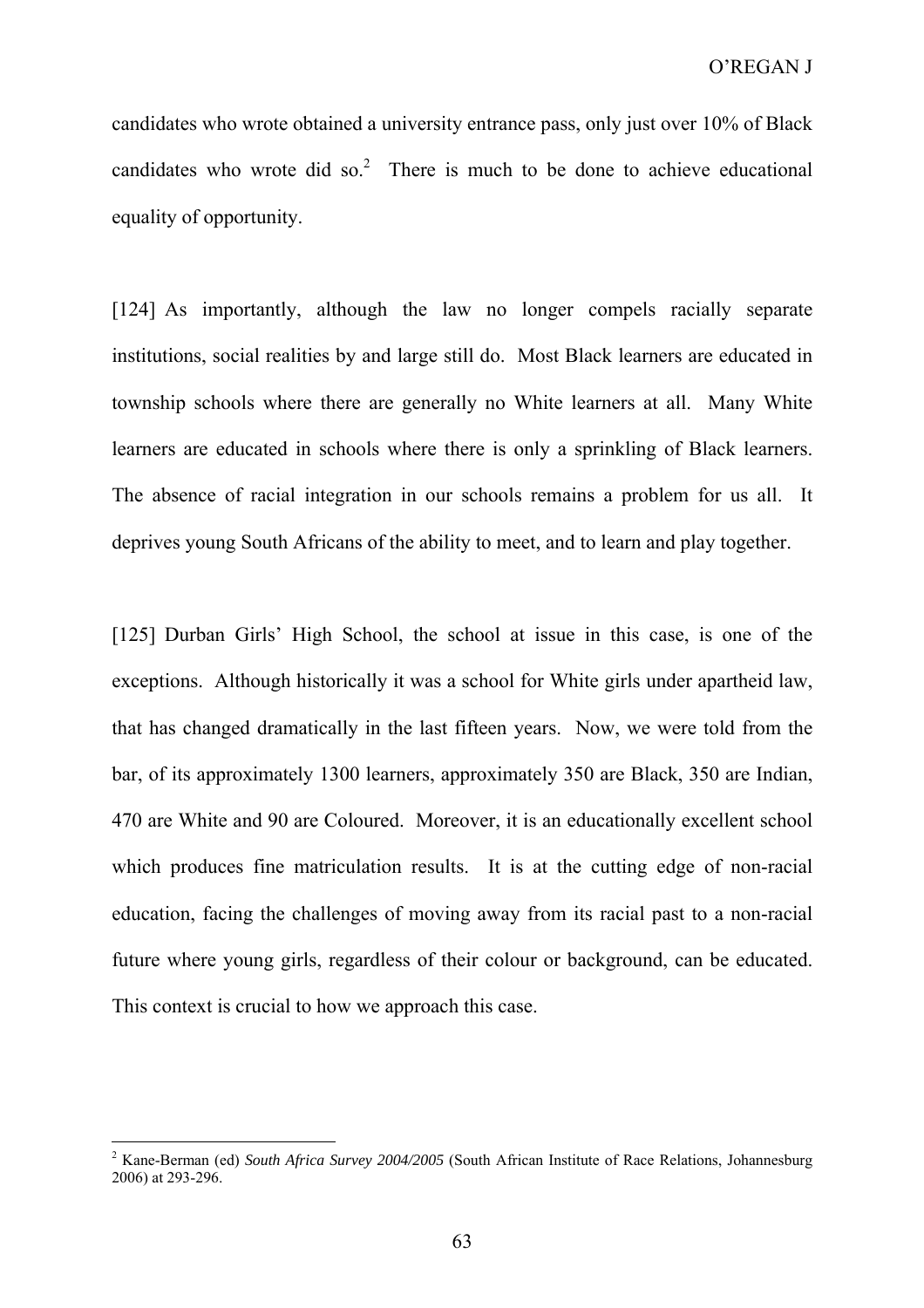[126] At one level, this is a case about a school learner ("the learner") who, after having had her nose pierced, sought an exemption from the school rule which prohibited adornment of this sort. At another level, it is about how schools and other educational institutions establish rules and processes to accommodate diversity in a manner which makes all learners in the school feel that they are equally worthy and respected.

[127] The school, like most South African schools, requires its learners to wear a uniform. The requirements of the uniform are set out in the school's Code of Conduct which provides as follows –

#### "SCHOOL UNIFORM

- Only the official school uniform may be worn to school. This includes regulation shoes, shirts, skirts and bags.
- Jerseys may only be worn under a blazer. Learners may wear a jersey without the blazer in the school grounds but not to assembly. Jerseys must be regulation school jerseys with no logos.
- Girls must leave the grounds after sport in full correct sports kit or the official track suit, with appropriate footwear otherwise they must be in full school uniform.
- All items of school uniform must be clearly marked with your name.
- Hair must be worn in a style that is acceptable to the school. Once the hair is long, it must be tied up using navy-blue or black clips, ribbons or bands. Hair may not be dyed or tinted. Appropriate braids are permitted. Braids may only be from colours  $0 - 6$ . Any other braid colour is unacceptable. Braid colouring must match the natural hair colour.
- Jewellery: Ear-rings plain round studs/sleepers may be worn, ONE in each ear lobe at the same level. No other jewellery may be worn, except a wrist watch. Jewellery includes any adornment/bristle which may be in any body piercing. Watches must be in keeping with the school uniform. Medic-Alert discs may be worn.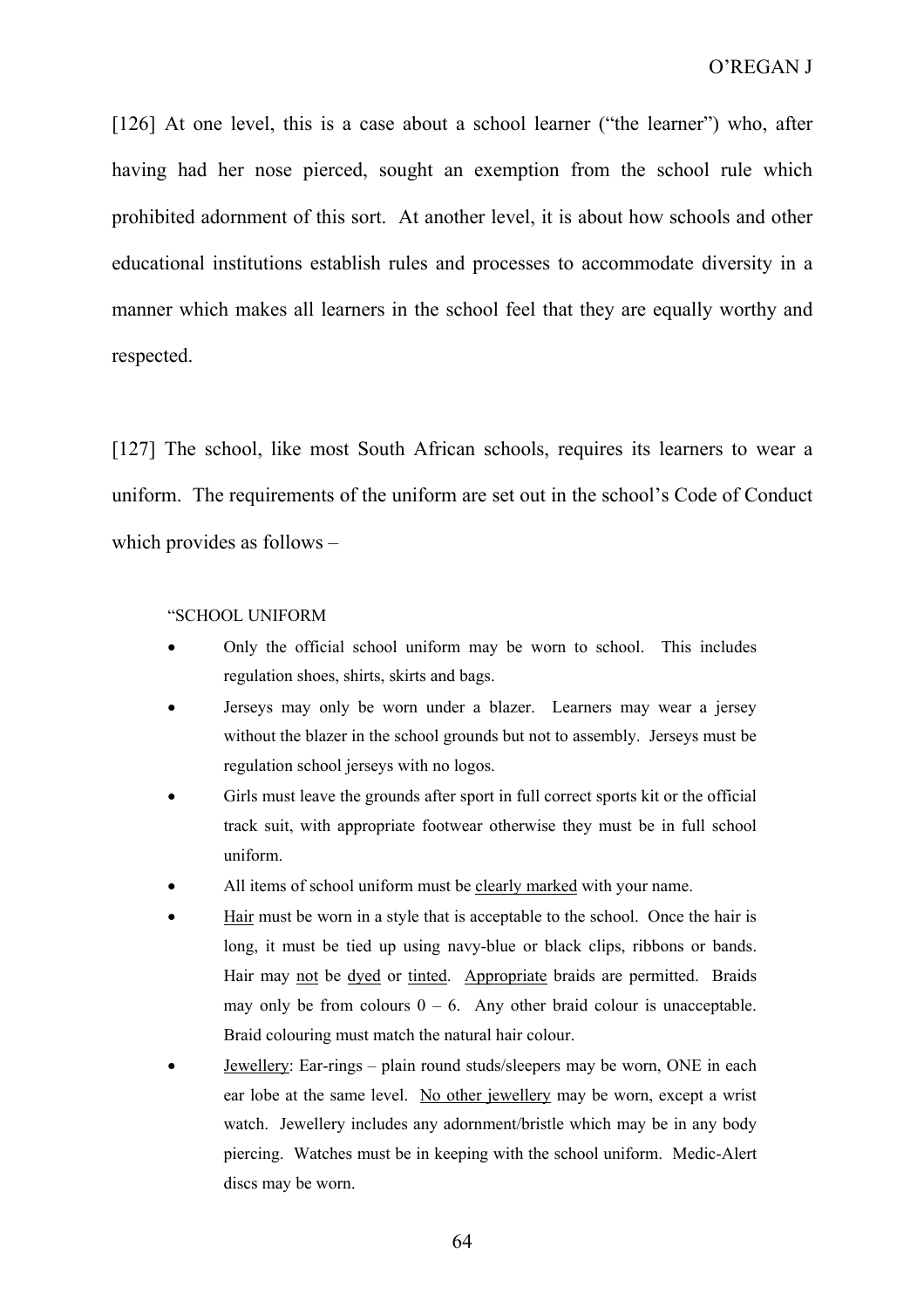- Nails must be kept short and must NOT be varnished.
- Name badges are compulsory during school times. Each learner must wear her own badge.
- Only official school badges are permitted.
- Learners are not permitted to wear any other adornment even of a sentimental nature.

. . . .

*Learners are obliged to abide by the regulations which have been adopted by the school, regarding the wearing of school or sports uniform. Failure to do so will lead to Community Service or Detention.*"

[128] Section 8 of the South African Schools Act, 84 of 1996 ("the Schools Act"), requires governing bodies<sup>3</sup> of schools to "adopt a code of conduct for learners after consultation with learners, parents and educators of the school."4 The purpose of a code of conduct is to establish a "disciplined and purposeful school environment, dedicated to the improvement and maintenance of the quality of the learning process."<sup>5</sup> According to Mrs Martin, the principal of the school ("the principal"), the

- "(1) Subject to any applicable provincial law, a governing body of a public school must adopt a code of conduct for the learners after consultation with the learners, parents and educators of the school.
- (2) A code of conduct referred to in subsection (1) must be aimed at establishing a disciplined and purposeful school environment, dedicated to the improvement and maintenance of the quality of the learning process.
- (3) The Minister may, after consultation with the Council of Education Ministers, determine guidelines for the consideration of governing bodies in adopting a code of conduct for learners.
- (4) Nothing contained in this Act exempts a learner from the obligation to comply with the code of conduct of the school attended by such learner.
- (5) A code of conduct must contain provisions of due process safe-guarding the interests of the learner and any other party involved in disciplinary proceedings."

<sup>&</sup>lt;sup>3</sup> According to section 16 of the Schools Act, the governance of every public school is vested in its governing body. Section 18 of the Schools Act provides that governing bodies must function in terms of a written constitution which must comply with minimum requirements determined by provincial MECs for Education in the Provincial Gazettes.

<sup>&</sup>lt;sup>4</sup> Section 8 of the Schools Act provides in pertinent part that –

 $5$  See section 8(2) of the Schools Act.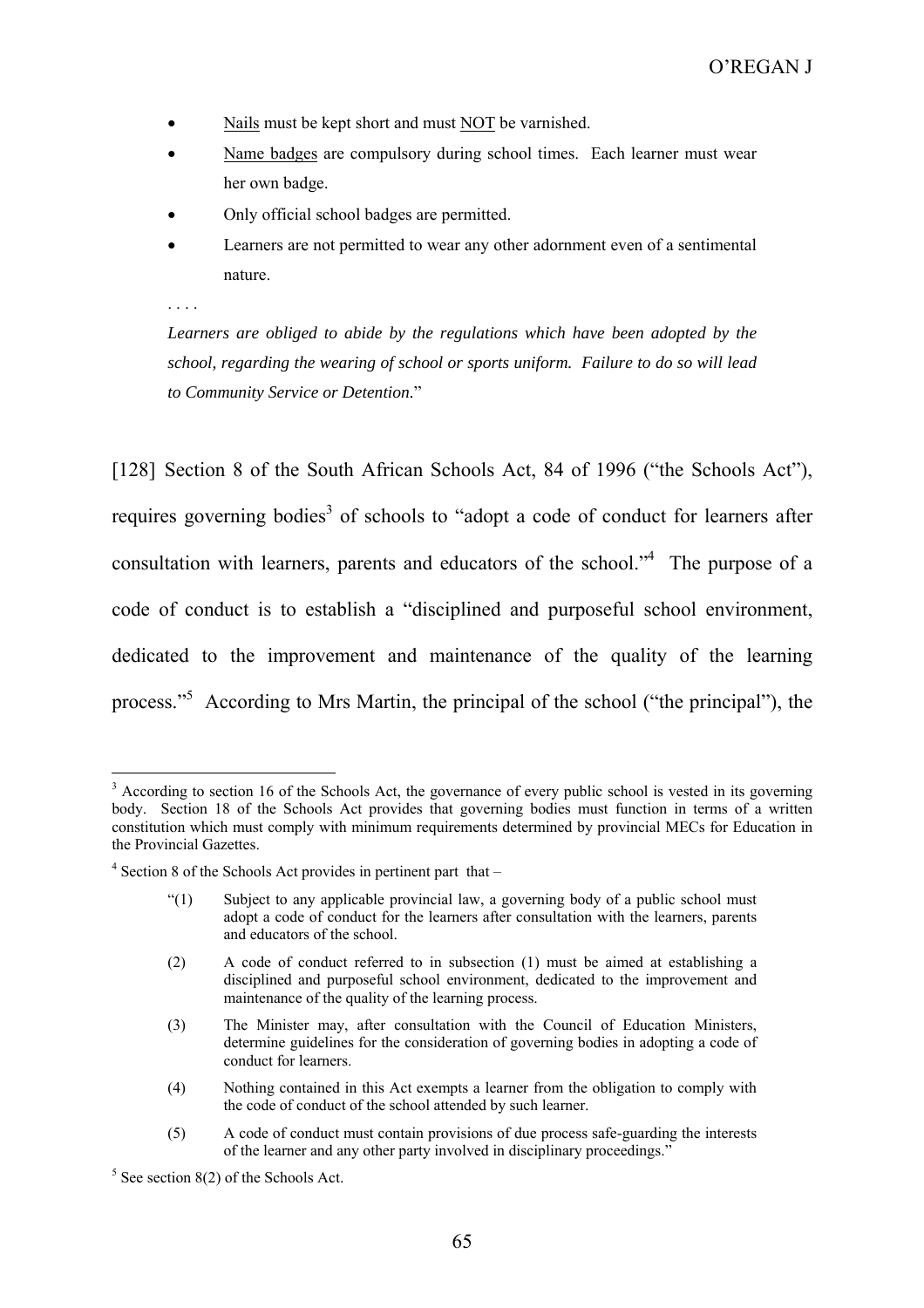Code of Conduct was drawn up by the school's Governing Body in consultation with parents and the Learners' Representative Council.

[129] When parents apply for the admission of their daughters to the school, they are required to sign a form declaring that they will ensure that their daughters comply with the Code of Conduct and regulations of the school. This the learner's mother<sup>6</sup> did.

[130] The Code of Conduct does not contain any express procedure for exemption from its terms. However, in her evidence, the principal made clear that from time to time exemptions are granted by the school. For example, at certain times during the year, some learners of the Hindu faith apply to wear "Lakshmi strings" in honour of the Goddess Lakshmi, the deity of prosperity and well-being in the home. Similarly, requests from learners to wear hide bracelets as a mark of respect on the death of a close relative are granted. When exemptions of this sort are granted, the learner is given a card noting the permission, should any teacher query her non-compliance with the Code of Conduct.

[131] It is also clear from the principal's evidence that the basis upon which exemptions are granted is not clearly established. An important consideration is whether the exemption is sought on religious grounds, but this is not a pre-requisite for the exemption to be granted. In this case, the learner sought an exemption after

<sup>&</sup>lt;sup>6</sup> She shall also be referred to as the applicant.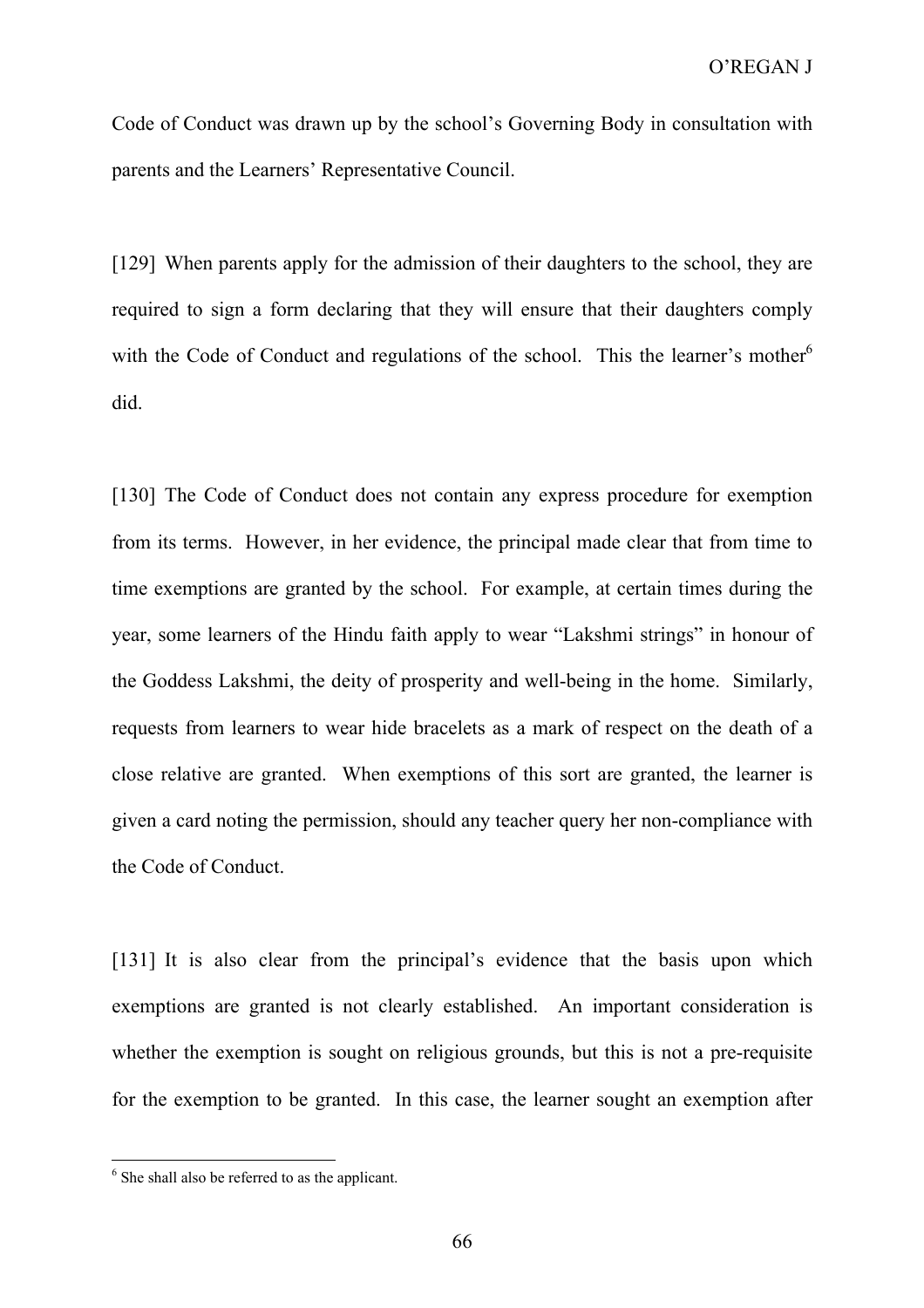having had her nose pierced. The principal then asked for an account as to why the exemption was sought. That account was provided by the learner's mother as follows:

"I also regret that Sunali and I did not discuss the piercing of her nose and seek your endorsement prior to acting on her decision. Simultaneously, I reiterate my need, indeed my duty as a parent, to support Sunali's choices for herself.

As you know shortly after her  $15<sup>th</sup>$  birthday, Sunali decide to pierce her nose with a small gold stud. She has been requesting permission to do this since the age of 4. As per our traditions, her ears were pierced at age 1.

I allowed the piercing for several reasons:

(a) It is a time-honoured family tradition. Sunali and I come from a South Indian family that has sought to maintain a cultural identity by respecting and implementing the traditions of the women before us. Usually, a young woman would get her nose pierced upon her physical maturity (the onset of her menstrual cycle) as an indication that she is now eligible for marriage. While this physically oriented reasoning no longer applies, we do still use the tradition to honour our daughters as responsible young adults. After her  $16<sup>th</sup>$  birthday, Sunali's grandmother will replace the current gold stud with a diamond. This will be done as part of a religious ritual to honour and bless Sunali. It is also a way in which the elders of the household bestow worldly goods, including other pieces of jewellery, upon the young women. This serves not only to indicate that we value our daughters, but in keeping with Indian tradition, that our daughters are the Luxmi (Goddess of Prosperity) and Light of the house.

(b) Sunali has demonstrated both at school and at home that she is a responsible and emotionally mature young woman capable of making independent choices.

(c) I promised Sunali over the years, each time she requested permission to pierce her nose, that I would allow her to do so when she was old enough and sufficiently aware of her own identity to make this choice. I consciously choose to keep my word to my daughter.

(d) I myself have adhered to this tradition and wear a nose ring. From this perspective, I cannot and will not impose a double standard on my child.

(e) Sunali and I live in a spiritually aware holistic centre based on the values of integrity, respect and compassion. This is the system by which we relate to each other and to the rest of the world. Our independent choices are not intended to impact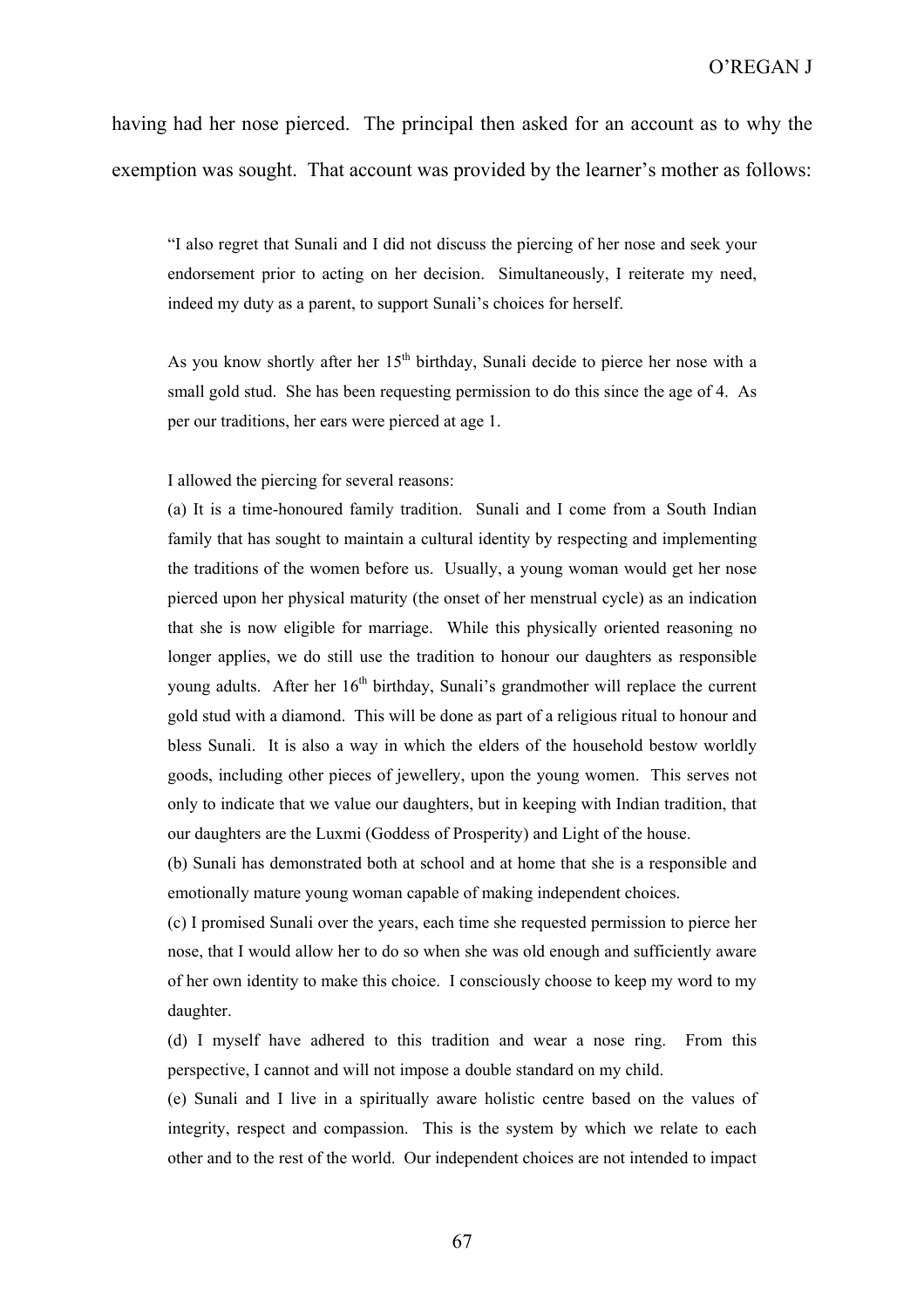negatively on any person or institution, but rather to reflect who we truly are. I respect Sunali's choices for herself. It is not a choice that will damage her in any way. Instead, it has given her and will continue to give her a sense of belonging, a heritage . . . something missing from most children's lives as they struggle with a series of identity crises."

[132] The school read this primarily as seeking an exemption based on family tradition, though they did recognise that there was a cultural and religious aspect to the question. Accordingly, the Governing Body sought some advice from experts in Hinduism who advised them that it was not necessary to make an exemption for the learner on the basis that she sought. The school refused the request for an exemption and instructed the learner to stop wearing the nose-stud. When she failed to desist, they initiated disciplinary proceedings against her.

[133] The learner's mother then instituted proceedings in the Equality Court to prevent the disciplinary proceedings going ahead on the ground that the school was discriminating against her daughter on the grounds of culture and religion. The Equality Court dismissed the claim, but the Equality Appeal Court upheld it. The school and the educational authorities now seek leave to appeal to this court.

[134] I agree with Chief Justice Langa that this case falls to be determined under the Promotion of Equality and Prevention of Unfair Discrimination Act, 4 of 2000 ("the Act" or "Equality Act"), not directly on the basis of section 9 of the Constitution<sup>7</sup> although I also accept that the Act should, where reasonably possible, be interpreted

<sup>&</sup>lt;sup>7</sup> See Langa CJ's judgment at para 40 above.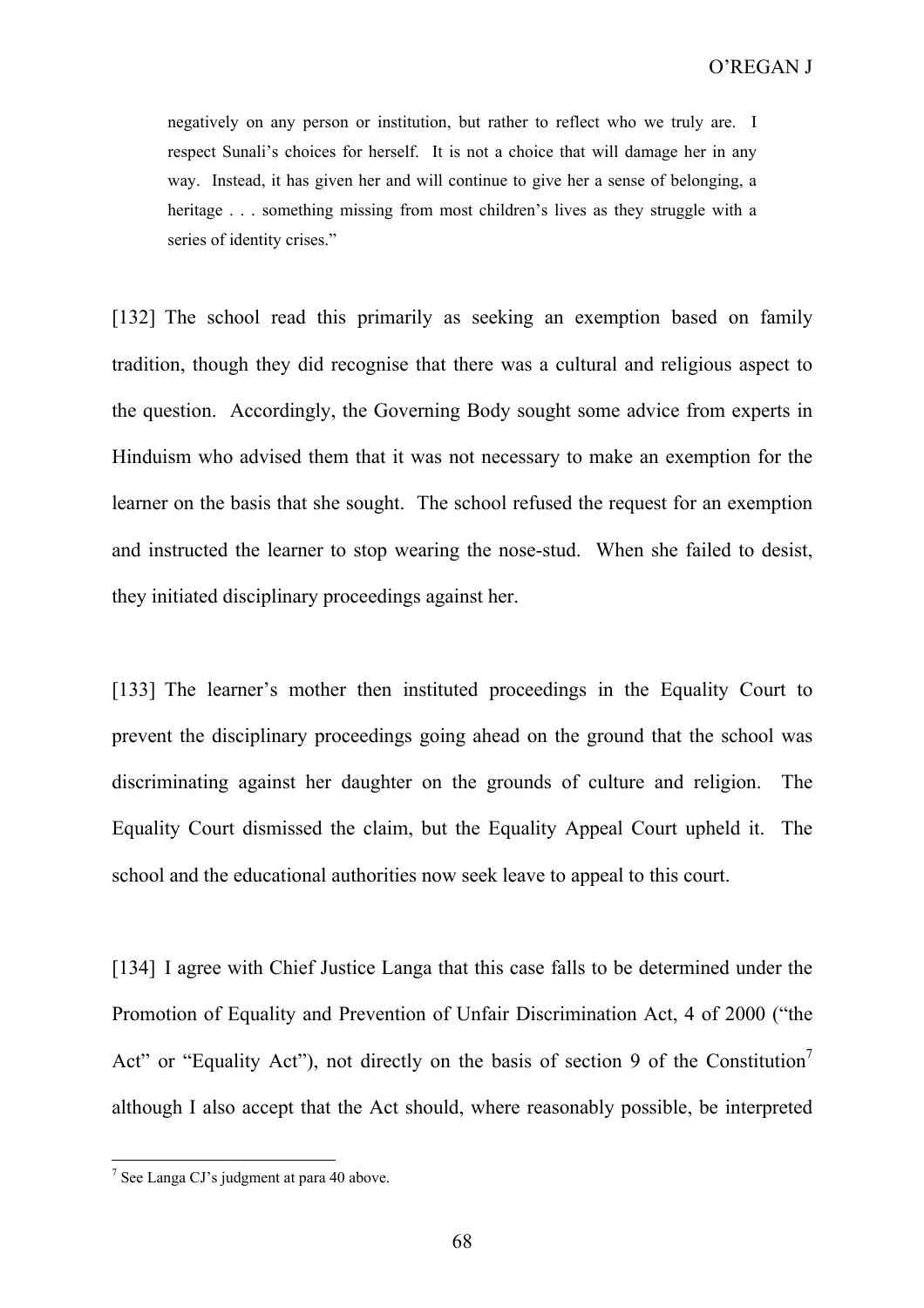consistently with section 9 of the Constitution.<sup>8</sup> I turn now to a brief consideration of that Act.

[135] Section 6 of the Act prohibits unfair discrimination in the following terms –

"Neither the State nor any person may unfairly discriminate against any person."

Discrimination is defined in the Act as –

"any act or omission . . . which directly or indirectly—

(1) imposes burdens, obligations or disadvantage on; or

(2) withholds benefits, opportunities or advantages from,

any person on one or more of the prohibited grounds."<sup>9</sup>

The prohibited grounds provided in the definitions section are "race, gender, sex, pregnancy, marital status, ethnic or social origin, colour, sexual orientation, age, disability, religion, conscience, belief, culture, language and birth. $10^1$  This is not a closed list and it includes additional criteria for identifying further grounds,  $11$  though this has no relevance in the present case.

[136] The Act also provides guidance for the determination of unfairness. Section 14 of the Act provides that –

 $<sup>8</sup>$  Id at para 43.</sup>

<sup>&</sup>lt;sup>9</sup> Subsection 1(1)(viii).

<sup>&</sup>lt;sup>10</sup> Subsection  $1(1)(xxii)(a)$ .

<sup>&</sup>lt;sup>11</sup> Subsection  $1(1)(xxii)(b)$ .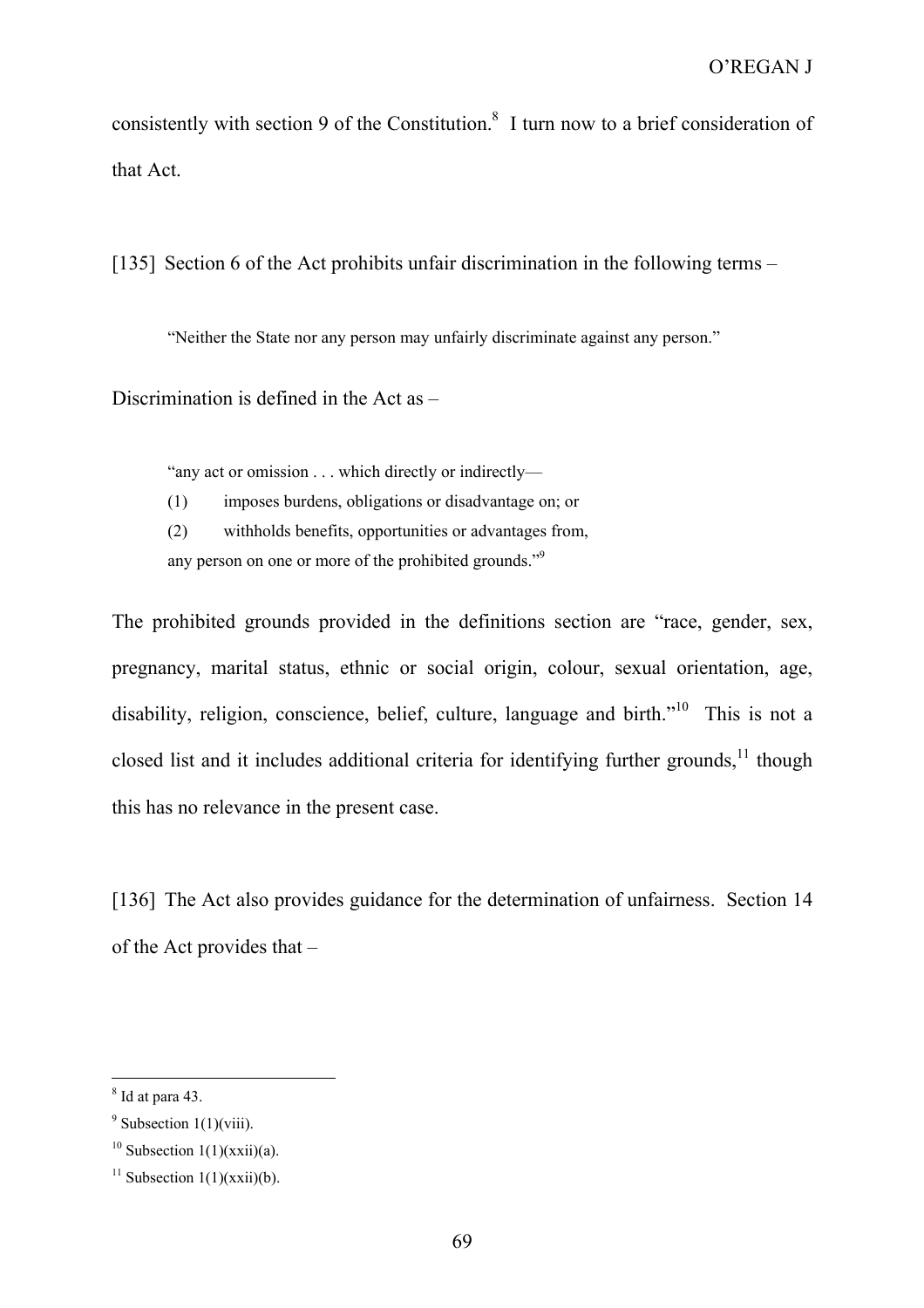- "(1) It is not unfair discrimination to take measures designed to protect or advance persons or categories of persons disadvantaged by unfair discrimination or the members of such groups or categories of persons.
- (2) In determining whether the respondent has proved that the discrimination is fair, the following must be taken into account:
	- (a) The context;
	- (b) the factors referred to in subsection (3);
	- (c) whether the discrimination reasonably and justifiably differentiates between persons according to objectively determinable criteria, intrinsic to the activity concerned.
- (3) The factors referred to in subsection (2)(b) include the following:
	- (a) Whether the discrimination impairs or is likely to impair human dignity;
	- (b) the impact or likely impact of the discrimination on the complainant;
	- (c) the position of the complainant in society and whether he or she suffers from patterns of disadvantage or belongs to a group that suffers from such patterns of disadvantage;
	- (d) the nature and extent of the discrimination;
	- (e) whether the discrimination is systemic in nature;
	- (f) whether the discrimination has a legitimate purpose;
	- (g) whether and to what extent the discrimination achieves its purpose;
	- (h) whether there are less restrictive and less disadvantageous means to achieve the purpose;
	- (i) whether and to what extent the respondent has taken such steps as being reasonable in the circumstances to –
		- (i) address the disadvantage which arises from or is related to one or more of the prohibited grounds; or
		- (ii) accommodate diversity."

 $\overline{a}$ 

[137] This provision is not a model of legislative clarity, as some observers have commented.<sup>12</sup> Section 14(2) is the key provision and provides that in determining unfairness, a court will have regard to the context, the list of criteria in section 14(3)

<sup>&</sup>lt;sup>12</sup> See Albertyn et al (eds) *Introduction to the Promotion of Equality and Prevention of Unfair Discrimination Act, Act 4 of 2000* (Witwatersrand University Press, Johannesburg 2001) at 41 - 48.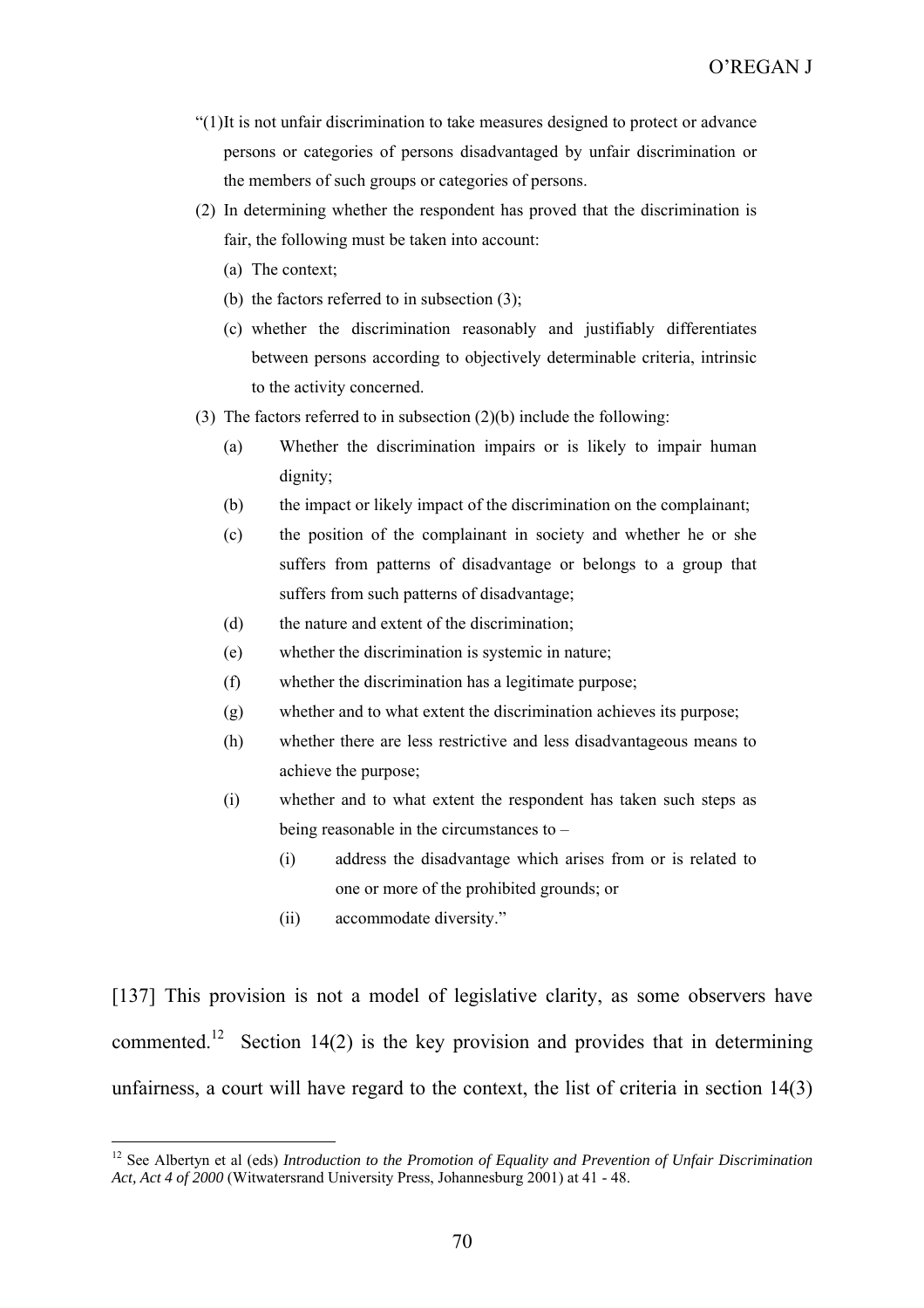and whether the discrimination is reasonably and justifiably based on objective criteria intrinsic to the activity concerned. The criteria in section 14(3) are suggestive of a proportionality analysis: in particular, it seems as if the criteria identified in section  $14(3)(a)-(e)$  should be weighed against the criteria in section  $14(3)(f)-(i)$ . How this analysis should chime with section  $14(2)(c)$  is not clear. Section  $14(2)(c)$  seems similar to the exception of genuine occupational requirement in English labour law,  $13$ or the bona fide occupational qualification analysis of the Civil Rights Act in the United States of America.<sup>14</sup> Section 14(2)(c) is not in issue in this case so it is not necessary to consider how it interrelates with the criteria identified in section 14(3). I shall return to a discussion of the application of section 14 later in this judgment.<sup>15</sup>

- (a) being of a particular race or of particular ethnic or national origins is a genuine and determining occupational requirement:
- (b) it is proportionate to apply that requirement in the particular case; and
- $(c)$  either –

- (i) the person to whom that requirement is applied does not meet it, or
- (ii) the employer is not satisfied, and in all the circumstances it is reasonable for him not to be satisfied, that that person meets it."
- <sup>14</sup> Section 703e(1) of Title VII of the Civil Rights Act of 1964 provides that –

<sup>&</sup>lt;sup>13</sup> Regulation 7(2) of the Race Relations Act 1976 (Amendment) Regulations 2003 introduced the following exception to the prohibition in the Race Relations Act 1976 against discrimination in the employment sphere –

<sup>&</sup>quot;This subsection applies where, having regard to the nature of the employment or the context in which it is carried out –

<sup>&</sup>quot;. . . it shall not be an unlawful employment practice for an employer to hire and employ employees, for an employment agency to classify, or refer for employment any individual, for a labor organization to classify its membership or to classify or refer for employment any individual, or for an employer, labor organization, or joint labor-management committee controlling apprenticeship or other training or retraining programs to admit or employ any individual in any such program, on the basis of his religion, sex, or national origin in those certain instances where religion, sex, or national origin is a bona fide occupational qualification reasonably necessary to the normal operation of that particular business or enterprise".

 $15$  See paras 167-168 below.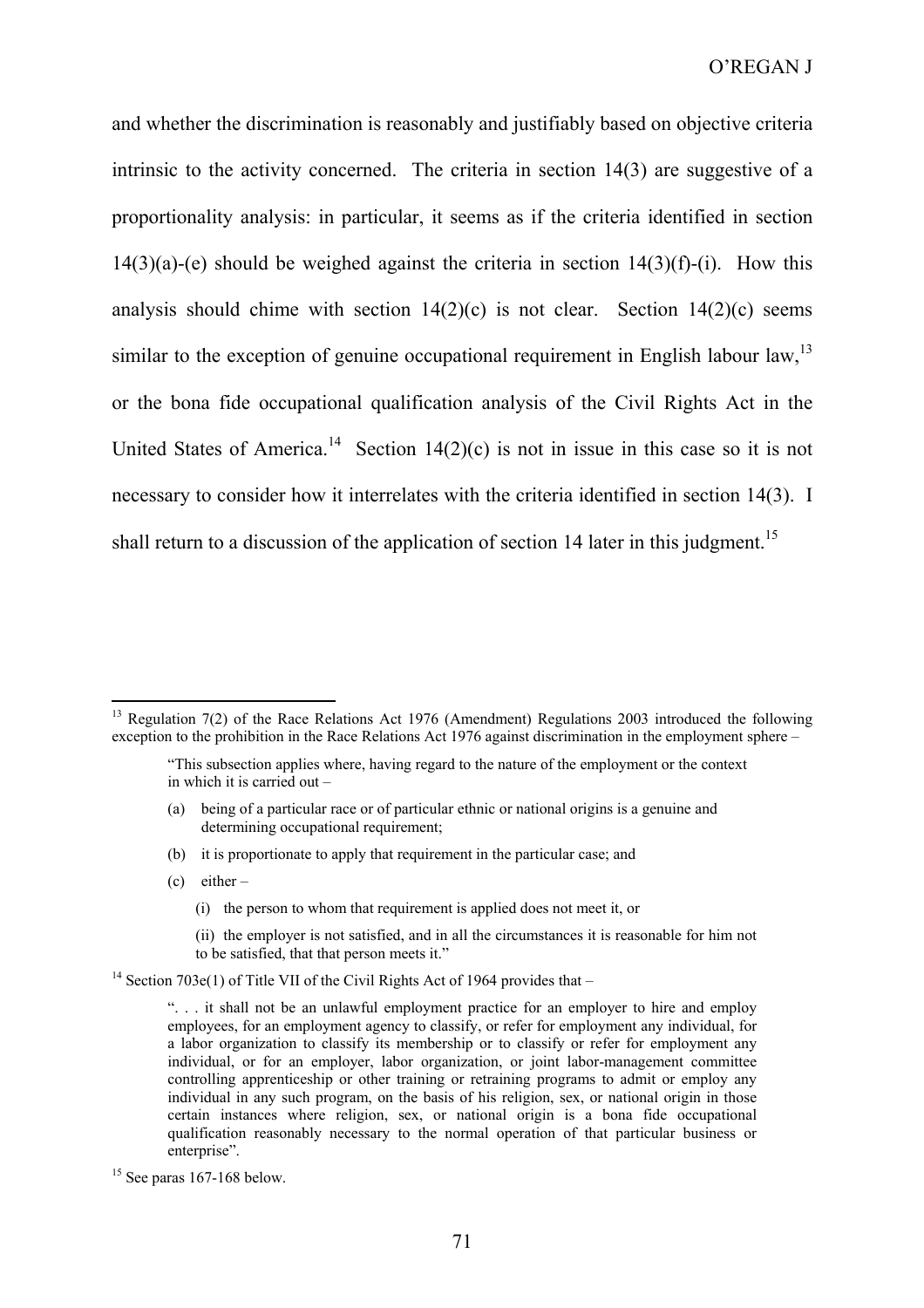[138] The court tasked with the determination of whether unfair discrimination has taken place in the first place is the Equality Court. The scheme contemplated by the Act is for the Equality Court to determine whether a complainant has shown that there has been an act or omission that caused harm by imposing a burden or withholding a benefit on a prohibited ground. Once the complainant establishes this, discrimination has been established. Then it is for the respondent to show that the discrimination was not unfair.

[139] Section 21 of the  $Act^{16}$  provides that a court may make a range of orders including a declaratory order,  $17$  an order requiring the payment of damages,  $18$  an

<sup>16</sup> Section 21(2) of the Act provides that –

- (a) an interim order;
- (b) a declaratory order;
- (c) an order making a settlement between the parties to the proceedings an order of court;
- (d) an order for the payment of any damages in respect of any proven financial loss, including future loss, or in respect of impairment of dignity, pain and suffering or emotional and psychological suffering, as a result of the unfair discrimination, hate speech or harassment in question;
- (e) after hearing the views of the parties or, in the absence of the respondent, the views of the complainant in the matter, an order for the payment of damages in the form of an award to an appropriate body or organisation;
- (f) an order restraining unfair discriminatory practices or directing that specific steps be taken to stop the unfair discrimination, hate speech or harassment;
- (g) an order to make specific opportunities and privileges unfairly denied in the circumstances, available to the complainant in question;
- (h) an order for the implementation of special measures to address the unfair discrimination, hate speech or harassment in question;
- (i) an order directing the reasonable accommodation of a group or class of persons by the respondent;
- (j) an order that an unconditional apology be made;
- (k) an order requiring the respondent to undergo an audit of specific policies or practices as determined by the court;
- (l) an appropriate order of a deterrent nature, including the recommendation to the appropriate authority, to suspend or revoke the licence of a person;
- (m) a directive requiring the respondent to make regular progress reports to the court or to the relevant constitutional institution regarding the implementation of the court's order;
- (n) an order directing the clerk of the equality court to submit the matter to the Director of Public Prosecutions having jurisdiction for the possible institution of criminal proceedings in terms of the common law or relevant legislation;
- (o) an appropriate order of costs against any party to the proceedings;

<sup>&</sup>quot;After holding an inquiry, the court may make an appropriate order in the circumstances, including –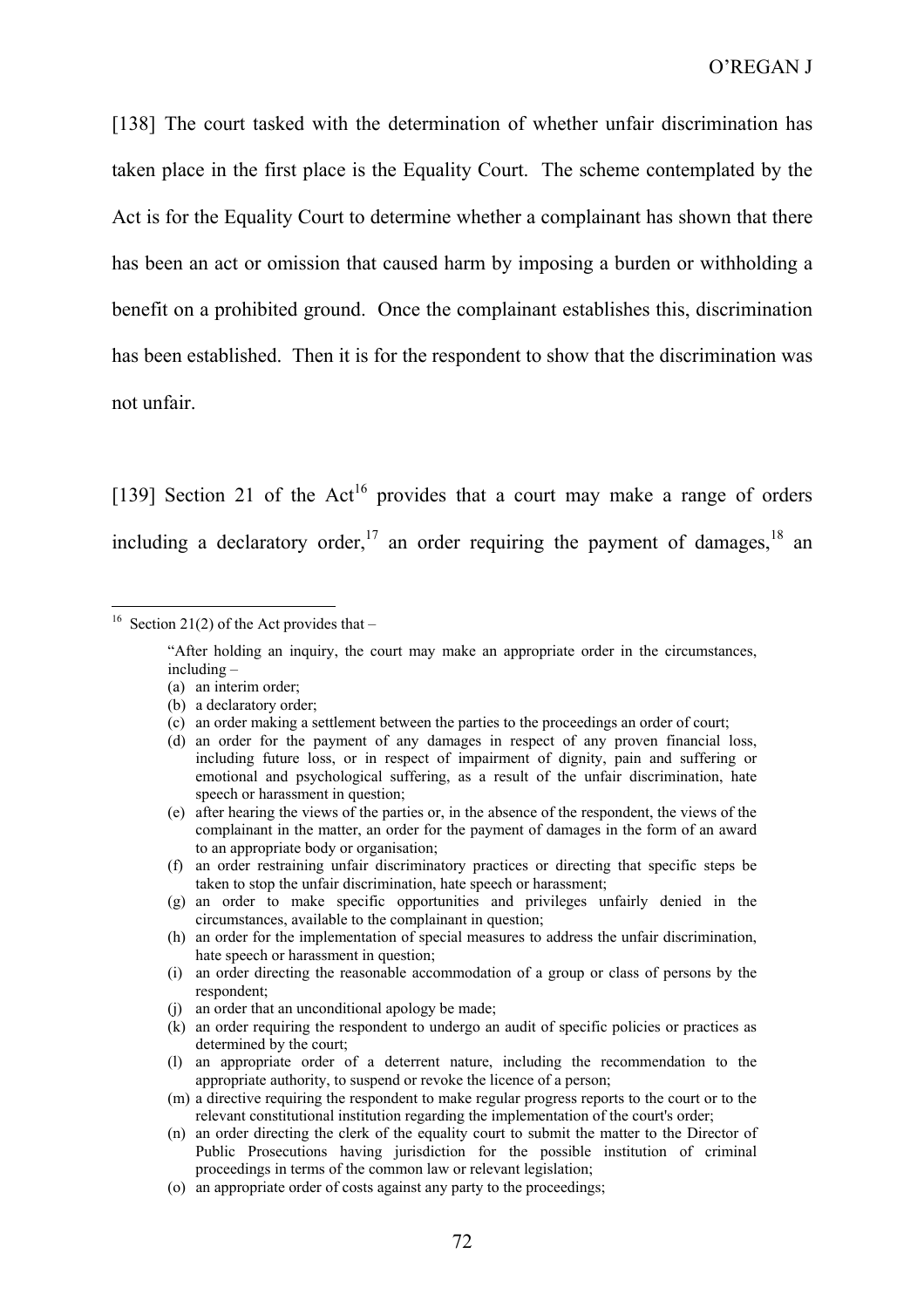interdict restraining unfair discrimination,<sup>19</sup> a mandatory order including an order directing the reasonable accommodation of a group or class of people,  $2<sup>0</sup>$  an order that an apology be made<sup>21</sup> and an order requiring progress reports to be made.<sup>22</sup>

[140] In this case, the applicant argues that the conduct of the school constituted unfair discrimination on the grounds of culture and religion. Argument was also presented by the applicant and the Freedom of Expression Institute concerning freedom of expression. I am in complete agreement with the Chief Justice's consideration of these arguments and have nothing to add.<sup>23</sup> Before turning to the question of unfair discrimination, I consider it necessary to consider briefly the constitutional approach to culture and religion.

## *Culture and religion*

[141] Both "culture" and "religion" are terms that resist definition. And it is not desirable in this case to seek to identify a determinative definition of either. However our Constitution does treat them differently. And that different treatment gives us some understanding of where the difference between the two concepts lies. Section 9 of the Constitution prohibits discrimination on the grounds of both culture and

 <sup>(</sup>p) an order to comply with any provision of the Act."

<sup>&</sup>lt;sup>17</sup> Subsection 21(2)(b).

<sup>&</sup>lt;sup>18</sup> Subsections  $21(2)(d)$  and (e).

 $19$  Subsection 21(2)(f).

<sup>&</sup>lt;sup>20</sup> Subsection 21(2)(i).

<sup>&</sup>lt;sup>21</sup> Subsection 21(2)(j).

<sup>&</sup>lt;sup>22</sup> Subsection  $21(2)(m)$ .

 $23$  At paras 93-94 above.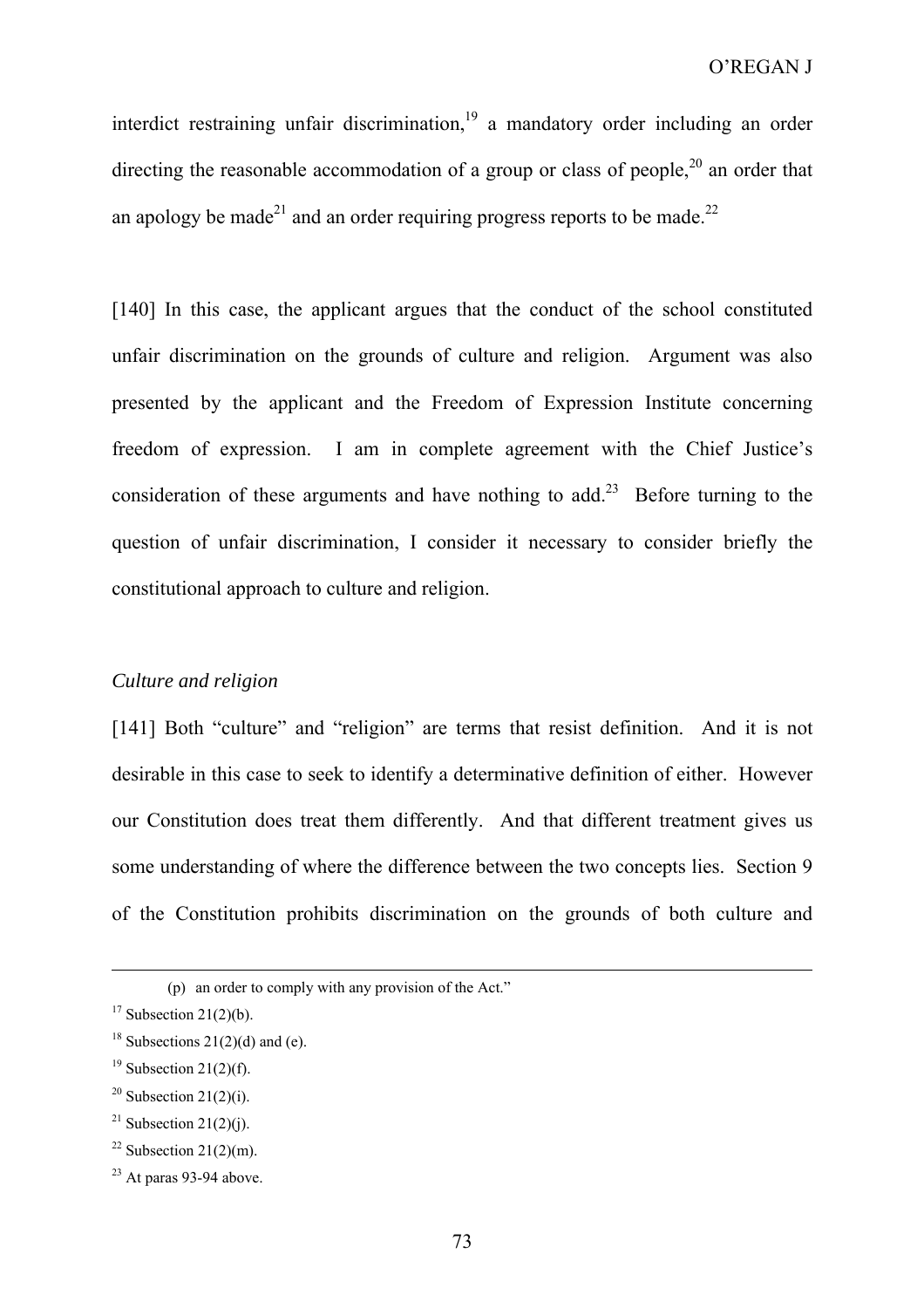religion, $^{24}$  but section 15 entrenches the right to freedom of "conscience, religion, thought, belief and opinion" and does not mention culture or cultural identity.<sup>25</sup> Here the different constitutional treatment of the two concepts arises.

[142] Section 30 entrenches the rights to language and culture, without mention of religion, in the following terms –

"Everyone has the right to use the language and to participate in the cultural life of their choice, but no one exercising these rights may do so in a manner inconsistent with any provision of the Bill of Rights."

Section 31 provides for certain rights to members of cultural and religious communities in the following manner –

- "(1) Persons belonging to a cultural, religious or linguistic community may not be denied the right, with other members of that community –
	- (a) to enjoy their culture, practise their religion and use their language; and
	- (b) to form, join and maintain cultural, religious and linguistic associations and other organs of civil society.

- (2) Religious observances may be conducted at state or state-aided institutions, provided that  $-$ 
	- (a) those observances follow rules made by the appropriate public authorities;
	- (b) they are conducted on an equitable basis; and
	- (c) attendance at them is free and voluntary.
- (3) (a) This section does not prevent legislation recognising
	- (i) marriages concluded under any tradition, or a system of religious, personal or family law; or
	- (ii) systems of personal and family law under any tradition, or adhered to by persons professing a particular religion.
	- (b) Recognition in terms of paragraph (a) must be consistent with this section and the other provisions of the Constitution."

<sup>&</sup>lt;sup>24</sup> Section 9(3) of the Constitution provides – "The state may not unfairly discriminate directly or indirectly against anyone on one or more grounds, including . . . religion, conscience, belief, culture, language and birth."

<sup>&</sup>lt;sup>25</sup> Section 15 of the Constitution provides –

<sup>&</sup>quot;(1) Everyone has the right to freedom of conscience, religion, thought, belief and opinion.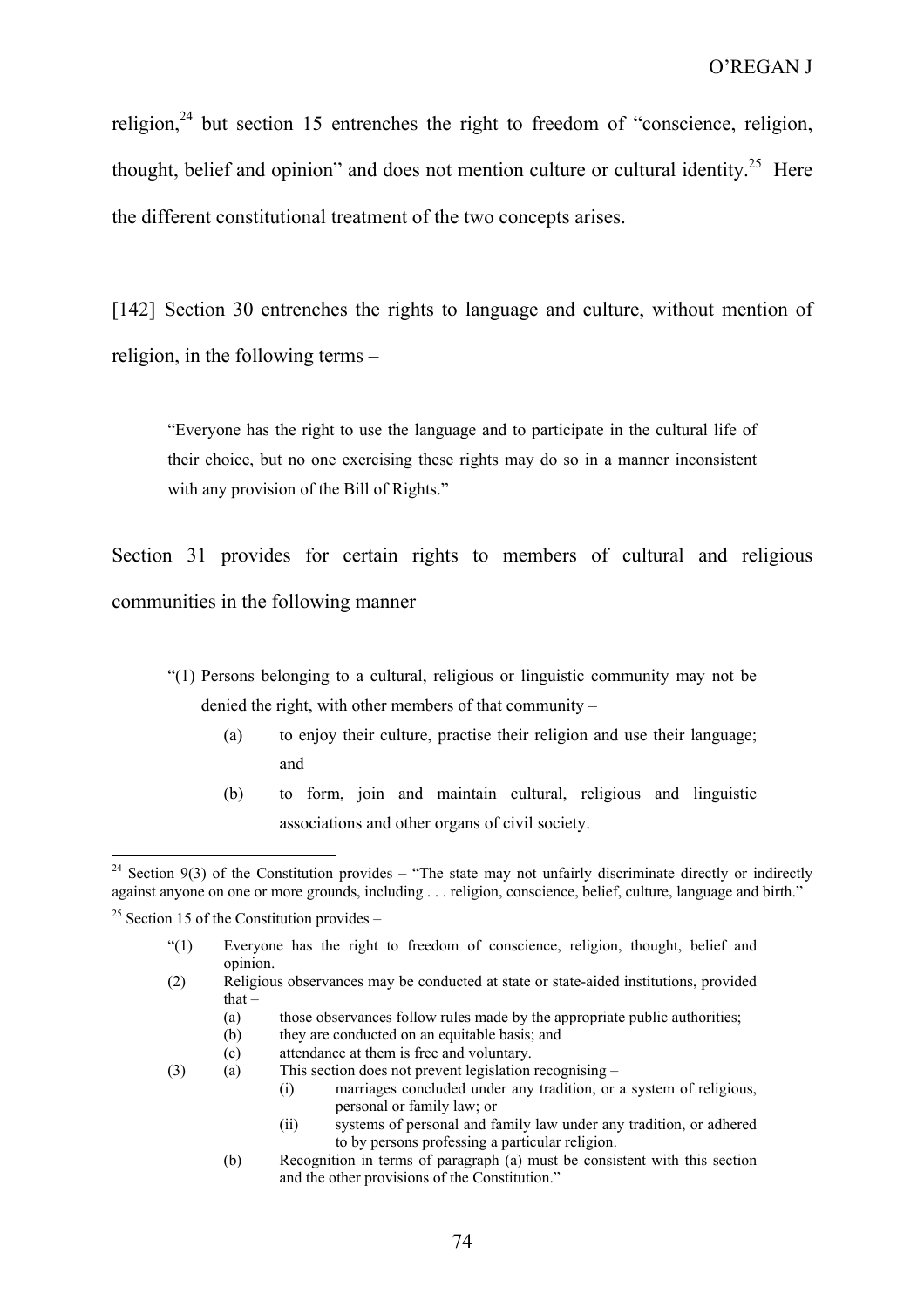(2) The rights in subsection (1) may not be exercised in a manner inconsistent with any provision of the Bill of Rights."

[143] Although it is not easy to divine a sharp dividing line between the two, it does seem to me that our Constitution recognises that culture is not the same as religion, and should not always be treated as if it is. Religion is dealt with without mention of culture in section 15, which entrenches the right to freedom of belief and conscience. By associating religion with belief and conscience, which involve an individual's state of mind, religion is understood in an individualist sense: a set of beliefs that an individual may hold regardless of the beliefs of others. The exclusion of culture from section 15 suggests that culture is different.

[144] The inclusion of culture in section 30 and section 31 makes it clear that by and large culture as conceived in our Constitution, involves associative practices and not individual beliefs. So, section 31 speaks of the right of persons who are members of religious, linguistic or cultural communities "with other members of that community" to enjoy their culture. This formulation is drawn almost directly from Article 27 of the United Nations International Covenant on Civil and Political Rights, which provides that people who belong to a particular "minority" shall not be denied "in community with other members of their group" the right to enjoy their own culture.<sup>26</sup>

 $26$  Article 27 of the International Covenant on Civil and Political Rights provides –

<sup>&</sup>quot;In those States in which ethnic, religious or linguistic minorities exist, persons belonging to such minorities shall not be denied the right, in community with the other members of their group, to enjoy their own culture, to profess and practise their own religion, or to use their own language."

See also Article 15(1)(a) of the International Covenant on Economic, Social and Cultural Rights which recognises the right of everyone to take part in cultural life.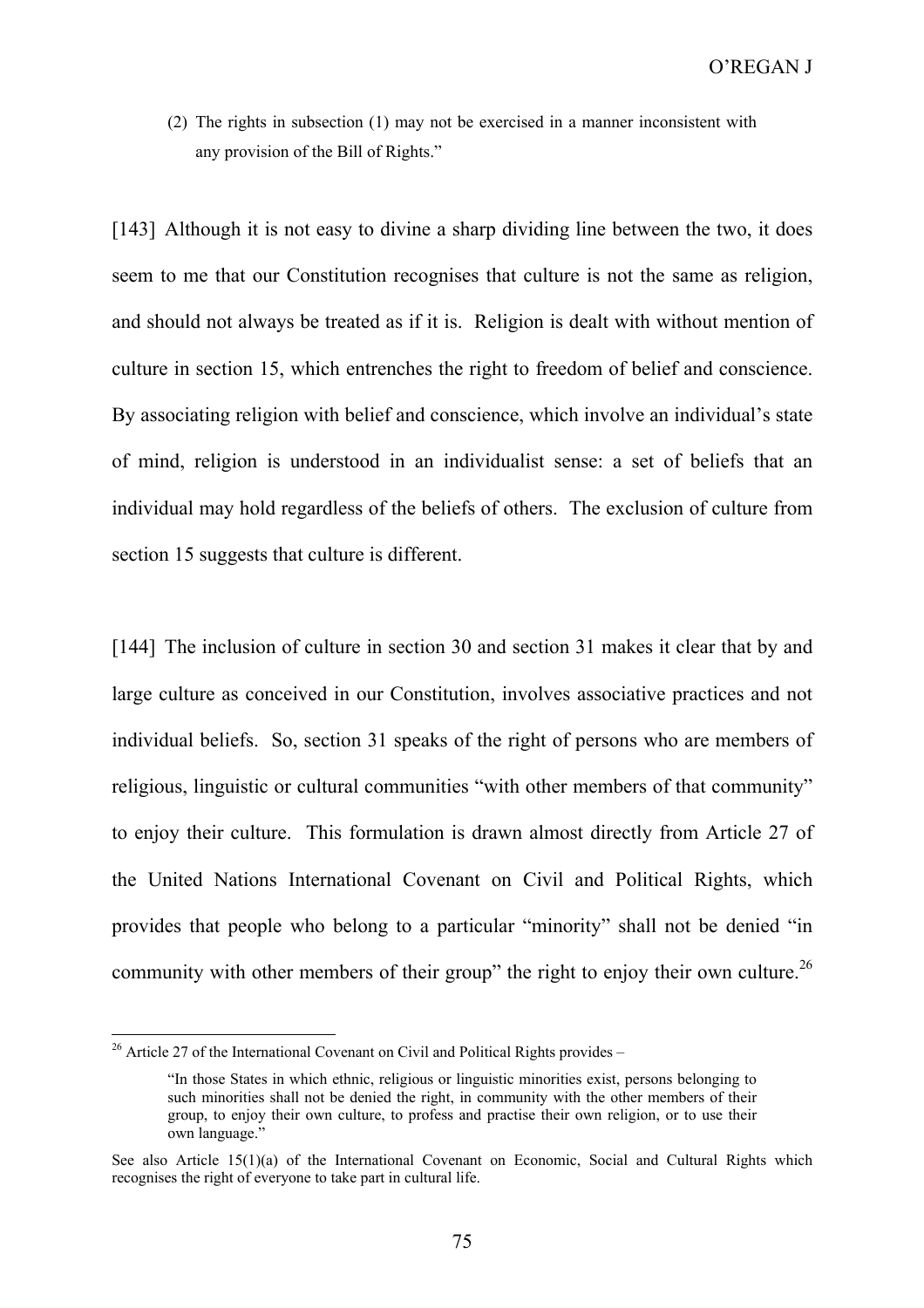In this sense, it is understood that individuals draw meaning and their sense of cultural identity from a group with whom they share cultural identity and with whom they associate. As Currie and De Waal reason –

"The right of a member of a cultural or linguistic community cannot meaningfully be exercised alone. Enjoyment of culture and use of language presupposes the existence of a community of individuals with similar rights. . . . Therefore an individual right of enjoyment of culture assumes the existence of a community that sustains a particular culture."27 (Footnote omitted.)

[145] By including religion in section 31, the Constitution makes plain that when a group of people share a religious belief, that group may also share associative practices that have meaning for the individuals within that religious group. Where one is dealing with associative practices, therefore, it seems that religion and culture should be treated similarly. In the case of an associative practice, an individual is drawing meaning and identity from the shared or common practices of a group. The basis for these practices may be a shared religion, a shared language or a shared history. Associative practices, which might well be related to shared religious beliefs, are treated differently by the Constitution because of their associative, not personal character.

[146] Religion however need not be associative at all. A religious belief can be entirely personal. The importance of a personal religious belief is more often than not

<sup>27</sup> See Currie and De Waal *The Bill of Rights Handbook* 5 ed (Juta & Co, Lansdowne 2005) at 623-624. Currie and De Waal, at 623 at fn 3, also rely on the General Comment adopted by the Human Rights Committee under Article 40, Paragraph 4 of the International Covenant on Civil and Political Rights, No 23(50) (art 27) (26 April 1994) at para 5.2.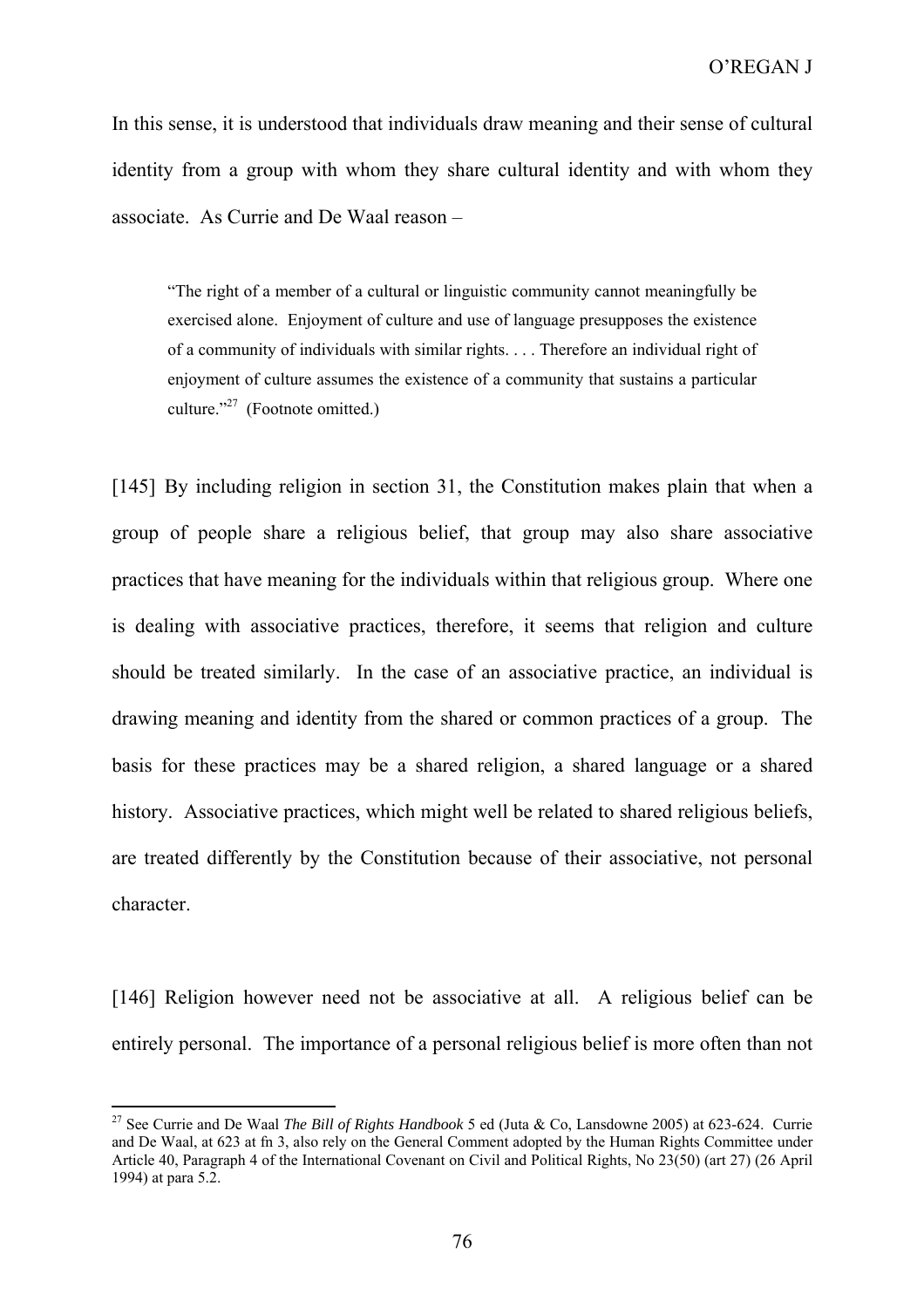based on a particular relationship with a deity or deities that may have little bearing on community or associative practices. Where one is dealing with personal and individualised belief, religion is to be considered differently to culture, as the Constitution makes clear. In such circumstances, it is appropriate for a court to ask whether the belief is sincerely held in order to decide whether a litigant has established that it falls within the scope of section 15. If a sincere religious belief is established, it seems correct that a court will not investigate the belief further as the cases cited by the Chief Justice in his judgment make plain.<sup>28</sup> A religious belief is personal, and need not be rational, nor need it be shared by others. A court must simply be persuaded that it is a profound and sincerely held belief.

[147] A cultural practice on the other hand is not about a personal belief but about a practice pursued by individuals as part of a community. The question will not be whether the practice forms part of the sincerely held personal beliefs of an individual. but whether the practice is a practice pursued by a particular cultural community. This distinction needs to inform how we deal with discrimination on the grounds of religion and culture. Where one is dealing with an associative religious practice such as protected by section 31, religion and culture will be treated very similarly. In this regard it is worth noting that some religions are far more associative in character than others. Many African religions and traditions are profoundly associative in character. Our Constitution recognises this and does not privilege one form of religion over another, although associative practices are treated differently to what can loosely be

<sup>28</sup> See, for example, *Prince v President, Cape Law Society and Others* 2002 (2) SA 794 (CC); 2002 (3) BCLR 231 (CC) at para 42; *Syndicat Northcrest v Amselem* [2004] 2 SCR 551 (SCC); *Thomas v Review Board of the Indiana Employment Security Division* 450 US 707 (1981), cited in the judgment of Langa CJ at para 52 above.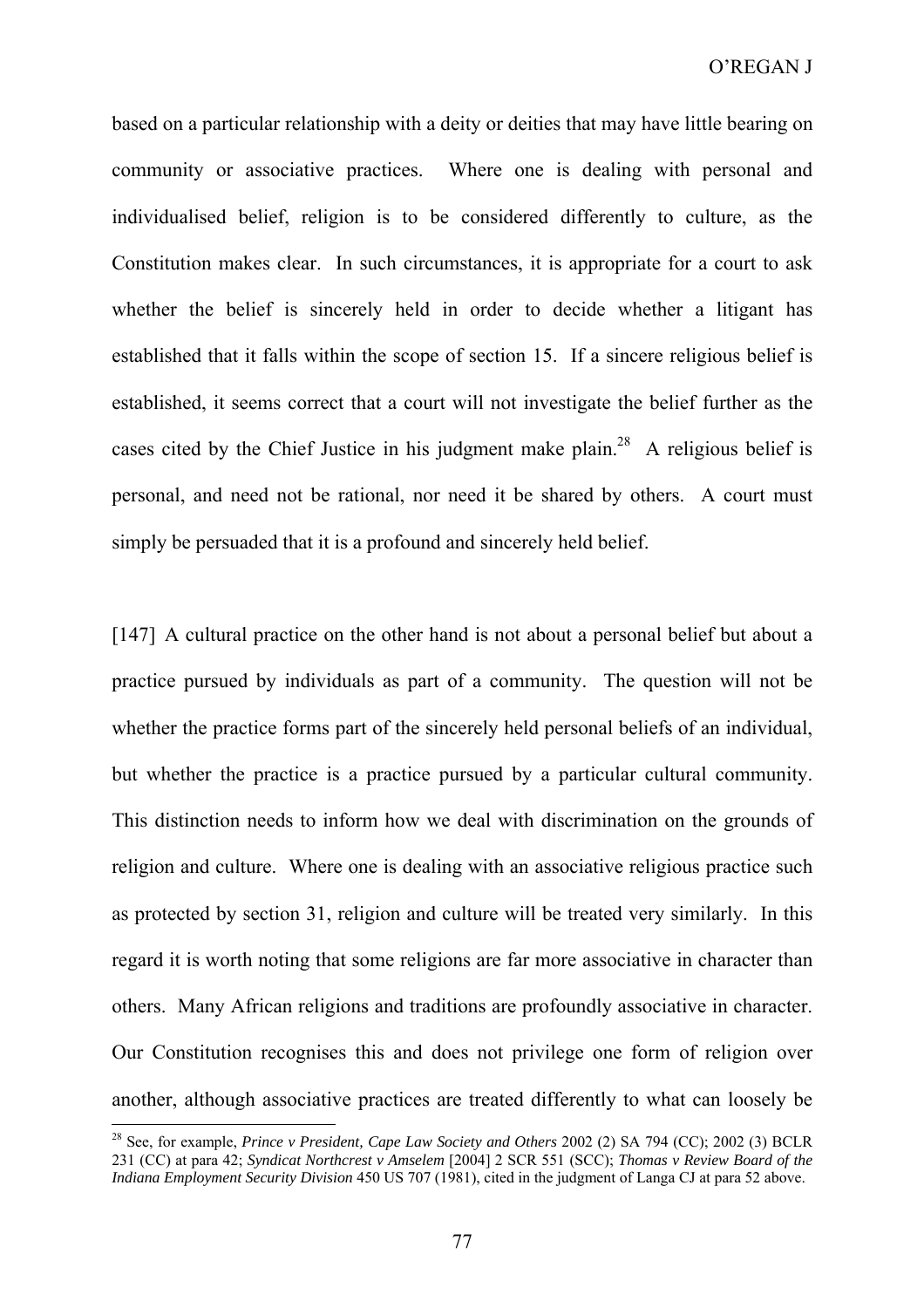described as personal beliefs. Where one is dealing with religious belief that is personal, as contemplated by section 15, it will be treated differently to culture. At times, this line may be difficult to draw but that is not the case here and nothing further need be said at this stage.

[148] I set out the difference between the constitutional protection of religion, on the one hand, and associative religious and cultural practices, on the other, because I am uneasy with the approach taken by Langa CJ on two issues. The first is whether religious and cultural practices are to be dealt with on the basis of the sincerely held beliefs of a particular complainant;<sup>29</sup> and the second relates to the implications for the principles of unfair discrimination as to whether a particular practice is mandatory or not.<sup>30</sup> I shall return to these issues in a moment. First, I wish to consider briefly the constitutional approach to culture.

## *The constitutional approach to culture*

[149] Culture is a difficult concept to define. As O'Keefe has highlighted, it has at least three senses in modern usage: the first is the concept of culture as involving the arts; the second concept is culture in a more plural form including handicraft, popular television, film and radio; and the third is anthropological conception of culture which refers to the way of life of a particular community.<sup>31</sup> There can be no doubt that it is the third concept of culture to which our Constitution refers in sections 30 and 31,

 $29$  Langa CJ's judgment at para 87 above.

 $30$  Id at para 67.

<sup>31</sup> O'Keefe "The 'Right to Take Part in Cultural Life' under Article 15 of the ICESCR" (1998) 47 *International and Comparative Law Quarterly* 904 at 905.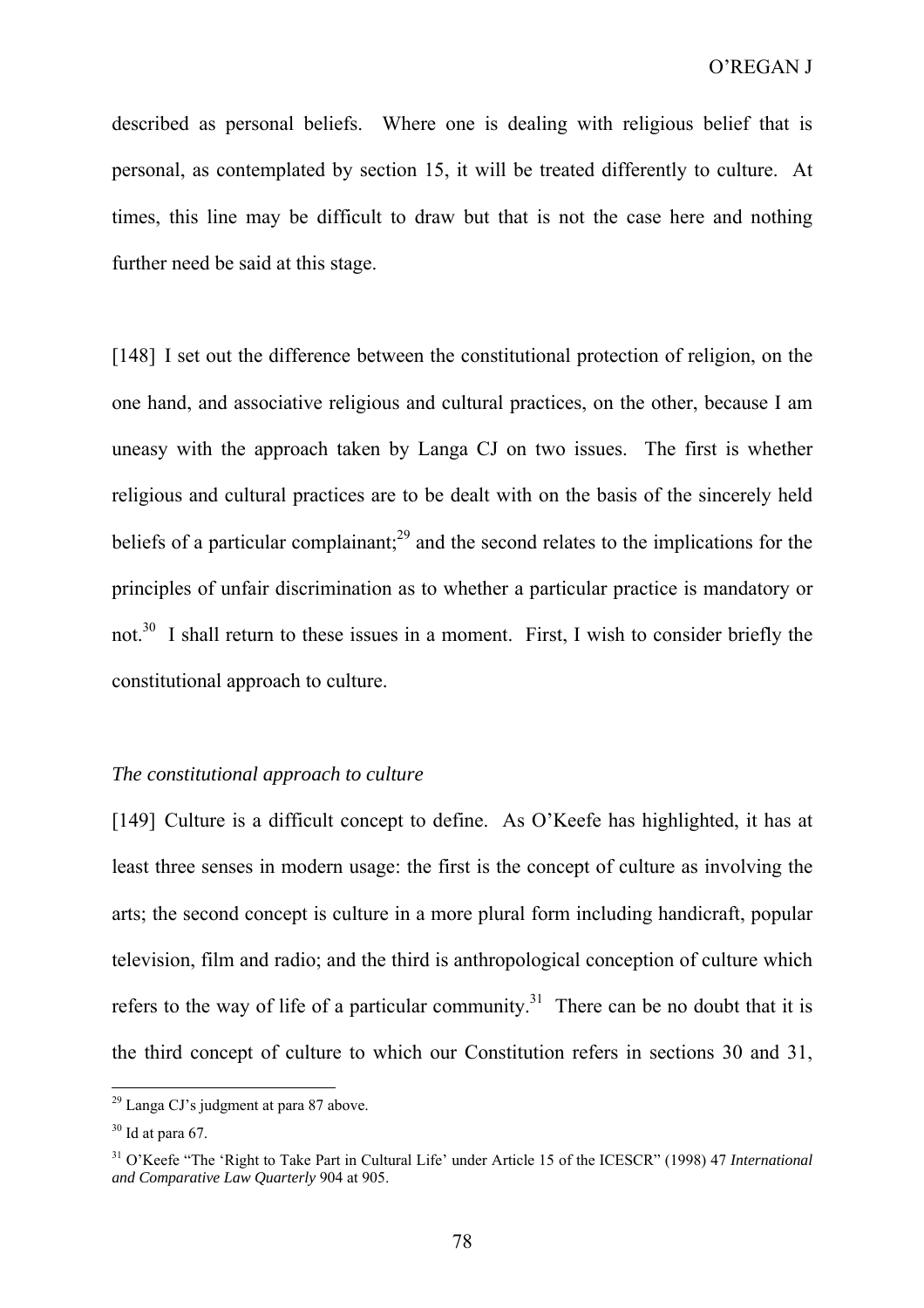although the expression of the right to culture in international law may embrace the first two conceptions, as O'Keefe argues.

[150] In the anthropological sense, all human beings have a culture. Human beings live in communities and ordinarily share practices that make life meaningful to that community. Sections 30 and 31 of the Constitution protect the rights of individuals within communities to pursue cultural practices. There can be no doubt that these are important rights which protect diversity within our country. The rights, like all others in our Constitution, must be interpreted in light of the founding value of human dignity which asserts the equal moral worth of human beings and the right of each and every person to choose to live the life that is meaningful to them. Understanding the right to cultural life against the background of human dignity emphasises that the rights in sections 30 and 31 are associative rights exercised by individual human beings and are not rights that attach to groups. They foster association and bolster the existence of cultural, religious and linguistic groups so long as individuals remain committed to living their lives in that form of association.

[151] These rights are important in protecting members of cultural, religious and linguistic communities who feel threatened by the dominance or hegemony of larger or more powerful groups. They are an express affirmation of those members of cultural or other groups as human beings of equal worth in our society whose community practices and associations must be treated with respect. However, there is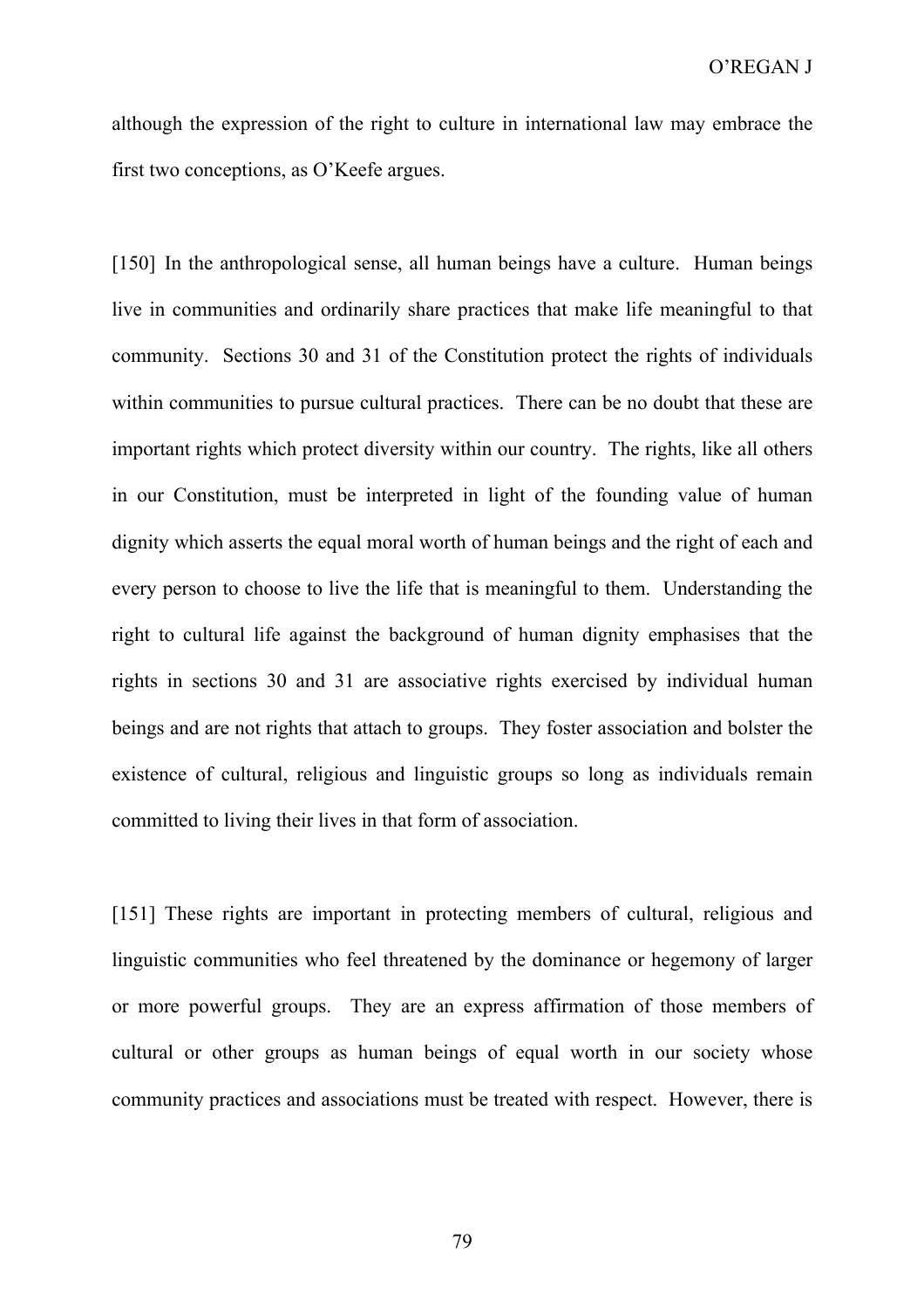a constitutional limit on the protection of associative practices. The rights may not be exercised in a manner inconsistent with other provisions of the Bill of Rights.

[152] It is also important to remember that cultural, religious and linguistic communities are not static communities that can be captured in constitutional amber and preserved from change. Our constitutional understanding of culture needs to recognise that these communities, like all human communities, are dynamic. It is tempting as an observer to seek to impose coherence and unity on communities that are not, in the lived experience of those who are members of those communities, entirely unified. As Benhabib observes –

"In my view, all analyses of cultures, whether empirical or normative, must begin by distinguishing the standpoint of the social observer from that of the social agent. The social observer – whether an eighteenth-century narrator or chronicler; a nineteenthcentury general, linguist, or educational reformer; or a twentieth-century anthropologist, secret agent, or development worker – is the one who imposes, together with local elites, unity and coherence on cultures as observed entities. Any view of cultures as clearly delineable wholes is a view from the outside that generates coherence for the purposes of understanding and control. Participants in the culture, by contrast, experience their traditions, stories, rituals and symbols, tools, and material living conditions through shared, albeit contested and contestable, narrative accounts. From within, a culture need not appear as a whole; rather, it forms a horizon that recedes each time one approaches it."<sup>32</sup> (Footnote omitted.)

[153] Benhabib's distinction between the observer of a community and the member of a community must remind South Africans of the colonial approach to customary law which sought to impose coherence and unity on a set of customary rules and

<sup>32</sup> Benhabib *The Claims of Culture: Equality and Diversity in the Global Era* (Princeton University Press, Princeton 2002) at 5.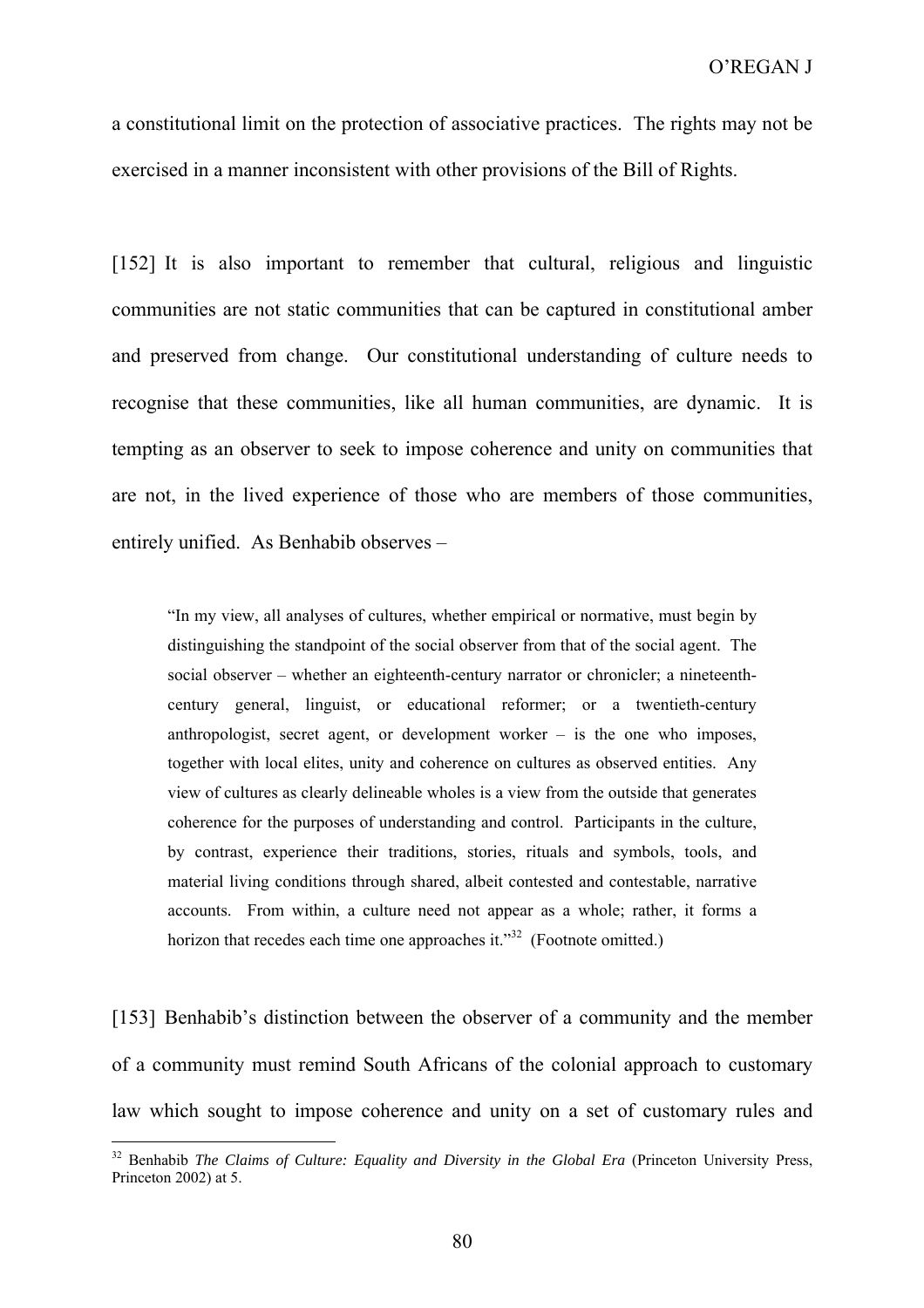practices. The result of this, as this Court has recently observed, was to fossilise customary law and to produce a distinction between customary law in the courts and textbooks.<sup>33</sup> This is counter to what has been called "living customary law"<sup>34</sup> – the evolving nature of customary law as practised and experienced by members of communities. Our history must warn us that when approaching culture in our new constitutional order, courts, as outsiders, must seek to avoid imposing a false internal coherence and unity on a particular cultural community.

[154] How then should we approach culture? The Chief Justice's answer to this question is that courts should urge respect for the sincerely held beliefs of those who assert cultural rights. My difficulty with that approach is threefold. First, it does not acknowledge sufficiently that cultural practices are associative and that the right to cultural life is a right to be practiced as a member of a community and not primarily a question of a sincere, but personal belief. If the right to cultural life "cannot be meaningfully exercised alone<sup>35</sup> then an individualised and subjective approach to what constitutes culture is faulty. In probing whether a particular practice is a cultural practice, some understanding of what the cultural community considers to be a cultural practice, is important. Of course, we must approach this task with an acknowledgement of the caution sounded by Benhabib. Cultures are not generally unified and coherent but are dynamic and often contested. Nevertheless, the need to

<sup>33</sup> *Bhe and Others v Magistrate, Khayelitsha, and Others (Commission for Gender Equality as* Amicus Curiae*); Shibi v Sithole and Others; South African Human Rights Commission and Another v President of the Republic of South Africa and Another* 2005 (1) SA 580 (CC); 2005 (1) BCLR 1 (CC) at para 90.

 $34$  Id at para 87.

<sup>&</sup>lt;sup>35</sup> Currie and De Waal above n 27.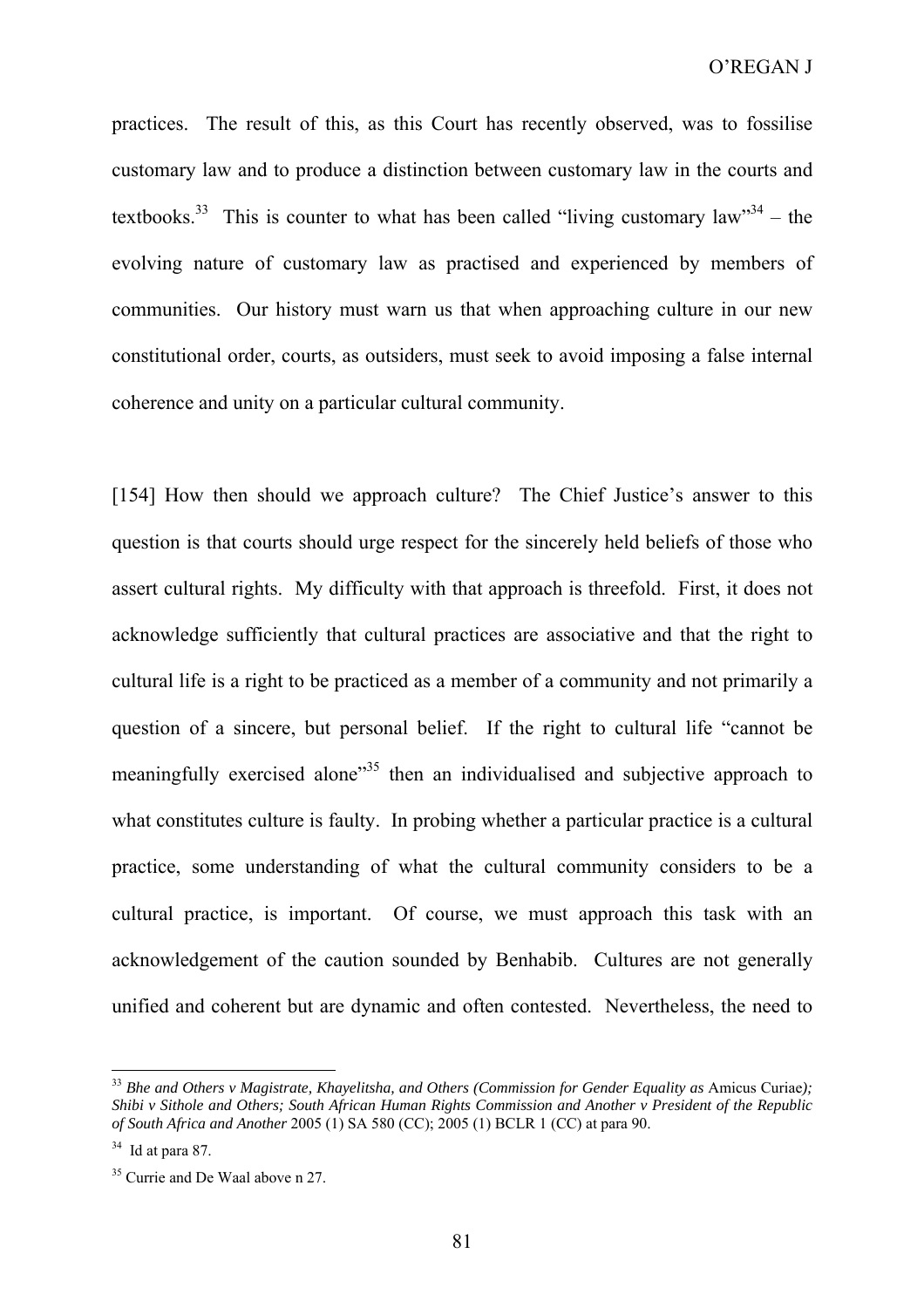investigate whether a particular asserted practice is shared within the broader community, or portion of it, and therefore properly understood as a cultural practice rather than a personal habit or preference, is central to determining whether a cultural claim has been established.

[155] Secondly, I am anxious that an approach to cultural rights which is based predominantly on subjective perceptions of cultural practices may undervalue the need for solidarity between different communities in our society. After all, the Preamble of our Constitution proclaims that, "South Africa belongs to all who live in it, united in our diversity."36 It does not envisage a society of atomised communities circling in the shared space that is our country, but a society that is unified in its diversity. That unity requires a "pluralistic solidarity"<sup>37</sup> between our different racial, cultural, religious and linguistic communities. That solidarity, of course, must not be based on domination by a majority culture or group, but on a shared understanding of the human dignity of all citizens and the recognition of our need for solidarity with one another in our common land.

[156] My third difficulty with Langa CJ's conclusion  $-$  that a subjective sincerely held belief regarding a cultural practice is the central point of the constitutional enquiry into a complaint of unfair discrimination on the ground of culture – is that it obscures the need to approach diversity with the fundamental value of human dignity

<sup>&</sup>lt;sup>36</sup> Preamble to the Constitution.

<sup>&</sup>lt;sup>37</sup> See Addis "On Human Diversity and the Limits of Toleration" in Shapiro and Kymlicka (eds) *Nomos XXXIX: Ethnicity and Group Rights* (New York Press, New York 1997) 112 at 126.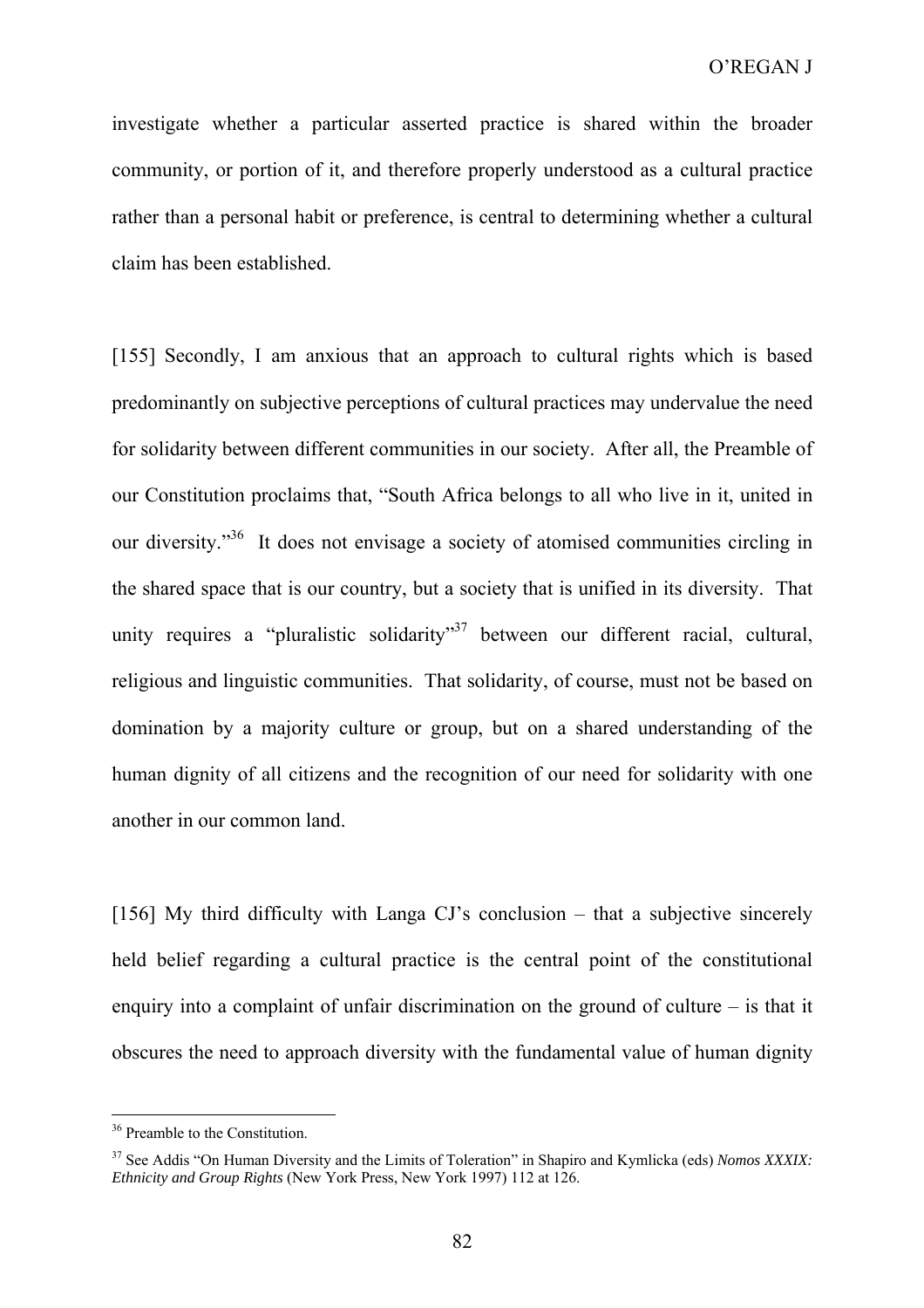firmly in mind. With human dignity as the lodestar, it becomes clear that treating people as worthy of equal respect in relation to their cultural practices requires more than mere tolerance of sincerely held beliefs with regard to cultural practices. As Addis has observed –

"To treat individuals with 'equal respect' entails, at least partly, respecting their traditions and cultures, the forms of life which give depth and coherence to their identities. And to treat those forms of life with respect means to engage them, not simply to tolerate them as strange and alien. . . . [I]nsofar as paternalistic toleration does not provide for . . . the notion of the tolerator taking the tolerated group seriously and engaging it in a dialogue, the polity cannot cultivate an important virtue . . . 'civility (reciprocal empathy and respect).' One can hardly develop empathy for those that one only knows as the alien and strange. To have reciprocal empathy is to first attempt to understand the Other, but there cannot be understanding the Other if one is not prepared to engage the Other in a dialogue."38 (Footnote omitted.)

[157] My understanding of how our Constitution requires us to approach the rights to culture, therefore, emphasises four things: cultural rights are associative practices, which are protected because of the meaning that shared practices gives to individuals and to succeed in a claim relating to a cultural practice a litigant will need to establish its associative quality; an approach to cultural rights in our Constitution must be based on the value of human dignity which means that we value cultural practices because they afford individuals the possibility and choice to live a meaningful life; cultural rights are protected in our Constitution in the light of a clear constitutional purpose to establish unity and solidarity amongst all who live in our diverse society; and solidarity is not best achieved by simple toleration arising from a subjectively asserted

<sup>&</sup>lt;sup>38</sup> Id at 121.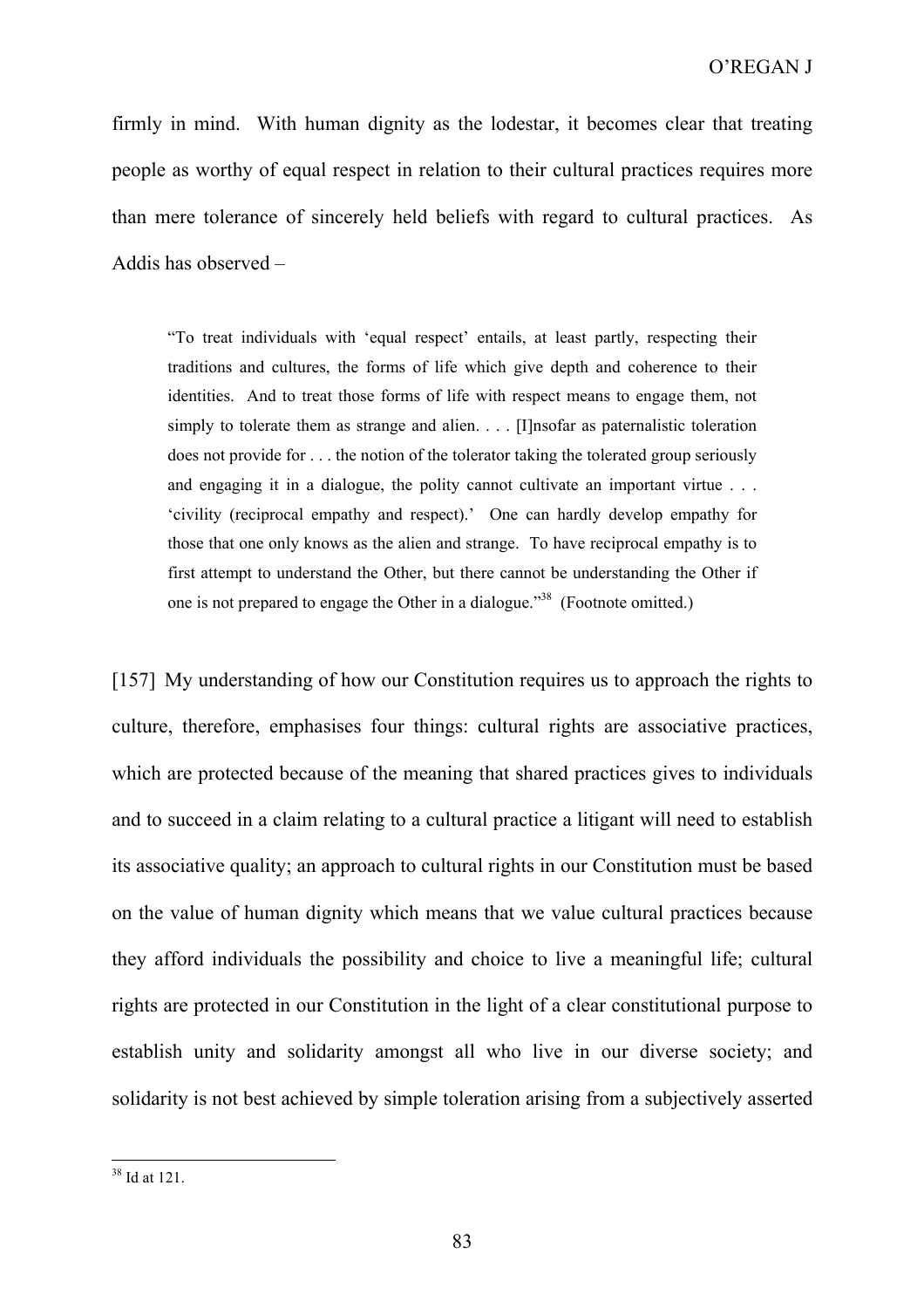practice. It needs to be built through institutionally enabled dialogue. Once again as Addis reasons –

"A genuine sense of shared identity, social integration, in multicultural and multiethnic societies will develop only through a process where minorities and majorities are linked in institutional dialogue. Shared identity, like justice itself, is defined discursively."<sup>39</sup>

[158] It is necessary now to return to the Equality Act to consider how this understanding of culture and cultural rights in our Constitution affects the interpretation and application of that Act in the light of the facts of this case.

## *Was there discrimination in this case?*

[159] As set out above, the Equality Act prohibits unfair discrimination on the ground of culture. In determining whether an applicant has established discrimination on the ground of culture, a court will need to bear in mind that the Constitution protects culture as an associative right. It will not ordinarily be sufficient for a person who needs to establish that he or she has been discriminated against on the grounds of culture to establish that it is his or her sincerely held belief that it is a cultural practice, or that his or her family has a tradition of pursuing this practice. The person will need to show that the practice that has been affected relates to a practice that is shared in a broader community of which he or she is a member and from which he or she draws meaning.

<sup>&</sup>lt;sup>39</sup> Id at 128.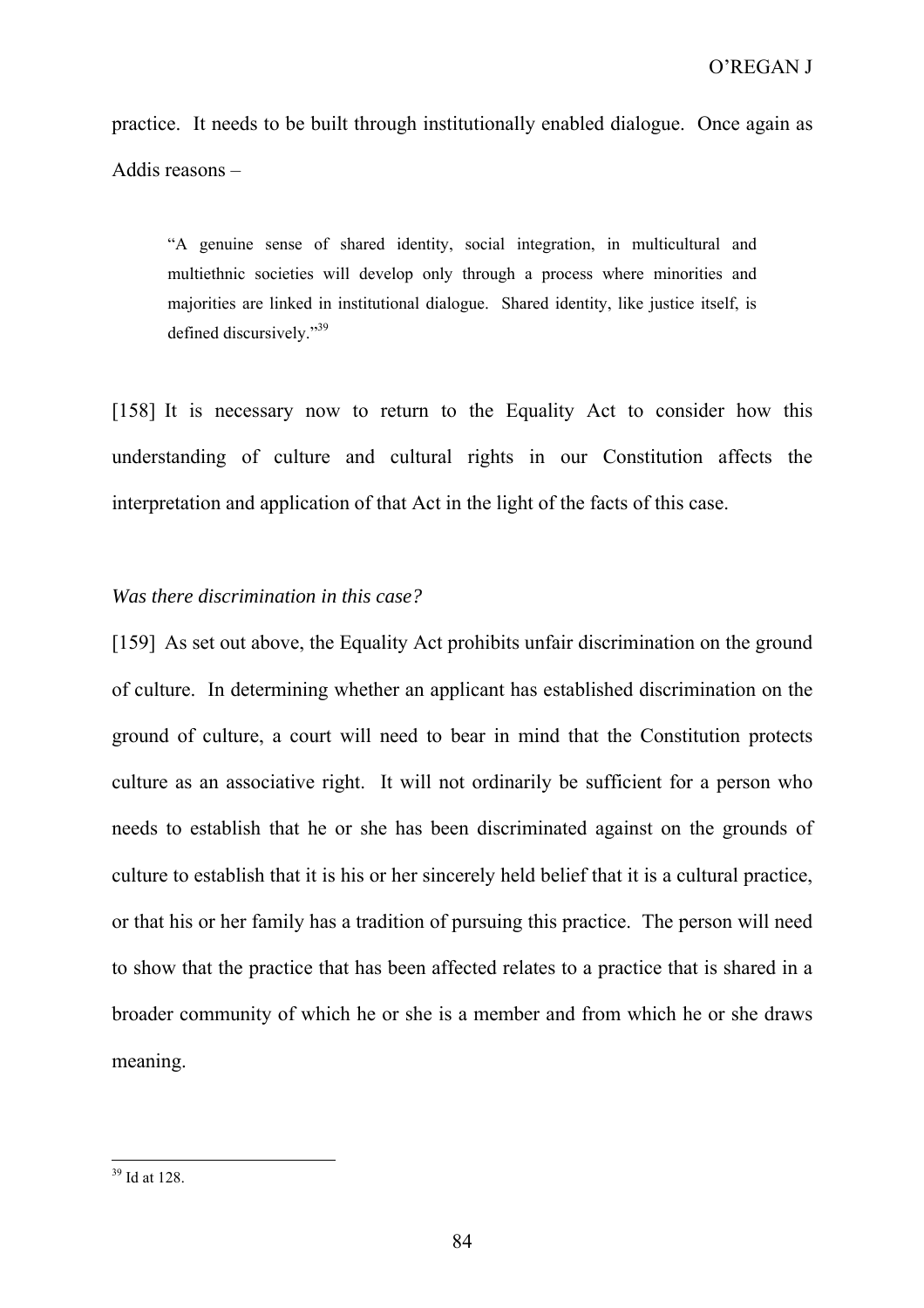[160] It is clear on the facts of this case that there are many women within the southern Indian community who consider that wearing a nose-stud or nose-ring identifies them as members of that community. Wearing the nose-stud connects them with their community and establishes continuity with former generations. In his affidavit placed before the Equality Court, Dr Rambilass, the principal of the Westville Hindu School and an expert in Hinduism, averred that although ear-piercing is one of the religious sacraments prescribed by the *Sanskaras*, nose-piercing is not. He accepted, however, that nose-piercing is a form of cultural expression common amongst Hindu women. His oral evidence in the Equality Court was to the same effect. During it, he acknowledged that although wearing a nose-stud is not a religious practice, it is a cultural practice of significance and value.

[161] Although the applicant disputed whether Dr Rambilass's account of Hindu scriptures was correct, in describing the reason that the learner wished to wear the nose-stud, she emphasised the cultural aspects of wearing the nose-stud. Her evidence was as follows –

"The nose ring is not jewellery, nor is it simply a body piercing. I don't regard it as such, my heritage and culture do not regard it as such. If it were jewellery it would be something that I'd be taking off my nose and wearing to match my outfit. It's not merely an accessory, it is an expression of my cultural identity. It proclaims to the world who I am and where I come from. It gives us a sense of belonging."

[162] Although the applicant argues that the nose-stud was part of religious practice, it is clear that its primary significance to her family arises from its associative meaning as part of their cultural identity, rather than from personal religious beliefs.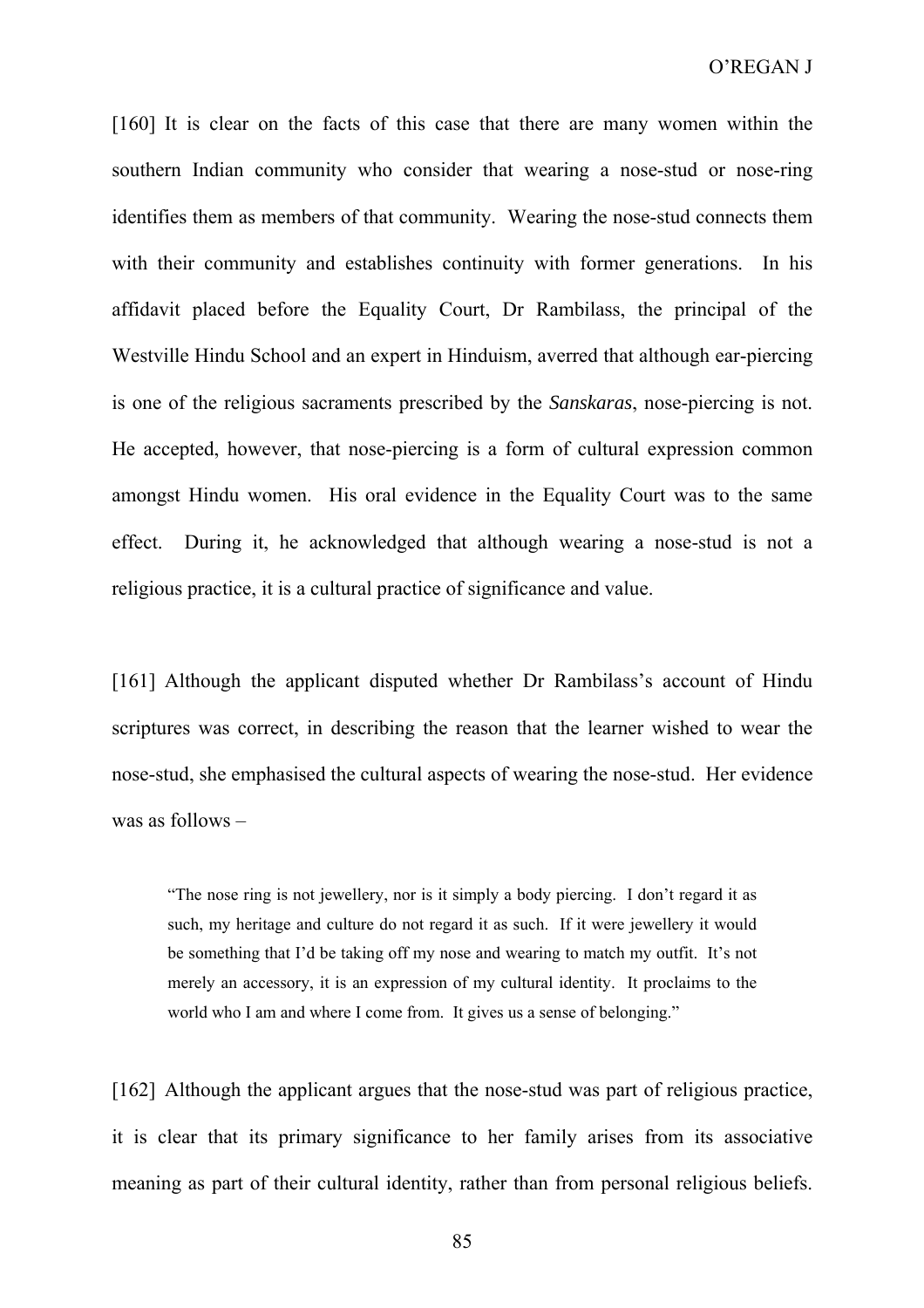This is consistent with Dr Rambilass's evidence which made plain that wearing a nose-stud is not a part of Hindu religion. Indeed, it is also clear that within the applicant's family, the wearing of the nose-stud is a matter of choice. Two of the applicant's sisters, for example, do not wear nose-studs and the applicant's mother made plain that it was the learner herself who chose to wear the stud. In light of all the above, I conclude that the applicant has established that the wearing of the nosestud is a matter of associative cultural significance, which was a matter of personal choice at least for the learner in this case, but that it is not part of a religious or personal belief of the applicant that it is necessary to wear the stud as part of her religious beliefs.

[163] Having established that wearing the nose-stud is a cultural practice with associative significance, the question arises whether the applicant has shown that the failure to afford the learner an exemption to wear the nose-stud imposed a burden on the learner's exercise of her cultural practice that has caused her harm. In formulating the question in this way, it should be emphasised that this case does not concern a challenge to the general prohibition on the wearing of jewellery set out in the school's Code of Conduct itself. It concerns a challenge to the failure by the school to provide an exemption to the learner.

[164] In answering this question, one of the issues that arises is whether the Equality Act, properly construed, requires a complainant to show that he or she has been treated differently to some comparably-situated person. I agree with the Chief Justice,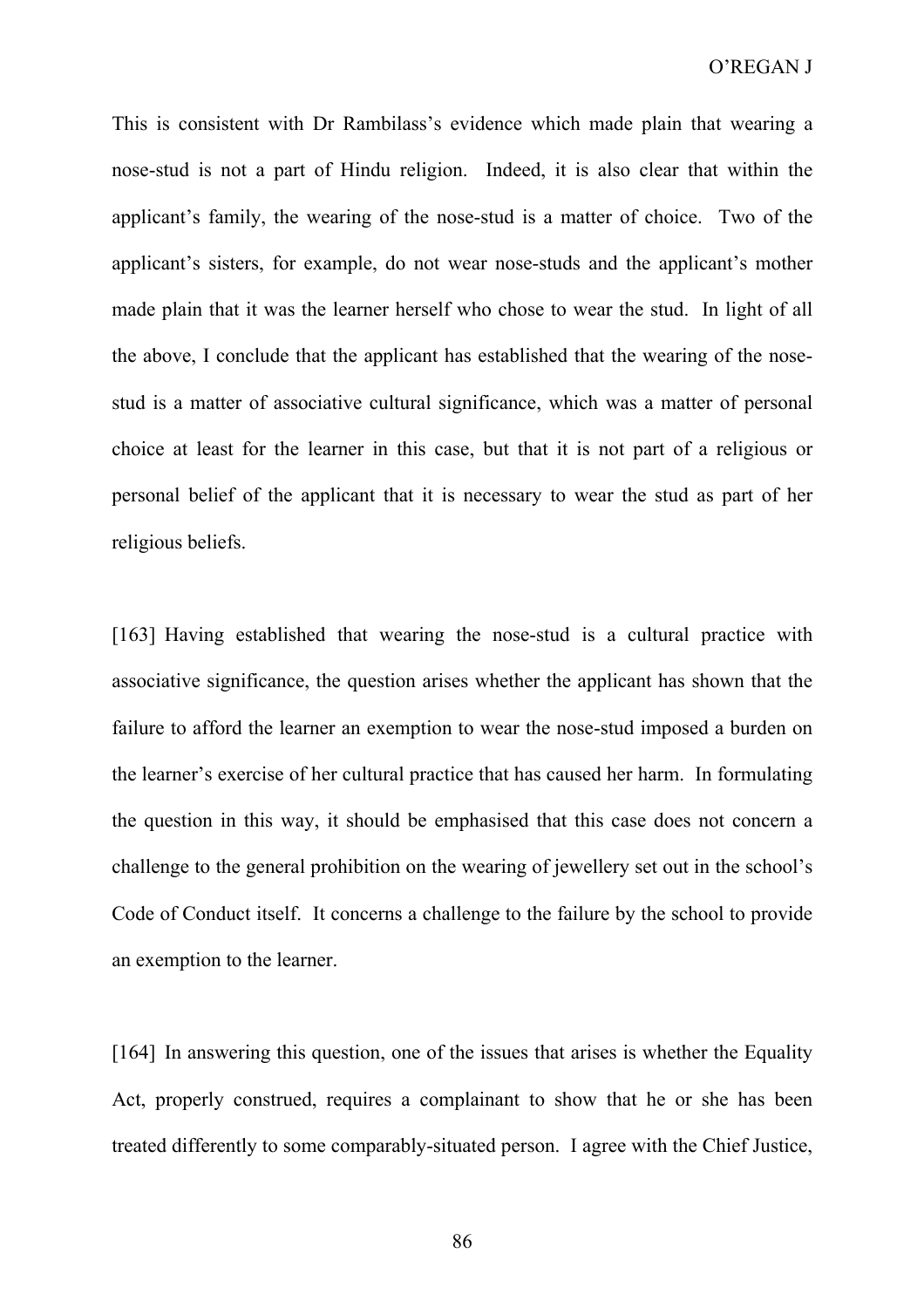that it is not necessary in this case to determine whether it is always necessary for a complainant to point to a comparator in order to establish discrimination in terms of the Equality Act, as there is a comparator in this case.<sup>40</sup> Langa CJ finds the comparator to be those learners whose sincere religious or cultural beliefs are not compromised by the Code. In my view, the correct comparator is those learners who have been afforded an exemption to allow them to pursue their cultural or religious practices, as against those learners who are denied exemption, like the learner in this case. Those learners who are not afforded an exemption suffer a burden in that they are not permitted to pursue their cultural or religious practice, while those who are afforded an exemption may do so.

[165] This is the correct comparator in my view because the challenge really relates to a failure by the school to afford the learner an exemption. The challenge is thus based on a failure to provide reasonable accommodation to the learner in respect of a neutral rule. In this I differ from the position taken by the Chief Justice who sees the complaint both in the text of the Code and in the failure to grant an exemption.<sup>41</sup> In my view, the Code is entitled to establish neutral rules to govern the school uniform. Indeed, uniforms by definition require such rules. The only cogent complaint to be directed at the Code is its failure to provide expressly for a fair exemption procedure, a matter to which I return later.

 $40$  Langa CJ's judgment at para 44 above.

<sup>&</sup>lt;sup>41</sup> Id at para 36. Further, in para 37 the Chief Justice states that "[t]he second problem is the fact that the jewellery provision in the Code does not permit learners to wear a nose stud and accordingly required Sunali to seek an exemption in the first place."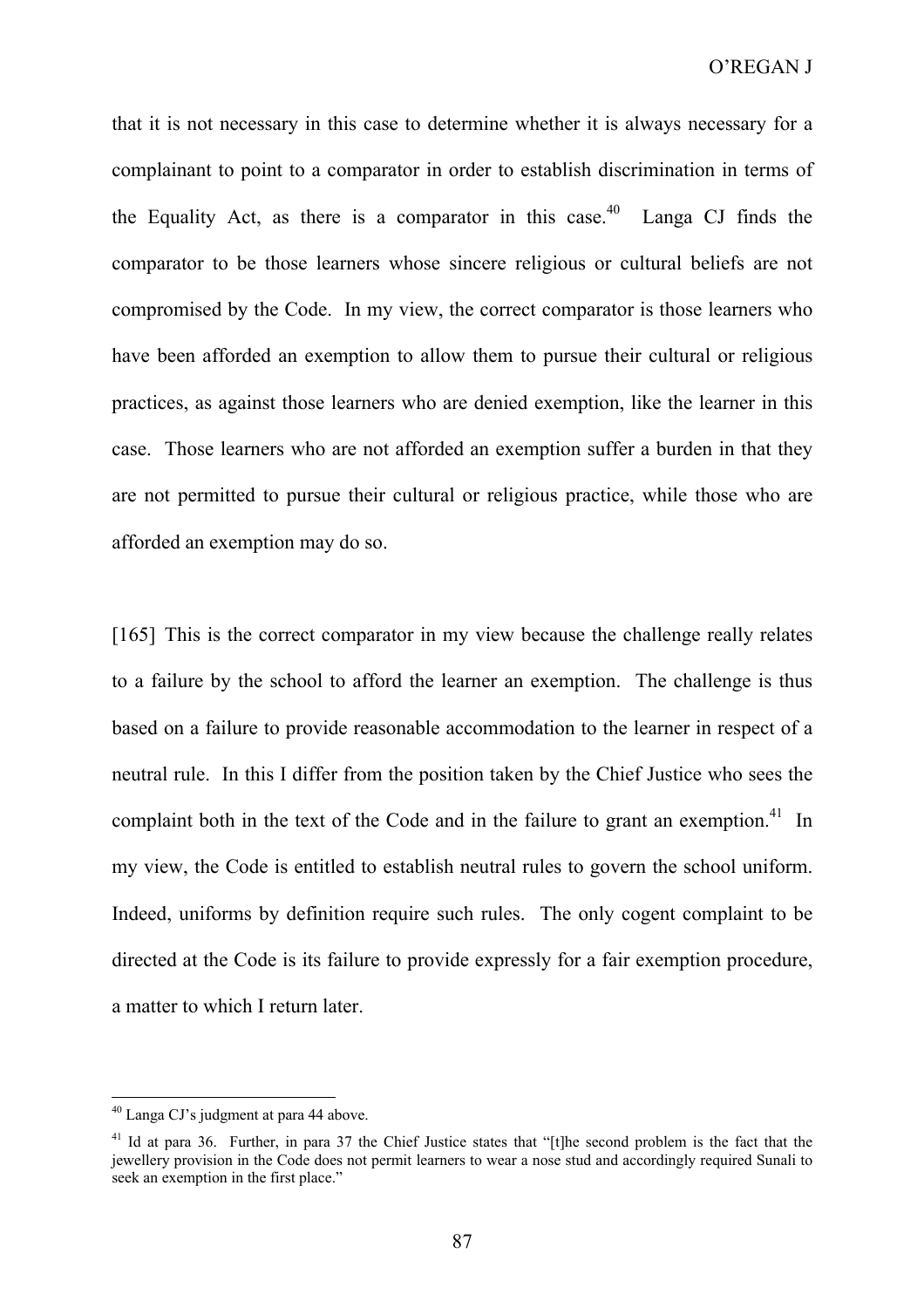[166] I conclude that the applicant has established that in failing to grant her an exemption to wear the nose-stud in circumstances where other learners are afforded exemptions to pursue their cultural practices, the school did discriminate against her.

## *Was the discrimination unfair?*

[167] Where discrimination on the basis of a cultural or religious practice is established by an applicant, the next question will be whether that discrimination is unfair. It is clear from section 13 of the Act that once the applicant has established a prima facie case of discrimination, the respondent will have to prove that the discrimination is not unfair in terms of section  $14(2)$ .<sup>42</sup> The following criteria are relevant: the context: $43$  the question whether the discrimination impairs or is likely to impair human dignity;<sup>44</sup> the impact or likely impact of the discrimination on the complainant; $45$  the position of the complainant in society and whether he or she belongs to a group which suffers from patterns of disadvantage:<sup>46</sup> the nature and extent of the discrimination:<sup>47</sup> whether it is systemic in nature;<sup>48</sup> whether it has a legitimate purpose;<sup>49</sup> whether and to what extent it achieves its purpose;<sup>50</sup> whether there are less restrictive and less disadvantageous means to achieve the purpose; $51$  and

 $42$  The provisions of section 14 are set out in para 136 above.

 $43$  Subsection 14(2)(a).

 $44$  Subsection 14(3)(a).

 $45$  Subsection 14(3)(b).

 $46$  Subsection 14(3)(c).

 $47$  Subsection 14(3)(d).

 $48$  Subsection 14(3)(e).

 $49$  Subsection 14(3)(f).

<sup>&</sup>lt;sup>50</sup> Subsection  $14(3)(g)$ .

 $51$  Subsection 14(3)(h).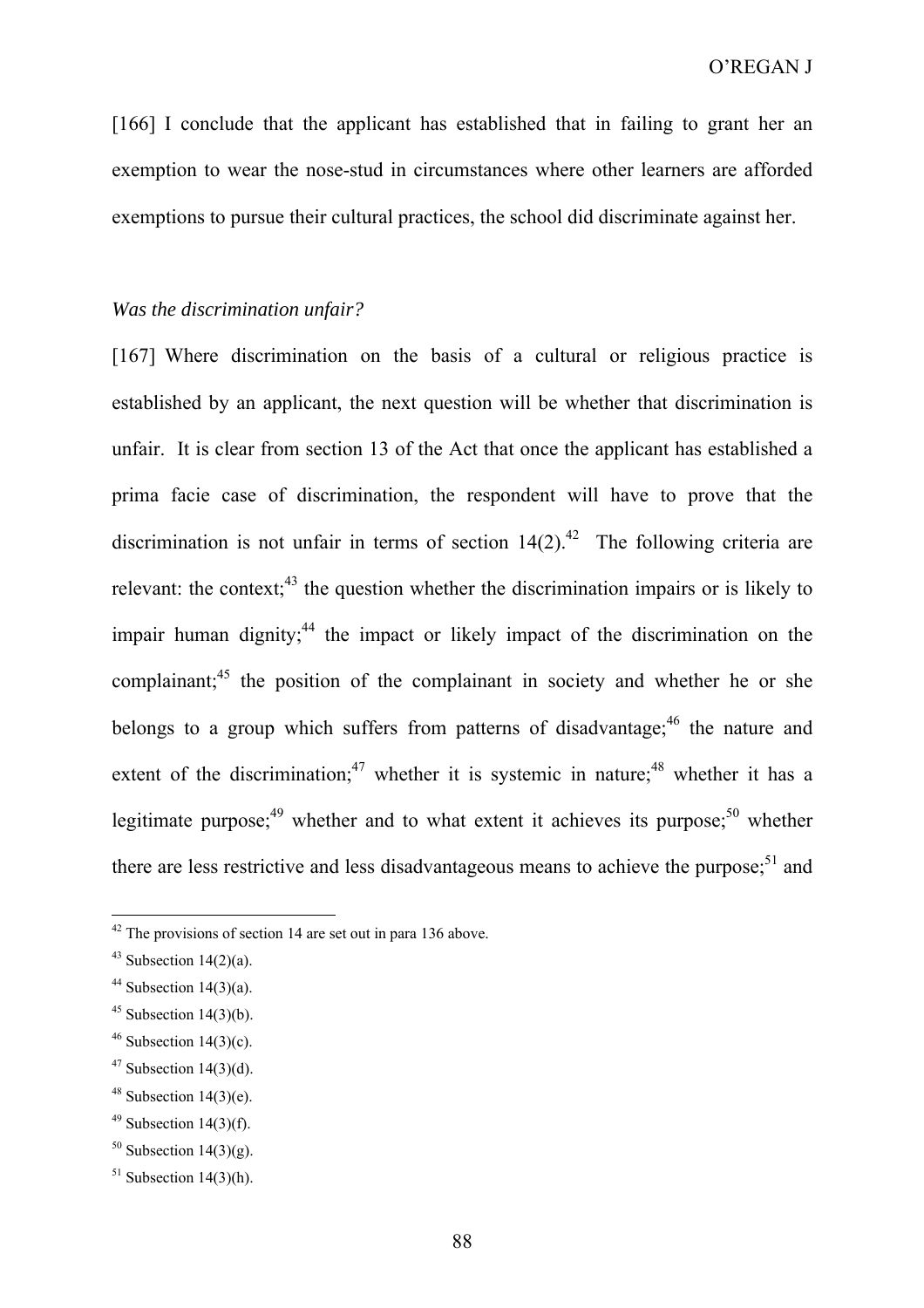whether and to what extent the respondent has taken steps that are reasonable to address the disadvantage or to accommodate diversity.<sup>52</sup>

[168] As stated above,  $53$  section 14 is not a model of clarity, nor is it particularly helpful to a court faced with the determination of what constitutes fairness. As the Chief Justice has noted, there is not a challenge to section  $14$  in this case<sup>54</sup> and it must be applied consistently with the Constitution as best possible.

[169] In assessing whether the discrimination in this case is unfair, it is necessary to recognise that it arises from the school's refusal to grant an exemption to the learner to wear a nose-stud. There is no clear statement on the record as to why the school refused to grant an exemption. In her letter communicating the School Governing Body's decision to the applicant, the principal stated the following –

"Thank you for your email detailing and explaining Sunali's wearing of a small gold stud in her nose.

The information was presented at the Governing Body meeting on 02 February 2005. The Governing Body supports the Code of Conduct of the school and are unanimous in upholding the regulation which does not allow the wearing of a stud in a learner's nose.

Sunali may not wear this stud at school. . . .

 $52$  Subsection 14(3)(i) of the Act.

 $53$  See para 137 above, especially the comment concerning section 14(2)(c).

<sup>54</sup> Langa CJ's judgment at para 70 above.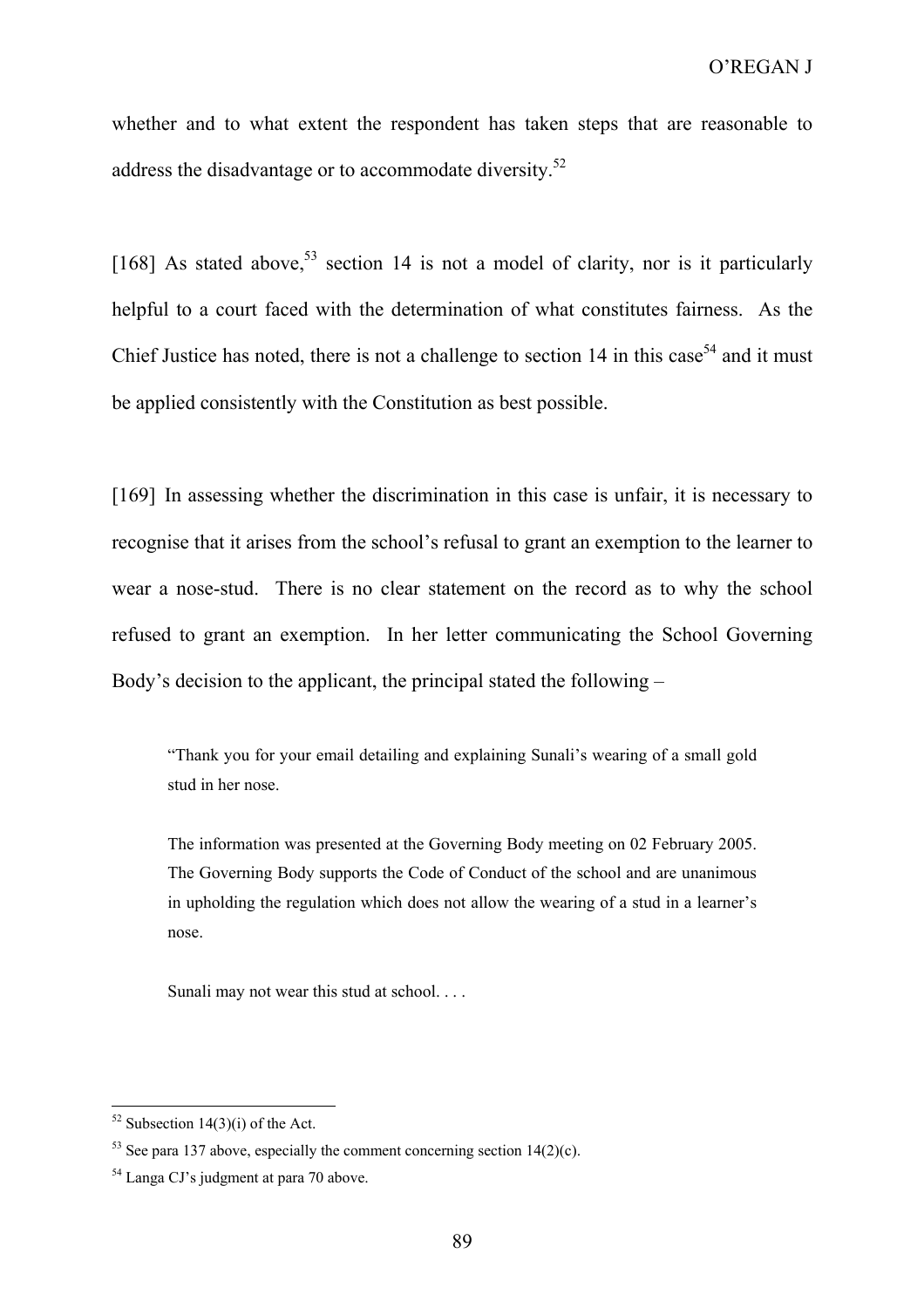The school has not taken this decision lightly and has consulted more widely than our own area of expertise. The school's uniform rule takes precedence over Sunali's desire to continue in the traditional pattern of her previous generations."

[170] In her evidence before the Equality Court, the principal stated that the consultations she had undertaken had involved discussions with leading members of the Hindu community who informed her that wearing a nose-stud was not a requirement of the Hindu religion. It appears from this that the school took the view that if the practice was a mandatory form of religious adherence it would qualify for an exemption, but if it were not mandatory, it would not. This appears inconsistent with the school's practice in relation to other exemptions. Two examples were given of when an exemption had been granted previously: the wearing of red "Lakshmi strings" at certain times of the year; and the wearing of hide bracelets to mark respect after a funeral. It is not clear in either case that these are mandatory requirements of religious adherence. Indeed, it seems likely that both these practices are not mandatory but are associative cultural or religious practices. It is not clear then why exemptions were granted in these circumstances but not in the present case.

[171] Given that the school had in the past granted exemptions from rules for cultural practices, it has not established that it acted fairly in refusing an exemption in this case on the ground that the applicant had not established that the practice constituted a mandatory requirement of her religion. Exemptions had in the past been afforded to others for cultural practices, so the justification afforded by the school does not establish the fairness of the refusal in this case.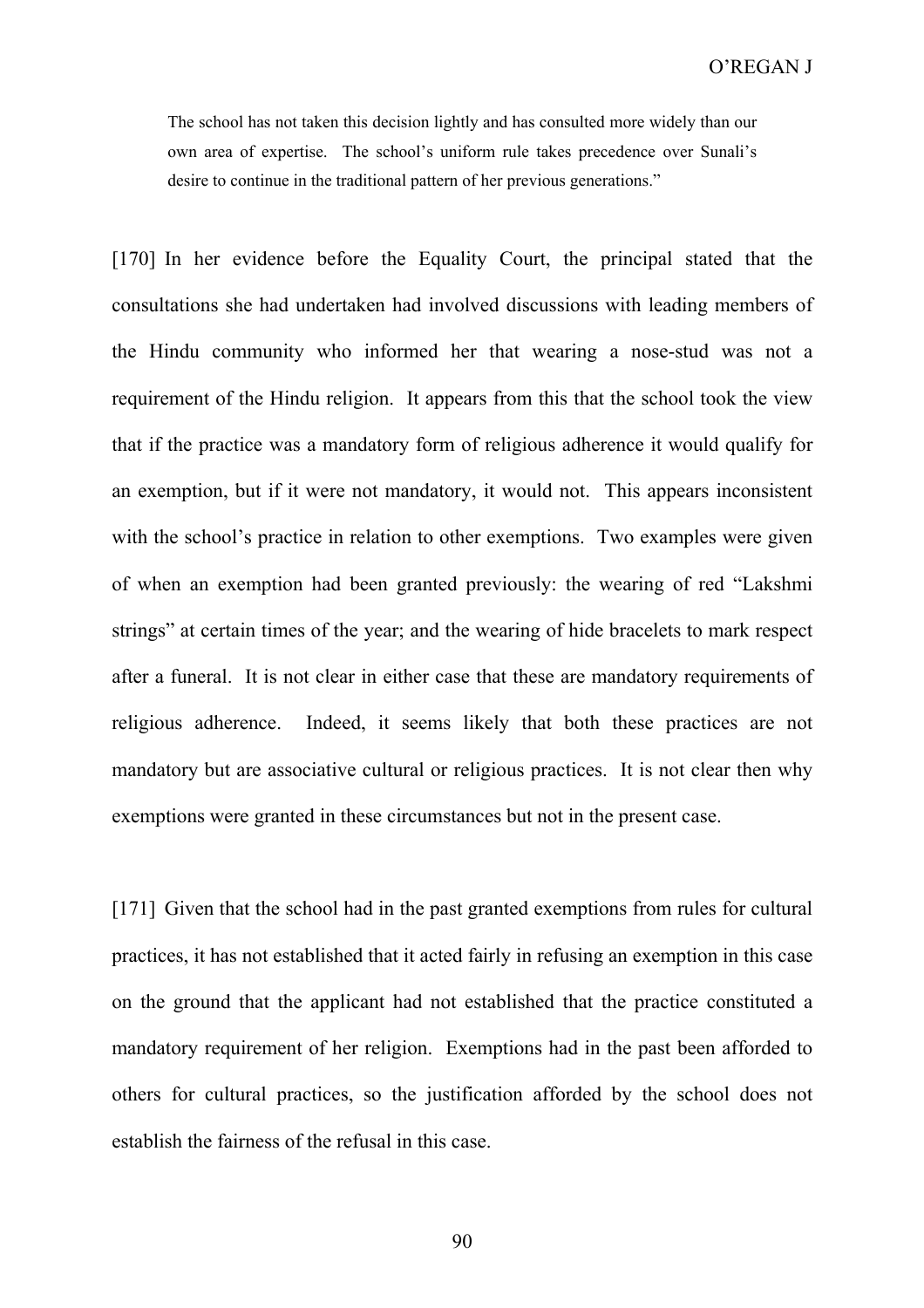O'REGAN J

[172] An issue that was raised on the papers that might have been relevant to the decision to refuse the exemption was the fact that the wearing of nose-studs is now considered to be fashionable by many teenagers. This consideration may have been taken into account by the school in its decision to refuse to permit the wearing of the nose-stud. Although this factor may be a relevant factor, it cannot be a determinative one. Once it is established that the desire to wear a nose-stud is genuinely based on a cultural practice that is important to a learner, the fact that it may coincide with current fashions, cannot without more justify a refusal to permit the learner to wear the nose-stud. A school is an ideal place to educate other learners about the difference between fashion and cultural practices and should an exemption for nose-studs be granted, a school would be obliged to furnish such education to its learners.

[173] The unfairness I have identified in this case lies in the school's failure to be consistent with regard to the grant of exemptions. It is clear that the school has established no clear rules for determining when exemptions should be granted from the Code of Conduct and when not. Nor is any clear procedure established for processing applications for exemption. Schools are excellent institutions for creating the dialogue about culture that will best foster cultural rights in the overall framework of our Constitution. Schools that have diverse learner populations need to create spaces within the curriculum for diversity to be discussed and understood, but also they need to build processes to deal with disputes regarding cultural and religious rights that arise.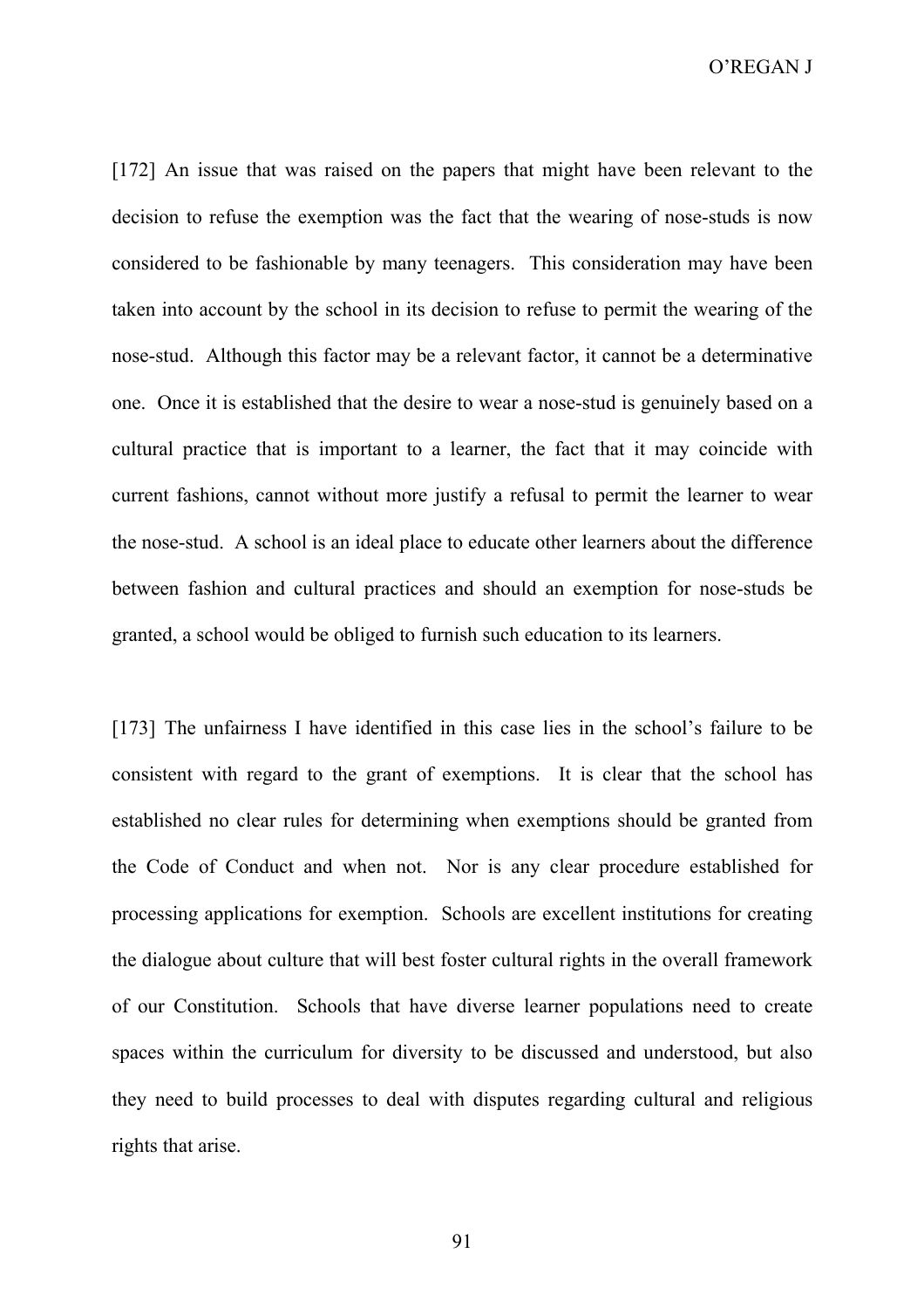O'REGAN J

[174] In this case, as required by the Schools Act, the school established a consultation process to draft a code of conduct which contained the rules regulating the uniform. I pause here to emphasise the importance of this consultative process. The first step in accommodating a plurality of traditions within one institution is the need to consult widely and carefully on common rules. The process is likely not only to improve the content of the rules, but also to foster their legitimacy. On the other hand, one of the great difficulties for schools and other educational institutions is the relevant transience of the learner population. This transience makes it desirable, especially in schools with changing demographic profiles, to repeat the process of consultation at regular intervals.

[175] The Code of Conduct once adopted did not contain any express provision for exemptions, either to regulate in what circumstances they would be granted or to establish a procedure whereby an exemption could be obtained. In my view, it is this absence which was a significant factor in giving rise to the unfairness in this case. An exemption procedure was established in an ad hoc fashion which allowed certain exemptions to be made but which did not establish the principles for the granting of an exemption, nor the process that had to be followed to obtain one.

[176] In this regard, I conclude that the school failed in its obligations to the learner. Where a school establishes a code of conduct which may have the effect of discriminating against learners on the grounds of culture or religion, it is obliged to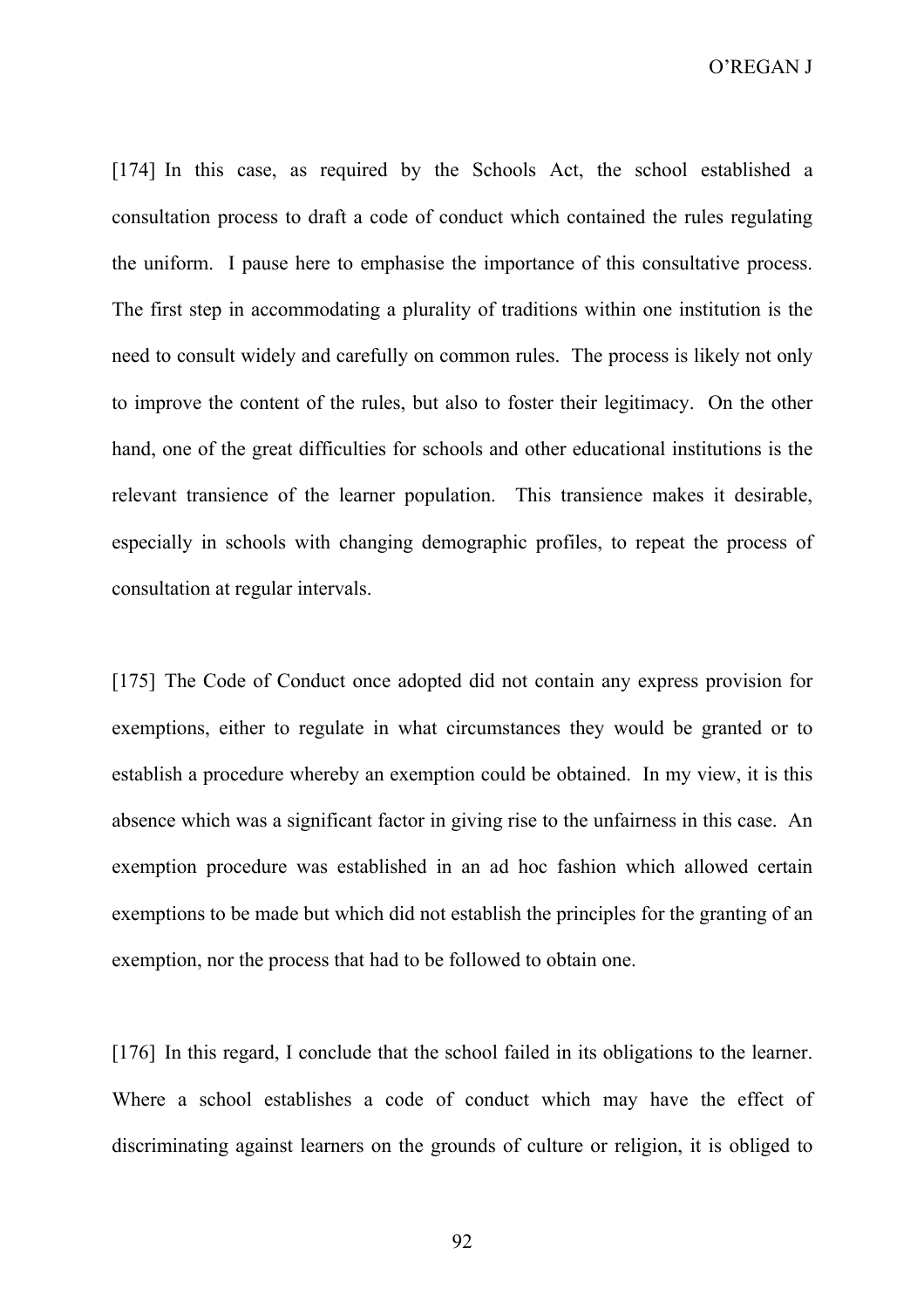establish a fair process for the determination of exemptions. This principle requires schools to establish an exemption procedure that permits learners, assisted by parents, to explain clearly why it is that they think their desire to follow a cultural practice warrants the grant of an exemption. Such a process would promote respect for those who are seeking an exemption as well as afford appropriate respect to school rules. An exemption process would require learners to show that the practice for which they seek exemption is a cultural practice of importance to them, that it is part of the practices of a community of which they form part and which in a significant way constructs their identity. The school's authorities would in this way gain greater understanding of and empathy for the cultural practices of learners at the school.

[177] In this case, the learner has never set out either orally or in writing her view as to why she thinks the school should afford her an exemption. This failure is unexplained on the record. Only the learner's mother's voice has been heard. This is unfortunate. A fifteen-year old learner who is seeking an exemption from school rules should as part of a fair exemption process be required to set out in writing or orally her reasons for seeking an exemption. As citizens of a diverse society we need to be able to explain to the other members of society why it is that our cultural practices require protection. An exemption process in a school environment, particularly where one is dealing with learners in their teens, should require learners to take responsibility for the exemption they are seeking by setting out their reasons for requiring the exemption. Such a process contributes to an enhancement of human dignity and autonomy.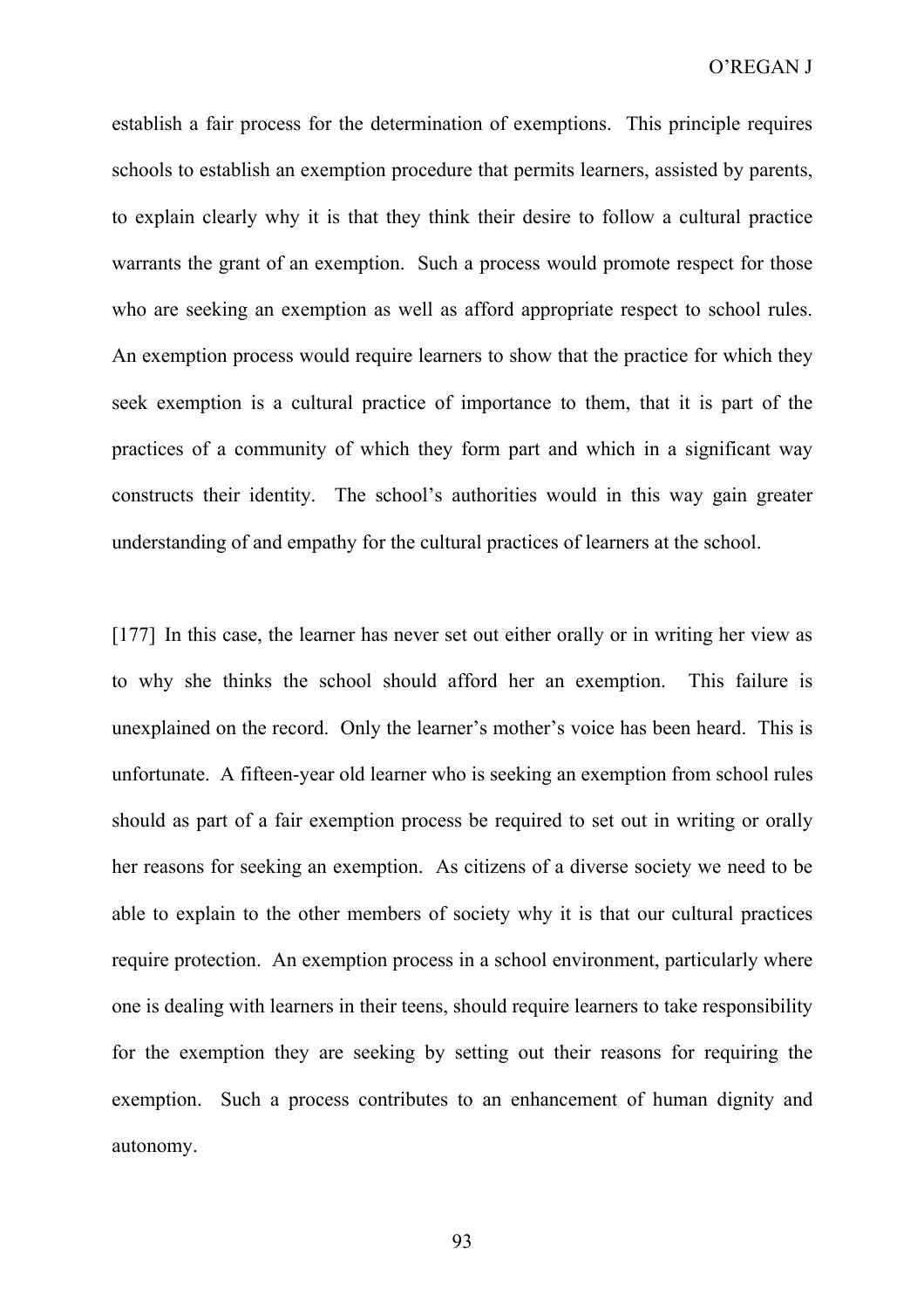O'REGAN J

[178] Once those reasons have been provided, the school decision-making body would need to take into account the following considerations: the cultural or religious practice on which the application for an exemption is based; the importance of that practice to the learner concerned; whether the cultural or religious practice is mandatory or voluntary; whether the relevant cultural or religious community considers it to be a practice which ordinarily warrants exemption from school rules; the extent of the exemption required (in other words how great the departure from the ordinary school rule); and the effect of granting the exemption on the achievement of a "disciplined and purposeful school environment, dedicated to the improvement and maintenance of the quality of the learning process."<sup>55</sup>

[179] There can be no doubt that a key factor in considering an application for exemption will be the beneficial function of a school uniform in the school environment and the effect of the grant of any exemption on the wearing of uniforms. The principal, both in her affidavit and her oral evidence before the Equality Court pointed to that function. In her supplementary affidavit in the Equality Court, the principal stressed the value of a school uniform as follows:

"Broadly speaking the aim was to adopt a policy in regard to school uniform and appearance that would ensure that the learners would not be distracted by issues of fashion from focussing on the task of getting a good education and deriving the maximum benefit from school activities. The aim is to provide an environment where the girls are less subject to peer pressure in regard to lifestyle issues than is

 $55$  As provided for in section 8(2) of the Schools Act.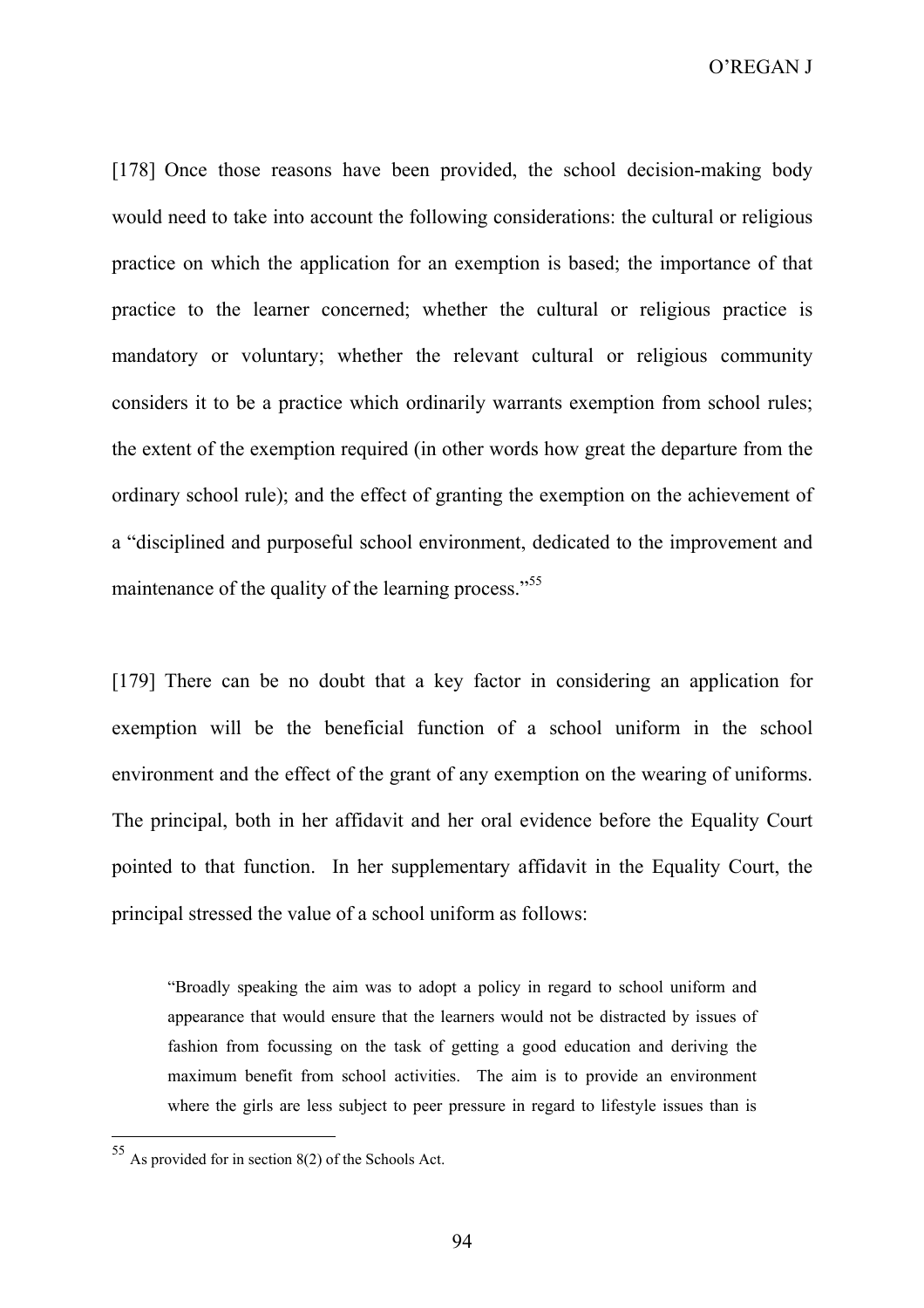generally the case outside the school and to avoid both distractions and manifest distinctions between girls, particularly distinctions based on financial differences, that are easily created by different forms of dress and appearance."

[180] The benefit of school uniforms is also affirmed in the National Guidelines on School Uniforms issued by the Minister of Education.<sup>56</sup> These guidelines state that school uniforms serve important "social and educational purposes".<sup>57</sup> Paragraph 6 of the guidelines provides as follows:

"The adoption of a school uniform can promote school safety, improve discipline, and enhance the learning environment. In addition, a school uniform is also useful in:

- (1) assisting school officials in the early recognition of persons not authorised to enter a school;
- (2) helping parents and learners resist peer pressure that leads children to make unnecessary demands for particular and often expensive clothing;
- (3) decreasing theft, particularly of designer clothing, jewellery and expensive footwear;
- (4) minimising gang violence and activity;
- (5) instilling discipline in learners; and
- (6) helping learners concentrate on their schoolwork."

[181] The approach to the granting of exemptions will thus require an exercise in proportionality. The importance of the cultural practice to the learner, including the question of whether it needs to be pursued during school hours, will need to be weighed against the effect that the grant of the exemption may have on the important and legitimate principles that support the wearing of a school uniform. In performing

<sup>&</sup>lt;sup>56</sup> The National Guidelines on School Uniforms were issued in terms of the Schools Act and published in Government Gazette 28538 GN 173, 23 February 2006.

 $57$  Id at para 1.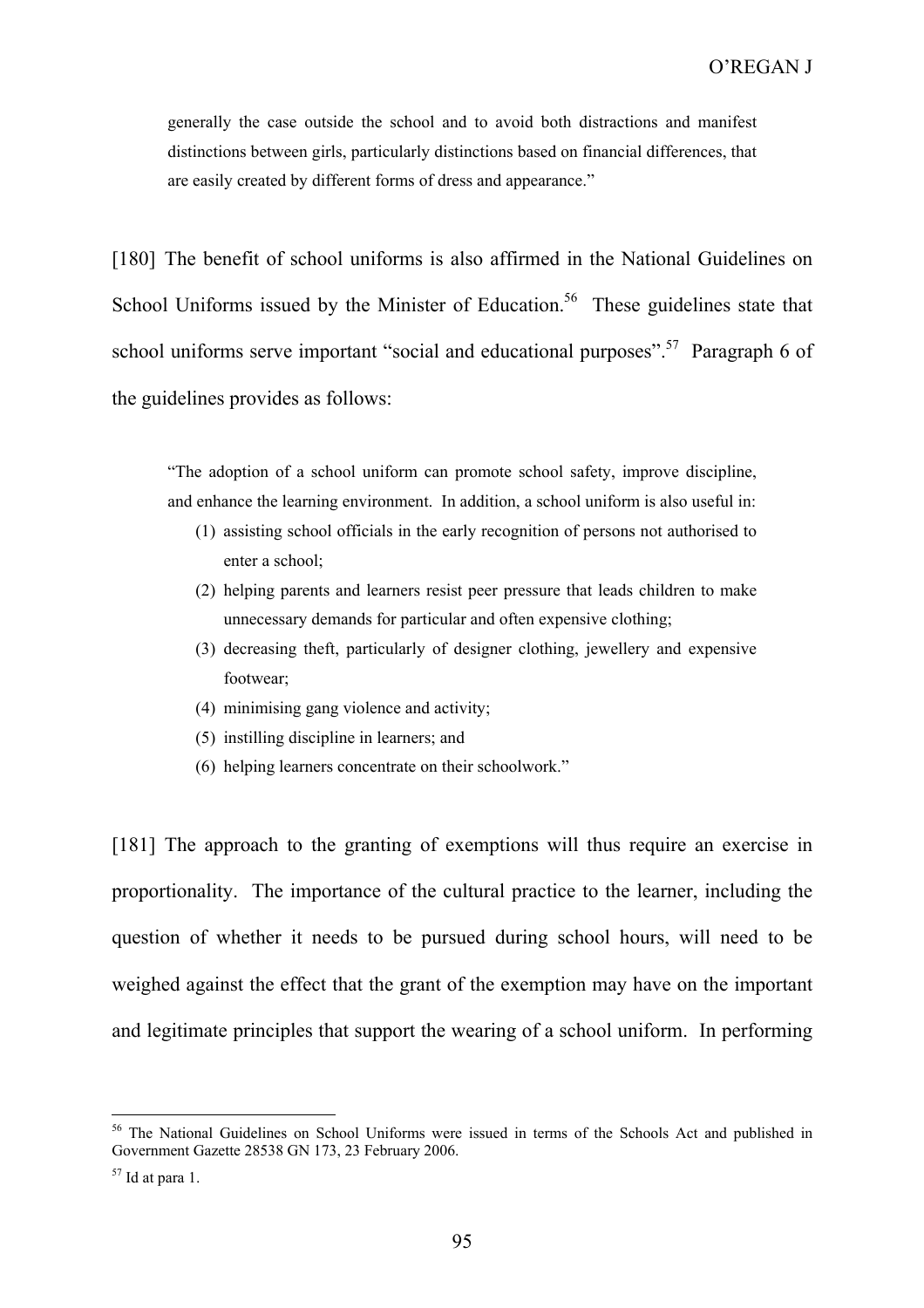this exercise, a school needs to be fully apprised of the cultural importance of the practice.

[182] In this case, if the learner had still been attending the school, it would have been appropriate to refer the matter back to the school to determine the exemption in the light of the considerations set out above. This would have promoted dialogue about culture within the school and would have required the learner to set out why she seeks an exemption from the Code of Conduct. She would have had to persuade the school of the importance of the practice to her. There is no longer any purpose in pursuing this course as the learner has left school. In the circumstances, it seems to me that no order should be made in this regard.

[183] I do not agree with Langa CJ that it is appropriate to make a declaratory order that the learner's rights have been infringed.58 The learner has left the school and the matter is accordingly moot as between the learner and the school as Langa CJ accepts in his judgment.59 I do not think an order in such circumstances is just and equitable.

[184] On the other hand, I agree with Langa CJ that the Court should make an order calling upon the school to effect amendments to its Code of Conduct to provide for the granting of exemptions from the Code of Conduct in the case of religious and cultural practices.60 The amendments to the Code of Conduct should only be adopted after a

<sup>&</sup>lt;sup>58</sup> Langa CJ's judgment at para 115 above.

<sup>59</sup> Id.

 $60$  Id at para 117.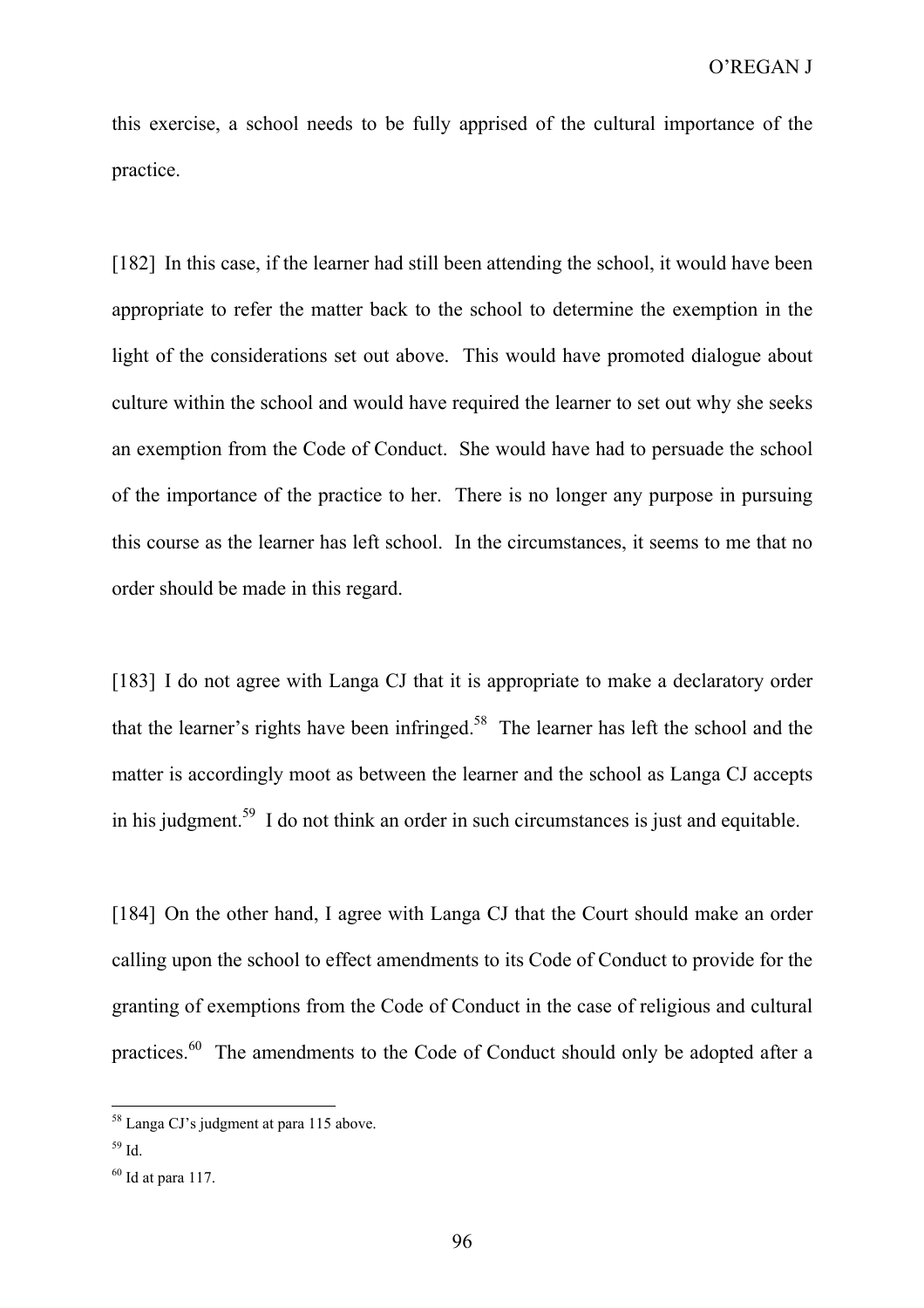proper process of consultation in terms of section 8 of the Schools Act has taken place. Once they have been adopted, the school should provide a place in its curriculum for the Code of Conduct to be discussed with all learners in the classroom. That discussion should include a discussion of the principles on which exemptions from the rules are granted and the process whereby that happens. In particular, it seems important to stress that parents and learners need to accept that school rules should ordinarily be observed. Where processes are established for exemptions to be granted, they must be followed. Encouraging the observance of rules is the first step towards establishing civility in an institution.

[185] Finally, I should add that this has been an important case concerning the ground rules that should apply in schools that have a diverse student body. As stated at the outset, sadly there are still too few schools in South Africa whose learner population is genuinely diverse. There can be no doubt of the good faith of the applicant, the learner and the school involved in this case. It is inevitable given the extraordinary transformation that the school in this case has undergone that conflict about the school and its rules should arise from time to time. It needs to be emphasised however, that the strength of our schools will be enhanced only if parents, learners and teachers accept that we all own our public schools and that we should all take responsibility for their continued growth and success. Where possible processes should be available in schools for the resolution of disputes, and all engaged in such conflict should do so with civility and courtesy. By and large school rules should be observed until an exemption has been granted. In this way, schools will model for learners the way in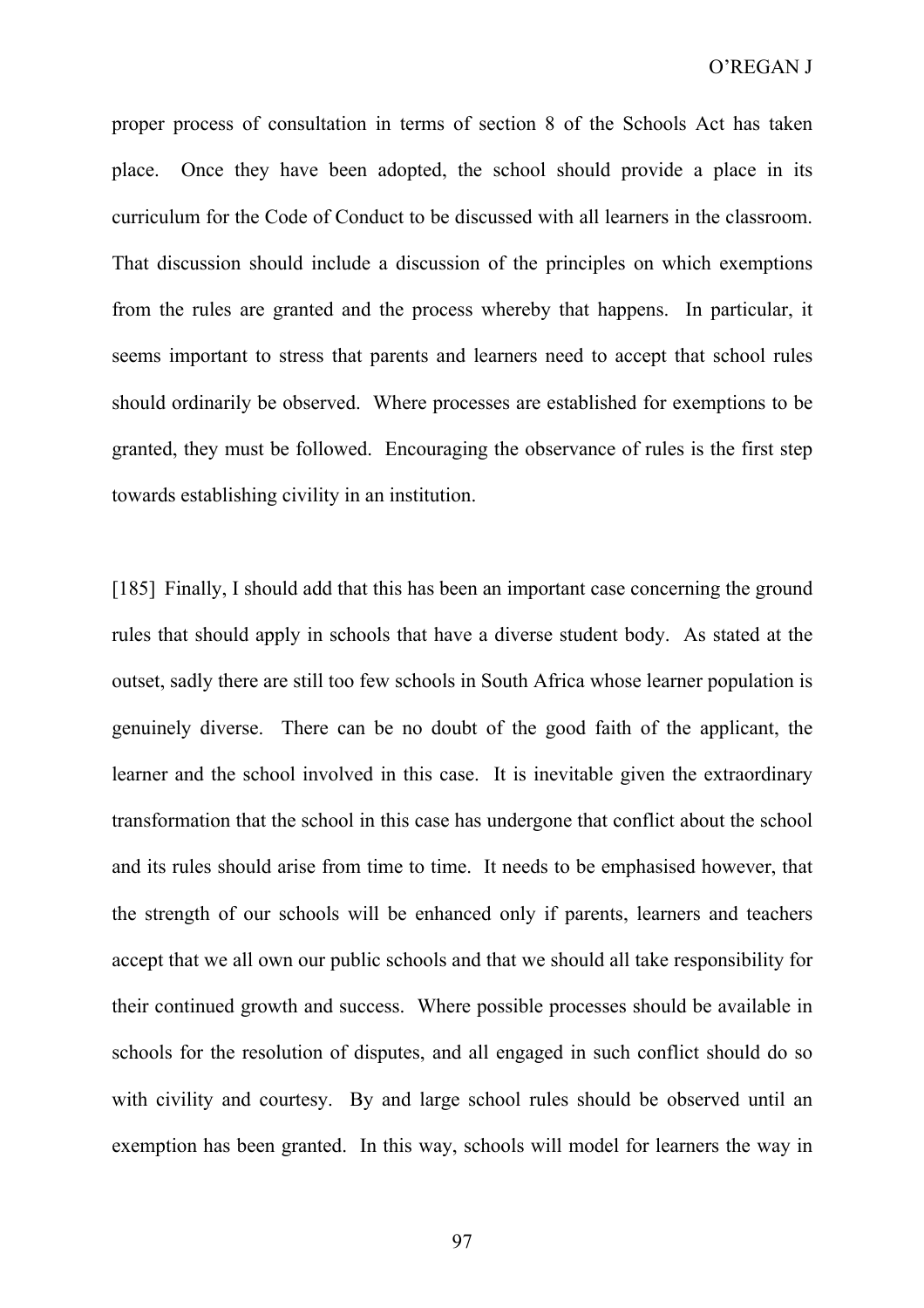which disputes in our broader society should be resolved, and they will play an important role in realising the vision of the Preamble of our Constitution: a country that is united in its diversity in which all citizens are recognised as being worthy of equal respect.